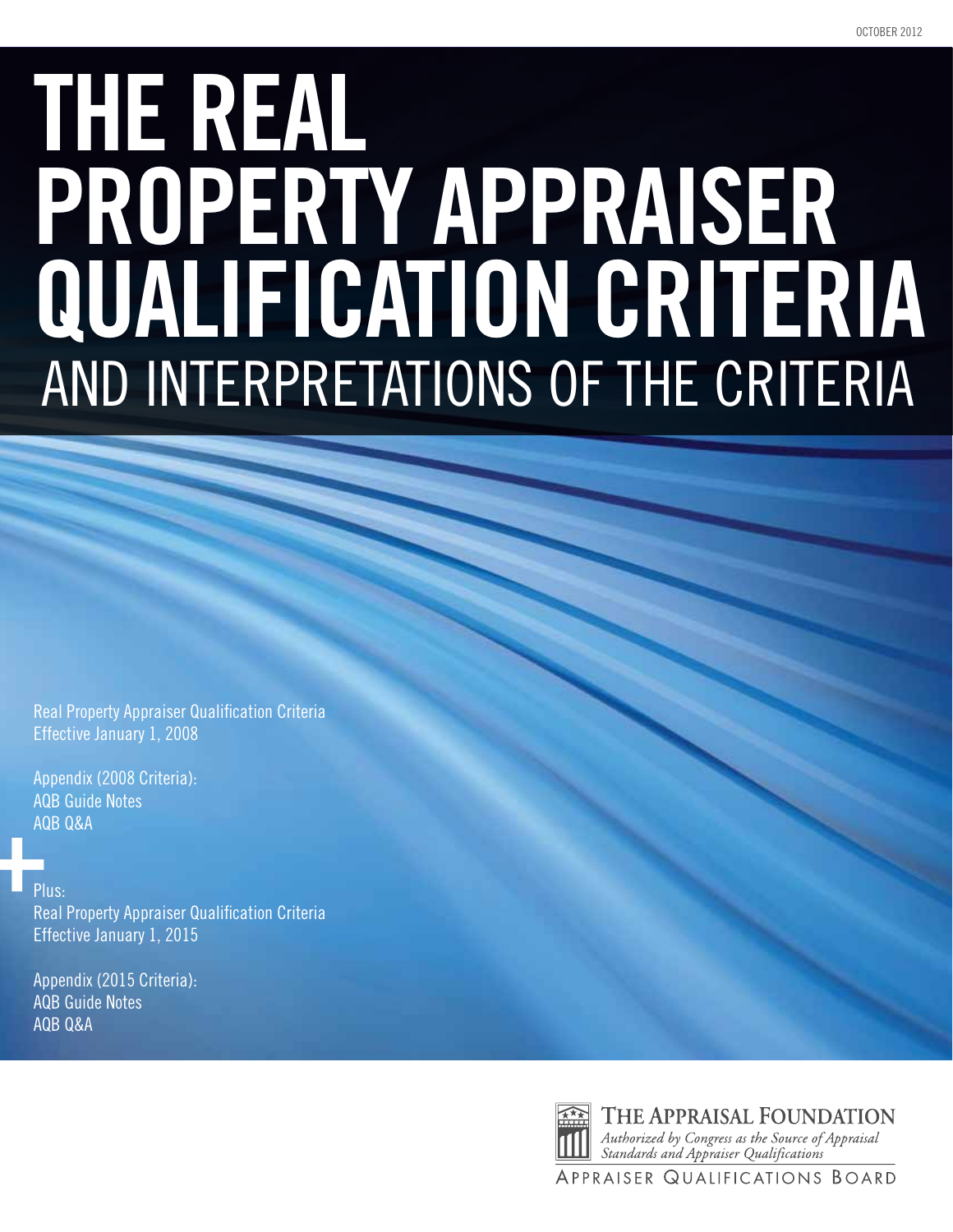The Appraisal Foundation, a non-profit organization established in 1989, is dedicated to the advancement of professional valuation. The Foundation accomplishes its mission through the work of its three independent boards: the Appraisal Practices Board (APB), the Appraiser Qualifications Board (AQB) and the Appraisal Standards Board (ASB).

### Vision and Mission Statement of The Appraisal Foundation

#### **Vision Statement**

To ensure public trust in the valuation profession.

#### **Mission Statement**

The Appraisal Foundation is dedicated to promoting professionalism and ensuring public trust in the valuation profession. This is accomplished through the promulgation of standards, appraiser qualifications, and guidance regarding valuation methods and techniques.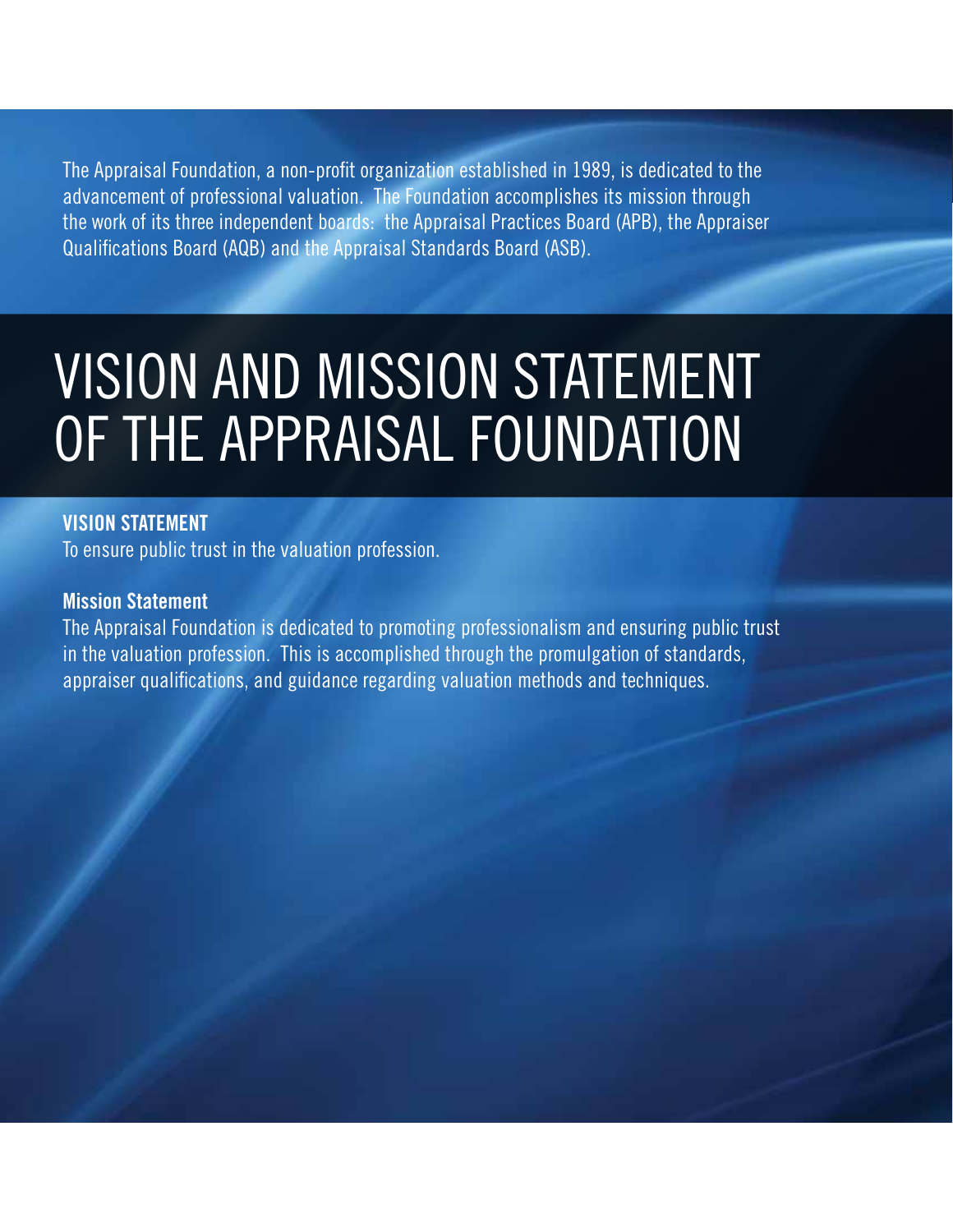### TABLE OF CONTENTS

| <b>APPENDIX:</b><br><b>GUIDE NOTES</b>                                                      |  |
|---------------------------------------------------------------------------------------------|--|
| AQB Guide Note 3 (GN-3): AQB Guidance on the Scope of Practice for the Licensed Residential |  |
|                                                                                             |  |
| AQB Guide Note 8 (GN-8): AQB Guidance on College-Level Education from Foreign               |  |
| Q&A                                                                                         |  |
| Real Property Appraiser Qualification Criteria Effective January 1, 2015 48                 |  |
| Appendix:<br><b>GUIDE NOTES</b>                                                             |  |
| AQB Guide Note 3 (GN-3): AQB Guidance on the Scope of Practice for the Licensed             |  |
| AQB Guide Note 8 (GN-8): AQB Guidance on College-Level Education from Foreign               |  |
| Q&A                                                                                         |  |
|                                                                                             |  |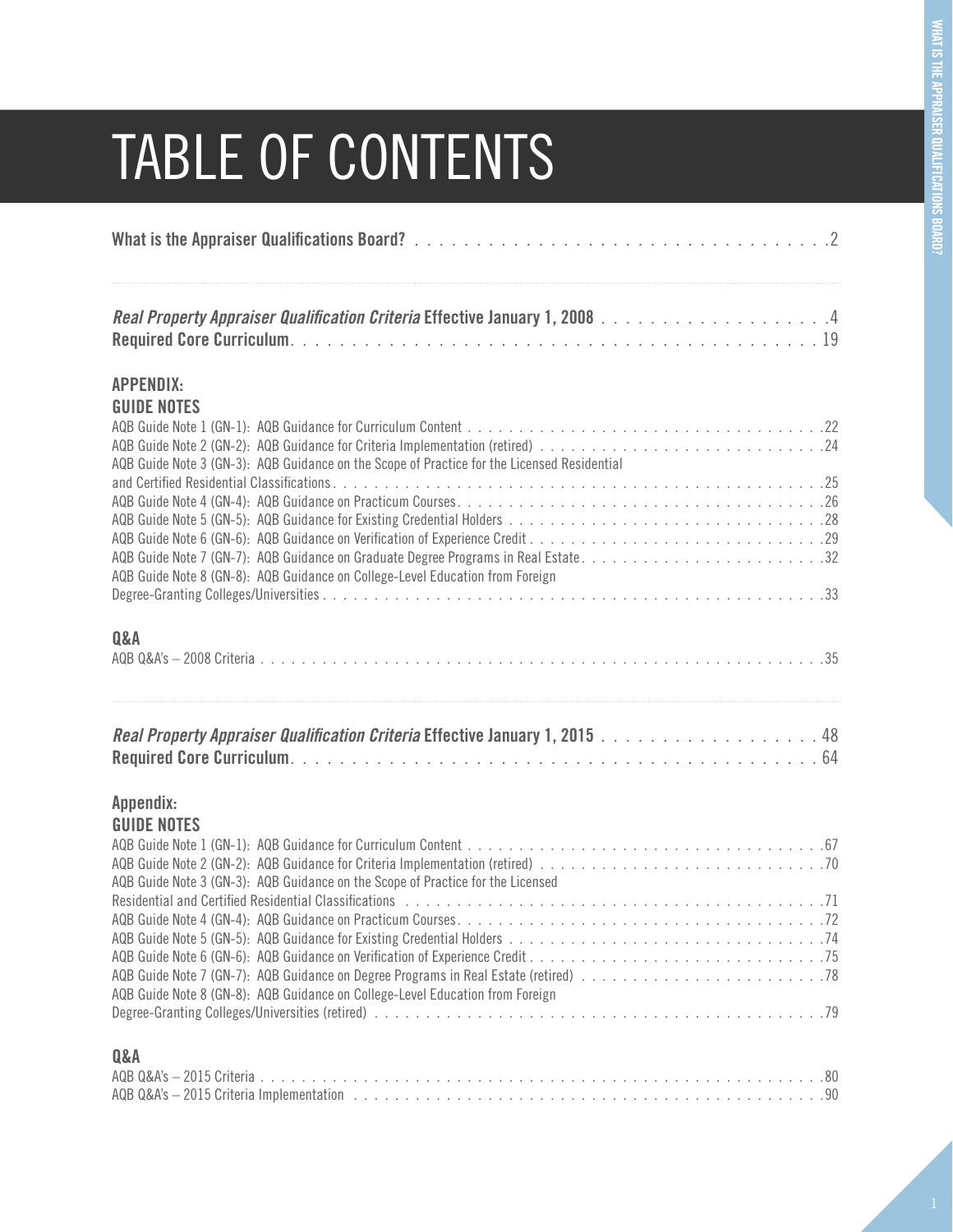# **WHAT IS THE AQB?**

The Appraiser Qualifications Board (AQB) is an independent board of The Appraisal Foundation (TAF). The AQB is comprised of at least five practicing appraisers who are appointed by the Foundation's Board of Trustees for one- to three-year terms.

Under the provisions of Title XI of the Financial Institutions Reform, Recovery and Enforcement Act of 1989 (FIRREA), the AQB establishes the minimum education, experience and examination requirements for real property appraisers to obtain a state license or certification. In addition, the AQB performs a number of ancillary duties related to real property and personal property appraiser qualifications (see "Other AQB Work" on page 3).

#### *REAL PROPERTY APPRAISER QUALIFICATION CRITERIA,* Interpretations of the *Criteria* and guide notes

States are required to implement appraiser licensing and certification requirements that are no less stringent than those issued by the AQB in the *Real Property Appraiser Qualification Criteria* (*Criteria)*.

The AQB has statutory authority to develop mandatory *Criteria* for Supervisory Appraisers (not an appraiser credential classification) and the Trainee Appraiser, Licensed Residential, Certified Residential, and Certified General appraiser classifications. If a state has these classifications, they are required to adopt these *Criteria* at a minimum.

The original *Criteria*, adopted by the AQB in March 1991, included the following classifications: Licensed Residential, Certified Residential and Certified General. Each of these classifications included education, experience, examination, and continuing education requirements. The Trainee Appraiser classification was later adopted by the AQB in 1993 and does not include experience or examination requirements.

After public exposure, the AQB adopted revisions to all classifications in early 1994 for implementation in January 1998. Major components of the revised *Criteria* included:

- An increase in the qualifying education requirements for the Licensed Residential and Certified General classifications;
- • The requirement that all real property appraisers take the *15-Hour National Uniform Standards of Professional Appraisal Practice* (USPAP) *Course*;
- An increase in the experience requirements for the Certified Residential and Certified General Classifications from 2,000 to 2,500 hours, and from 2,000 to 3,000 hours, respectively; and
- An increase in the annual continuing education requirement from 10 to 14 classroom hours for all classifications.

To further clarify AQB intent to users of the *Criteria*, the AQB periodically issues Interpretations of the *Criteria*. Interpretations are essential to properly understanding the *Criteria* and are, therefore, binding on users of the Criteria. Interpretations are added to the text of this document subsequent to their adoption by the AQB.

In late 1999, the AQB approved the concept of offering Supplementary Information (or Supplements) to the *Criteria* as a mechanism to offer additional guidance. These Supplements (now termed "Guide Notes") can be found in the Appendix of this document. They explain, describe and further interpret the *Criteria* and all binding requirements. It is important to note that Guide Notes are not binding and are intended to provide guidance to appraisers and state appraiser regulatory agencies.

After thorough public exposure, the AQB adopted significant revisions to the *Criteria* in early 2004 for implementation in January 2008. Highlights of the major revisions include:

- • An increase in the qualifying education requirements for the Licensed Residential, Certified Residential, and Certified General classifications. The required education hours were raised from 90 to 150 hours for the Licensed Residential classification, 120 to 200 hours for the Certified Residential classification, and 180 to 300 hours for the Certified General classification; and
- • A requirement for college-level education for the Certified Residential and Certified General classifications. The Certified Residential classification required an Associate degree or higher; or in lieu of a degree, a minimum of 21 college semester hours in specified coursework. The Certified General classification required a Bachelor's degree or higher; or in lieu of a degree, a minimum of 30 college semester hours in specified coursework.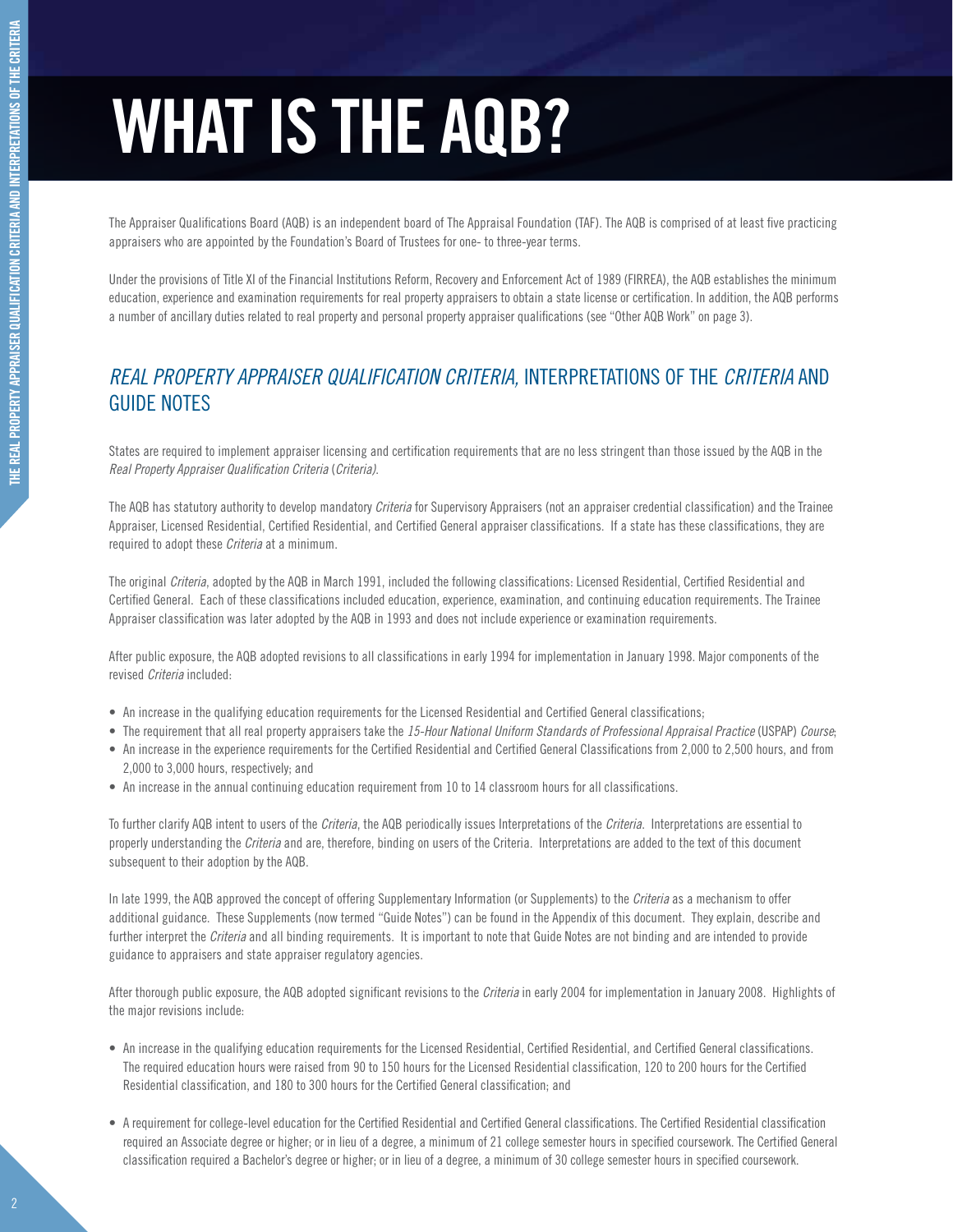After five exposure drafts, in December 2011 the AQB adopted revisions to the *Criteria* for implementation in January 2015. Major revisions include:

- • Education and experience must be completed prior to taking the National Uniform Licensing and Certification Examinations;
- • Applicants for the Certified Residential and Certified General classifications must have a Bachelor's degree or higher from an accredited college or university;
- • Applicants for the Licensed Residential classification shall successfully complete 30 semester hours of college-level education from an accredited college, junior college, community college, or university; or have an Associate's degree or higher from an accredited college, junior college, community college, or university;
- All candidates for an initial credential must undergo a background check;
- • Recognition of university degree programs as counting toward the education requirements in the *Real Property Appraiser Qualification Criteria*;
- • Removal of the "Segmented" Approach to implementation of the *Real Property Appraiser Qualification Criteria*;
- Prohibition of repetitive continuing education within the same continuing education cycle;
- Clarification of the term "written examination";
- • Revisions to the Trainee Appraiser classification that include a requirement to take a course oriented to the requirements and responsibilities of Trainee Appraisers and Supervisory Appraisers;
- New Supervisory Appraiser requirements;
- Revisions to Guide Note 1; and
- Additions to the illustrative list of educational topics acceptable for continuing education.

The *Criteria* may include Interpretations following each section (Education, Experience, Examination and Continuing Education). These Interpretations are listed in subject matter order, which is designed to follow the applicable Criteria. As a result, the dates reflecting the adoption of some Interpretations will not follow a chronological sequence.

#### **Supporting the Work of the AQB**

The AQB strongly encourages input from appraisers, users of appraisal services and the public through the exposure draft process, public meetings, speaking engagements and correspondence. Detailed information on how to support the work of the AQB is available online via the Foundation's website at **www.appraisalfoundation.org**, or by contacting the Board's staff at the Foundation by calling (202) 347-7722, or via e-mail at **staff@appraisalfoundation.org**.

#### **Exposure Draft Process**

In recognition of the public authority of the AQB, all proposed revisions to the *Real Property Appraiser Qualification Criteria* must be exposed for public comment prior to adoption. The AQB considers all comments in public meetings prior to taking final action.

#### **Public Meetings**

The AQB conducts periodic public meetings. Observers are encouraged to attend and, if time permits, address the Board regarding an agenda item.

#### **Speaking Engagements**

Members of the AQB are available for speaking engagements and presentations on the current work of the Board. Invitations to speak may be submitted via the "Request a Speaker" section on The Appraisal Foundation's website (**www.appraisalfoundation.org**). These requests should be extended as early as possible in order to facilitate scheduling.

#### **Correspondence**

Specific questions regarding the *Real Property Appraiser Qualification Criteria* or any other AQB matters may be submitted in writing to the AQB in care of the Foundation. Electronic comments may be submitted directly from the website or via regular mail.

#### **Other AQB Work**

In addition to its work on the *Real Property Appraiser Qualification Criteria*, the AQB is involved in numerous other ongoing projects including:

- Maintenance and periodic updating of the National Uniform Examination Content Outlines (ECO's). These ECO's are used in the development of state licensure and certification examinations.
- • Maintenance and periodic updates to the National Uniform Licensing and Certification Examinations.
- Development of and enhancements to the Program to Improve USPAP Education.
- Administration of the Course Approval Program (CAP).
- • Development of *voluntary* minimum *Personal Property Appraiser Qualification Criteria*.

More information on The Appraisal Foundation and the activities of the AQB is available online at **www.appraisalfoundation.org** or by contacting the Board's staff at The Appraisal Foundation by phone at (202) 347-7722 or via e-mail at **staff@appraisalfoundation.org**.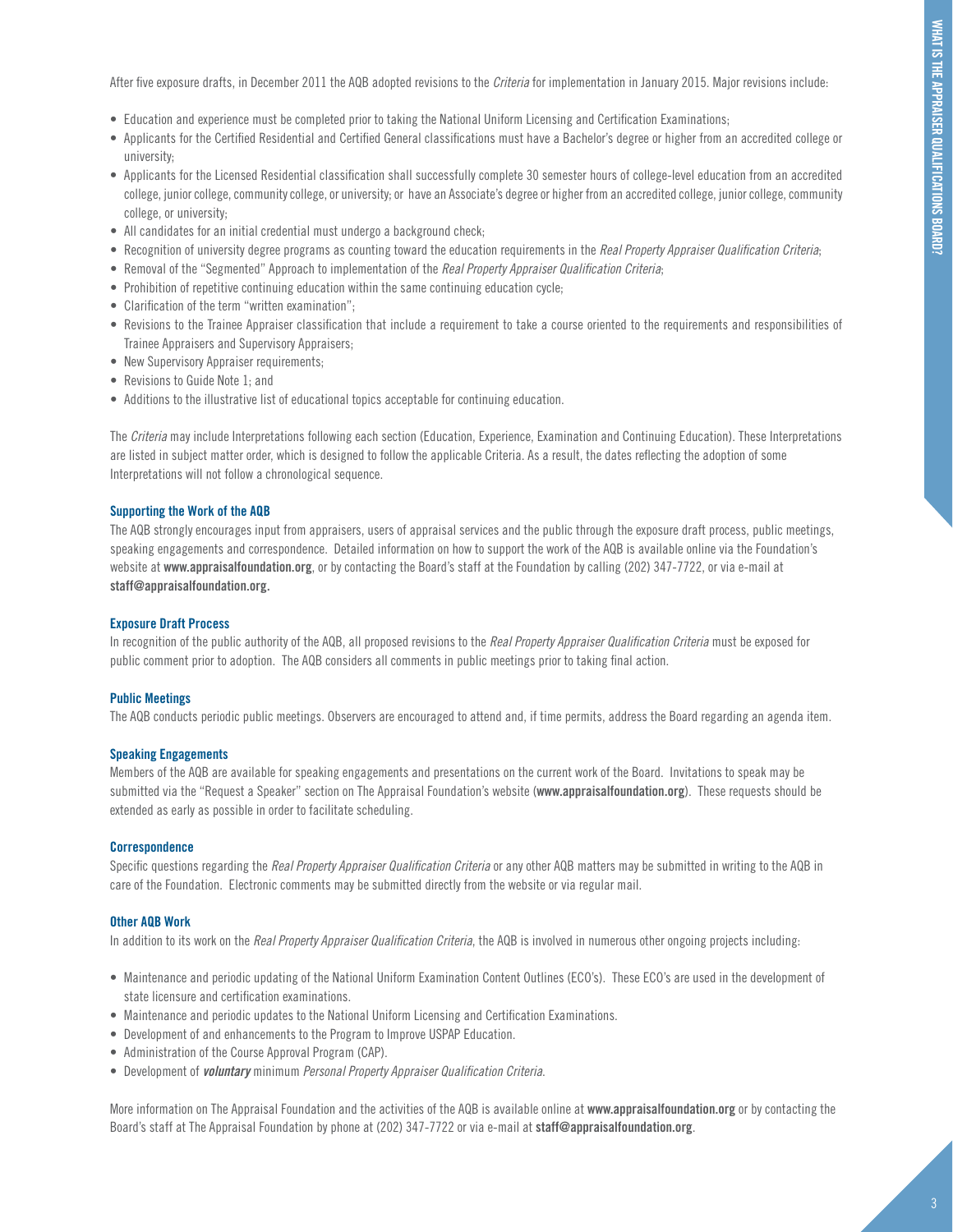# **REAL PROPERTY APPRAISER QUALIFICATION CRITERIA**  EFFECTIVE JANUARY 1, 2008 – DECEMBER 31, 2014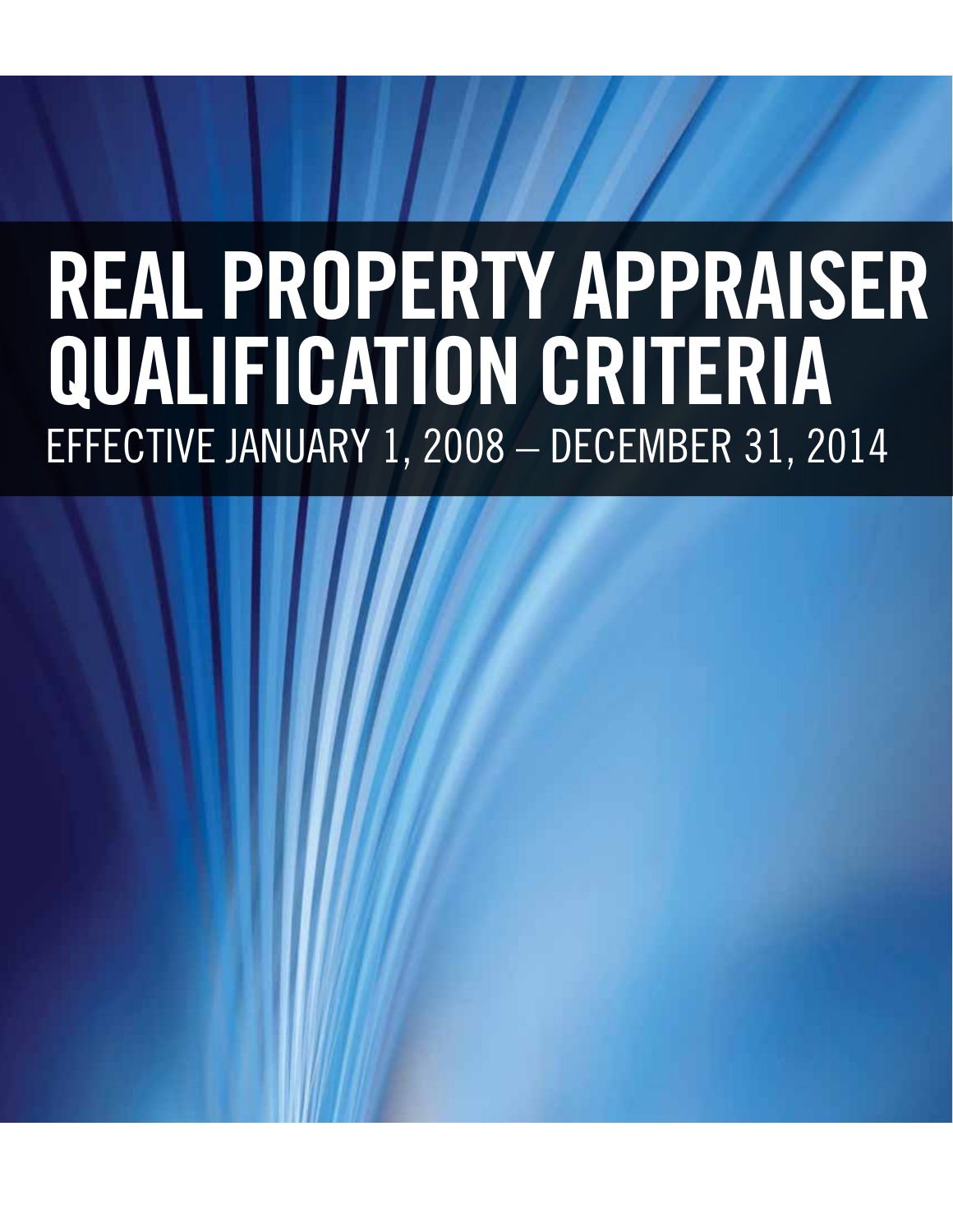#### *General Interpretations*

*For the purpose of the Real Property Appraiser Qualification Criteria, the following definitions apply:*

#### *Real Property Appraiser Qualification Criteria (Criteria):*

*Established by the Appraiser Qualifications Board (AQB) of The Appraisal Foundation, these Criteria set forth the minimum education, experience and examination requirements for real property appraisers.*

#### *Required Core Curriculum:*

*A set of appraisal subject matter major headings known as "modules" which requires a specified number of educational hours at each credential level.*

*Comment: For example, as part of the Required Core Curriculum, a minimum of 30 hours of coverage of the module "Basic Appraisal Principles" is required, as stated in the Criteria effective January 1, 2008.*

*There is no requirement that the title of courses match the title of the modules in the Required Core Curriculum. Some providers may choose to develop courses using the module titles, while others may not. The title of the course is not the important factor. What matters is how many hours of each of the modules in the Required Core Curriculum are in the course. For example, a provider may have a course that contains 30 hours of the Required Course Curriculum module, "Basic Appraisal Principles." Another provider may structure their education so that multiple courses combine to provide the 30 hours of coverage required for the "Basic Appraisal Principles" module.*

#### *Subtopics:*

*Areas of appraisal education (as identified in AQB Guide Note 1) that should be included within the modules of the Required Core Curriculum.*

*Comment: As Guide Note 1 is guidance and not a requirement, coverage of the subtopics is not required for educational offerings to be valid; however, individuals will be expected to demonstrate competency in the subtopics in order to pass the revised licensing/certification examinations.*

#### *Interpretations:*

*Elaborations or clarifications of the Real Property Appraiser Qualification Criteria issued by the AQB. Interpretations are essential to a proper understanding of the requirements set forth in the Criteria and are, therefore, binding upon users of the Criteria.*

#### *Guide Notes:*

*Guidance or advice provided by the AQB for assisting in understanding and implementing the Criteria. Comment: For example, AQB Guide Note 1 (GN-1) "AQB Guidance for Curriculum Content" provides state regulators, students and educators suggested subtopics and items of coverage for each module in the Required Core Curriculum. The subtopics identified in Guide Note 1 represent those areas of education in which appraisers should be able to demonstrate competency to pass the licensing/certification examinations. (adopted, September 2005)*

*The following are the only acceptable alternatives for implementing the 2008 Real Property Appraiser Qualification Criteria:*

#### *"Firm Date" Scenario*

*Any credential issued by a state appraiser regulatory body on or after January 1, 2008, must be in compliance with all components of the 2008 AQB Real Property Appraiser Qualification Criteria.*

*Under this scenario, it would not matter when an applicant completed his or her education, examination, and experience; if the credential is issued on or after January 1, 2008, the applicant must meet the requirements for all components of the 2008 Criteria.*

#### *"Segmented" Scenario*

*The requirements for a credential are broken down by the three components: education, experience, and examination. An applicant would have to meet the Criteria requirements in effect at the time he or she completes a particular component. Any component completed prior to January 1, 2008, would satisfy the current Criteria, while any component not completed by January 1, 2008, would have to conform to the 2008 Criteria. Note: Examination results are only valid for a maximum period of 24 months.*

*Example: An applicant for a Certified General credential completes the required 180 hours of qualifying education and passes the state's Certified General examination in 2007, but does not possess the required 30 months and 3,000 hours of experience. Since the applicant completed the education and examination components prior to January 1, 2008, he or she would be deemed to have satisfied those components. Therefore, the only component which the applicant would have to satisfy under the 2008 Criteria would be experience. (adopted, September 2005)*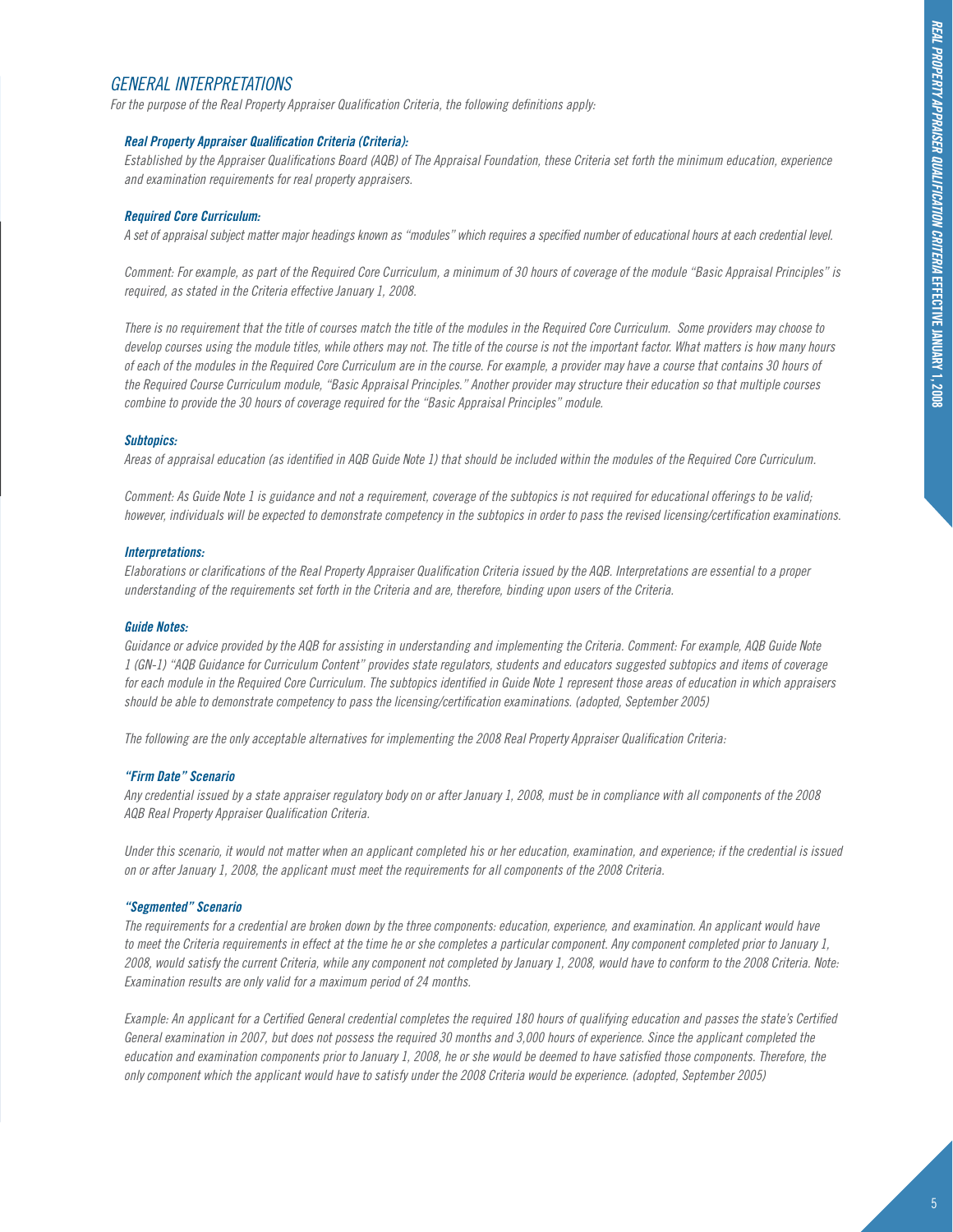#### CRITERIA APPLICABLE TO ALL APPRAISER CLASSIFICATIONS

**I. Appraisers in all classifications shall perform and practice in compliance** with the *Uniform Standards of Professional Appraisal Practice* (USPAP).

#### **II. Existing Credential Holders**

Existing credential holders in good standing in any jurisdiction shall be considered in compliance with current Appraiser Qualifications Board criteria if they have passed an AQB approved qualifying examination for that credential. This applies to reciprocity, temporary practice, renewals, and applications for the same credential in another jurisdiction. All credential holders must comply with ongoing requirements for Continuing Education, and state renewal procedures.

#### **III. Generic Education Criteria**

- A. Class hour
	- 1. A class hour is defined as 60 minutes, of which at least 50 minutes are instruction attended by the student.
	- 2. The prescribed number of class hours includes time for examinations.
- B. Credit for the class hour requirements may be obtained only from the following providers:
	- 1. Colleges or universities
	- 2. Community or junior colleges
	- 3. Real estate appraisal or real estate related organizations
	- 4. State or federal agencies or commissions
	- 5. Proprietary schools
	- 6. Providers approved by state certification/ licensing agencies
	- 7. The Appraisal Foundation or its Boards
- C. Experience may not be substituted for education.
- D. Distance Education is defined as any education process based on the geographical separation of student and instructor. A distance education course is acceptable to meet class hour requirements if:
	- 1. The course provides interaction. Interaction is a reciprocal environment where the student has verbal or written communication with the instructor; and
	- 2. Content approval is obtained from the AQB, a state licensing jurisdiction, or an accredited college, community college, or University that offers distance education programs and is approved or accredited by the Commission on Colleges, a regional or national accreditation association, or by an accrediting agency that is recognized by the U.S. Secretary of Education. Non-academic credit college courses provided by a college shall be approved by the AQB or the state licensing jurisdiction; and
	- 3. Course delivery mechanism approval is obtained from one of the following sources:
		- i. AQB approved organizations providing approval of course design and delivery; or
		- ii. a college that qualifies for content approval in paragraph 2 above that awards academic credit for the distance education course; or
		- iii. a qualifying college for content approval with a distance education delivery program that approves the course design and delivery that incorporate interactivity.
- E. Criteria specific to Qualifying Education
	- 1. Class hours will be credited only for educational offerings with content that follows the *Required Core Curriculum* in the Appendix for each respective credential. Course content requirements may be general or specific to property types. The *Required Core Curriculum* is to be followed by major headings with the classroom hours for each. Guide Note (GN-1) contains guidance for curriculum contents with subtopics listed under each major module listed in the Appendix. Guide Note (GN-1) with subtopics will be used for developing examination content outlines for each applicable credential level and may also be amended from time to time to reflect changes in technology or in the Body of Knowledge. Guide Note (GN-1) is not mandatory for meeting the *Required Core Curriculum* in the Appendix.
	- 2. Class hours may be obtained only where:
		- i. the minimum length of the educational offering is at least 15 hours, and
		- ii. the individual successfully completes an approved closed-book examination pertinent to that educational offering.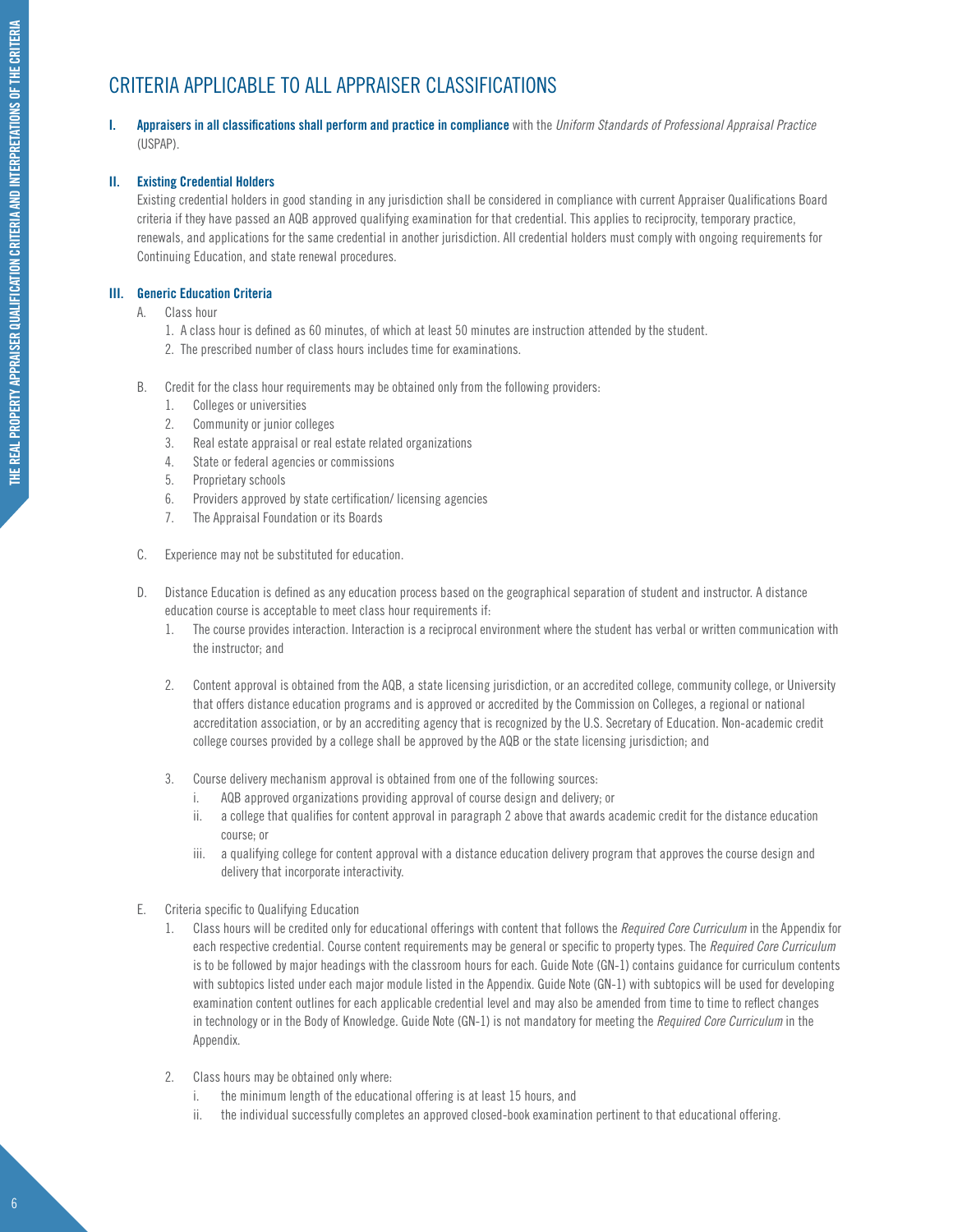- 3. Where the qualifying education course includes multiple modules as listed in the *Required Core Curriculum*, there must be appropriate testing of each module included in a course.
- 4. Courses taken to satisfy the qualifying education requirements must not be repetitive. USPAP Courses taken in different years are not repetitive. Courses shall foster problem-solving skills in the education process by utilizing case studies as a major teaching method when applicable.
- 5. Applicants must take the *15-Hour National USPAP Course*, or its equivalent, and pass the associated *15-Hour National USPAP Course* Examination. At least one of the course instructors must be an AQB Certified USPAP Instructor who is also a state certified appraiser. Equivalency shall be determined through the AQB Course Approval Program or by an alternate method established by the AQB. USPAP education presented in a distance education format must be designed to foster appropriate student-to-student, student to instructor, and student to material interaction.
- 6. In addition to the generic requirements described in III. D, distance education courses intended for use as qualifying education must include a written examination proctored by an official approved by the college or university, or by the sponsoring organization. The testing must be in compliance with the examination requirements of this section.

#### *Qualifying Education Interpretation*

*1. Credit toward qualifying education requirements may also be obtained via the completion of a graduate (masters or doctoral) degree in Real Estate from an accredited college or University approved by the American Association of Collegiate Schools of Business, or a regional or national accreditation agency recognized by the U.S. Secretary of Education, provided that the college or university has had its curriculum reviewed and approved by the AQB.*

*The AQB may maintain a list of approved college or University graduate degree programs, including the Required Core Curriculum and Appraisal Subject Matter Elective hours satisfied by the award of the degree. Candidates for the Trainee, Licensed, Certified Residential or Certified General credential who are awarded graduate degrees from approved institutions are required to complete all additional education required for the credential, in which the approved degree is judged to be deficient by the AQB. (adopted February 2009; effective January 1, 2010)*

- F. Criteria Specific to Continuing Education
	- 1. The purpose of continuing education is to ensure that appraisers participate in a program that maintains and increases their skill, knowledge, and competency in real property appraising.
	- 2. Credit towards the continuing education hour requirements for each appraiser classification may be granted only where the length of the educational offering is at least two (2) hours.
	- 3. Credit may be granted for education offerings that are consistent with the purpose of continuing education and cover those real property related appraisal topics, including, but not limited to:
		- i. Ad valorem taxation;
		- ii. Arbitration, dispute resolution;
		- iii. Courses related to the practice of real estate appraisal or consulting;
		- iv. Development cost estimating;
		- v. Ethics and standards of professional practice, USPAP;
		- vi. Land use planning, zoning;
		- vii. Management, leasing, timesharing;
		- viii. Property development, partial interests,
		- ix. Real estate law, easements, and legal interests;
		- x. Real estate litigation, damages, condemnation;
		- xi. Real estate financing and investment;
		- xii. Real estate appraisal related computer applications; and/or
		- xiii. Real estate securities and syndication.
- 4. Up to one half of an individual's continuing education requirement may also be granted for participation, other than as a student, in appraisal educational processes and programs. Examples of activities for which credit may be granted are teaching, program development, authorship of textbooks, or similar activities that are determined to be equivalent to obtaining continuing education. Credit for instructing any given course or seminar can only be awarded once during a continuing education cycle.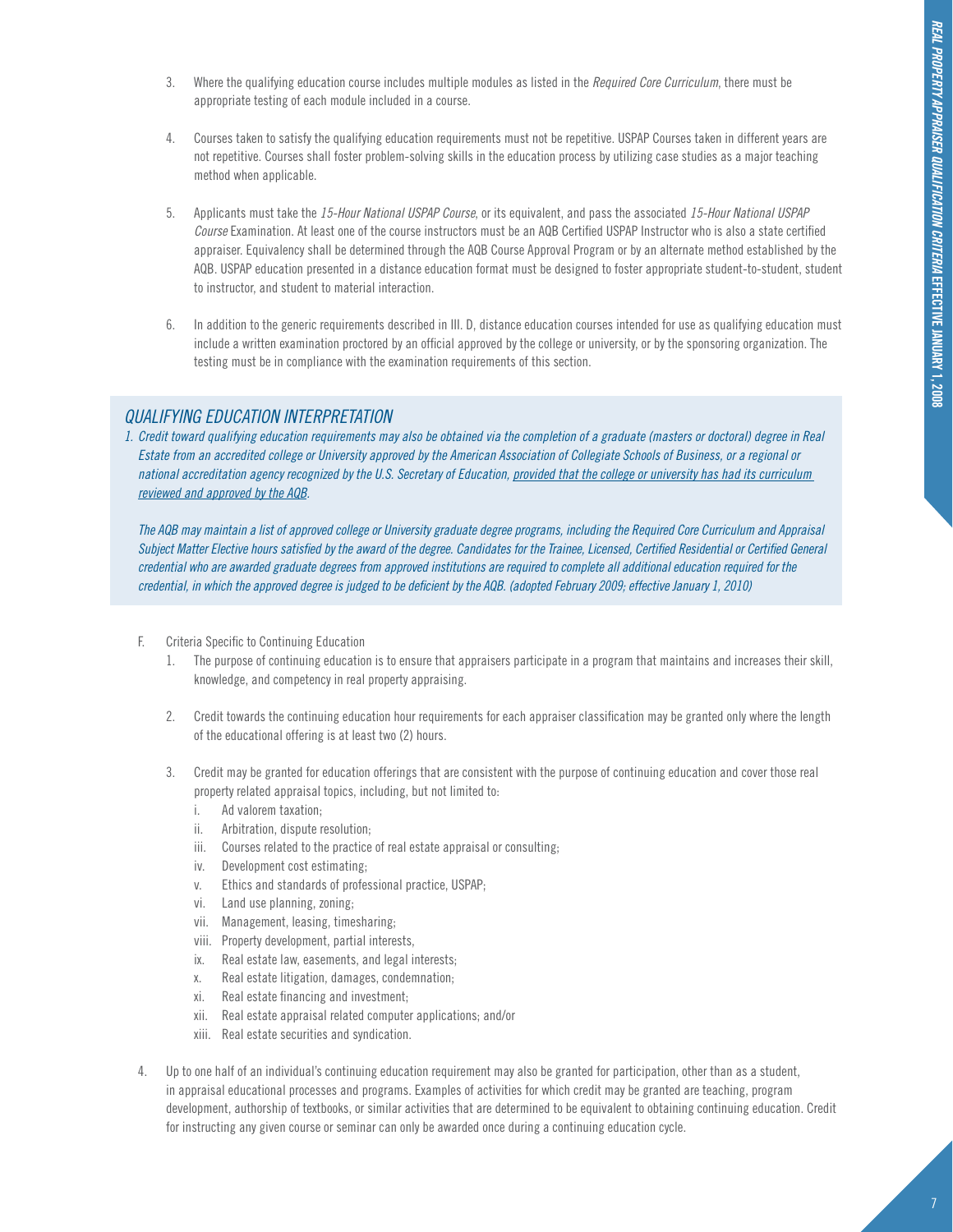- 5. Educational offerings taken by an individual in order to fulfill the class hour requirement for a different classification than his/her current classification may be simultaneously counted towards the continuing education requirement of his/her current classification.
- 6. In addition to the generic requirements described in III.D., distance education courses intended for use as continuing education must include at least one of the following:
	- i. A written examination proctored by an official approved by the college or university, or by the sponsoring organization; or
	- ii. Successful completion of prescribed course mechanisms required to demonstrate knowledge of the subject matter.
- 7. Real estate appraisal related field trips may be acceptable for credit toward the continuing education requirements. However, transit time to or from the field trip should not be included when awarding credit unless instruction occurs during said transit time.
- 8. Appraisers must successfully complete the *7-Hour National USPAP Update Course*, or its equivalent, every two calendar years. Equivalency shall be determined through the AQB Course Approval Program or by an alternate method established by the AQB.
- 9. Individuals who are credentialed in more than one jurisdiction shall not have to take more than one *7-Hour National USPAP Update Course* within a two calendar year period for the purposes of meeting AQB *Criteria*.
- 10. USPAP continuing education credit shall only be awarded when the course is instructed by at least one AQB certified instructor who is also a state certified appraiser.
- 11. The equivalent of fourteen class hours of instruction in courses or seminars for each year during the period preceding the renewal is required. For example, a two-year continuing education cycle would require twenty-eight hours. The class hour requirement can be fulfilled at any time during the cycle.

#### *Continuing Education Interpretations*

- *1. AQB Certified USPAP Instructors successfully completing the 7-Hour Instructor Recertification Course and exam (if required) within the current continuing education cycle, have satisfied the 7-Hour National USPAP Update Course continuing education requirement. (adopted September 2004)*
- *2. Appraiser regulatory agencies with the appropriate authority to do so, may place a credential holder in an "inactive status" in the event that the state determines that a deficiency in continuing education was due to extenuating circumstances.*

*Prior to reactivation, credential holders in an inactive status must complete all required continuing education hours that would have been required if the credential holder was in an active status. The required hours must also include the most recent edition of a 7-Hour National USPAP Update Course.*

*Waivers may not be granted to credential holders who have failed to meet the continuing education requirements.* 

*Deferrals may not be granted to credential holders, except in the case of individuals returning from active military duty. State appraiser regulatory agencies may allow credential holders returning from active military duty to be placed in active status for a period of up to 90 days pending completion of all continuing education requirements. (adopted, May 2006)*

*3. Credentialed appraisers are required to complete continuing education for a partial year in a continuing education cycle as follows:*

*For continuing education cycle periods of 185 days or more, 14 hours of continuing education is required.*

*For continuing education cycle periods of less than 185 days, no hours of continuing education are required.*

*Example #1: A credential issued on August 15 that expires on December 31 of the same year would not require any continuing education hours for that year.*

*Example #2: A credential issued on May 15 that expires on December 31 of the same year would require 14 continuing education hours for that year.*

*Example #3: A credential issued on August 15 that expires on December 31 of the following year would require 14 hours of continuing education to renew. (adopted, May 2006)*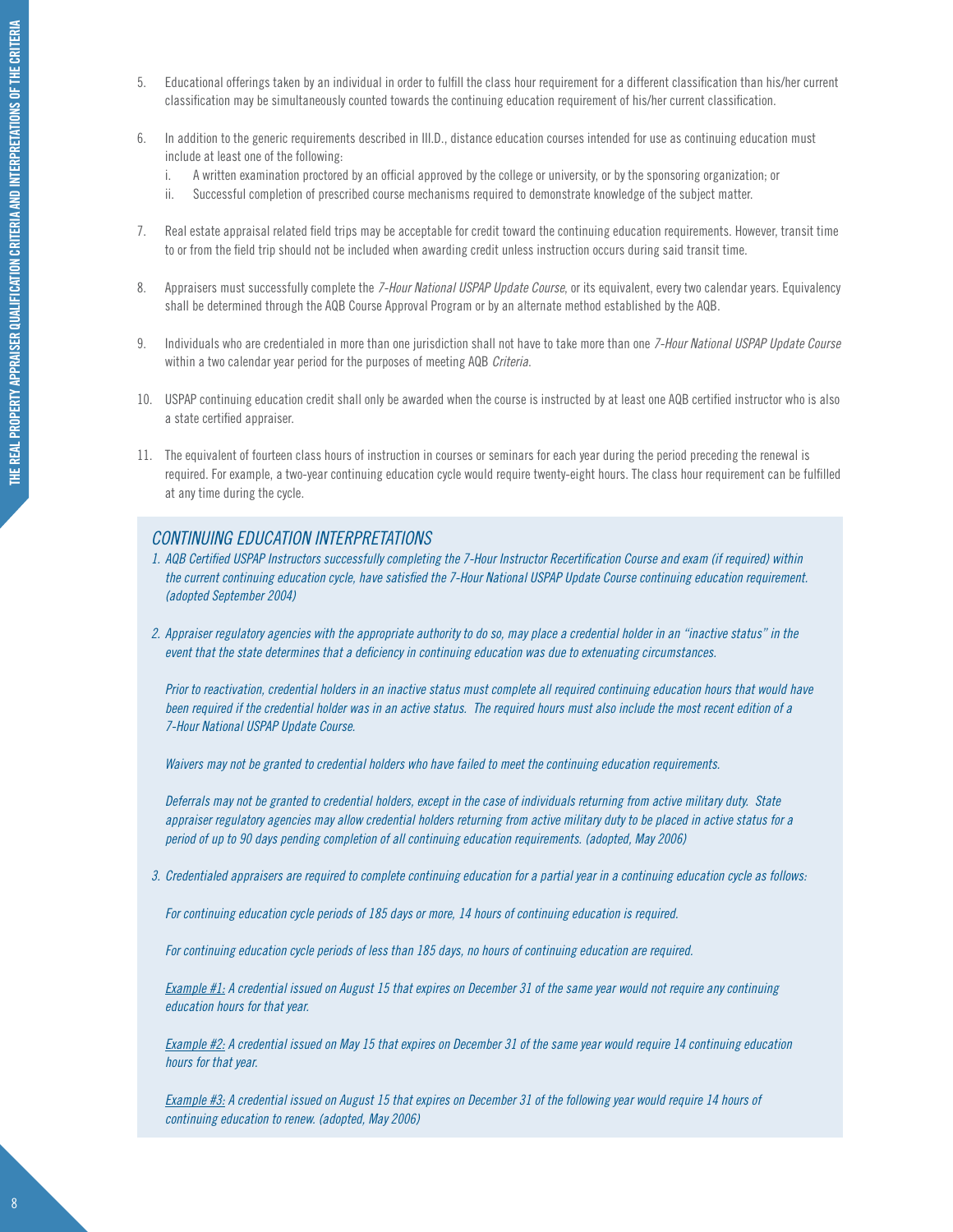*4. State appraiser regulatory agencies may award continuing education credit to credentialed appraisers who attend a state appraiser regulatory agency meeting, under the following conditions:*

*Credit may be awarded for a single state appraiser regulatory agency meeting per continuing education cycle. The meeting must be open to the public and must be a minimum of two (2) hours in length. The total credit cannot exceed seven (7) hours.*

*The state appraiser regulatory agency must ensure that the credentialed appraiser attends the meeting for the required period of time. (adopted, January 2007)*

#### **IV. Generic Examination Criteria**

A new applicant not currently licensed or certified and in good standing in another jurisdiction, shall have up to 24 months, after approval by the state, to take and pass an AQB approved qualifying examination for the credential. Successful completion of the examination is valid for a period of 24 months, and the applicant must meet the requisite experience requirement within 24 months.

#### **V. Generic Experience Criteria**

- A. Education may not be substituted for experience, except as shown below in Section D below.
- B. The quantitative experience requirements must be satisfied by time spent on the appraisal process. The appraisal process consists of: analyzing factors that affect value; defining the problem; gathering and analyzing data; applying the appropriate analysis and methodology; and arriving at an opinion and correctly reporting the opinion in compliance with USPAP.
- C. Hours may be treated as cumulative in order to achieve the necessary number of hours of appraisal experience.
	- 1. Cumulative is defined as meaning that experience may be acquired over any time period.
	- 2. The following is an example of cumulative experience:

| Year 1 | 200 Hours  |
|--------|------------|
| Year 2 | 800 Hours  |
| Year 3 | 600 Hours  |
| Year 4 | 400 Hours  |
| Year 5 | 500 Hours  |
| Total  | 2500 Hours |

D. There need not be a client in a traditional sense (i.e. a client hiring an appraiser for a business purpose) in order for an appraisal to qualify for experience, but experience gained for work without a traditional client cannot exceed 50% of the total experience requirement.

Practicum courses that are approved by the AQB Course Approval Program or state appraiser regulatory agencies can satisfy the nontraditional client experience requirement. A practicum course must include the generally applicable methods of appraisal practice for the credential category. Content includes, but is not limited to: requiring the student to produce credible appraisals that utilize an actual subject property; performing market research, containing sales analysis; and applying and reporting the applicable appraisal approaches in conformity with USPAP. Assignments must require problem solving skills for a variety of property types for the credential category. Experience credit shall be granted for the actual classroom hours of instruction, and hours of documented research and analysis as awarded from the practicum course approval process.

- E. An hour of experience is defined as verifiable time spent in performing tasks in accordance with acceptable appraisal practice. Acceptable real property appraisal practice for experience credit includes appraisal, appraisal review, appraisal consulting, and mass appraisal. All experience must be obtained after January 30, 1989, and must be USPAP compliant. An applicant's experience must be in appraisal work conforming to Standards 1, 2, 3, 4, 5, and/or 6, where the appraiser demonstrates proficiency in appraisal principles, methodology, procedures (development), and reporting conclusions.
- F. Documentation in the form of reports, certifications, or file memoranda, or, if such reports and memoranda are unavailable for good cause, other evidence at the credentialing authority's discretion that the work is compliant with USPAP must be provided as part of the state experience verification process to support the experience claimed.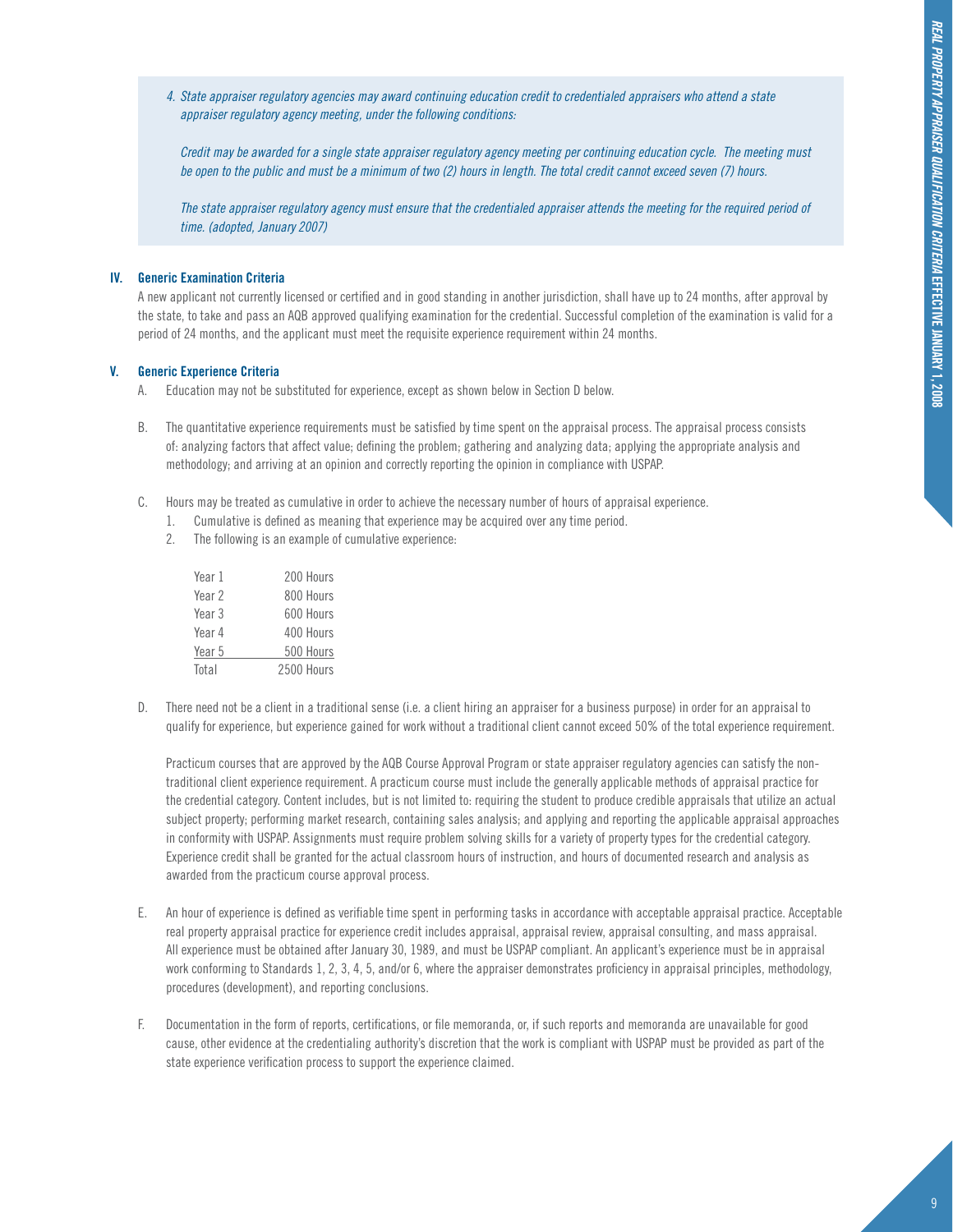- G. The verification for experience credit claimed by an applicant shall be on forms prescribed by the state certification/licensing agency, which shall include:
	- 1. Type of property;
	- 2. Date of report;
	- 3. Address of appraised property;
	- 4. Description of work performed by the trainee/applicant and scope of the review and supervision of the supervising appraiser;
	- 5. Number of actual work hours by the trainee/applicant on the assignment; and
	- 6. The signature and state certification number of the supervising appraiser if applicable. Separate appraisal logs shall be maintained for each supervising appraiser if applicable.
- H. There is no maximum time limit during which experience may be obtained.

#### **VI. Guide Notes (GN)**

From time to time, the AQB may issue new interpretations to these *Criteria* (binding); or Guide Notes (advisory) on interpretations, or application of these qualification *Criteria*.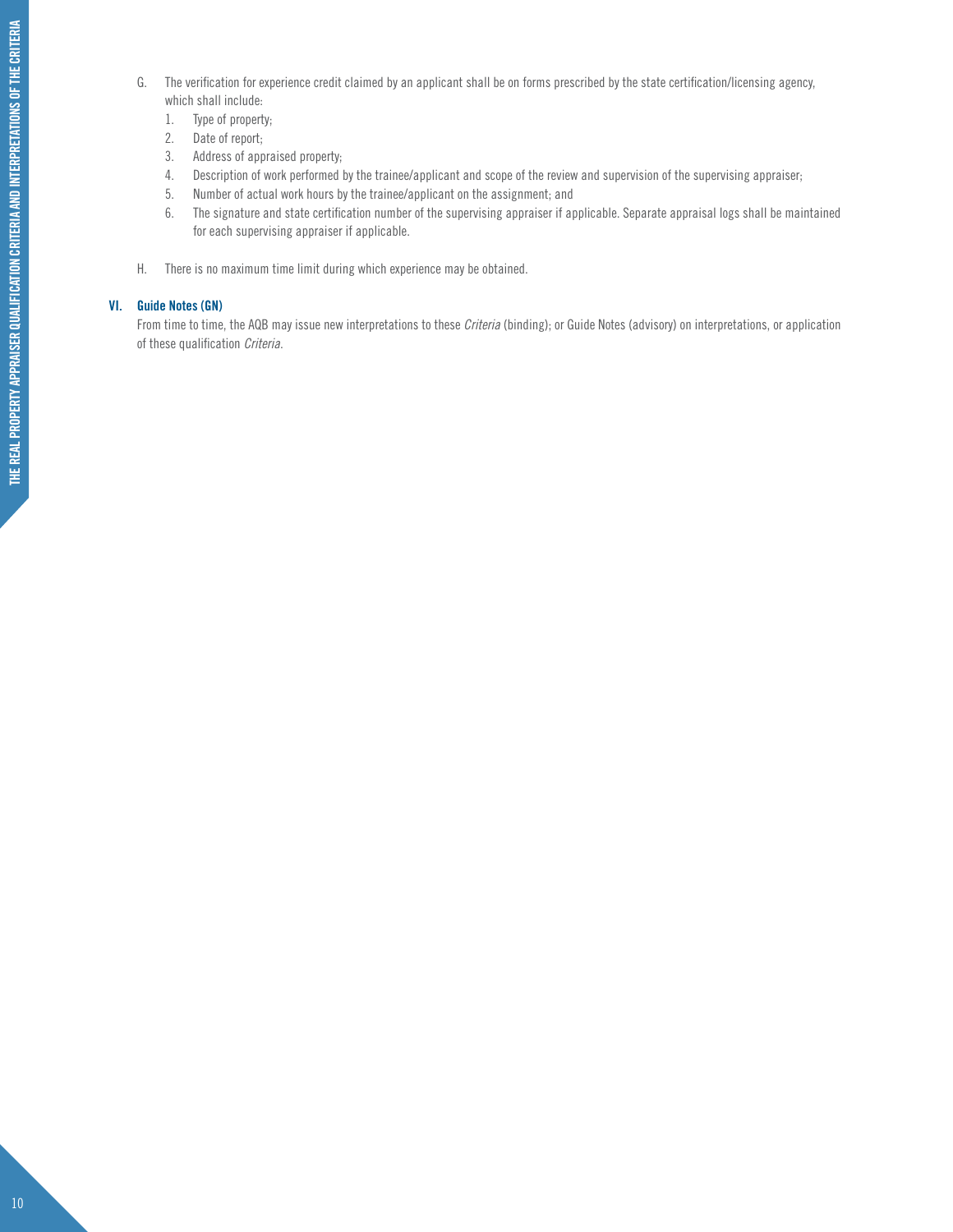### **TRAINEE REAL PROPERTY APPRAISER**

Please consult the **CRITERIA APPLICABLE TO ALL APPRAISER CLASSIFICATIONS** for additional requirements.

#### **I. General**

- A. The scope of practice for the Appraiser Trainee Classification is the appraisal of those properties which the supervising Certified appraiser is permitted by his/her current credential and that the supervising appraiser is qualified to appraise.
- B. The Appraiser Trainee shall be entitled to obtain copies of appraisal reports he/she prepared. The supervising appraiser shall keep copies of appraisal reports for a period of five years, or at least two years after final disposition of any judicial proceedings in which the appraiser provided testimony related to the assignment, whichever period expires last.
- C. All Appraiser Trainees must comply with the COMPETENCY RULE of USPAP.

#### **II. Examination:**

There is no examination requirement for the Appraiser Trainee Classification, but the trainee shall pass examinations in the prerequisite courses in order to earn credit for core education courses.

#### **III. Qualifying Education:**

As the prerequisite for application, an applicant must have completed 75 creditable class hours as specified in the required Core Curriculum Appendix. Additionally, applicants must pass the Core Curriculum examinations and pass the *15-Hour National USPAP Course*, or its equivalent, and examination as part of the 75 creditable class hours.

#### *Qualifying Education Interpretation*

*1. Appraisers holding a valid Licensed Residential Real Property Appraiser credential satisfy the educational requirements for the Trainee Real Property Appraiser credential.*

*Appraisers holding a valid Certified Residential Real Property Appraiser credential satisfy the educational requirements for the Trainee Real Property Appraiser credential.*

*Appraisers holding a valid Certified General Real Property Appraiser credential satisfy the educational requirements for the Trainee Real Property Appraiser credential. (adopted, November 2006)*

#### **IV. Experience:**

No experience is required as a prerequisite for the Appraiser Trainee Classification.

#### **V. Training**

- A. The Appraiser Trainee shall be subject to direct supervision by a supervising appraiser in good standing, who shall be state certified.
- B. The supervising appraiser shall be responsible for the training, guidance, and direct supervision of the Appraiser Trainee by:
	- 1. Accepting responsibility for the appraisal report by signing and certifying the report complies with USPAP;
	- 2. Reviewing and signing the Appraiser Trainee appraisal report(s); and
	- 3. Personally inspecting each appraised property with the Appraiser Trainee until the supervising appraiser determines the Appraiser Trainee is competent, in accordance with the COMPETENCY RULE of USPAP for the property type.
- C. The Appraiser Trainee is permitted to have more than one supervising appraiser, but a supervising appraiser may not supervise more than three trainees, at one time, unless a state program in the licensing jurisdiction provides for progress monitoring, supervising certified appraiser qualifications, and supervision and oversight requirements for supervising appraisers.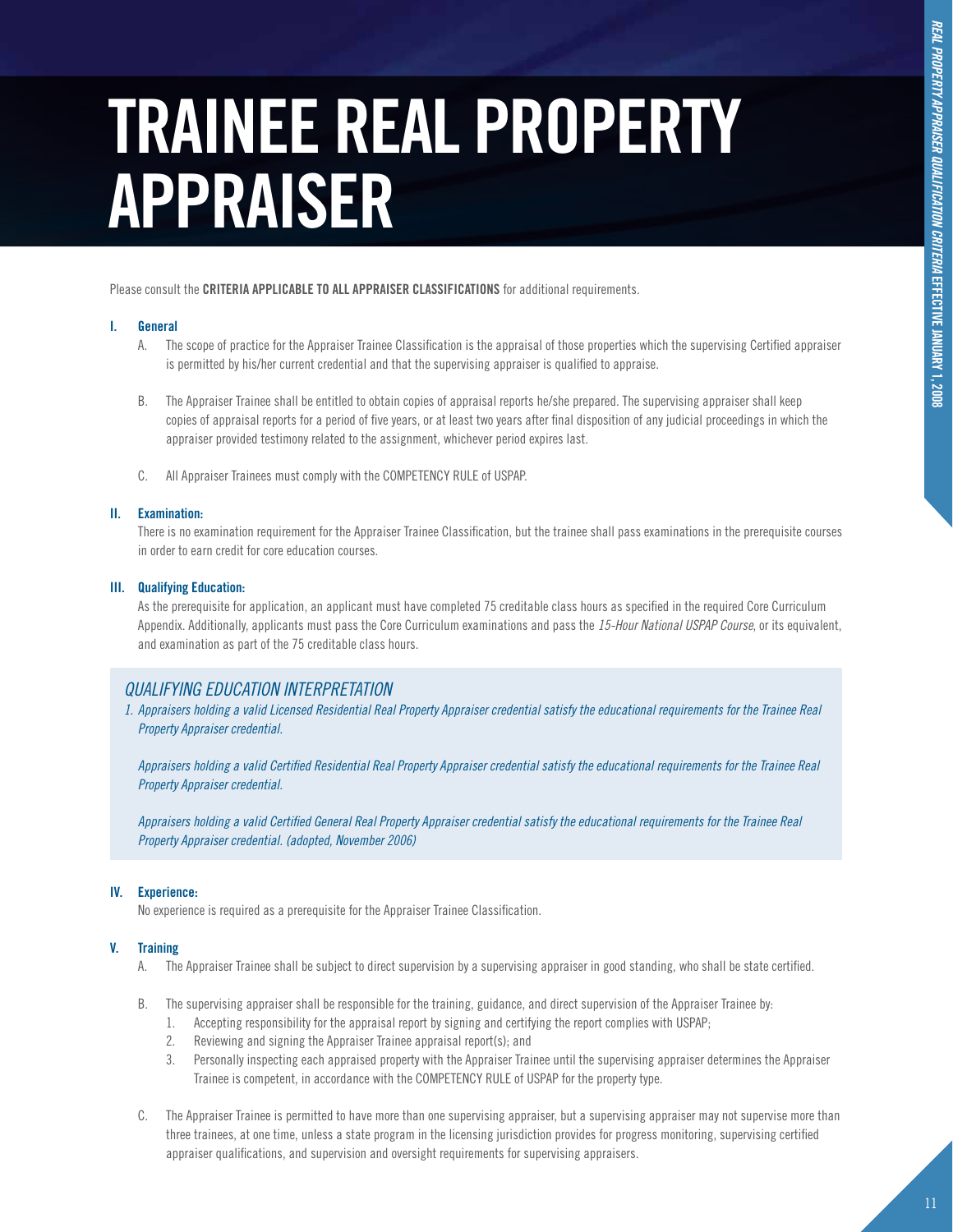- D. An appraisal log shall be maintained by the Appraiser Trainee and the supervising appraiser jointly. At a minimum, the appraisal log requirements are:
	- 1. Type of property;
	- 2. Date of report;
	- 3. Address of appraised property;
	- 4. Description of work performed by the trainee and scope of the review and supervision of the supervising appraiser;
	- 5. Number of actual work hours by the trainee on the assignment; and
	- 6. The signature and state certification number of the supervising appraiser. Separate appraisal logs shall be maintained for each supervising appraiser if applicable.
- E. The supervising certified appraiser shall be in good standing in the training jurisdiction and not subject to any disciplinary action within the last two years that affects the supervisor's legal eligibility to engage in appraisal practice.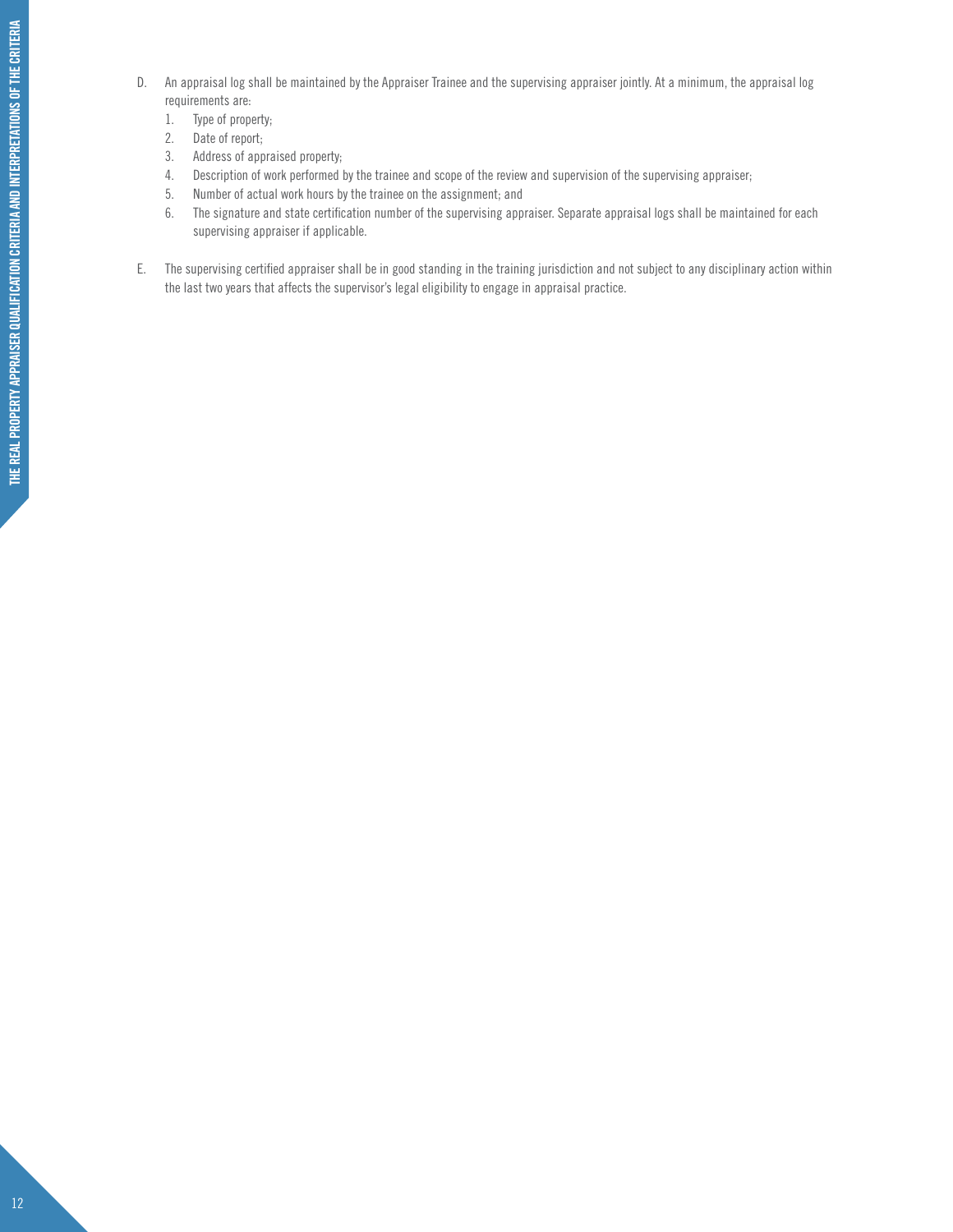## **LICENSED RESIDENTIAL REAL PROPERTY APPRAISER**

Please consult the **CRITERIA APPLICABLE TO ALL APPRAISER CLASSIFICATIONS** for additional requirements.

#### **I. General**

- A. The Licensed Residential Real Property Appraiser Classification applies to the appraisal of non-complex one-to-four residential units having a transaction value less than \$1,000,000 and complex one-to-four residential units having a transaction value less than \$250,000.
- B. Complex one-to-four family residential property appraisal means one in which the property to be appraised, the form of ownership, or the market conditions are atypical.<sup>1</sup>
- C. For non-federally related transaction appraisals, transaction value shall mean market value.
	- 1. The classification includes the appraisal of vacant or unimproved land that is utilized for one to four family purposes or for which the highest and best use is for one to four family purposes.
	- 2. The classification does not include the appraisal of subdivisions for which a development analysis/appraisal is necessary.

#### **II. All Licensed Residential Real Property Appraisers must comply with the COMPETENCY RULE of USPAP.**

#### **III. Examination**

The AQB approved Licensed Residential Real Property Appraiser examination must be successfully completed. The only alternative to successful completion of the Licensed Residential examination is the successful completion of the Certified Residential or Certified General examination.

#### **IV. Qualifying Education**

The prerequisite for taking the AQB approved examination is completion of one hundred fifty (150) creditable class hours as specified in the *Required Core Curriculum* Appendix. The applicant shall complete the *15-Hour National USPAP Course,* or its equivalent, and examination. There is no alternative to successful completion of the examination.

#### *Qualifying Education Interpretation*

*Appraisers holding a valid Trainee Appraiser credential may satisfy the educational requirements for the Licensed Residential Real Property Appraiser credential by completing the following additional educational hours:* 

|                                                           | TOTAL | <b>75 Hours</b> |
|-----------------------------------------------------------|-------|-----------------|
| 4. Residential Report Writing and Case Studies            |       | 15 Hours        |
| 3. Residential Sales Comparison and Income Approaches     |       | 30 Hours        |
| 2. Residential Appraiser Site Valuation and Cost Approach |       | 15 Hours        |
| 1. Residential Market Analysis and Highest and Best Use   |       | 15 Hours        |

*Appraisers holding a valid Certified Residential Real Property Appraiser credential satisfy the educational requirements for the Licensed Residential Real Property Appraiser credential.*

*Appraisers holding a valid Certified General Real Property Appraiser credential satisfy the educational requirements for the Licensed Residential Real Property Appraiser credential. (adopted November 2006)*

#### **V. Experience:**

Two thousand (2,000) hours of experience are required to be obtained in no fewer than 12 months.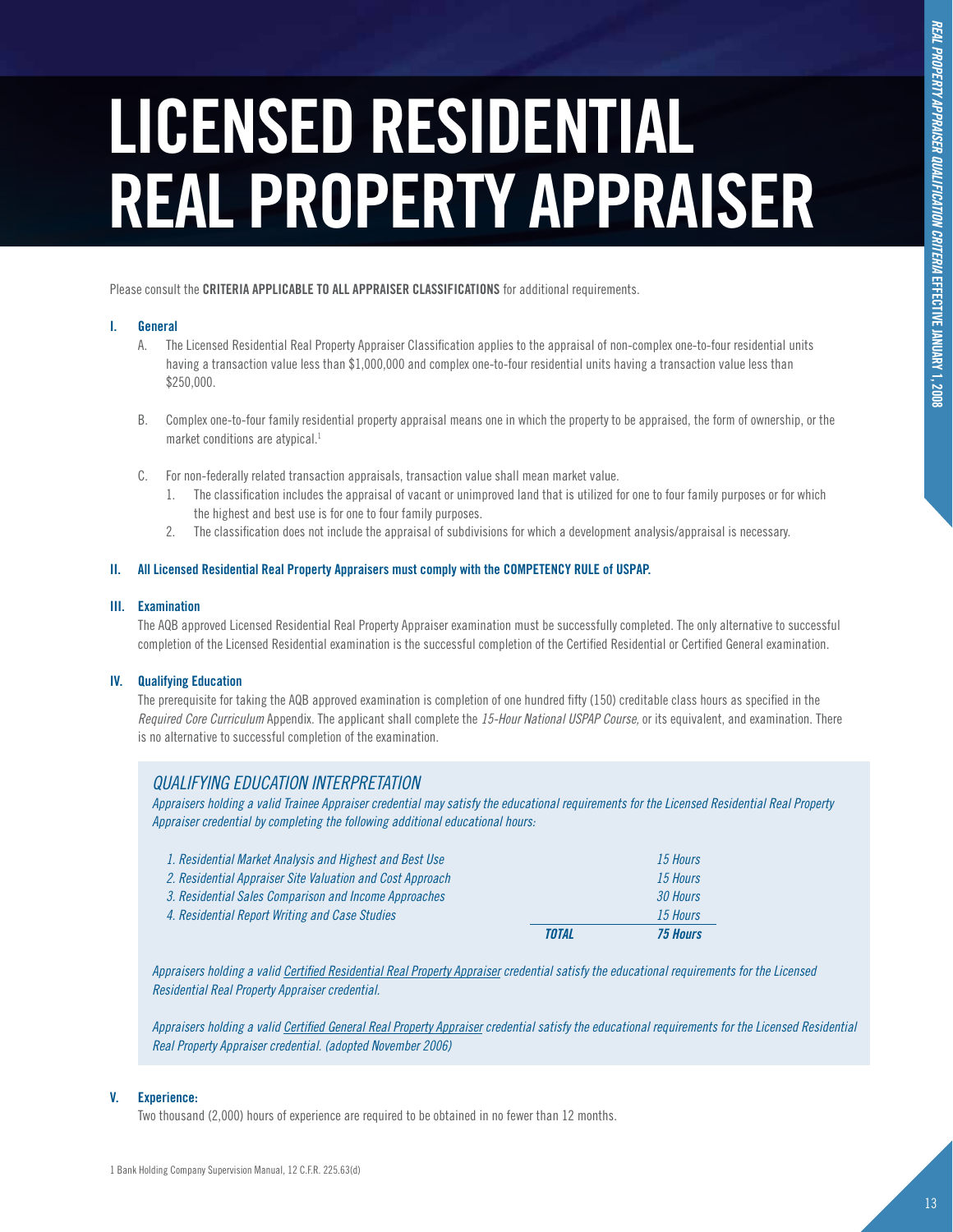### **CERTIFIED RESIDENTIAL REAL PROPERTY APPRAISER**

Please consult the **CRITERIA APPLICABLE TO ALL APPRAISER CLASSIFICATIONS** for additional requirements.

#### **I. General**

- A. The Certified Residential Real Property Appraiser Classification qualifies the appraiser to appraise one-to-four residential units without regard to value or complexity.
	- 1. The classification includes the appraisal of vacant or unimproved land that is utilized for one-to-four family purposes or for which the highest and best use is for one-to-four family purposes.
	- 2. The classification does not include the appraisal of subdivisions for which a development analysis/appraisal is necessary.
- B. All Certified Residential appraisers must comply with the COMPETENCY RULE of USPAP.

#### **II. Examination**

The AQB approved Certified Residential Real Property Appraiser examination must be successfully completed. The only alternative to successful completion of the Certified Residential examination is the successful completion of the Certified General examination.

#### **III. Qualifying Education**

A. Applicants for the Certified Residential license must hold an Associate degree, or higher, from an accredited college, junior college, community college, or university, unless the requirements of Section III.B are satisfied.

or

- B. In lieu of the Associate degree, an applicant for the Certified Residential license shall successfully pass all of the following collegiate subject matter courses from an accredited college, junior college, community college, or university:
	- 1. English Composition;
	- 2. Principles of Economics (Micro or Macro);
	- 3. Finance;
	- 4. Algebra, Geometry, or higher mathematics;
	- 5. Statistics;
	- 6. Computer Science; and
	- 7. Business or Real Estate Law.

Total hours of equivalent college courses in lieu of an Associate degree: 21 semester credit hours or its equivalent for the certified residential appraiser. If an accredited college or university (accredited by the Commission on Colleges, a regional or national accreditation association, or by an accrediting agency that is recognized by the U.S. Secretary of Education) accepts the College-Level Examination Program<sup>®</sup> (CLEP) examination(s) and issues a transcript for the exam, showing its approval, it will be considered as credit for the college course.

and

C. The prerequisite for taking the AQB approved examination is completion of two hundred (200) creditable class hours as specified in the required Core Curriculum Appendix. The applicant shall complete the *15-Hour National USPAP Course*, or its equivalent, and the examination.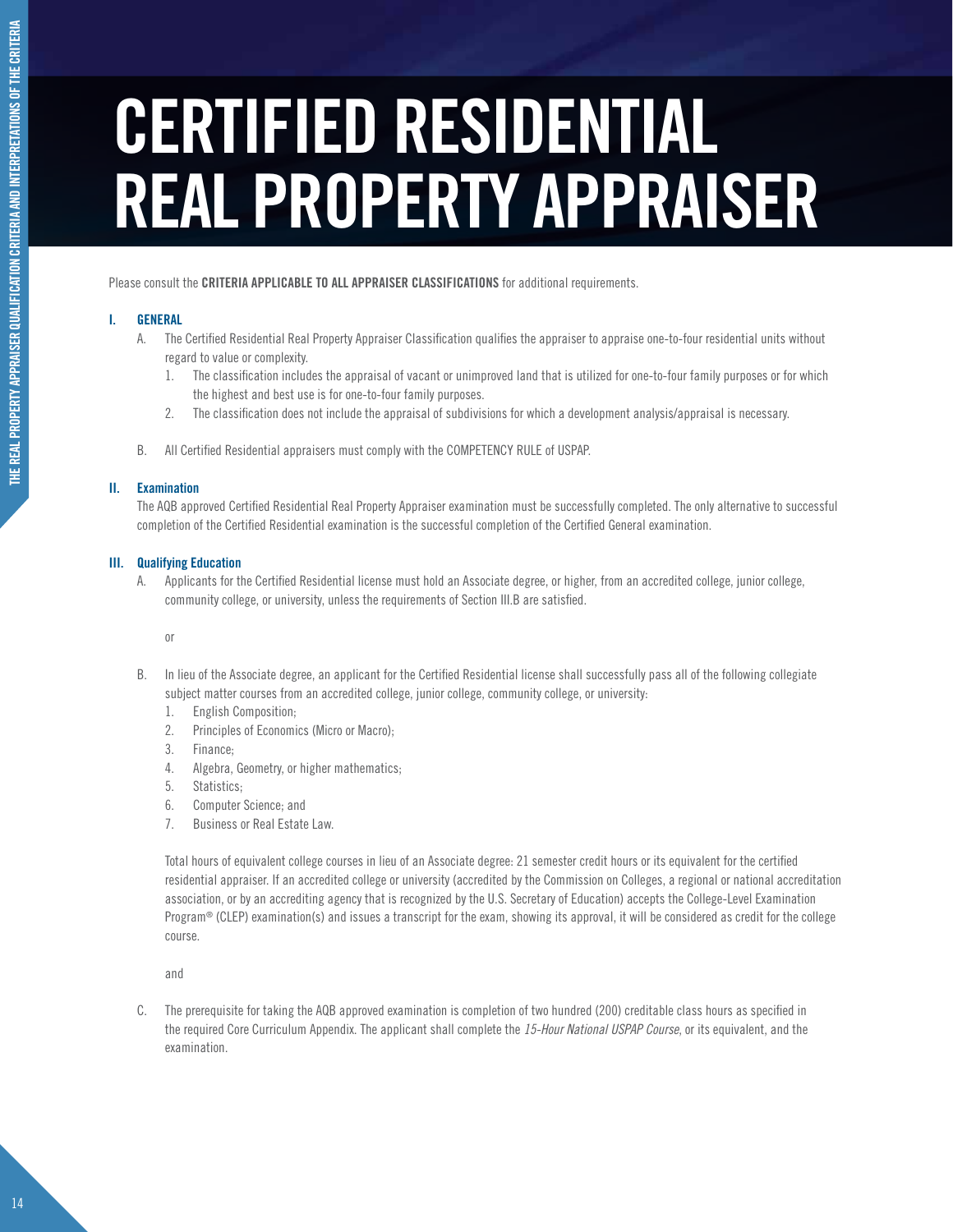#### *Qualifying Education Interpretations*

*1. For college level courses taken in a quarterly system versus a semester system, one quarter hour credit is equivalent to .67 semester credit hours. Conversely, one semester credit hour is equivalent to 1.5 quarter credit hours.*

*For example, if a student wishes to satisfy the 21 semester credit hour requirement in lieu of an Associate Degree for the Certified Residential classification, he or she needs to successfully pass those applicable courses that generate 31.5 quarter credit hours, (i.e. 21 semester credit hours x 1.5 conversion factor).*

*For the Certified General classification, if a student wishes to satisfy the 30 semester credit hour requirement in lieu of a Bachelor's Degree, he or she needs to successfully pass those applicable courses that generate 45 quarter credit hours, (i.e. 30 semester credit hours x 1.5 conversion factor). (adopted September 2005)*

*2. Appraisers holding a valid Trainee Real Property Appraiser credential may satisfy the educational requirements for the Certified Residential Real Property Appraiser credential by completing the following additional educational hours:*

|                                                               | <b>TNTAL</b> | 125 Hours |
|---------------------------------------------------------------|--------------|-----------|
| <b>Appraisal Subject Matter Electives</b>                     |              | 20 Hours  |
| <b>Advanced Residential Applications and Case Studies</b>     |              | 15 Hours  |
| <b>Statistics, Modeling and Finance</b>                       |              | 15 Hours  |
| <b>Residential Report Writing and Case Studies</b>            |              | 15 Hours  |
| <b>Residential Sales Comparison and Income Approaches</b>     |              | 30 Hours  |
| <b>Residential Appraiser Site Valuation and Cost Approach</b> |              | 15 Hours  |
| Residential Market Analysis and Highest and Best Use          |              | 15 Hours  |
|                                                               |              |           |

*Appraisers holding a valid Licensed Residential Real Property Appraiser credential may satisfy the educational requirements for the Certified Residential Real Property Appraiser credential by completing the following additional educational hours:*

| <b>Statistics, Modeling and Finance</b>            |              | 15 Hours        |
|----------------------------------------------------|--------------|-----------------|
| Advanced Residential Applications and Case Studies |              | 15 Hours        |
| <b>Appraisal Subject Matter Electives</b>          |              | <b>20 Hours</b> |
|                                                    | <b>TOTAL</b> | 50 Hours        |

*Trainee Real Property Appraisers and Licensed Residential Real Property Appraisers wishing to change to the Certified Residential Real Property Appraiser classification must also satisfy the college-level educational requirements as specified in III.A or III.B.*

*Appraisers holding a valid Certified General Real Property Appraiser credential satisfy the educational requirements for the Certified Residential Real Property Appraiser credential. (adopted, November 2006)*

- *3. All courses used in lieu of the required degree must have been completed at a college or university that is an accredited, degree-granting institution. The degree-granting accreditation must have been obtained from an entity identified in Section III.B. (adopted, May 2009; effective January 1, 2010)*
- *4. The in lieu of education shall include at least three (3) semester credit hours (or equivalent) in each subject matter area located in Section III. B. (adopted, October 2009; effective July 1, 2010)*

#### **IV. Experience:**

Two thousand five hundred (2,500) hours of experience obtained during no fewer than twenty-four (24) months is required. While the hours may be cumulative, the required number of months must accrue before an individual can be certified.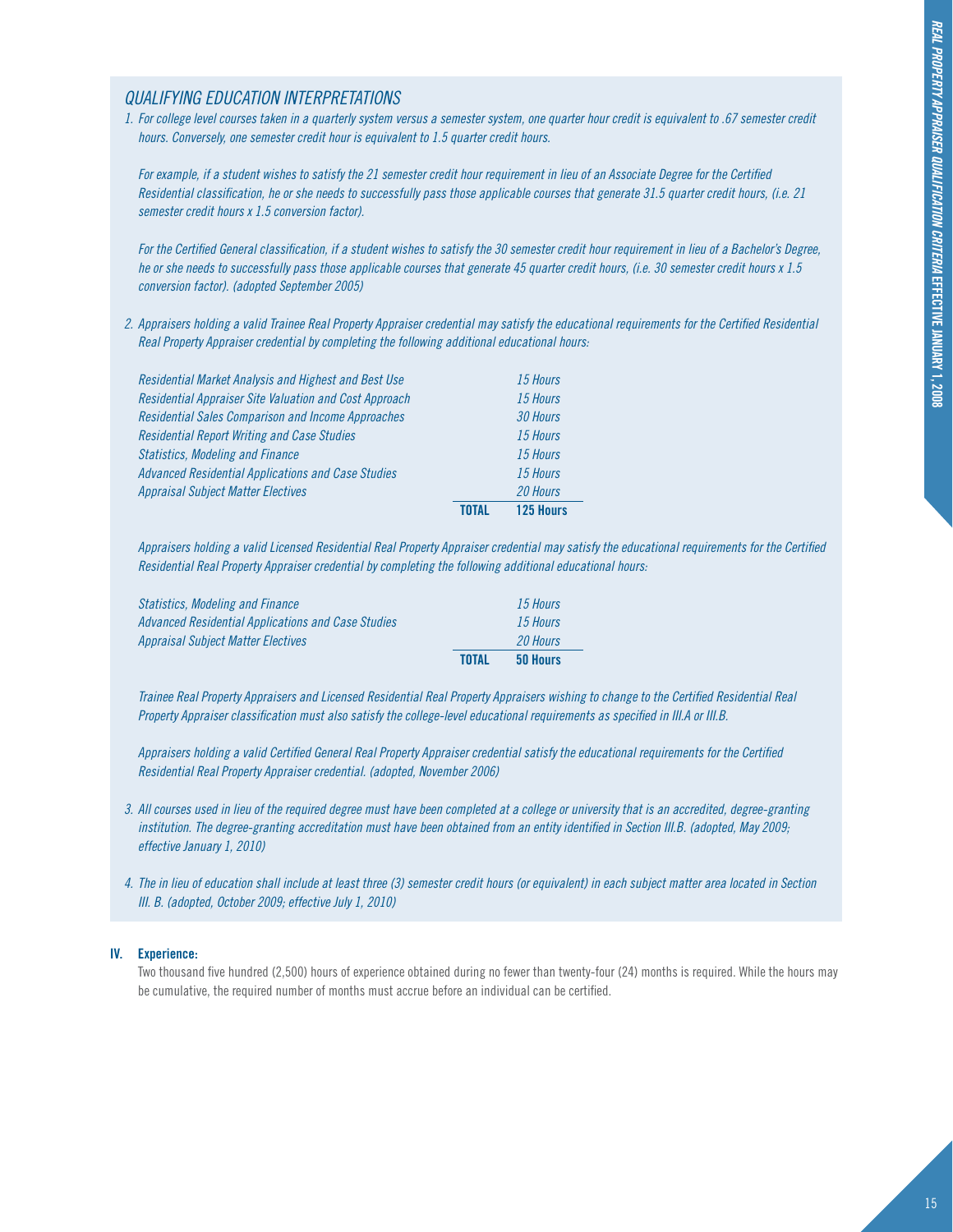### **CERTIFIED GENERAL REAL PROPERTY APPRAISER**

Please consult the **CRITERIA APPLICABLE TO ALL APPRAISER CLASSIFICATIONS** for additional requirements.

#### **I. General**

- A. The Certified General Real Property Appraiser Classification qualifies the appraiser to appraise all types of real property.
- B. All Certified General appraisers must comply with the COMPETENCY RULE of USPAP.

#### **II. Examination**

The AQB approved Uniform State Certified General Real Property Appraiser examination must be successfully completed. There is no alternative to successful completion of the examination.

#### **III. Qualifying Education**

A. Applicants for the Certified General license must hold a Bachelor's degree or higher from an accredited college or university, unless the requirements of the following Section III.B are satisfied.

or

- B. In lieu of the Bachelor's degree, an applicant for the Certified General credential shall successfully pass all of the following collegiate level subject matter courses from an accredited college, junior college, community college or university:
	- 1. English Composition;
	- 2. Micro Economics:
	- 3. Macro Economics:
	- 4. Finance;
	- 5. Algebra, Geometry, or higher mathematics;
	- 6. Statistics;
	- 7. Computer Science;
	- 8. Business or Real Estate Law; and
	- 9. Two elective courses in accounting, geography, agricultural economics, business management, or real estate.

Total hours of equivalent college courses in lieu of a Bachelor's degree: 30 semester credit hours or its equivalent for the certified general appraiser. If an accredited college or university (accredited by the Commission on Colleges, a regional or national accreditation association, or by an accrediting agency that is recognized by the U.S. Secretary of Education) accepts the College-Level Examination Program<sup>®</sup> (CLEP) examination(s) and issues a transcript for the exam, showing its approval, it will be considered as credit for the college course.

and

C. The prerequisite for taking the AQB approved examination is completion of three hundred (300) creditable class hours as specified in the required Core Curriculum Appendix. The applicant shall complete the *15-Hour National USPAP Course*, or its equivalent, and examination.

and

D. Applicants must demonstrate that their education includes the core courses listed in these criteria, with particular emphasis on nonresidential properties. Residential is defined as "composed of one to four residential units."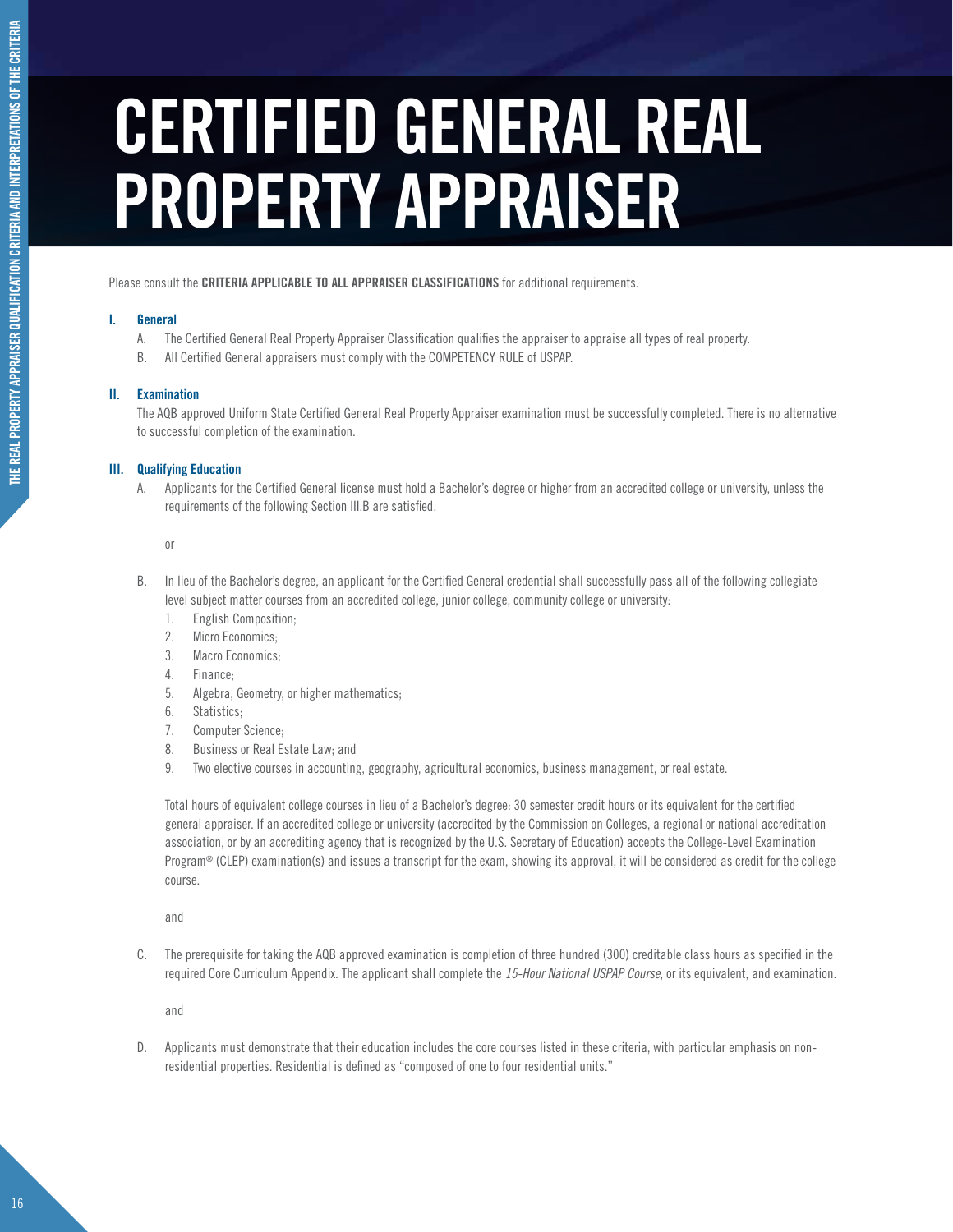#### *Qualifying Education Interpretations*

*1. For college level courses taken in a quarterly system versus a semester system, one quarter hour credit is equivalent to .67 semester credit hours. Conversely, one semester credit hour is equivalent to 1.5 quarter credit hours.*

*For example, if a student wishes to satisfy the 21 semester credit hour requirement in lieu of an Associate Degree for the Certified Residential classification, he or she needs to successfully pass those applicable courses that generate 31.5 quarter credit hours, (i.e. 21 semester credit hours x 1.5 conversion factor).*

*For the Certified General classification, if a student wishes to satisfy the 30 semester credit hour requirement in lieu of a Bachelor's degree, he or she needs to successfully pass those applicable courses that generate 45 quarter credit hours, (i.e. 30 semester credit hours x 1.5 conversion factor). (adopted, September 2005)*

*2. Appraisers holding a valid Trainee Real Property Appraiser credential may satisfy the educational requirements for the Certified General Real Property Appraiser credential by completing the following additional educational hours:* 

|                                                            | TNTAI | 225 Hours |
|------------------------------------------------------------|-------|-----------|
| <b>Appraisal Subject Matter Electives</b>                  |       | 30 Hours  |
| <b>General Appraiser Report Writing and Case Studies</b>   |       | 30 Hours  |
| General Appraiser Income Approach                          |       | 60 Hours  |
| <b>General Appraiser Site Valuation and Cost Approach</b>  |       | 30 Hours  |
| General Appraiser Sales Comparison Approach                |       | 30 Hours  |
| <b>Statistics, Modeling and Finance</b>                    |       | 15 Hours  |
| General Appraiser Market Analysis and Highest and Best Use |       | 30 Hours  |

*Appraisers holding a valid Licensed Residential Real Property Appraiser credential may satisfy the educational requirements for the Certified General Real Property Appraiser credential by completing the following additional educational hours:* 

|                                                            | 150 Hours |
|------------------------------------------------------------|-----------|
| <b>Appraisal Subject Matter Electives</b>                  | 30 Hours  |
| <b>General Appraiser Report Writing and Case Studies</b>   | 15 Hours  |
| General Appraiser Income Approach                          | 45 Hours  |
| <b>General Appraiser Site Valuation and Cost Approach</b>  | 15 Hours  |
| General Appraiser Sales Comparison Approach                | 15 Hours  |
| <b>Statistics, Modeling and Finance</b>                    | 15 Hours  |
| General Appraiser Market Analysis and Highest and Best Use | 15 Hours  |
|                                                            |           |

*Appraisers holding a valid Certified Residential Real Property Appraiser credential may satisfy the educational requirements for the Certified General Real Property Appraiser credential by completing the following additional educational hours:* 

|                                                            | TNTAI | 100 Hours |
|------------------------------------------------------------|-------|-----------|
| <b>General Appraiser Report Writing and Case Studies</b>   |       | 10 Hours  |
| General Appraiser Income Approach                          |       | 45 Hours  |
| <b>General Appraiser Site Valuation and Cost Approach</b>  |       | 15 Hours  |
| General Appraiser Sales Comparison Approach                |       | 15 Hours  |
| General Appraiser Market Analysis and Highest and Best Use |       | 15 Hours  |

*Trainee Real Property Appraisers, Licensed Residential Real Property Appraisers, and Certified Residential Real Property Appraisers wishing to change to the Certified General Real Property Appraiser classification must satisfy the requirement in III.D.*

*In addition, Trainee Real Property Appraisers, Licensed Residential Real Property Appraisers, and Certified Residential Real Property Appraisers wishing to change to the Certified General Real Property Appraiser classification must also satisfy the college-level educational requirements as specified in III.A or III.B. (adopted November 2006)*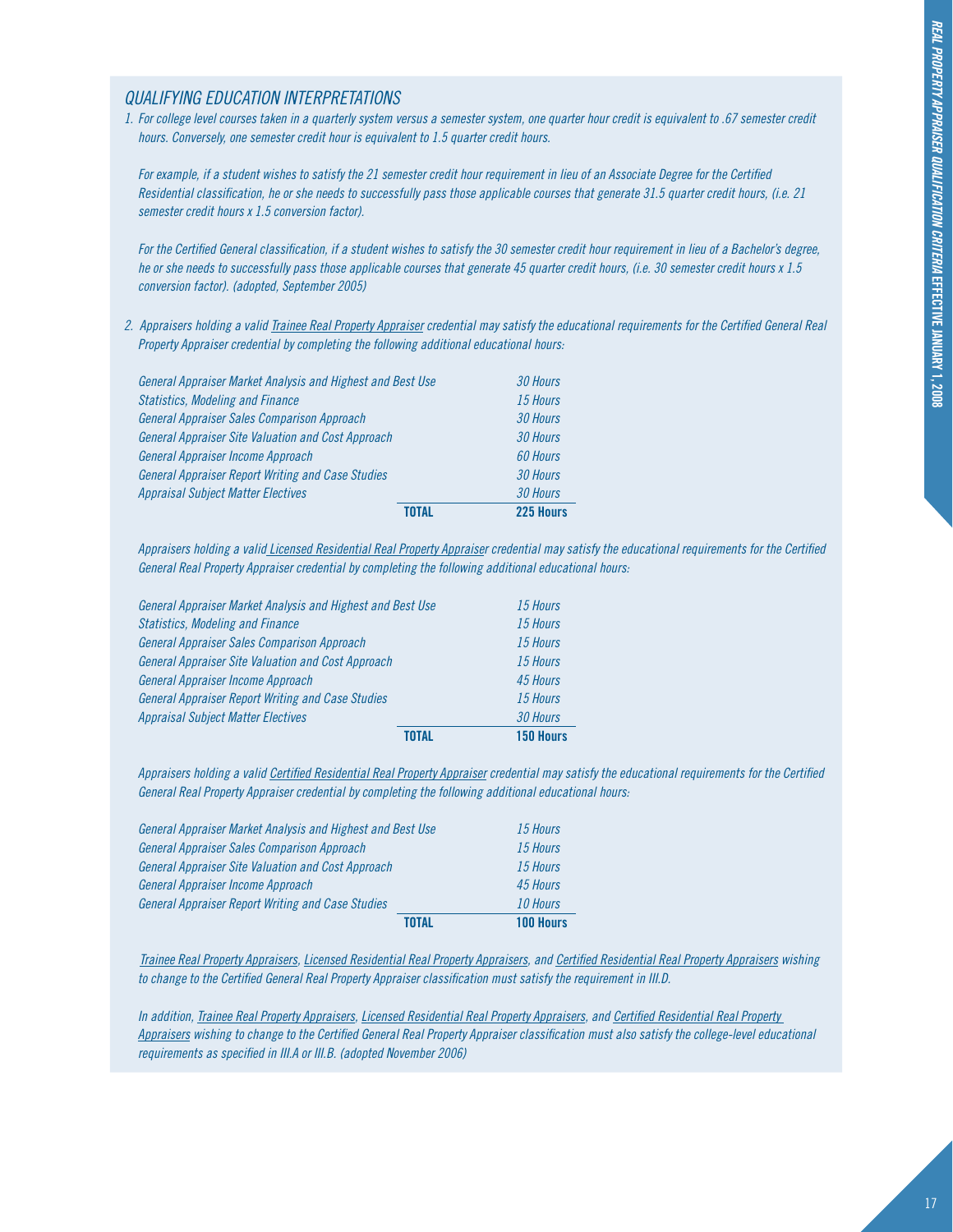- *3. All courses used in lieu of the required degree must have been completed at a college or university that is an accredited, degree-granting institution. The degree-granting accreditation must have been obtained from an entity identified in Section III.B. (adopted May 2009; effective January 1, 2010)*
- *4. The in lieu of education shall include at least three (3) semester credit hours (or equivalent) in each subject matter area located in Section III. B. (adopted October 2009; effective July 1, 2010)*

#### **IV. Experience:**

Three thousand (3,000) hours of experience obtained during no fewer than thirty (30) months is required, of which, one thousand five hundred (1,500) hours must be in non-residential appraisal work. While the hours may be cumulative, the required number of months must accrue before an individual can be certified.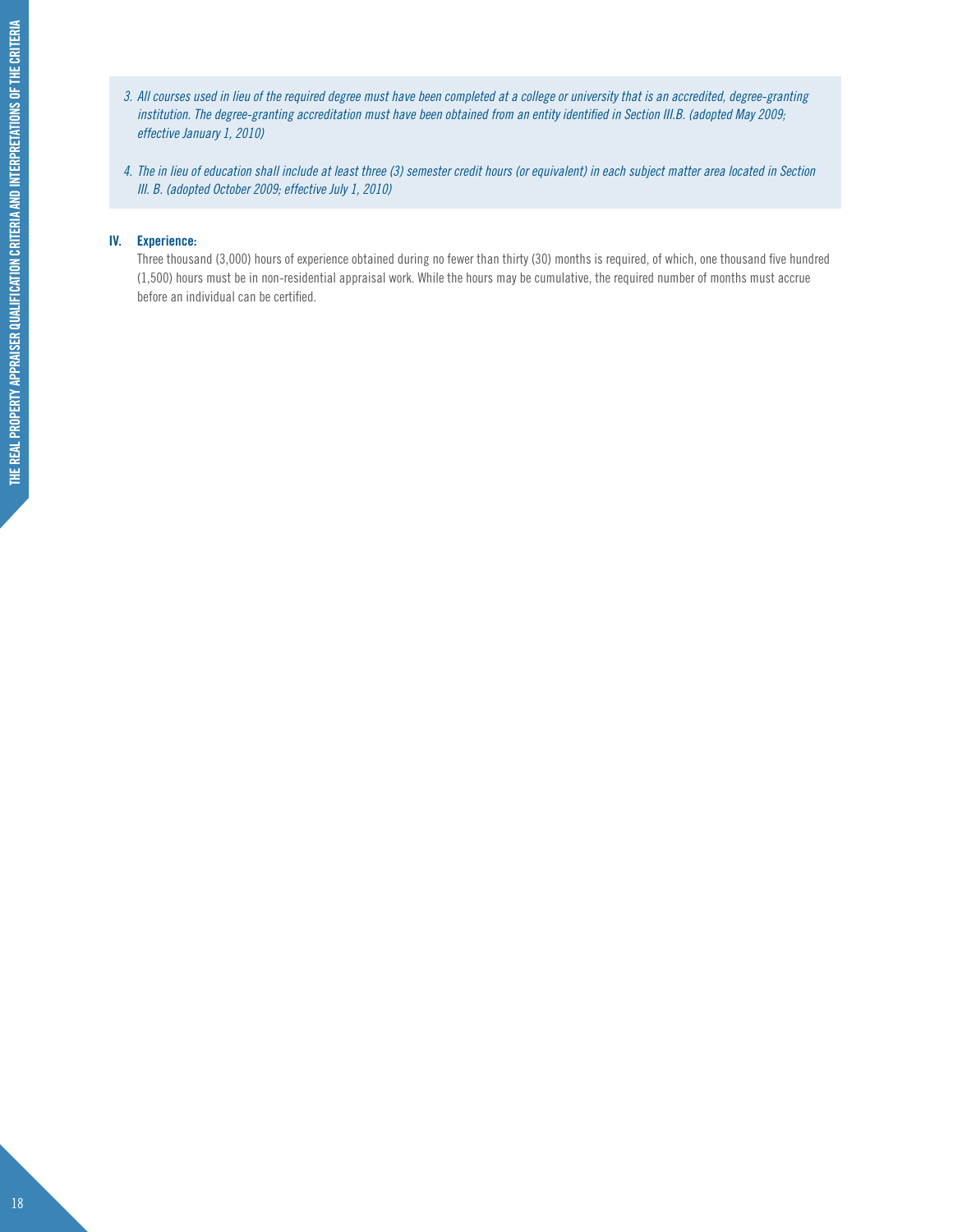# REAL PROPERTY APPRAISER QUALIFICATION CRITERIA EFFECTIVE JANUARY 1, 2008 *REAL PROPERTY APPRAISER QUALIFICATION CRITERIA* **EFFECTIVE JANUARY 1, 2008**

### **REQUIRED CORE CURRICULUM** EFFECTIVE JANUARY 1, 2008

| <b>TRAINEE</b>                                  |                 |
|-------------------------------------------------|-----------------|
| BASIC APPRAISAL PRINCIPLES                      | 30 HOURS        |
| BASIC APPRAISAL PROCEDURES                      | 30 HOURS        |
| 15-HOUR NATIONAL USPAP COURSE OR ITS EQUIVALENT | 15 HOURS        |
| TRAINEE EDUCATION REQUIREMENTS                  | <b>75 HOURS</b> |
|                                                 |                 |
| <b>LICENSED</b>                                 |                 |

| BASIC APPRAISAL PRINCIPLES                             | 30 HOURS  |
|--------------------------------------------------------|-----------|
| BASIC APPRAISAL PROCEDURES                             | 30 HOURS  |
| 15-HOUR NATIONAL USPAP COURSE OR ITS EQUIVALENT        | 15 HOURS  |
| RESIDENTIAL MARKET ANALYSIS AND HIGHEST AND BEST USE   | 15 HOURS  |
| RESIDENTIAL APPRAISER SITE VALUATION AND COST APPROACH | 15 HOURS  |
| RESIDENTIAL SALES COMPARISON AND INCOME APPROACHES     | 30 HOURS  |
| RESIDENTIAL REPORT WRITING AND CASE STUDIES            | 15 HOURS  |
| LICENSED EDUCATION REQUIREMENTS                        | 150 HOURS |

| <b>CERTIFIED RESIDENTIAL</b>                                                                        |           |
|-----------------------------------------------------------------------------------------------------|-----------|
| BASIC APPRAISAL PRINCIPLES                                                                          | 30 HOURS  |
| <b>BASIC APPRAISAL PROCEDURES</b>                                                                   | 30 HOURS  |
| 15-HOUR NATIONAL USPAP COURSE OR ITS EQUIVALENT                                                     | 15 HOURS  |
| RESIDENTIAL MARKET ANALYSIS AND HIGHEST AND BEST USE                                                | 15 HOURS  |
| RESIDENTIAL APPRAISER SITE VALUATION AND COST APPROACH                                              | 15 HOURS  |
| RESIDENTIAL SALES COMPARISON AND INCOME APPROACHES                                                  | 30 HOURS  |
| RESIDENTIAL REPORT WRITING AND CASE STUDIES                                                         | 15 HOURS  |
| STATISTICS, MODELING AND FINANCE                                                                    | 15 HOURS  |
| ADVANCED RESIDENTIAL APPLICATIONS AND CASE STUDIES                                                  | 15 HOURS  |
| APPRAISAL SUBJECT MATTER FLECTIVES<br>(May include hours over minimum shown above in other modules) | 20 HOURS  |
| CERTIFIED RESIDENTIAL EDUCATION REQUIREMENTS                                                        | 200 HOURS |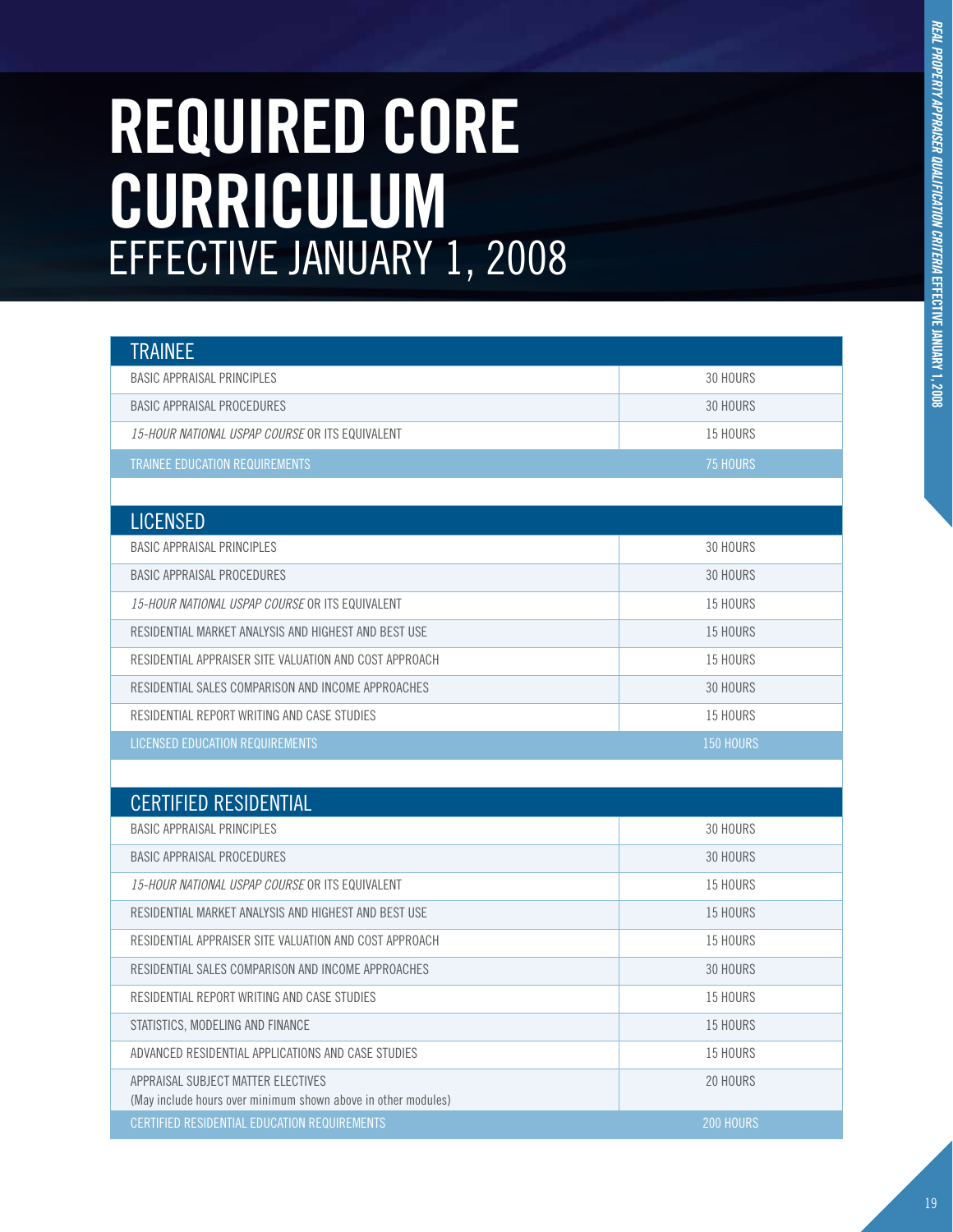| <b>CERTIFIED GENERAL</b>                                                                            |                  |
|-----------------------------------------------------------------------------------------------------|------------------|
| BASIC APPRAISAL PRINCIPLES                                                                          | 30 HOURS         |
| BASIC APPRAISAL PROCEDURES                                                                          | 30 HOURS         |
| <i>15-HOUR NATIONAL USPAP COURSE</i> OR ITS EQUIVALENT                                              | 15 HOURS         |
| GENERAL APPRAISER MARKET ANALYSIS AND HIGHEST AND BEST USE                                          | 30 HOURS         |
| STATISTICS, MODELING AND FINANCE                                                                    | 15 HOURS         |
| GENERAL APPRAISER SALES COMPARISON APPROACH                                                         | 30 HOURS         |
| GENERAL APPRAISER SITE VALUATION AND COST APPROACH                                                  | 30 HOURS         |
| GENERAL APPRAISER INCOME APPROACH                                                                   | 60 HOURS         |
| GENERAL APPRAISER REPORT WRITING AND CASE STUDIES                                                   | 30 HOURS         |
| APPRAISAL SUBJECT MATTER FLECTIVES<br>(May include hours over minimum shown above in other modules) | 30 HOURS         |
| CERTIFIED GENERAL EDUCATION REQUIREMENTS                                                            | <b>300 HOURS</b> |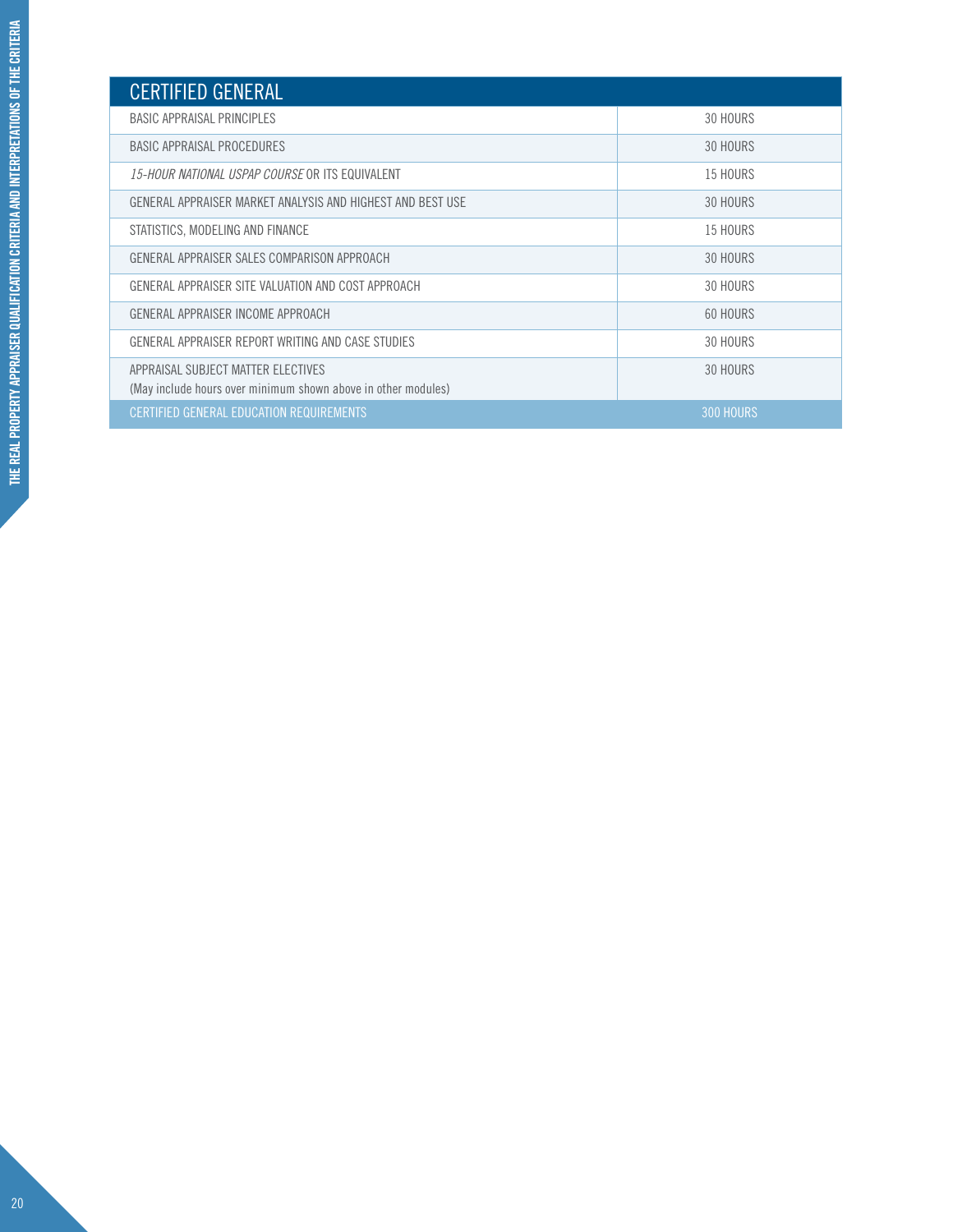### AP (2008 CRITERIA)

### Guide Notes Q&A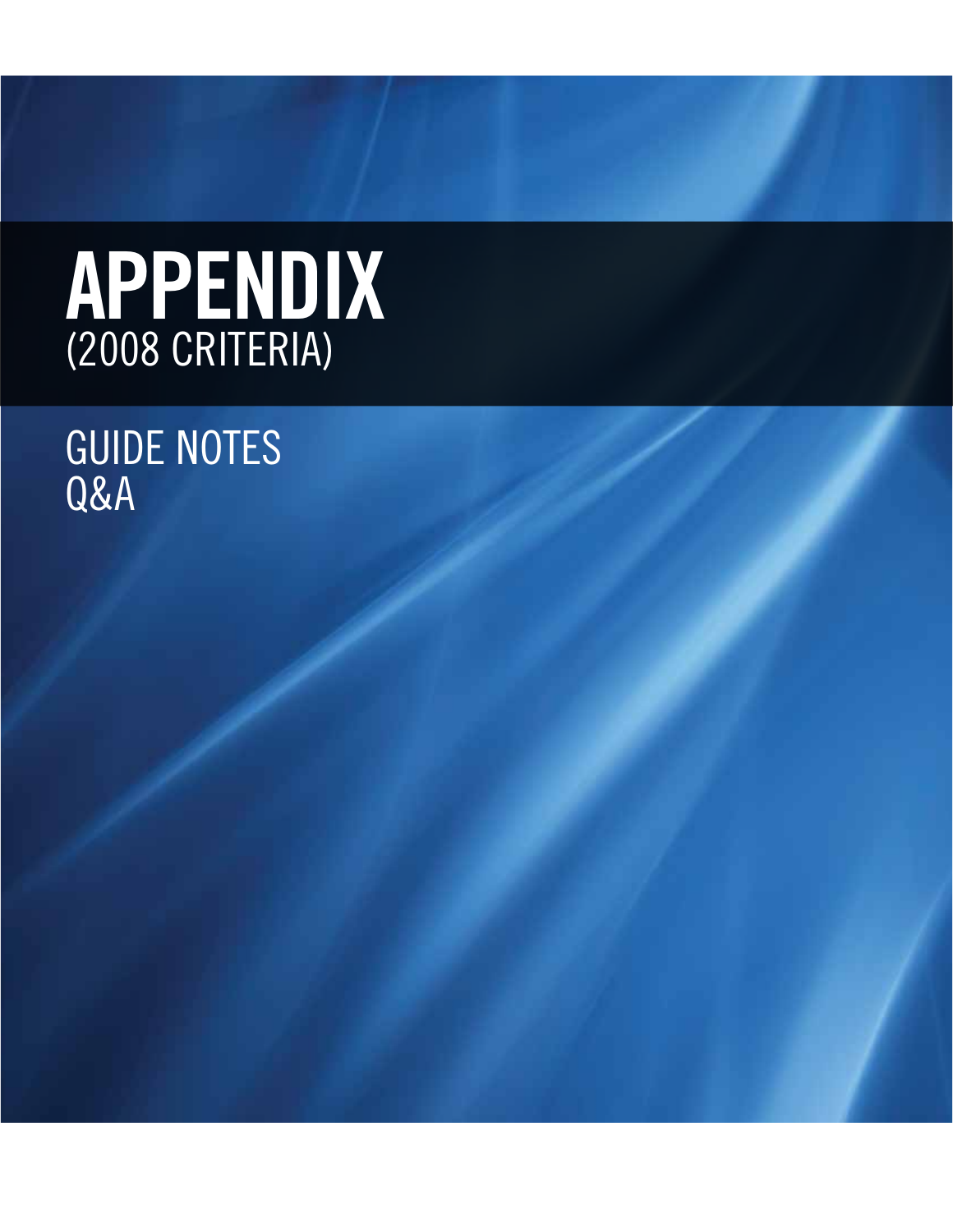# **guide notes**

### **AQB GUIDE NOTE 1 (GN-1)** AQB GUIDANCE FOR REQUIRED CORE CURRICULUM CONTENT EFFECTIVE JANUARY 1, 2008

Guide Note 1 (GN-1) contains guidance for curriculum content with subtopics listed under each major module listed in the Appendix. The subtopics in Guide Note 1 will be used for developing examination content outlines for each applicable credential level and may also be amended from time to time to reflect changes in technology or in the Body of Knowledge.

#### **BASIC APPRAISAL PRINCIPLES**

#### *30 HOURS*

- A. Real Property Concepts and Characteristics
	- 1. Basic Real Property Concepts
	- 2. Real Property Characteristics
	- 3. Legal Description
- B. Legal Consideration
	- 1. Forms of Ownership
		- 2. Public and Private Controls
	- 3. Real Estate Contracts
	- 4. Leases
- C. Influences on Real Estate Values
	- 1. Governmental
	- 2. Economic
	- 3. Social
	- 4. Environmental, Geographic and Physical
- D. Types of Value
	- 1. Market Value
	- 2. Other Value Types
- E. Economic Principles
	- 1. Classic Economic Principles
	- 2. Application and Illustrations of the Economic Principles
- F. Overview of Real Estate Markets and Analysis
	- 1. Market Fundamentals, Characteristics, and Definitions
	- 2. Supply Analysis
	- 3. Demand Analysis
	- 4. Use of Market Analysis
- G. Ethics and How They Apply in Appraisal Theory and Practice

#### **BASIC APPRAISAL PROCEDURES**

#### *30 HOURS*

- A. Overview of Approaches to Value
- B. Valuation Procedures
	- 1. Defining the Problem
	- 2. Collecting and Selecting Data
	- 3. Analyzing
	- 4. Reconciling and Final Value Opinion
	- 5. Communicating the Appraisal
- C. Property Description
	- 1. Geographic Characteristics of the Land/Site
	- 2. Geologic Characteristics of the Land/Site
	- 3. Location and Neighborhood Characteristics
	- 4. Land/Site Considerations for Highest and Best Use
	- 5. Improvements Architectural Styles and Types of Construction
- D. Residential Applications

#### **15-HOUR NATIONAL USPAP COURSE OR ITS EQUIVALENT**

- *15 HOURS*
	- A. Preamble and Ethics Rules
	- B. Standard 1
	- C. Standard 2
	- D. Standards 3 to 10
	- E. Statements and Advisory Opinions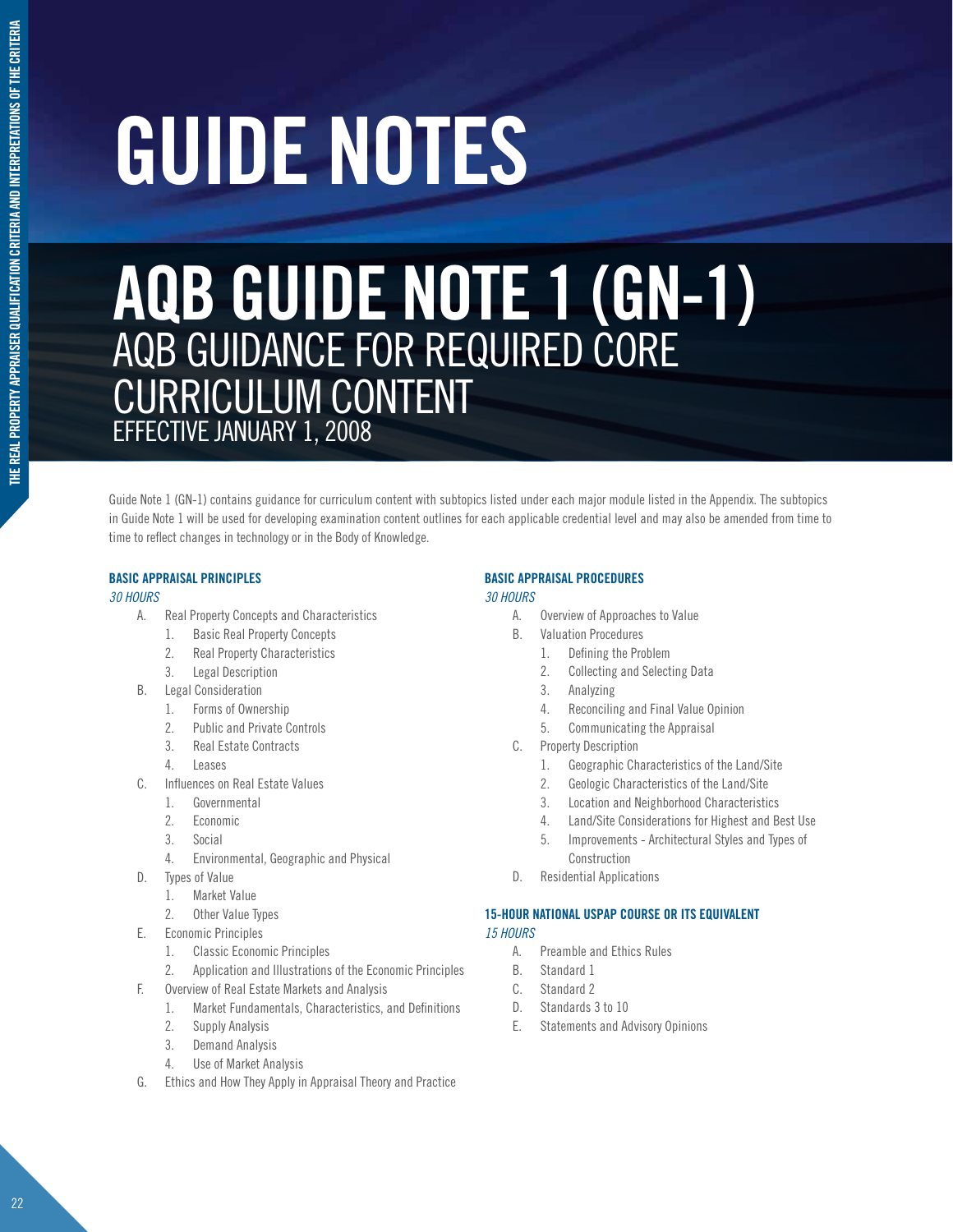#### **RESIDENTIAL MARKET ANALYSIS AND HIGHEST AND BEST USE**  *15 HOURS*

- A. Residential Markets and Analysis
	- 1. Market Fundamentals, Characteristics and Definitions
	- 2. Supply Analysis
	- 3. Demand Analysis
	- 4. Use of Market Analysis
- B. Highest and Best Use
	- 1. Test Constraints
	- 2. Application of Highest and Best Use
	- 3. Special Considerations
	- 4. Market Analysis
	- 5. Case Studies

#### **RESIDENTIAL APPRAISER SITE VALUATION AND COST APPROACH**  *15 HOURS*

- A. Site Valuation
	- 1. Methods
	- 2. Case Studies
- B. Cost Approach
	- 1. Concepts and Definitions
	- 2. Replacement/Reproduction Cost New
	- 3. Accrued Depreciation
	- 4. Methods of Estimating Accrued Depreciation
	- 5. Case Studies

#### **RESIDENTIAL SALES COMPARISON AND INCOME APPROACHES**

#### *30 HOURS*

- A. Valuation Principles & Procedures Sales Comparison Approach
- B. Valuation Principles & Procedures Income Approach
- C. Finance and Cash Equivalency
- D. Financial Calculator Introduction
- E. Identification, Derivation and Measurement of Adjustments
- F. Gross Rent Multipliers
- G. Partial Interests
- H. Reconciliation
- I. Case Studies and Applications

#### **RESIDENTIAL REPORT WRITING AND CASE STUDIES**

*15 HOURS*

- A. Writing and Reasoning Skills
- B. Common Writing Problems
- C. Form Reports
- D. Report Options and USPAP Compliance
- E. Case Studies

#### **STATISTICS, MODELING AND FINANCE**

#### *15 HOURS*

- A. Statistics
- B. Valuation Models (AVM's and Mass Appraisal)
- C. Real Estate Finance

#### **ADVANCED RESIDENTIAL APPLICATIONS AND CASE STUDIES** *15 HOURS*

- A. Complex Property, Ownership and Market Conditions
- B. Deriving and Supporting Adjustments
- C. Residential Market Analysis
- D. Advanced Case Studies

#### **GENERAL APPRAISER MARKET ANALYSIS AND HIGHEST AND BEST USE** *30 HOURS*

- A. Real Estate Markets and Analysis
	- 1. Market Fundamentals, Characteristics and Definitions
	- 2. Supply Analysis
	- 3. Demand Analysis
	- 4. Use of Market Analysis
- B. Highest and Best Use
	- 1. Test Constraints
	- 2. Application of Highest and Best Use
	- 3. Special Considerations
	- 4. Market Analysis
	- 5. Case Studies

#### **GENERAL APPRAISER SALES COMPARISON APPROACH** *30 HOURS*

- A. Value Principles
- B. Procedures
- C. Identification and Measurement of Adjustments
- D. Reconciliation
- E. Case Studies

#### **GENERAL APPRAISER SITE VALUATION AND COST APPROACH** *30 HOURS*

- A. Site Valuation
	- 1. Methods
	- 2. Case Studies
- B. Cost Approach
	- 1. Concepts and Definitions
	- 2. Replacement/Reproduction Cost New
	- 3. Accrued Depreciation
	- 4. Methods of Estimating Accrued Depreciation
	- 5. Case Studies

#### **GENERAL APPRAISER INCOME APPROACH**

- *60 HOURS*
	- A. Overview
	- B. Compound Interest
	- C. Lease Analysis
	- D. Income Analysis
	- E. Vacancy and Collection Loss
	- F. Estimating Operating Expenses and Reserves
	- G. Reconstructed Income and Expense Statement
	- H. Stabilized Net Operating Income Estimate
	- I. Direct Capitalization
	- J. Discounted Cash Flow
	- K. Yield Capitalization
	- L. Partial Interests
	- M. Case Studies

#### **GENERAL APPRAISER REPORT WRITING AND CASE STUDIES**  *30 HOURS*

- A. Writing and Reasoning Skills
- B. Common Writing Problems
- C. Report Options and USPAP Compliance
- D. Case Studies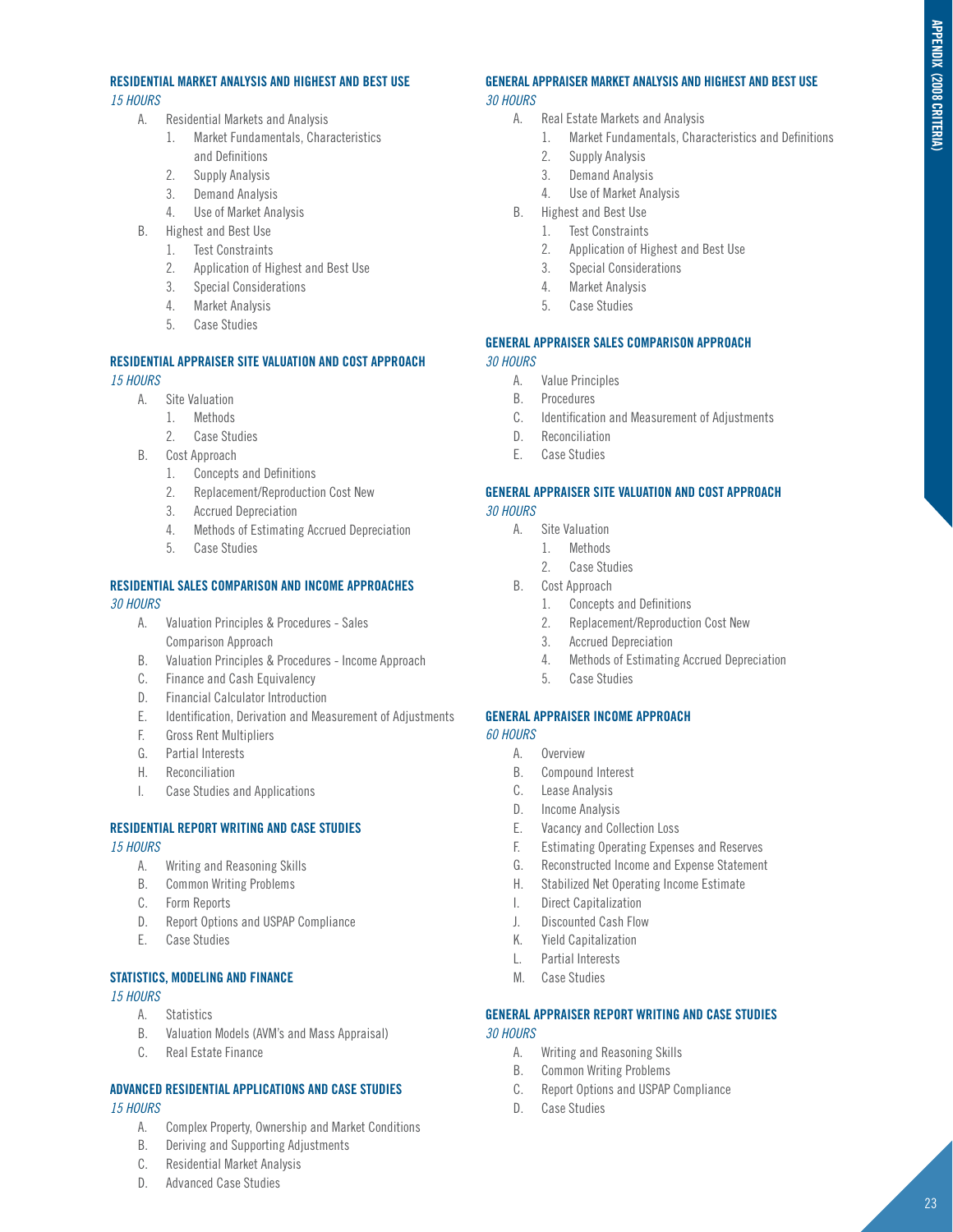### **AQB GUIDE NOTE 2 (GN-2)** AQB GUIDANCE FOR CRITERIA IMPLEMENTATION RETIRED, OCTOBER 2005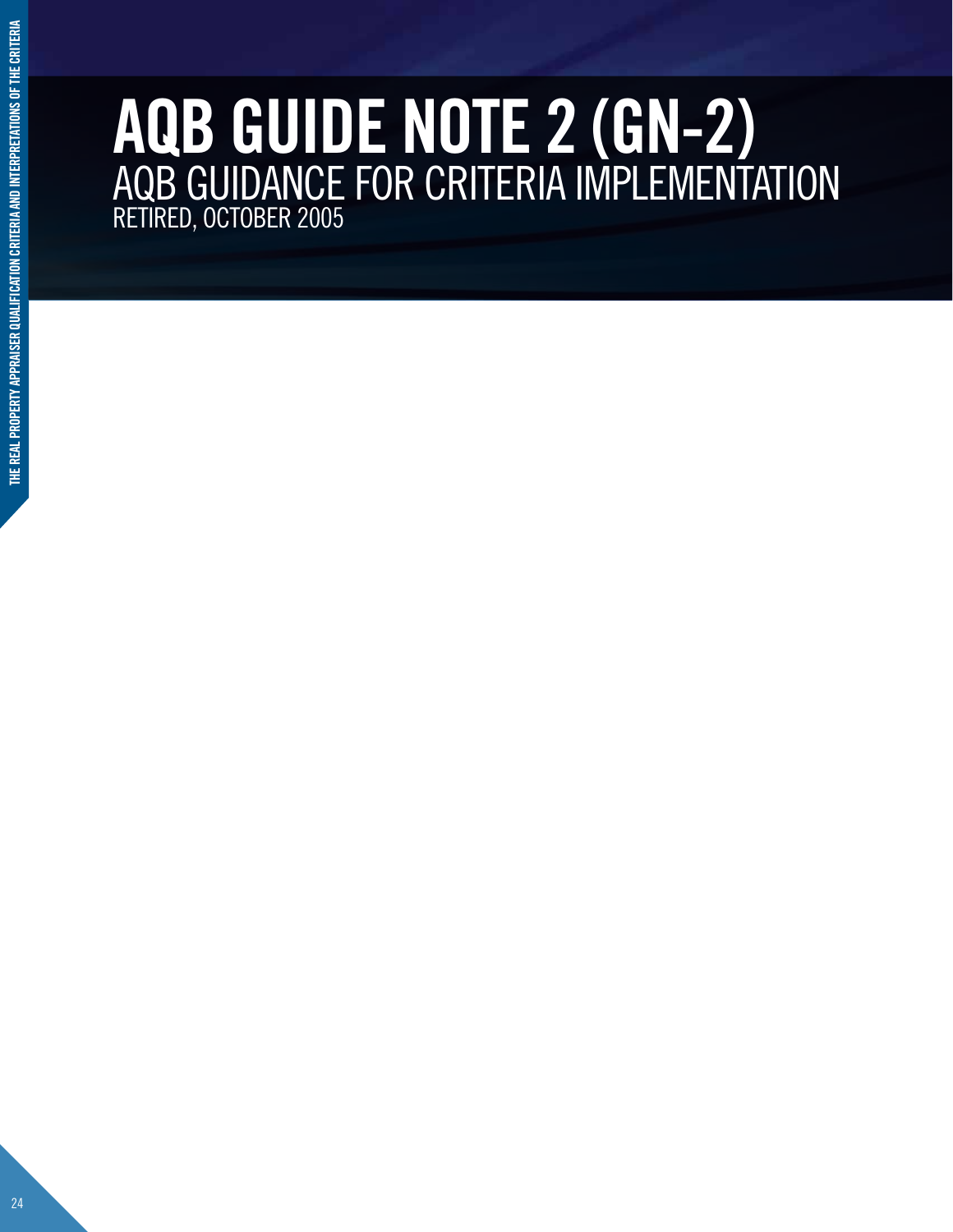### **AQB GUIDE NOTE 3 (GN-3)** AQB GUIDANCE FOR CRITERIA IMPLEMENTATION

THIS GUIDE NOTE RELATES TO THE SCOPE OF PRACTICE FOR THE LICENSED AND CERTIFIED RESIDENTIAL CLASSIFICATIONS IN THE REAL PROPERTY APPRAISER QUALIFICATION CRITERIA EFFECTIVE JANUARY 1, 2008.

In the existing (pre-2008) *Criteria* for these two classifications, the following paragraph appears in the scope of practice section:

*The scope of practice identified herein represents the consensus of the Appraiser Qualifications Board. The Federal Financial Institutions Regulatory Agencies, as well as other agencies and regulatory bodies permit the Certified Residential (or Licensed) classification to appraise properties other than those identified within these Criteria. Individuals should refer to agency regulations and state law to determine the type of property that may be appraised by the Certified Residential (or Licensed) appraiser.*

During the *Criteria* Exposure Draft and revision process, the AQB determined that this paragraph was more of explanatory guidance than actual AQB *Criteria*. As a result, it was removed from the *Criteria* effective January 1, 2008.

However, while it is not contained in the 2008 *Criteria*, it should be noted that the paragraph italicized above still reflects the consensus of the AQB. The scope of practice for the Licensed and Certified Residential classifications does not change in 2008. Federal and state agencies continue to establish scope of practice thresholds that are specific to their particular needs.

For example, because federally related transactions less than \$250,000 fall below the regulatory de minimus established by the Federal Financial Institution Regulatory Agencies, the scope of practice restrictions placed on individuals who can appraise commercial and residential properties below that threshold for financial institutions are few, if any.

The AQB continues to encourage individuals to refer to agency regulations and state law to determine the type of property that may be appraised by the Licensed and Certified Residential classifications.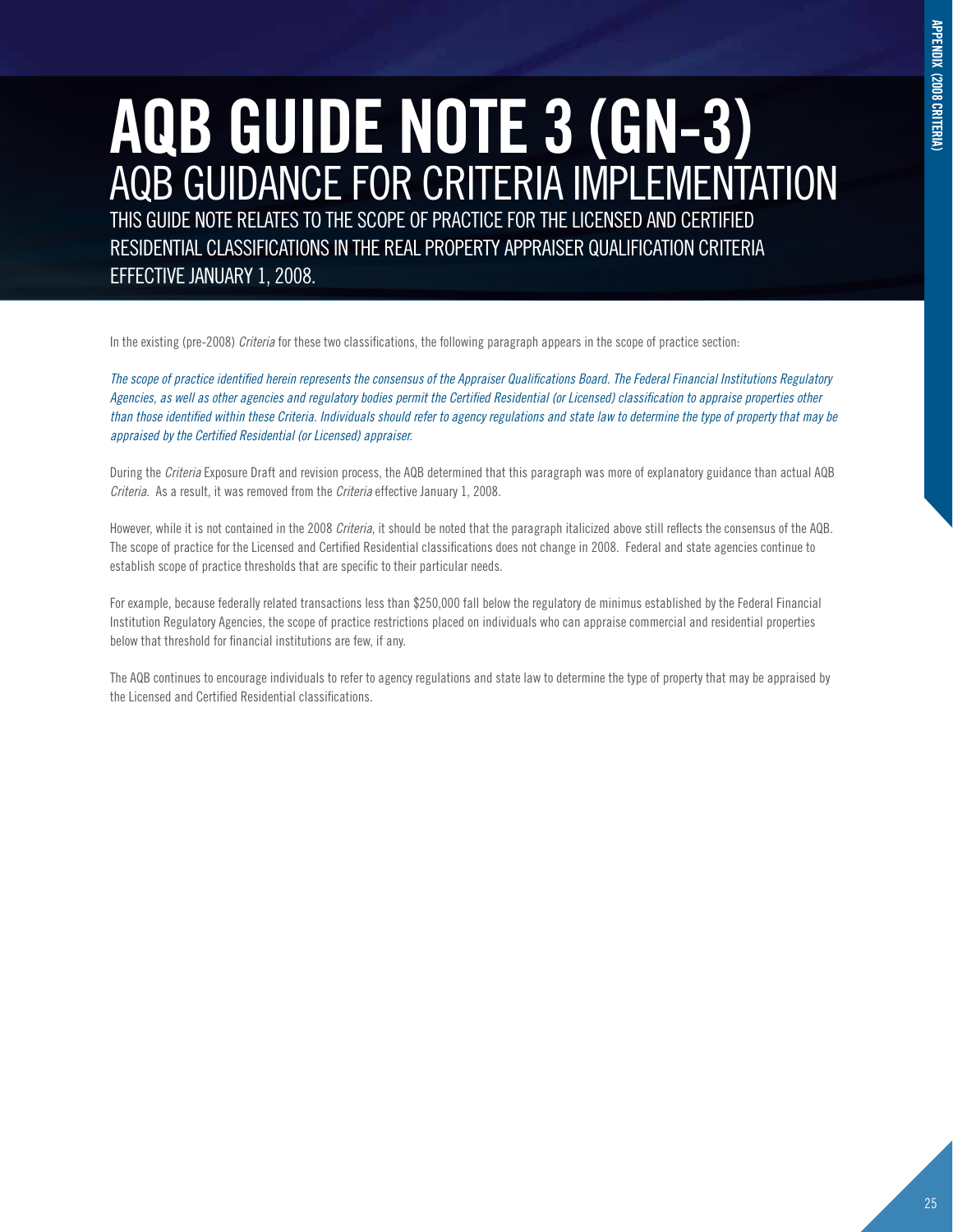### **AQB GUIDE NOTE 4 (GN-4)** AQB GUIDANCE FOR CRITERIA IMPLEMENTATION

THIS GUIDE NOTE RELATES TO PRACTICUM COURSES TO BE USED FOR EXPERIENCE CREDIT, AS SPECIFIED IN THE REAL PROPERTY APPRAISER QUALIFICATION CRITERIA EFFECTIVE JANUARY 1, 2008.

Under "Criteria Applicable to All Appraiser Classifications" in the 2008 *Criteria*, Section V Generic Experience Criteria, Paragraph D, reads as follows:

*There need not be a client in a traditional sense (i.e. a client hiring an appraiser for a business purpose) in order for an appraisal to qualify for experience, but experience gained for work without a traditional client cannot exceed 50% of the total experience requirement. Practicum courses that are approved by the AQB Course Approval Program or state appraiser regulatory agencies can satisfy the non-client experience requirement. A practicum course must include the generally applicable methods of appraisal practice for the credential category. Content includes, but is not limited to: requiring the student to produce credible appraisals that utilize an actual subject property; performing market research, containing sales analysis; and applying and reporting the applicable appraisal approaches in conformity with USPAP. Assignments must require problem*  solving skills for a variety of property types for the credential category. Experience credit shall be granted for the actual classroom hours of *instruction, and hours of documented research and analysis as awarded from the practicum course approval process. (Bold added for emphasis)*

The bolded language above sets forth the broad requirements for practicum courses. However, more detailed guidance is needed for developers of such courses, as well as state appraiser regulatory agencies seeking to approve such courses. The following is designed to offer this guidance:

- 1. General Practicum Course Guidelines
	- a. The time period for any non-residential practicum course should be consistent with the type and complexity of the assignment.
	- b. The time period for a residential practicum course should be consistent with the type and complexity of the assignment.
	- c. Practicum courses that cover multiple property types should allocate appropriate times for each assignment and subject properties should be significantly different from one another to provide appropriate training.
	- d. The maximum number of students per course should be consistent with best practices for proper student/instructor ratios.
	- e. In order for this type of experience to be compliant with USPAP, the student/appraiser must list the course provider for the practicum course as the client and the intended user.
	- f. The intended use of the report should be indicated as, "For experience credit."
- 2. Appraisal Assignment Guidelines
	- a. The appraisal should employ all of the approaches to value applicable to the assignment.
	- b. Property types and complexity should be those typically encountered by an appraiser seeking experience within the specified credential category.
	- c. The appraisal should indicate the intended user, intended use and should solve typical appraisal problems eg., mortgage assignments, tax appeals, estates, etc.
	- d. There should be an identifiable subject property and the student should inspect it.
	- e. The actual subject property may change from time to time, but the property type should remain the same.
	- f. All comparable data researched, analyzed, and used in the assignment should be actual and identifiable market data.
	- g. All comparables utilized should be verified with at least one market participant of the sale/rent e.g. buyer, seller, or broker and the student should also inspect the exterior of each comparable utilized.
	- h. The final assignment should be communicated in compliance with either the Self-Contained or Summary Appraisal Report options of STANDARD 2 of USPAP.
	- i. The final reports should be maintained by the student according to the Record Keeping section of the ETHICS RULE of USPAP.
	- The practicum course should result in an appraisal and appraisal report completed in accordance with the current version of USPAP.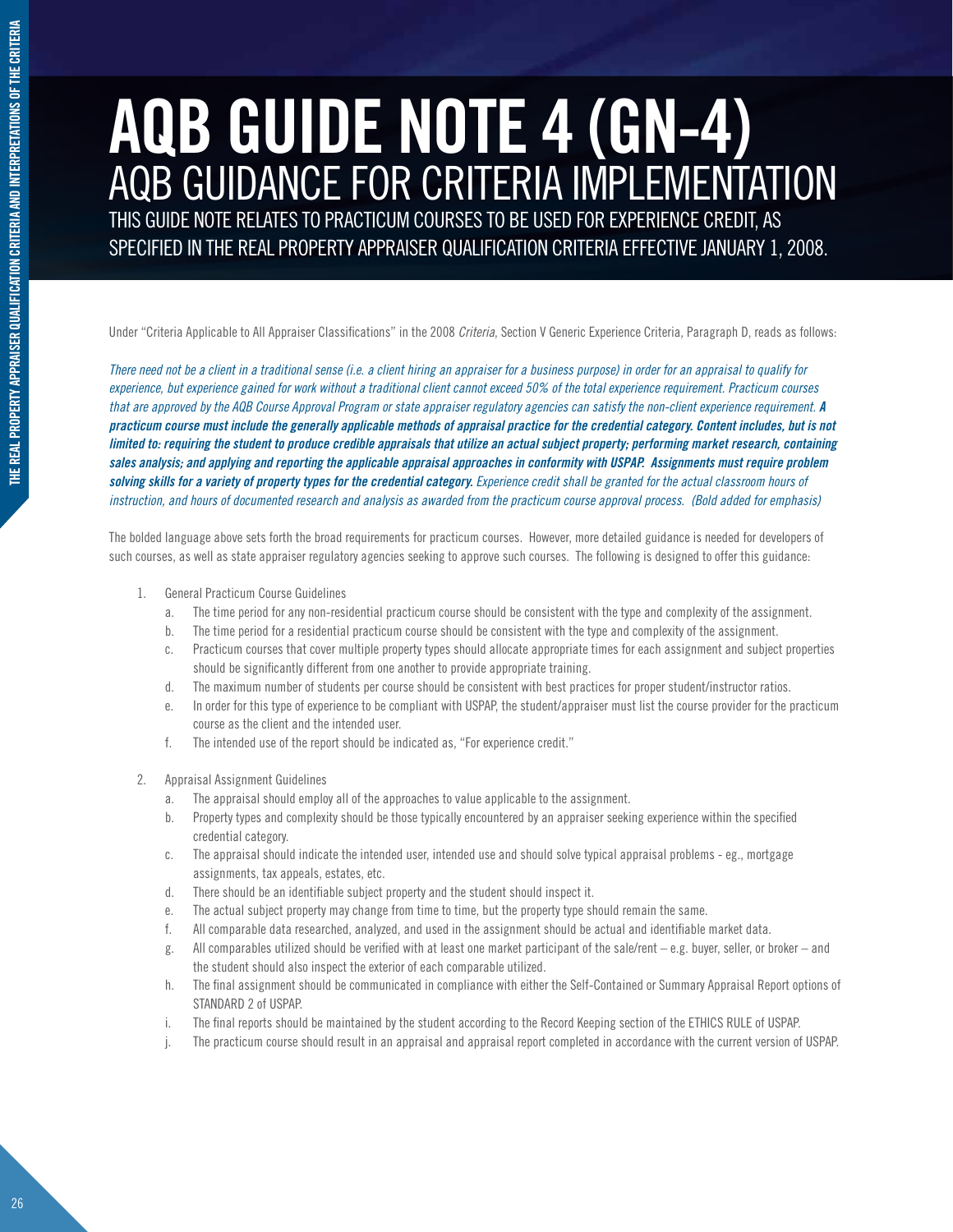- 3. Instructor Guidelines
	- a. An instructor conducting a residential experience practicum course should hold either a Certified Residential or Certified General credential in good standing.
	- b. An instructor conducting a general experience practicum course should hold a Certified General credential in good standing.
	- c. The instructor should demonstrate compliance with the COMPETENCY RULE of USPAP for the type of assignment.
	- d. The instructor should grade and correct all assignments and should ensure USPAP compliance.
	- e. The instructor should meet with the students a minimum of 50% of the course hours during the course.

There is an underlying assumption that experience is valuable because clients and instructors tend to demand competency. Because experience in a classroom setting calls this assumption into question, credentialing authorities should carefully assess the quality and adequacy of appraisals made under such circumstances. They should also give consideration to restricting the percentage of this type of experience.

Therefore, while practicum course appraisals are eligible to qualify for experience credit, the credentialing authority should audit a significant sample of appraisals made in such instances for quality and conformance with USPAP.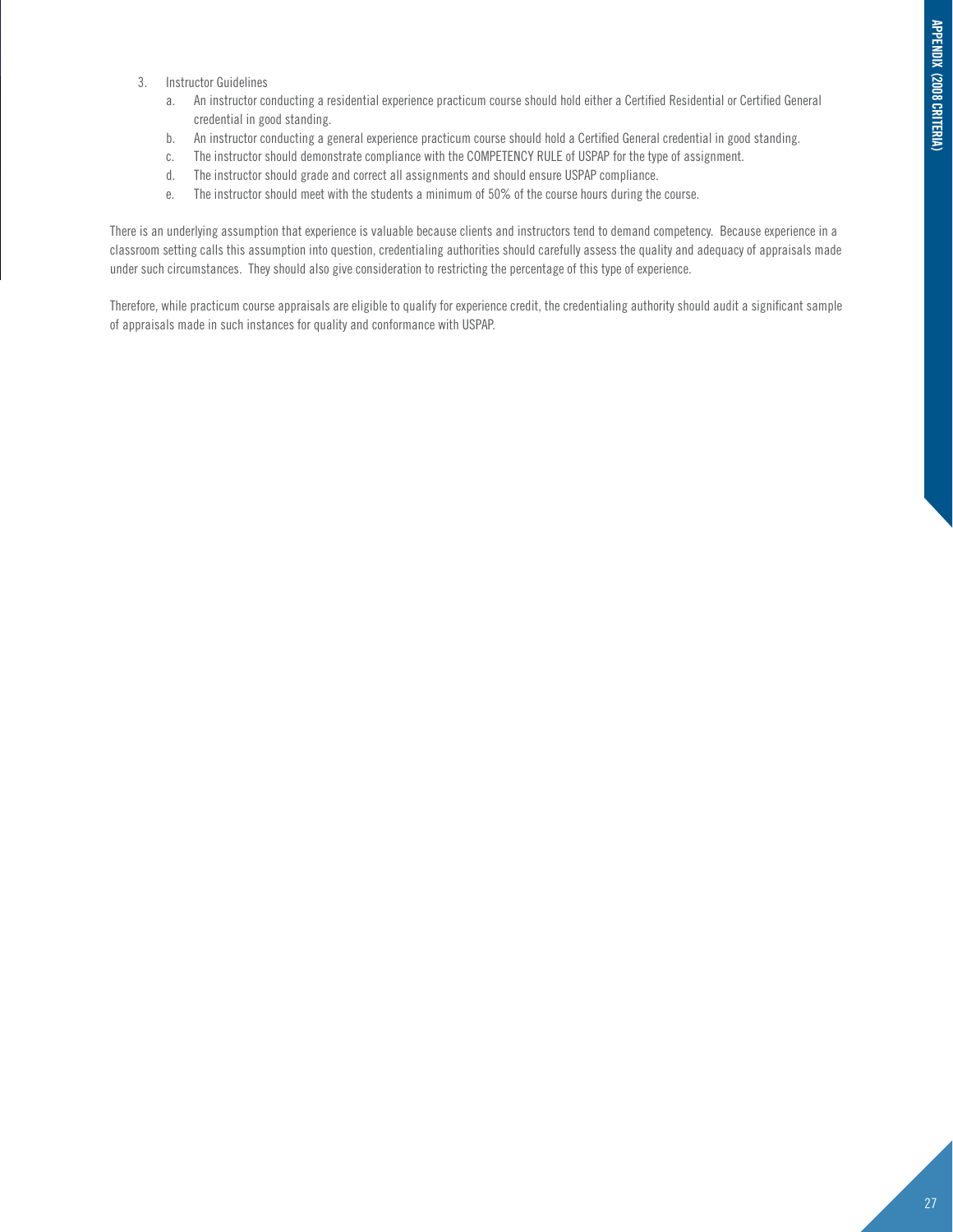### **AQB GUIDE NOTE 5 (GN-5)** AQB GUIDANCE FOR CRITERIA IMPLEMENTATION

THIS GUIDE NOTE RELATES TO RECIPROCITY, TEMPORARY PRACTICE, RENEWALS, AND APPLICATIONS FOR THE SAME CREDENTIAL IN ANOTHER JURISDICTION, AS SPECIFIED IN THE REAL PROPERTY APPRAISER QUALIFICATION CRITERIA EFFECTIVE JANUARY 1, 2008.

Under "Criteria Applicable to All Appraiser Classifications" in the 2008 *Criteria*, Section II Existing Credential Holders, reads as follows:

*Existing credential holders in good standing in any jurisdiction shall be considered in compliance with current Appraiser Qualifications Board criteria if they have passed an AQB approved qualifying examination for that credential. This applies to reciprocity, temporary practice, renewals, and applications for the same credential in another jurisdiction. All credential holders must comply with ongoing requirements for Continuing Education, and state renewal procedures.*

The intent of the AQB is to allow current credential holders who are in good standing within their jurisdictions to obtain reciprocal credentials, temporary practice permits, renewals of existing credentials, and an equivalent credential in another jurisdiction on or after January 1, 2008 without having to meet the 2008 AQB *Criteria*. If an appraiser holds a valid appraiser credential supported by an AQB approved examination, the appraiser will be deemed by the AQB to be in full compliance with the 2008 *Criteria*.

For example, if a Certified General credential holder who received a credential prior to January 1, 2008 in one jurisdiction were to relocate to another jurisdiction after January 1, 2008, for AQB purposes that existing "home" state credential would be sufficient to support an equivalent credential in the "new" state. The credential holder would be deemed to have met the 2008 *Criteria* for education, experience and examination.

The AQB understands that the individual Title XI jurisdictions must operate in compliance with applicable state laws with regard to reciprocity, temporary practice, renewals and applications for the same credential in another jurisdiction. While Title XI jurisdictions are only required to meet the AQB *Criteria*, existing state laws may require that these minimums be exceeded. It is possible that a jurisdiction, because of existing law, might require an applicant for an equivalent credential from another jurisdiction meet all of the January 1, 2008 AQB *Criteria* (i.e., education, experience, and examination) in order to obtain the credential in their jurisdiction.

For example, consider an appraiser who holds a Certified General credential in State A and decides to relocate to State B. State B must apply both AQB *Criteria* and State law in determining whether the appraiser from State A qualifies for an appraiser credential in State B. While the AQB considers the valid existing credential in State A to be adequate documentation of conformance to AQB *Criteria*, some State laws might require the appraiser to submit a complete application, including appropriate documentation of experience, education, and successful exam completion. This new application requirement might involve some of the following issues:

- Depending on the wording of the State law, this could mean that the appraiser from State A would have to conform to the 2008 *Criteria* to obtain a credential from State B. Among other things, the appraiser would have to reconstruct his/her appraisal education, perhaps going back as much as 20 to 30 years. The State, then, would have to determine whether that education conformed to the 2008 AQB *Criteria* as implemented by State law.
- Virtually all appraiser education obtained in the past was provided in what is considered the "integrated" approach for 2008 *Criteria*. If State B does not accept integrated educational courses, the appraiser from State A would be required to obtain 300 hours of education acceptable under 2008 *Criteria*, plus a college degree or acceptable college course work, to qualify for a Certified General credential in State B.

It was not the AQB's intent to impose such hardships on appraisers or regulatory agencies. It was the intent of the AQB in drafting the language in Section II that the jurisdictions would recognize those appraisers that held credentials prior to the adoption of the 2008 *Criteria*. The acceptance of the existing credential holders would provide for a smooth transition from the pre-2008 *Criteria* to the 2008 *Criteria*.

The AQB encourages the jurisdictions to examine their statutes and regulations and initiate any changes that might be necessary to facilitate a smooth transition.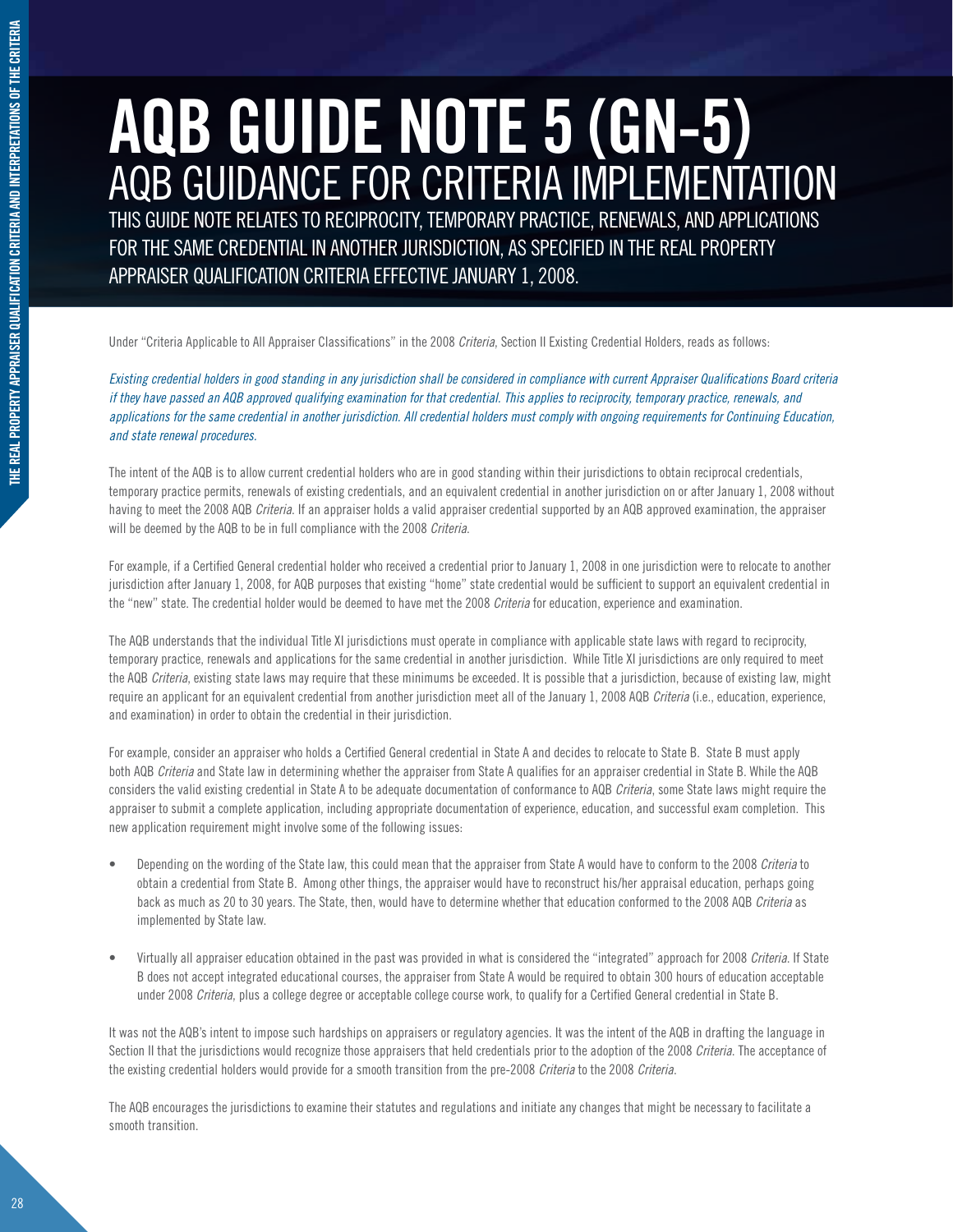### **APPENDIX (2008 CRITERIA) appendix (2008 criteria)**

### **AQB GUIDE NOTE 6 (GN-6)** AQB GUIDANCE FOR CRITERIA IMPLEMENTATION

THIS GUIDE NOTE RELATES TO THE VERIFICATION OF EXPERIENCE CREDIT AS SPECIFIED IN THE REAL PROPERTY APPRAISER QUALIFICATION CRITERIA THAT BECAME EFFECTIVE ON JANUARY 1, 2008.

Under "Criteria Applicable to All Appraiser Classifications" in the 2008 *Criteria*, Section V.G. (Generic Experience Criteria) reads as follows:

- *G. The verification for experience credit claimed by an applicant shall be on forms prescribed by the state certification/licensing agency, which shall include:*
	- *1. Type of property;*
	- *2. Date of report;*
	- *3. Address of appraised property;*
	- *4. Description of work performed by the trainee/applicant and scope of the review and supervision of the supervising appraiser;*
	- *5. Number of actual work hours by the trainee/applicant on the assignment; and*
	- *6. The signature and state certification number of the supervising appraiser if applicable. Separate appraisal logs shall be maintained for each supervising appraiser if applicable.*

#### *(Bold added for emphasis)*

As indicated above, the *Criteria* mandates that the forms used to verify experience credit include all of the identified items. Five of the six items listed are fairly self-explanatory; however, the AQB has received inquiries regarding the intent of item #4 above (the bolded text).

It is the intent of the AQB that the verification of experience clearly identifies three things under item #4:

- 1) A description of the work performed by the trainee or applicant;
- 2) The scope of the review performed by the supervising appraiser; and
- 3) The level of supervision performed by the supervising appraiser.

Although the scope of review and level of supervision performed by the supervising appraiser might appear to be redundant at first glance, they are not. For example, in certain assignments a supervising appraiser might determine that a lesser level of supervision is required, but that might not impact the level of review performed.

The AQB recognizes that assignments may differ significantly; therefore the level of review and supervision by the supervising appraiser may also differ from assignment to assignment. Also, depending on the assignments involved, it might be expected that the supervising appraiser's level of review and supervision diminish over time as the trainee/applicant gains competency.

The following page includes an example of an experience log that includes the information required by the *Criteria*. The attached is merely one possible example of an experience log. Any format that includes the items listed under Section V.G., Generic Experience Criteria, as specified in the 2008 *Real Property Appraiser Qualification Criteria* is acceptable.

It should be noted that experience logs or other forms prescribed by a state appraiser regulatory agency to verify experience credit might appear very different, including requiring substantially more information than is identified in the example on the following page. However, as stated above, all forms must, at a minimum, include the items listed under Section V.G., Generic Experience Criteria, as specified in the 2008 *Real Property Appraiser Qualification Criteria*.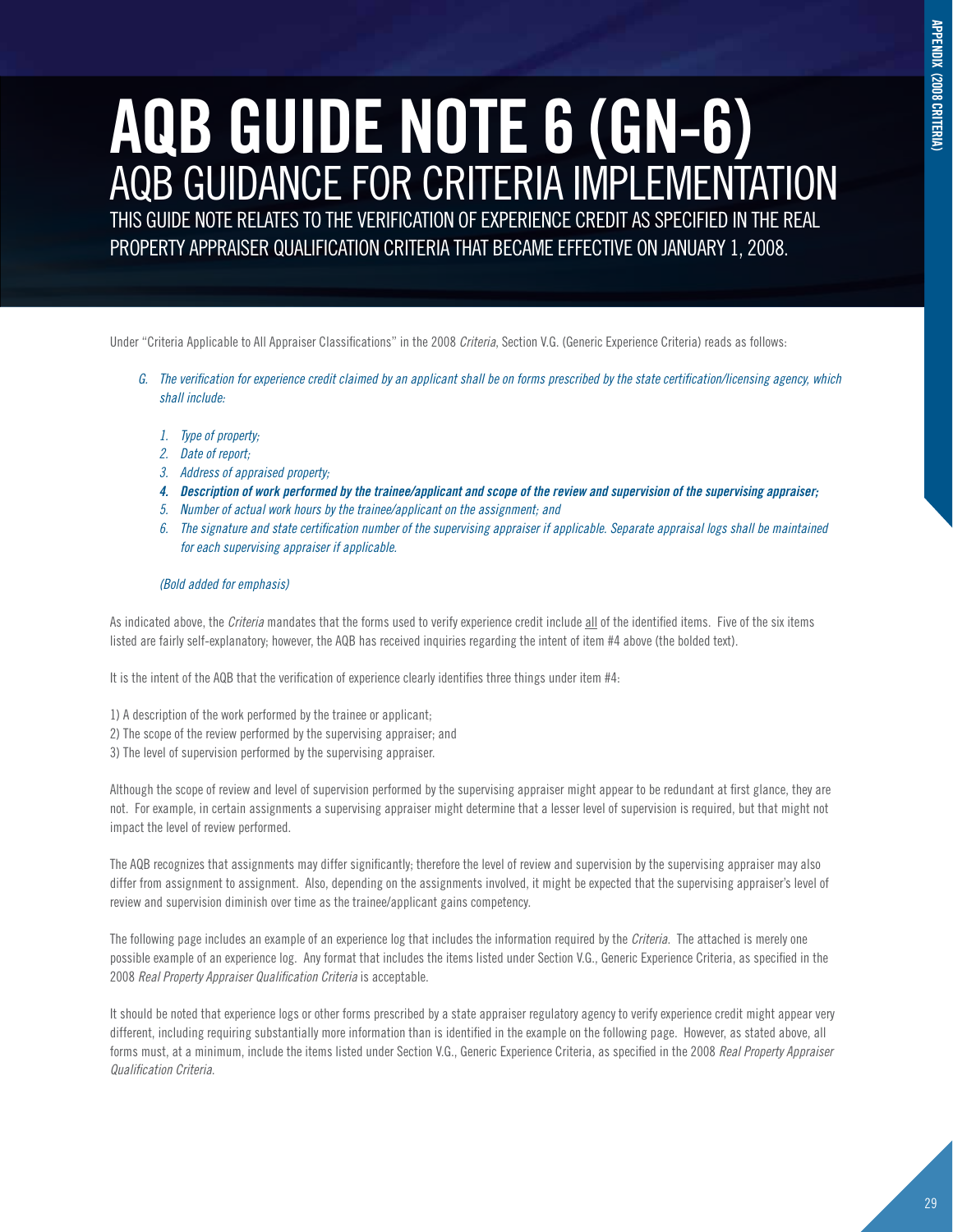| Date of<br>Report | Property Address,<br>City, State, Zip               | Type of<br>Property<br>(SFR,<br>Condo,<br>2-4 Units) | <b>Description</b><br>Of Applicant's<br><b>Work Performed</b>                                                                                                                                           | Scope of<br><b>Supervising Appraiser's</b><br><b>Review</b>                                                                                                                                        | Scope of<br>Supervising<br>Appraiser's<br>Supervision                                                                                                                                     | Number of<br><b>Actual Hours</b><br>Worked<br><b>By Applicant</b> |
|-------------------|-----------------------------------------------------|------------------------------------------------------|---------------------------------------------------------------------------------------------------------------------------------------------------------------------------------------------------------|----------------------------------------------------------------------------------------------------------------------------------------------------------------------------------------------------|-------------------------------------------------------------------------------------------------------------------------------------------------------------------------------------------|-------------------------------------------------------------------|
| 1/3/06            | 123 Oak Street<br>Washington, DC<br>20005           | <b>SFR</b>                                           | Neighborhood, subject<br>and comp data research<br>and analyses, interior/<br>exterior property<br>inspection, cost/sales<br>comparison approaches,<br>final reconciliation                             | Reviewed workfile and<br>report, verified subject<br>sales history, checked<br>data and analyses in<br>approaches to value<br>utilized, discussed with<br>applicant, co-signed<br>appraisal report | Completed entire<br>appraisal process<br>with applicant,<br>including physical<br>inspection of subject<br>property (first<br>SFR appraisal for<br>applicant)                             | 7                                                                 |
| 6/7/06            | 455 Pine Street<br>Washington, DC<br>20005          | <b>SFR</b>                                           | Neighborhood, subject<br>and comp data research<br>and analyses, interior/<br>exterior property<br>inspection, cost/sales<br>comparison approach,<br>final reconciliation                               | Reviewed workfile<br>and report, verified<br>all comparable data<br>and analyses, verified<br>homeowner's association<br>info, discussed with<br>applicant, co-signed<br>appraisal report          | Oversight of<br>comparable data<br>selection and<br>analyses, provided<br>direction in site value<br>analysis used in cost<br>approach, did not<br>physically inspect<br>subject property | 7                                                                 |
| 1/10/07           | 202 Spruce Street<br>Washington, DC<br>20005        | <b>SFR</b>                                           | Neighborhood, subject and<br>comp data research and<br>analyses, interior/exterior<br>property inspection,<br>cost/sales comparison/<br>income approaches, final<br>reconciliation                      | Reviewed workfile<br>and report, checked<br>data and analyses in<br>approaches to value<br>utilized, discussed with<br>applicant, co-signed<br>appraisal report                                    | Review of comparable<br>data selection and<br>analyses, did not<br>physically inspect<br>subject property                                                                                 | 10                                                                |
| 1/24/07           | 115 Pennsylvania<br>Ave.<br>Washington, DC<br>20005 | Retail<br>Store                                      | Neighborhood, subject<br>and comp (sale and<br>rental) data research and<br>analyses, interior/exterior<br>property inspection,<br>cost/sales comparison/<br>income approaches, final<br>reconciliation | Reviewed workfile and<br>report, verified subject<br>sales history and all<br>data and analyses in<br>approaches to value<br>utilized, discussed with<br>applicant, co-signed<br>appraisal report  | Completed entire<br>appraisal process<br>with applicant,<br>including physical<br>inspection of subject<br>property (first<br>commercial appraisal<br>for applicant)                      | 30                                                                |
| 8/14/07           | 200 S Broadway<br>Washington, DC<br>20005           | Retail<br>Store                                      | Neighborhood, subject<br>and comp (sale and<br>rental) data research and<br>analyses, interior/exterior<br>property inspection,<br>cost/sales comparison/<br>income approaches, final<br>reconciliation | Reviewed workfile and<br>report, verified subject<br>sales history and all<br>data and analyses in<br>approaches to value<br>utilized, discussed with<br>applicant, co-signed<br>appraisal report  | Oversight of<br>comparable data<br>selection and<br>analyses, provided<br>direction in DCF<br>analysis used in<br>income approach, did<br>not physically inspect<br>subject property      | 40                                                                |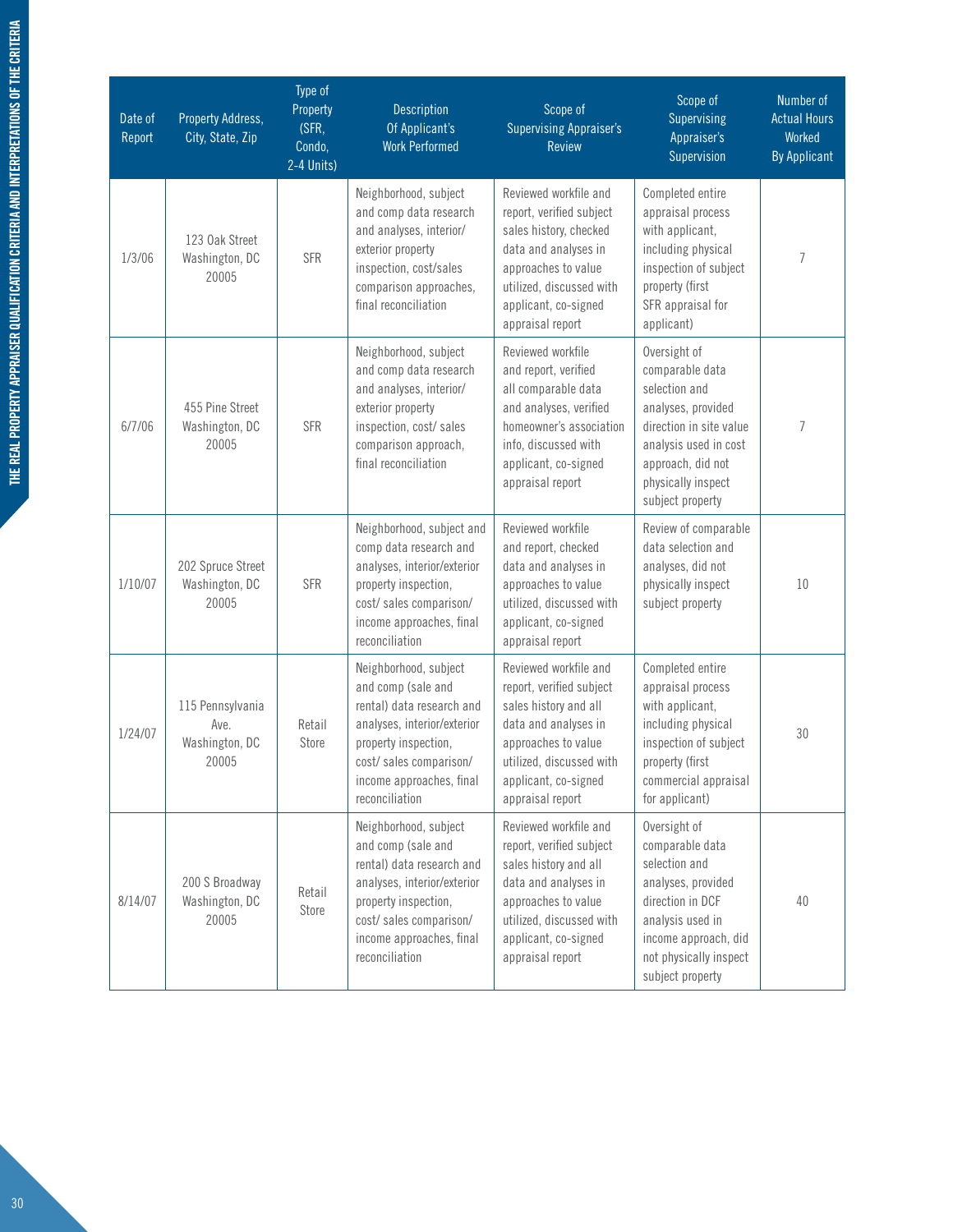| 1/10/08 | 300 Capitol Avenue<br>Washington, DC<br>20005 | Retail<br>Store | Neighborhood, subject<br>and comp (sale and<br>rental) data research and<br>analyses, interior/exterior<br>property inspection,<br>cost/sales comparison/<br>income approaches, final<br>reconciliation n | Reviewed workfile<br>and report, checked<br>data and analyses in<br>approaches to value<br>utilized, discussed with<br>applicant, co-signed<br>appraisal report                                   | Review of comparable<br>data selection and<br>analyses, did not<br>physically inspect<br>subject property | 40 |
|---------|-----------------------------------------------|-----------------|-----------------------------------------------------------------------------------------------------------------------------------------------------------------------------------------------------------|---------------------------------------------------------------------------------------------------------------------------------------------------------------------------------------------------|-----------------------------------------------------------------------------------------------------------|----|
| 2/12/08 | 144 Elm Avenue<br>Washington, DC<br>20005     | Golf<br>Course  | Completed entire<br>appraisal process                                                                                                                                                                     | Reviewed workfile and<br>report, verified subject<br>sales history and all<br>data and analyses in<br>approaches to value<br>utilized, discussed with<br>applicant, co-signed<br>appraisal report | Completed entire<br>appraisal process                                                                     | 60 |

Thomas D. Trainee Sally A. Supervisor Sally A. Supervisor State Applicant/Trainee Appraiser Supervisory Appraiser Certifi Applicant/Trainee Appraiser Supervisory Appraiser Certification No.

l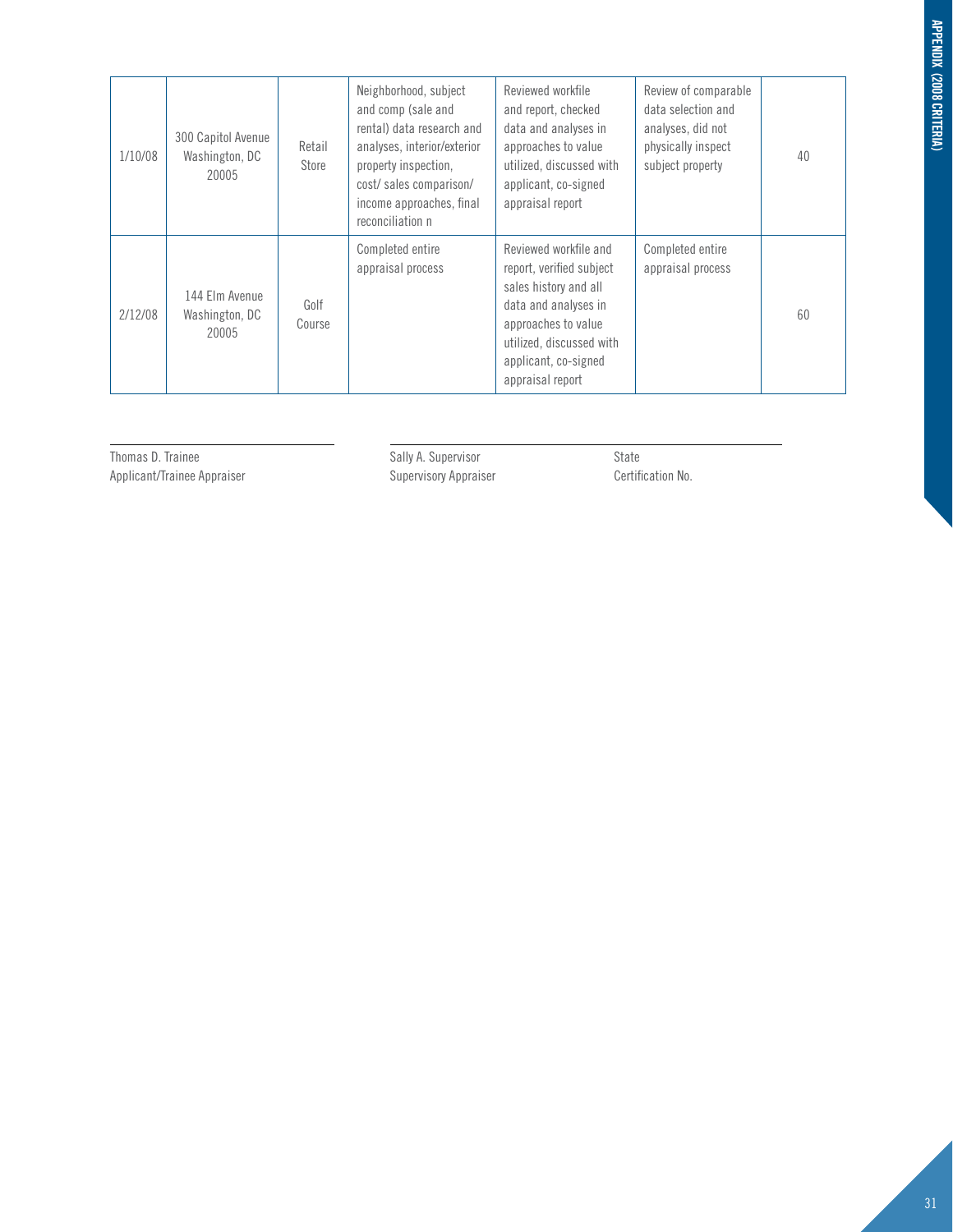### **AQB GUIDE NOTE 7 (GN-7)** THIS GUIDE NOTE RELATES TO GRADUATE DEGREE PROGRAMS IN REAL ESTATE REVIEWED BY THE

AQB, AND THEIR APPLICABILITY TOWARDS THE QUALIFYING EDUCATION SPECIFIED IN THE REQUIRED CORE CURRICULUM.

Under Criteria Applicable to All Appraiser Classifications in the 2008 *Real Property Appraiser Qualification Criteria*, the Interpretation following Section III(E)(1) "Criteria Specific to Qualifying Education" reads as follows:

*Credit toward qualifying education requirements may also be obtained via the completion of a graduate (masters or doctoral) degree in Real Estate from an accredited college or University approved by The Association to Advance Collegiate Schools of Business, or a regional or national*  accreditation agency recognized by the U.S. Secretary of Education, provided that the college or university has had its curriculum reviewed and *approved by the AQB.*

*The AQB may maintain a list of approved college or University graduate degree programs, including the Required Core Curriculum and Appraisal Subject Matter Elective hours satisfied by the award of the degree. Candidates for the Trainee, Licensed, Certified Residential or Certified General credential who are awarded graduate degrees from approved institutions are required to complete all additional education required for the credential, in which the approved degree is judged to be deficient by the AQB.*

It is the consensus of the AQB that graduate degree holders in real estate-related studies have already invested significant post-baccalaureate effort to become educated in core real estate and appraisal subject matter. Further, it is the position of the AQB that requiring such degree holders to subsequently pursue the entire qualifying education *Required Core Curriculum* is, in many instances, redundant and counter-productive.

The intent of the AQB is to allow graduates with masters or doctoral degrees in Real Estate from approved, accredited colleges or universities whose programs have been reviewed by the AQB, to have their degree(s) satisfy the applicable portions of the qualifying education *Required Core Curriculum* for the various credentials.

The AQB understands that it may be unlikely that any graduate degree will satisfy all requirements of the *Required Core Curriculum* for a credential, but believes that some graduate degree programs may cover a large portion of the required education.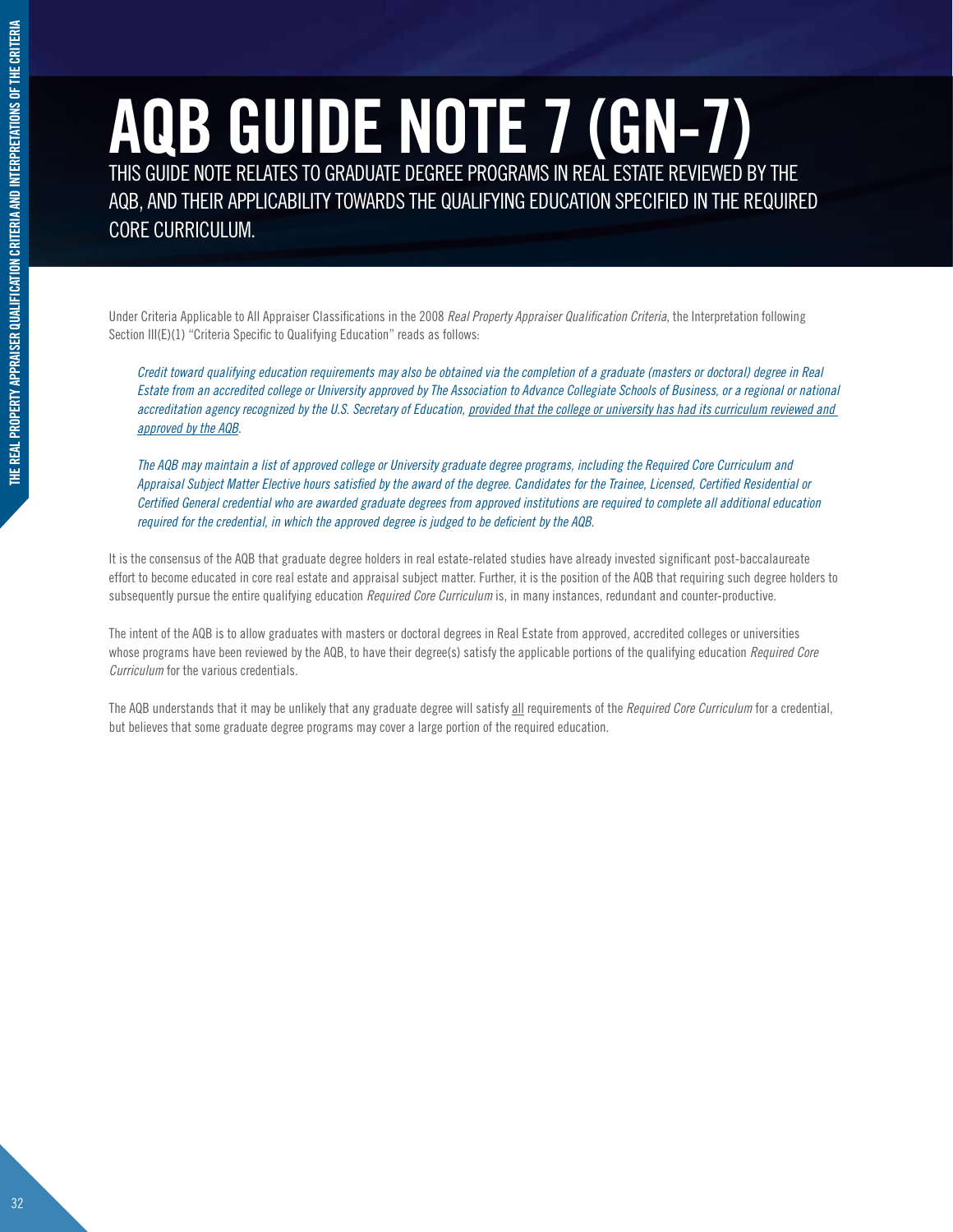### **AQB GUIDE NOTE 8 (GN-8)** THIS GUIDE NOTE RELATES TO THE COLLEGE-LEVEL EDUCATIONAL REQUIREMENTS AS SPECIFIED

IN THE REAL PROPERTY APPRAISER QUALIFICATION CRITERIA THAT BECAME EFFECTIVE ON JANUARY 1, 2008.

Under "Certified Residential Real Property Appraiser" in the 2008 *Criteria*, Sections III.A and III.B (Qualifying Education) read as follows:

- *A. Applicants for the Certified Residential license must hold an Associate degree, or higher, from an accredited college, junior college, community college, or university, unless the requirements of Section III.B are satisfied. or*
- *B. In lieu of the Associate degree, an applicant for the Certified Residential license shall successfully pass all of the following collegiate subject matter courses from an accredited college, junior college, community college, or university:* 
	- *1. English Composition;*
	- *2. Principles of Economics (Micro or Macro);*
	- *3. Finance;*
	- *4. Algebra, Geometry, or higher mathematics;*
	- *5. Statistics;*
	- *6. Computer Science; and*
	- *7. Business or Real Estate Law.*

*Total hours of equivalent college courses in lieu of an Associate degree: 21 semester credit hours or its equivalent for the certified residential appraiser. If an accredited college or university (accredited by the Commission on Colleges, a regional or national accreditation association, or by an accrediting agency that is recognized by the U.S. Secretary of Education) accepts the College-Level Examination Program® (CLEP) examination(s) and issues a transcript for the exam, showing its approval, it will be considered as credit for the college course.* 

Likewise, under "Certified General Real Property Appraiser" in the 2008 *Criteria*, Sections III.A and III.B (Qualifying Education) read as follows:

- *A. Applicants for the Certified General license must hold a Bachelor's degree or higher from an accredited college or university, unless the requirements of the following Section III.B are satisfied.* 
	- *or*
- *B. In lieu of the Bachelor's degree, an applicant for the Certified General credential shall successfully pass all of the following collegiate level subject matter courses from an accredited college, junior college, community college or university:* 
	- *1. English Composition;*
	- *2. Micro Economics;*
	- *3. Macro Economics;*
	- *4. Finance;*
	- *5. Algebra, Geometry, or higher mathematics;*
	- *6. Statistics;*
	- *7. Computer Science;*
	- *8. Business or Real Estate Law; and*
	- *9. Two elective courses in accounting, geography, agricultural economics, business management, or real estate.*

*Total hours of equivalent college courses in lieu of a Bachelor's degree: 30 semester credit hours or its equivalent for the certified general appraiser. If an accredited college or university (accredited by the Commission on Colleges, a regional or national accreditation association, or by an accrediting agency that is recognized by the U.S. Secretary of Education) accepts the College-Level Examination Program® (CLEP) examination(s) and issues a transcript for the exam, showing its approval, it will be considered as credit for the college course.* 

As indicated above, the *Criteria* requires college-level education (whether a degree or the specified "in lieu" courses) to be obtained from an accredited college or university. The *Criteria* further specifies that the institution of higher learning must be accredited through an accepted accrediting body in the United States. Therefore, applicants possessing degrees (or the specified "in lieu" education) from foreign countries find that their education is often deemed by state appraiser regulatory agencies to not meet the requirements of the *Criteria*.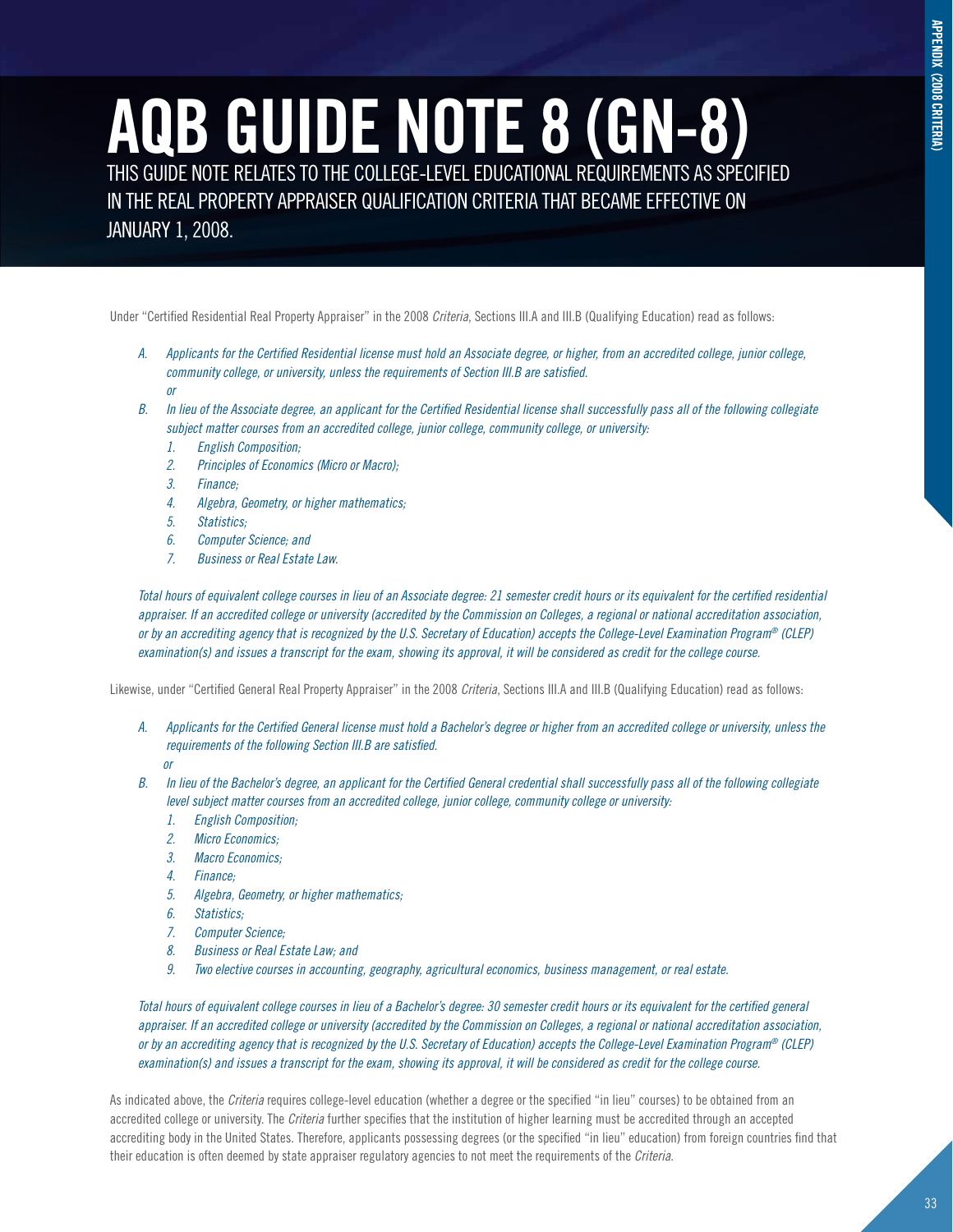To address this issue, the AQB encourages applicants with college-level education from a foreign country to have their education evaluated for "equivalency" by one of the following:

- An accredited, degree-granting domestic college or university;
- The American Association of Collegiate Registrars and Admissions Officers (AACRAO);
- • A foreign degree credential evaluation service company that is a member of the National Association of Credential Evaluation Services (NACES); or
- • A foreign degree credential evaluation service company that provides equivalency evaluation reports accepted by an accredited degree-granting domestic college or university or by a state licensing board that issues credentials in another discipline.

The AQB further encourages state appraiser regulatory agencies to recognize such an evaluation towards an applicant's educational qualifications.

It is the intent of the AQB for state appraiser regulatory agencies to accept college-level education completed at a foreign college or university, if that education has been evaluated and deemed equivalent.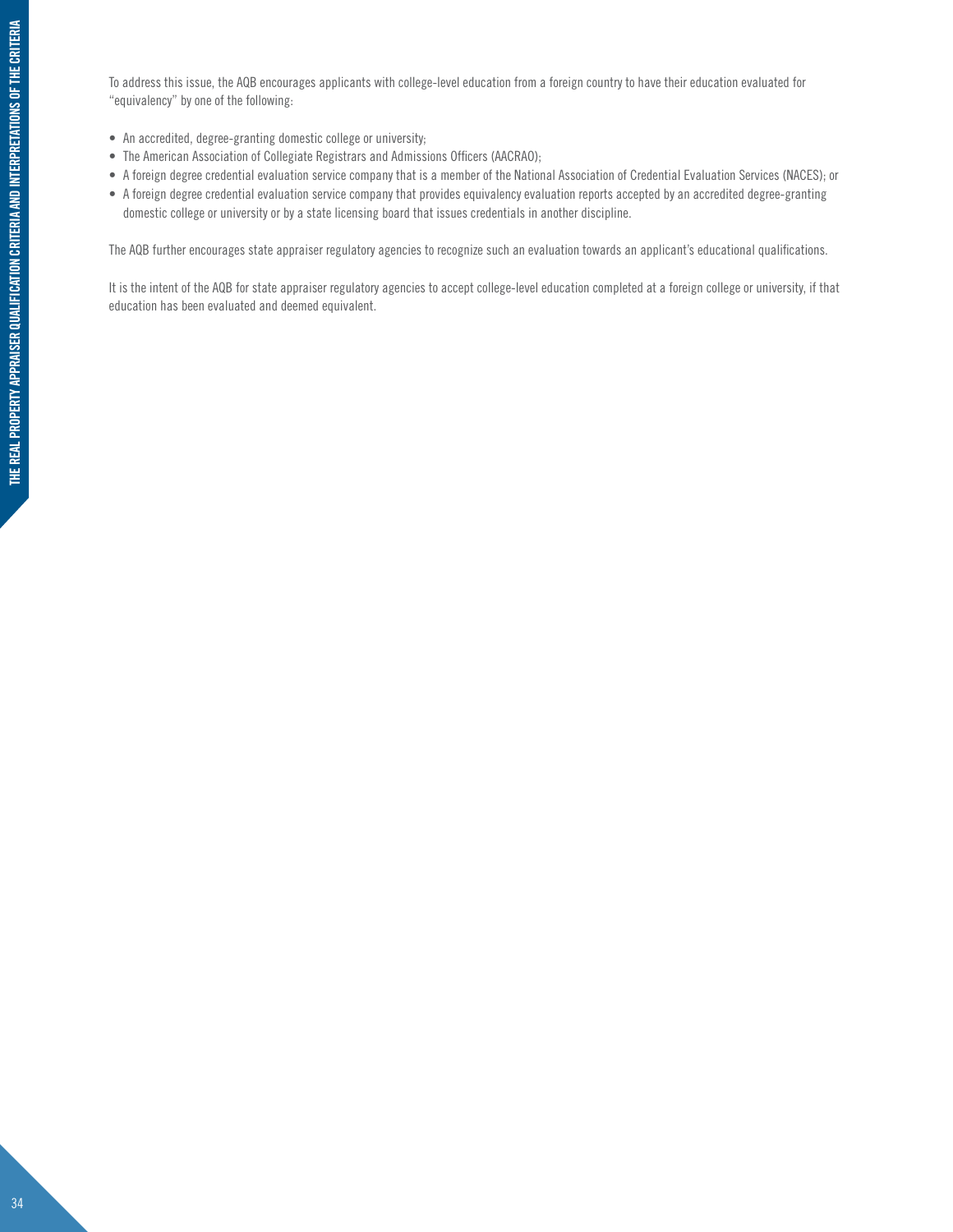# **COMPILATION OF AQB Q&A'S** (2008 CRITERIA)

# **APPRAISER QUALIFICATIONS BOARD Q&A**

# **For Q&As on implementing the 2015** *Real Property Appraiser Qualification Criteria***, please see page 90.**

*The Appraiser Qualifications Board (AQB) of The Appraisal Foundation establishes the minimum education, experience and examination requirements*  for real property appraisers to obtain a state certification. The AQB Q&A is a form of guidance issued by the AQB to respond to questions raised by *appraisers, enforcement officials, users of appraisal services and the public to illustrate the applicability of the Real Property Appraiser Qualification Criteria and Interpretations of the Criteria in specific situations and to offer advice from the AQB for the resolution of appraisal issues and problems. The AQB Q&A may not represent the only possible solution to the issues discussed nor may the advice provided be applied equally to seemingly similar situations. AQB Q&A does not establish new Criteria. AQB Q&A is not part of the Real Property Appraiser Qualification Criteria. AQB Q&A is approved by the AQB without public exposure and comment.* 

# General Requirements

# **Question 1:**

Does the AQB *Real Property Appraiser Qualification Criteria* require an applicant to undergo a criminal background check prior to obtaining an appraiser credential?

# **Response:**

No. However, some states may require a criminal background check as a part of the application process. Therefore, you'll need to check with the specific state in which you are seeking a credential to verify their application requirements.

**NOTE:** Although the current *Criteria* do not address this issue, you should be aware that the AQB will require background checks for all applicants for a real property appraiser credential effective on January 1, 2015.

# **Question 2:**

I am very interested in a career in real estate appraisal. However, I have one problem…I have a felony conviction on my criminal record. Can I still become a licensed appraiser?

# **Response:**

The *Real Property Appraiser Qualification Criteria* does not currently address this issue. However, the state in which you are seeking a credential may have restrictions on the issuance of a real property appraiser credential depending upon the substantive matters contained within your background. Check with your state appraiser regulatory agency for further information.

**NOTE:** Although the current *Criteria* do not address this issue, you should be aware that the AQB will require background checks for all applicants for a real property appraiser credential effective on January 1, 2015.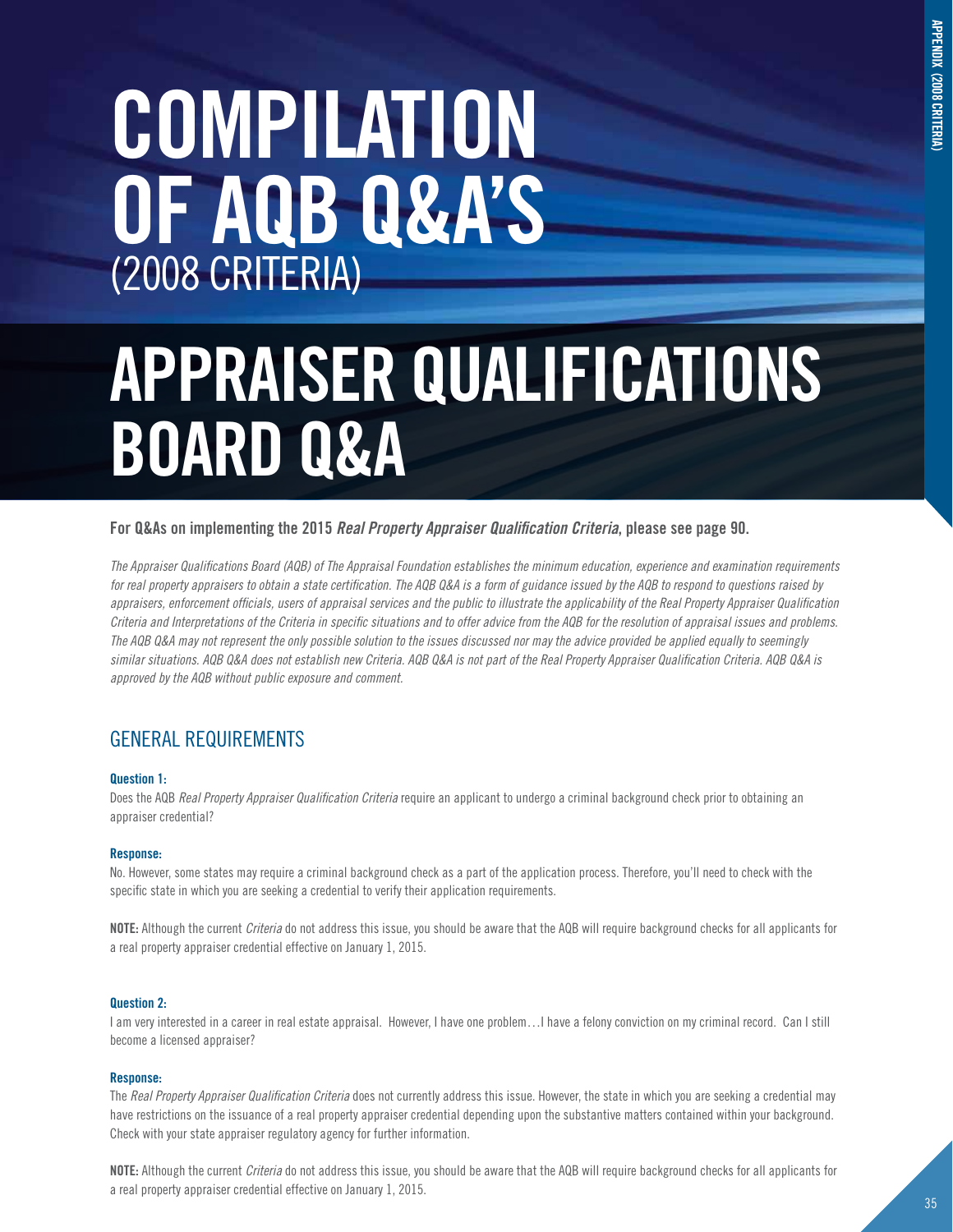# **Question 3:**

I would like to get a Certified General appraiser credential. I am from another country and have a student visa, but don't have a Social Security card or Taxpayer ID Number. If I fulfill the education and experience requirements, can I get a Certified General appraiser credential without possessing a Social Security card or similar document?

## **Response:**

The *Real Property Appraiser Qualification Criteria* does not specifically address residency, citizenship or identification issues. However, be sure to check with the state appraiser regulatory agency in the state where you plan to seek the credential to confirm the state's requirements for licensure, as states may have their own residency or citizenship requirements.

# **Question 4:**

I am pursuing a Certified General credential in my state. I have already satisfied the college education (via the in-lieu of option) and the 300 hours of qualifying education requirements under the current 2008 *Real Property Appraiser Qualification Criteria*. I expect to complete (pass) the National Uniform Certification Exam next year. At my current pace of work, it will take until late 2014 to finish my experience. If I submit my application to my state at that time, will my state have adequate time to process my application?

# **Response:**

Effective January 1, 2015, a Bachelor's degree (or higher) will be required for the Certified General classification. January 1, 2015 is a firm date, which means that all required components (education, experience, and examination) must be completed prior to January 1, 2015. You should check with your state appraiser regulatory agency to determine when your application must be submitted.

# Scope of Practice

# **Question 1:**

I am a Certified Residential appraiser and I have been asked to appraise a home on 40 acres, which includes a "hobby farm" that is not used for commercial purposes. The zoning requires a minimum lot size of 40 acres, so the lot cannot be subdivided and used for other purposes. Does my Certified Residential credential permit me to appraise this property?

## **Response:**

Yes, as long as you can do so in compliance with the COMPETENCY RULE and all other applicable provisions in USPAP.

# **Question 2:**

I am a Certified Residential appraiser and I have been asked to appraise a home on 40 acres. The zoning requires a minimum lot size of 5 acres, and I have confirmed with the local planning department that the lot could be subdivided into eight 5-acre parcels. In addition, my preliminary research confirms that the highest and best use of the property would be for an eight-lot subdivision. Does my Certified Residential credential permit me to appraise this property?

## **Response:**

If the appraisal report will be utilized to support a Federally-Related Transaction (FRT), then you may not appraise this property under your Certified Residential credential. Since the highest and best use of the site is for something greater than a 1-4 unit residential property, the appraisal must be prepared by (or, at a minimum, co-signed by) a Certified General appraiser. If this is not an FRT, and you can do so in compliance with the COMPETENCY RULE and all other provisions of USPAP, then check with your state appraiser regulatory agency to see if state regulations permit you to value a property with these characteristics.

# **Question 3:**

I am a Licensed Residential appraiser and I have been asked to appraise a home on 40 acres in a marketplace where there are no other home sites larger than 5 acres. The appraisal is being requested by a federally-chartered bank in order to evaluate the subject property as collateral for a \$1.5 million mortgage loan. Does my Licensed Residential credential permit me to appraise this property?

# **Response:**

No. The scope of practice for the Licensed Residential classification allows for appraisals of "complex" 1-4 unit residential properties up to a transaction value of \$250,000, and it appears this assignment would qualify as "complex." However, even if it does not qualify as "complex," the Licensed Residential classification only allows for appraisals of "non-complex" 1-4 unit residential properties up to a transaction value of \$1 million.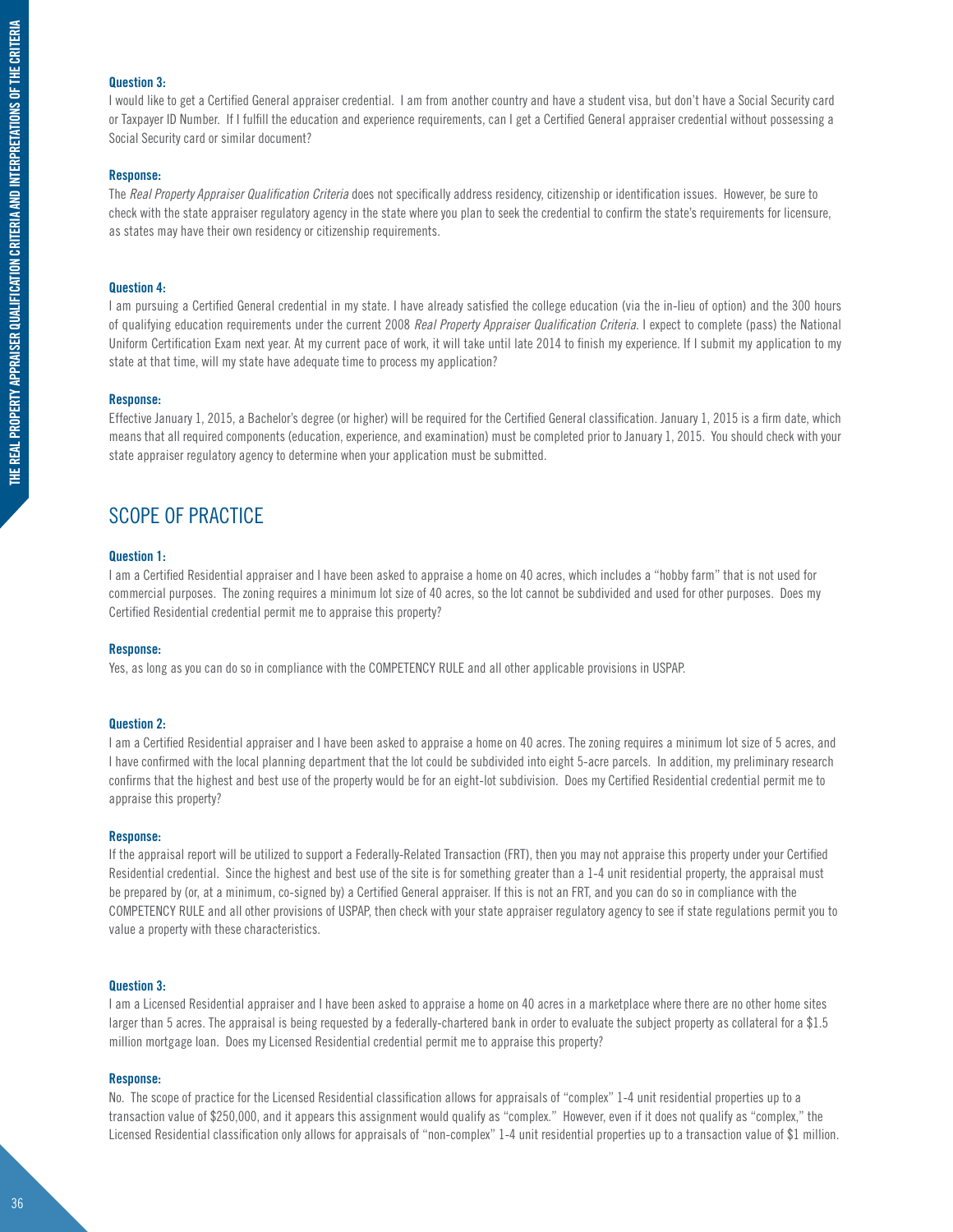Therefore, this property could not be appraised by a Licensed Residential appraiser to support a federally-related transaction (FRT). If this were not an FRT, and you could do so in compliance with the COMPETENCY RULE and all other provisions of USPAP, then check with your state appraiser regulatory agency to see if state regulations permit you to value a property with these characteristics.

# Qualifying education

# **Question 1:**

I understand that as part of the *Required Core Curriculum* for either the 200 hours for a Certified Residential credential or the 300 hours for a Certified General credential, that I am required to take Appraisal Subject Matter Electives. What courses qualify as Electives?

# **Response:**

Any course approved as qualifying education by your State Regulatory Agency may be utilized as an Appraisal Subject Matter Elective, provided you have not already used the course toward licensure and certification requirements. As an example, a candidate seeking a Certified Residential credential could fulfill the Appraisal Subject Matter Elective requirement by taking one or more of the courses required for the Certified General credential, or vice versa. In addition, a course could be approved by a state for more than the minimum number of hours required in one of the *Required Core Curriculum* modules. If, for example, you took a 25-hour course on Residential Appraiser Site Valuation and Cost Approach, 15 of those hours would satisfy the Core Curriculum Requirement for that topic and the other 10 could be applied toward the Appraisal Subject Matter Elective module.

Refer to Guide Note 1 (GN-1) in the *Real Property Appraiser Qualification Criteria* handbook for a complete listing of qualifying education topics and subtopics under the *Required Core Curriculum*.

# **Question 2:**

I was going to become a Certified Residential appraiser but after taking 45 hours of residential classes I decided to go for my Certified General credential instead. How many hours out of the 45 can be utilized in satisfying the 300-hour requirement?

# **Response:**

You will be able to utilize at least 30 hours, and possibly all 45. Four courses totaling 90 hours are part of the *Required Core Curriculum* for both the Certified Residential and Certified General credentials: *Basic Appraisal Principles* (30 hours), *Basic Appraisal Procedures* (30 hours), the *15-Hour National USPAP Course* or its equivalent (15 hours) and *Statistics, Modeling and Finance* (15 Hours). If your 45 hours were earned among these 4 courses, all of your hours will apply towards the Certified General credential.

In addition to specifically-required courses for the Certified General credential, students are required to earn 30 hours of Appraisal Subject Matter Electives. Thus, if the 45 hours you completed consist of other courses specific to the Certified Residential curriculum, then 30 of these hours can be utilized to satisfy the Appraisal Subject Matter Electives requirement of the Certified General credential.

# **Question 3:**

I am interested in beginning an appraisal career. I found some real estate appraisal courses offered at a local community college, but found out they are not AQB CAP-approved courses. Is it true that the only courses I can take are AQB CAP-approved courses?

## **Response:**

The AQB Course Approval Program (CAP) is a voluntary program to which educational providers may apply for approval of courses. CAP review and approval is designed to assist state appraiser regulatory agencies in approving courses by eliminating some of the administrative burden of course review; however, states have the final authority/responsibility with regard to approval of coursework. Check with your state appraiser regulatory agency to see whether the specific community college courses you are considering have been approved for qualifying education.

# **Question 4:**

I received my Certified Residential appraiser credential in 2004, and now I would like to get my Certified General credential. According to my state appraiser regulatory agency, because I did not satisfy the qualifying educational requirements for the Certified General credential prior to January 1, 2008, I am required to start from the beginning and complete all the qualifying education required for a Certified General credential. I am told this even includes the classes I originally took to get my Certified Residential credential (e.g. *Basic Appraisal Principles* and *Basic Appraisal Procedures*). Is this correct?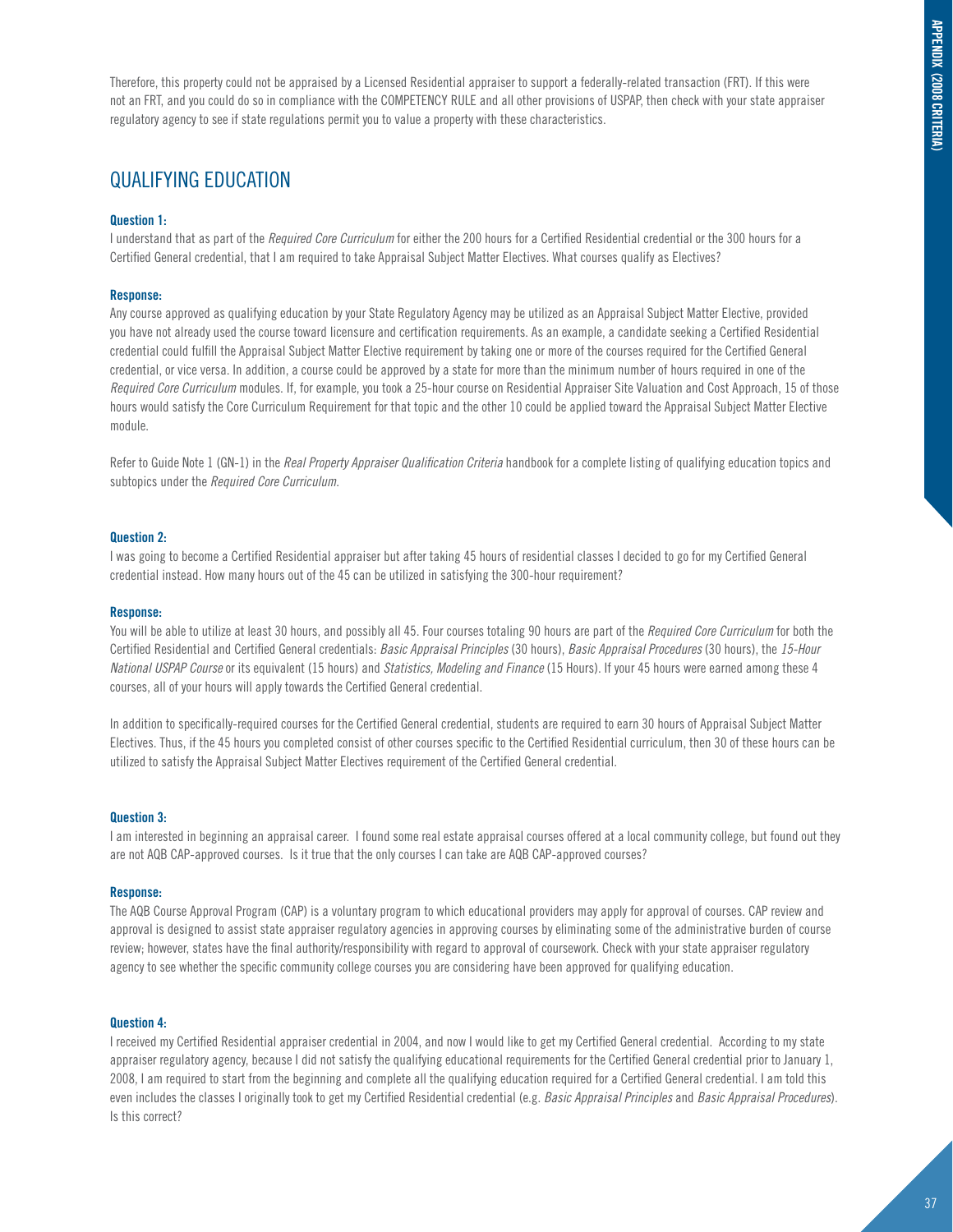# **Response:**

Per the *Real Property Appraiser Qualification Criteria*, appraisers holding a valid Certified Residential Real Property Appraiser credential may satisfy the educational requirements for the Certified General Real Property Appraisal credential by completing the following additional educational hours: *General Appraiser Market Analysis and Highest and Best Use* (15 hours); *General Appraiser Sales Comparison Approach* (15 hours); *General Appraiser Site Valuation and Cost Approach* (15 hours); *General Appraiser Income Approach* (45 hours); and *General Appraiser Report Writing and Case Studies* (15 hours).

The noted 100 total hours of additional qualifying education is the minimum that must be completed. However, as with all of the criteria established by the AQB, states may create requirements that are greater than those established by the AQB. As a result, you will need to check with your state appraiser regulatory agency to determine the exact education required to change your credential.

# **Question 5:**

I was pursuing a General Certification credential and completed a 30-hour qualifying education course on "General Appraiser Market Analysis and Highest and Best Use" approved by my state. I decided to pursue a Residential Certification instead, which requires 15 Hours of "Residential Market Analysis and Highest and Best Use." Can I use the General Appraiser course to count as my qualifying education in this category?

# **Response:**

The *Real Property Appraiser Qualification Criteria* sets forth module names of the *Required Core Curriculum* areas which must be covered in a candidate's qualifying education for each appraiser classification sought. Furthermore, Guide Note 1 of the criteria provides guidance on subtopic areas that should be covered under each of the modules of the *Required Core Curriculum*, in order to prepare the candidate to pass the National Uniform Licensing and Certification examination for the specific credential. However, coverage of all of the subtopics under each module is not required in order for a course to be approved by your state appraiser regulatory agency as qualifying education.

Thus, given the commonality between the subtopics covered in the respective General and Residential Highest and Best Use courses, under the *Criteria*, a state could approve the General course toward the *Required Core Curriculum* for the Residential classification. However, be sure to check with the specific state appraiser regulatory agency in the jurisdiction in which you are seeking a credential to verify their specific requirements and course approvals, which could be more specific.

# **Question 6:**

I understand the Certified General and Certified Residential *Criteria* require a college-level degree or specified college-level education in lieu thereof. I do not possess a degree, and I am pursuing the "in lieu" option. My local college requires certain prerequisites for several of the specific topic areas required by the AQB, meaning that I will have to take more than the required 21 semester hours for the Certified Residential classification, or the 30 semester hours for the Certified General classification to satisfy the education requirement. Are these prerequisite courses required by the AQB?

## **Response:**

The *Real Property Appraiser Qualification Criteria* sets forth specific course topic areas for the in-lieu education, but does not specify individual courses. If the degree-granting college or university has prerequisites for a course you plan to utilize to satisfy one of the required educational topics, the college may require you to successfully complete the prerequisite course(s) before enrolling in the specific in-lieu course. This is not an AQB requirement, but may be a requirement of the educational institution you choose to attend.

### **Question 7:**

I hold a Licensed Residential credential and I am pursuing an upgrade to Certified Residential. I do not have a college degree so I'm pursuing the "in-lieu" option. I have heard the AQB has exposed potential changes to the *Real Property Appraiser Qualification Criteria* that would eliminate this option in the future. What happens if I do not complete all of my "in lieu" education prior to the changes being adopted by the AQB?

# **Response:**

The AQB examines the *Real Property Appraiser Qualification Criteria* every five to seven years to make sure the *Criteria* continue to serve the purposes for which they are intended under Title XI of FIRREA. Updates/changes are proposed in response to issues raised by appraisers, regulators, and the public. The proposed change to the college-level qualifying education would not go into effect immediately on the date of adoption by the AQB. This change, like most others in the *Criteria*, would have an effective date several years hence. At present, the potential effective date for the changes being considered is January 1, 2015. Thus, you would have until the effective date to fulfill all of the necessary requirements to earn your Certified Residential credential.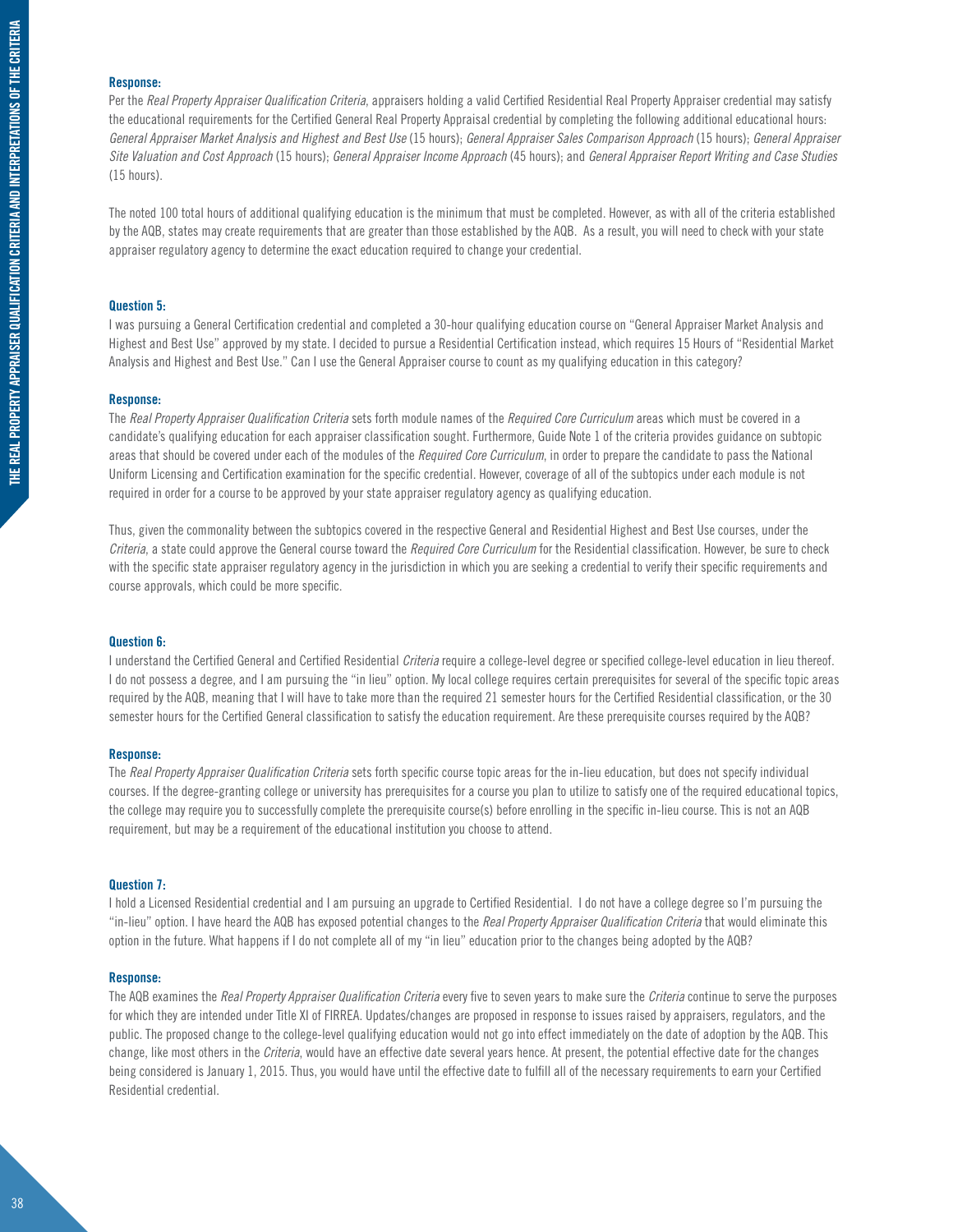# **Question 8:**

I have an appraisal credential in my home state and I am now seeking to obtain a credential in a new state where I will be relocating. My appraisal coursework was approved in my home state, but I am having difficulty getting my qualifying education approved in my new state. If one state approved my courses doesn't that mean they are automatically accepted by other states?

# **Response:**

Under the *Real Property Appraiser Qualification Criteria*, one state may recognize the credential awarded by another jurisdiction and award the same credential upon application by the credential-holder. However, as each state has the right to regulate commerce within its boundaries, their laws may require an applicant to "start from scratch" and fulfill all of the current requirements for licensure or certification.

Each state has the responsibility to approve qualifying education courses leading toward real property appraiser credentials. Individual course providers (e.g. colleges/universities, proprietary schools, designation organizations) must seek approval of their courses by individual states. As such, it is possible one state may have approved a course, while another has not.

# **Question 9:**

I am a state regulator responsible for evaluating courses submitted for qualifying education for state appraiser licensure and certification. I recently received a submission of a course entitled *Advanced Residential Applications and Case Studies*. I reviewed Guide Note 1 of the *Real Property Appraiser Qualification Criteria* and understand one of the subtopics for this course is "Advanced Case Studies." What qualifies a case study as "advanced?"

# **Response:**

An *Advanced Residential Applications and Case Studies* course should serve to provide the student with practical instruction demonstrating how to handle complex and high-value residential properties.

Guide Note 1 of the *Criteria* provides curriculum guidance including the following subtopics for this course:

- A. Complex Property, Ownership and Market Conditions
- B. Deriving and Supporting Adjustments
- C. Residential Market Analysis
- D. Advanced Case Studies

Thus, the case studies in this type of course should include issues dealing with complex and/or high-value residential properties such as:

- Atypical properties in a given market;
- Residences with unique architecture or historic properties;
- Properties which may be stigmatized due to internal or external circumstances; and/or
- Properties of such value and/or unusual characteristics that their competitive market may be regional as opposed to an immediate neighborhood.

Other advanced case study topics could include complex ownership situations, such as the appraisal of fractional interests in a property; material dealing with more complex market conditions such as declining neighborhoods within a generally improving market; properties affected by a government acquisition program; or properties within markets which may be impacted by foreclosure sales or tax sales.

Advanced case studies may involve advanced statistical analysis; appropriate handling of unusual sales concessions; atypical markets; and markets with scarce data.

Please be advised that the above is not meant to be an exhaustive list of possible topics for *Advanced Residential Applications and Case Studies*. Course developers are encouraged to explore a variety of topics relevant to complex residential issues in order to differentiate an *Advanced Residential Applications and Case Study* course from more basic-level course topics.

# **Question 10:**

I am a Trainee Appraiser preparing to get my Certified Residential credential. For my initial qualifying education to become a Trainee Appraiser, I completed 80 hours of Basic Appraisal Principles and Procedures in 2003 from a proprietary school that no longer exists. My state appraiser regulatory agency said any courses taken before the current edition of the *Real Property Appraiser Qualification Criteria* were no longer considered valid according to the AQB. Why can't these original hours count toward the qualifying education requirement for my Certified Residential credential?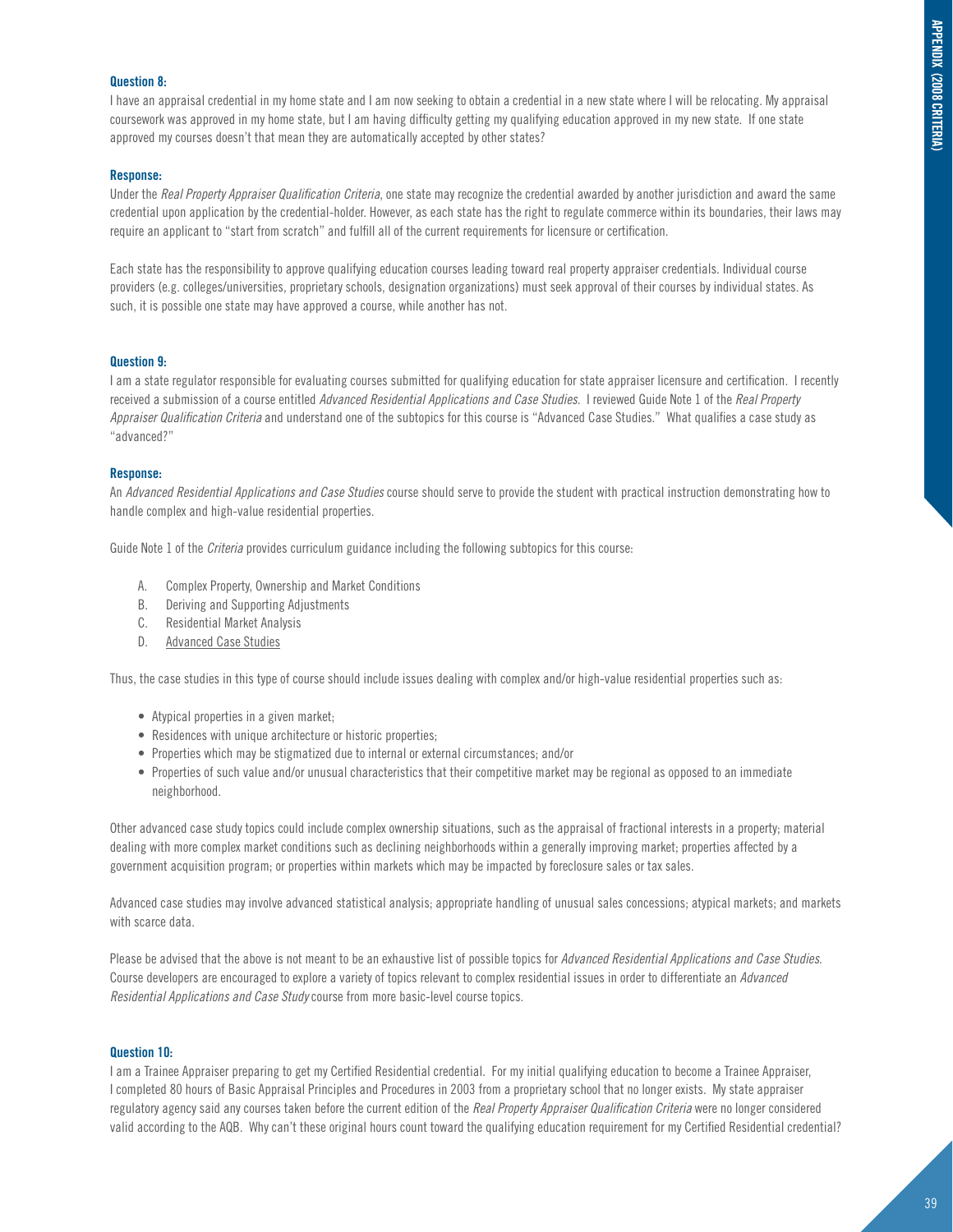# **Response:**

The current edition of the *Real Property Appraiser Qualification Criteria* went into effect January 1, 2008. However, the *Criteria* do not contain any provision that invalidates qualifying education successfully completed prior to that date. As with all AQB *Criteria*, states may create requirements that are more restrictive; if so, you'll need to clarify this with your state. From the AQB's perspective, courses that were eligible in 2003 would remain valid towards the 2008 *Criteria*.

# **Question 11:**

I have been a commercial real estate professional for over 20 years, have my broker's license and am a Certified Commercial Investment Member (CCIM). I am interested in pursuing a Certified General real property appraiser credential. I would prefer to do my education on my own time with an online educator. I have my Bachelor's degree in business from a state university. With my licensing, education, and experience, is there a way to "fast track" the required coursework?

## **Response:**

Many qualifying education (QE) courses required under the *Real Property Appraiser Qualification Criteria* are available online. Your state appraiser regulatory agency maintains a list of approved QE courses and providers. Also, it is possible your university may have sought and received QE approval from your state appraiser regulatory agency for some of the courses you took when earning your degree.

Alternatively, some of the education you completed for your other real estate credentials/designations might be approved by your state appraiser regulatory agency as real property appraiser QE. If so, you may already have some of the 300 hours of required QE for the Certified General credential completed.

# **Question 12:**

I hold a Licensed Residential credential and need to upgrade to a Certified Residential credential to remain on the FHA roster. What courses do I need to take?

### **Response:**

The additional *Required Core Curriculum* coursework required of those appraisers holding a valid Licensed Residential credential are as follows: *Statistics, Modeling & Finance* (15 hours), *Advanced Residential Applications and Case Studies* (15 hours) and *Appraisal Subject Matter Electives* (20 hours).

In addition to the *Required Core Curriculum* requirements, candidates must also meet the college-level education (see below), experience and examination requirements for the Certified Residential credential.

Applicants for the Certified Residential credential must hold an Associate degree from an accredited college, junior college community college or university, or have obtained 21 semester hours (or their equivalent) as demonstrated by passing the following courses at an accredited, degreegranting institution: English Composition; Principles of Economics (Micro or Macro); Finance; Algebra, Geometry or higher mathematics; Statistics; Computer Science; and Business or Real Estate Law.

The minimum experience requirement is 2,500 hours obtained during not less than twenty-four (24) months.

The AQB-approved Certified Residential Real Property Appraiser Examination must also be successfully completed.

# College Degree or Education in lieu of a degree

# **Question 1:**

I have a 4-year undergraduate degree from the University of Mexico and wonder if my degree meets the college requirements of the Certified General *Real Property Appraiser Criteria*?

### **Response:**

Guide Note 8 of the *Real Property Appraiser Qualification Criteria* encourages applicants with college-level education from a foreign country to have their education evaluated for "equivalency" by an accredited degree-granting domestic college or university. The AQB further encourages state appraiser regulatory agencies to recognize such an evaluation by an accredited degree-granting college or university towards an applicant's educational qualifications.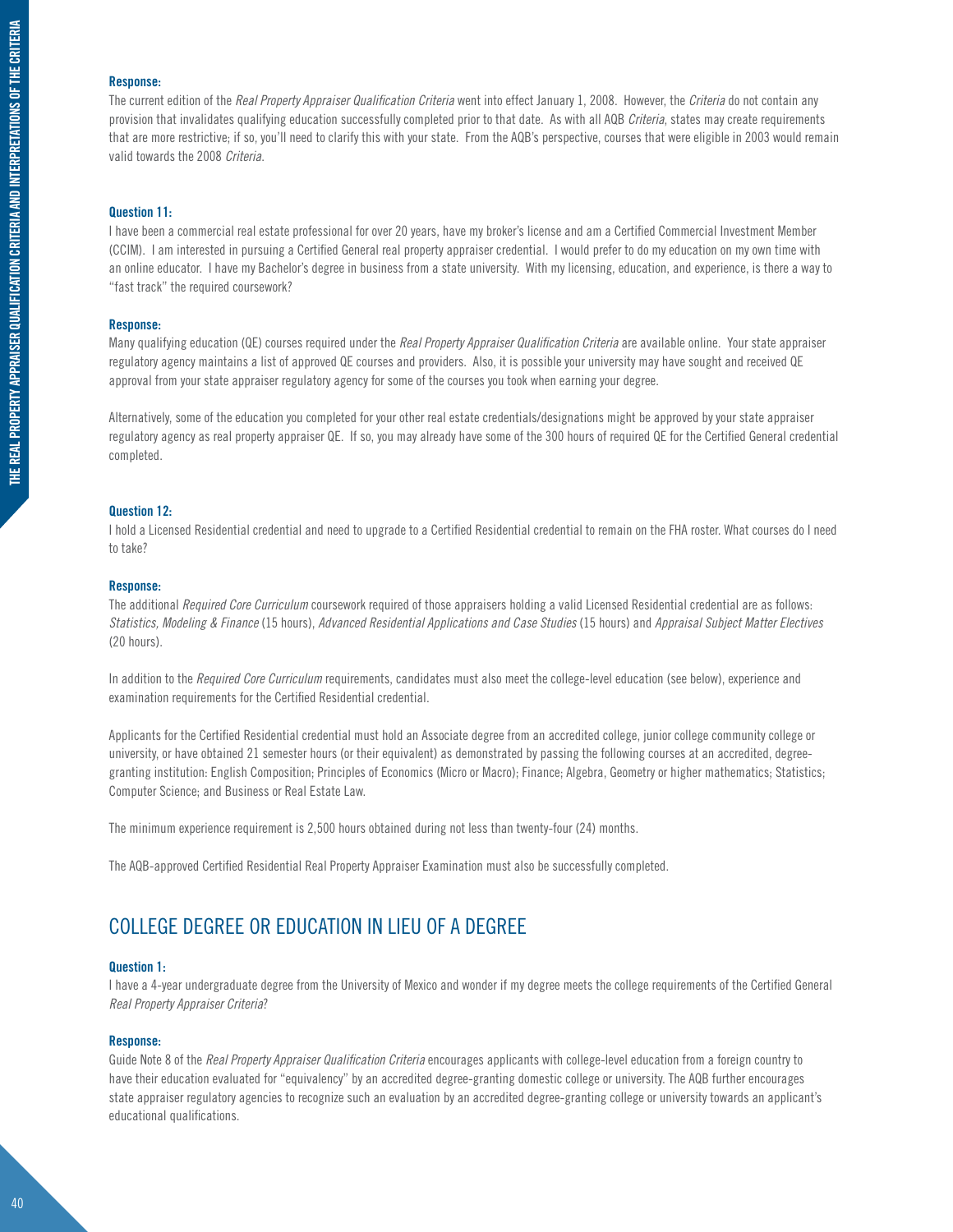It is the intent of the AQB for state appraiser regulatory agencies to accept college-level education completed at a foreign degree-granting college or university, if that education has been evaluated and deemed equivalent by an accredited degree-granting U.S. college or university.

Please check with your State Appraiser Regulatory Agency to determine whether they recognize the recommended equivalency evaluation.

# **Question 2:**

I hold a Certified Residential credential and now I plan to pursue a Certified General credential. How can I fulfill the College Degree or Coursework "in lieu of" the degree requirement specified in the *Real Property Appraiser Qualification Criteria?*

# **Response:**

The *Real Property Appraiser Qualification Criteria* requires an applicant for a Certified General credential to hold a Bachelor's degree or 30 semester hours of specific collegiate-level coursework from an accredited degree-granting college or university.

If you obtained your Certified Residential credential without having successfully completed any of the required college education, then you must either obtain or demonstrate you have been awarded a Bachelor's degree, or complete or have successfully completed the required 30 hours of specific collegiate level coursework, from an accredited degree-granting college or university.

If you have an Associate's degree, then you must either pursue a Bachelor's degree, or you must examine the specific coursework required by the *Criteria* and determine if you have taken those specific courses, and then pursue additional coursework as necessary at an accredited degreegranting college or university.

If you obtained your Certified Residential credential by completing the 21 hours of "in lieu of" education, then you must either pursue a Bachelor's degree or you must demonstrate you have successfully completed the additional 9 hours of "in lieu of" education from an accredited degree-granting college or university.

# **Question 3:**

I have completed a 3 hour pre-licensure Real Estate Law course at a local community college. Does this count toward the required "Business or Real Estate Law" course required in lieu of a college degree?

## **Response:**

If the course consists of only 3 total hours of in class time then it would not count toward the in lieu of college education even though you attended class at a college. Per the *Real Property Appraiser Qualification Criteria* the course work must be a "collegiate subject matter" course spanning a semester from a degree-granting college or university for which you receive credit from the college or university toward a degree.

# **Question 4:**

I do not hold a college degree, but I have taken courses from a degree-granting college/university. How do I know if the courses I have taken satisfy the in lieu of education required by the *Real Property Appraiser Qualification Criteria* toward the Certified Residential or Certified General classifications?

## **Response:**

The *Real Property Appraiser Certification Criteria* contains a course subject matter list setting forth the courses leading to the 21 semester credit hours in lieu of education required for the Certified Residential credential and the 30 semester credit hours in lieu of education required for the Certified General credential. The subject matter course listing is sufficiently broad so as to provide State Appraiser Regulatory Agencies with some latitude in the specific course titles that are acceptable. For example, a course does not have to be specifically titled "English Composition." Any English course, which requires significant writing as a main feature of the course may be accepted by a State Regulatory Agency. Similarly, a course does not have to be titled "Finance," to be acceptable. However, a qualifying in lieu of course must be a semester course on finance, such as "Money and Banking," "Real Estate Finance," etc. Please check with your State Appraiser Regulatory Agency for specific approvals.

# **Question 5:**

The *Real Property Appraiser Qualification Criteria* requires a "Business or Real Estate Law" course (among other courses) in lieu of a college degree as college education for the Certified Residential and the Certified General credentials. Does this mean any course in "Business" or a specific course in "Real Estate Law" or does this mean a specific course in "Business Law" or a specific course in "Real Estate Law?"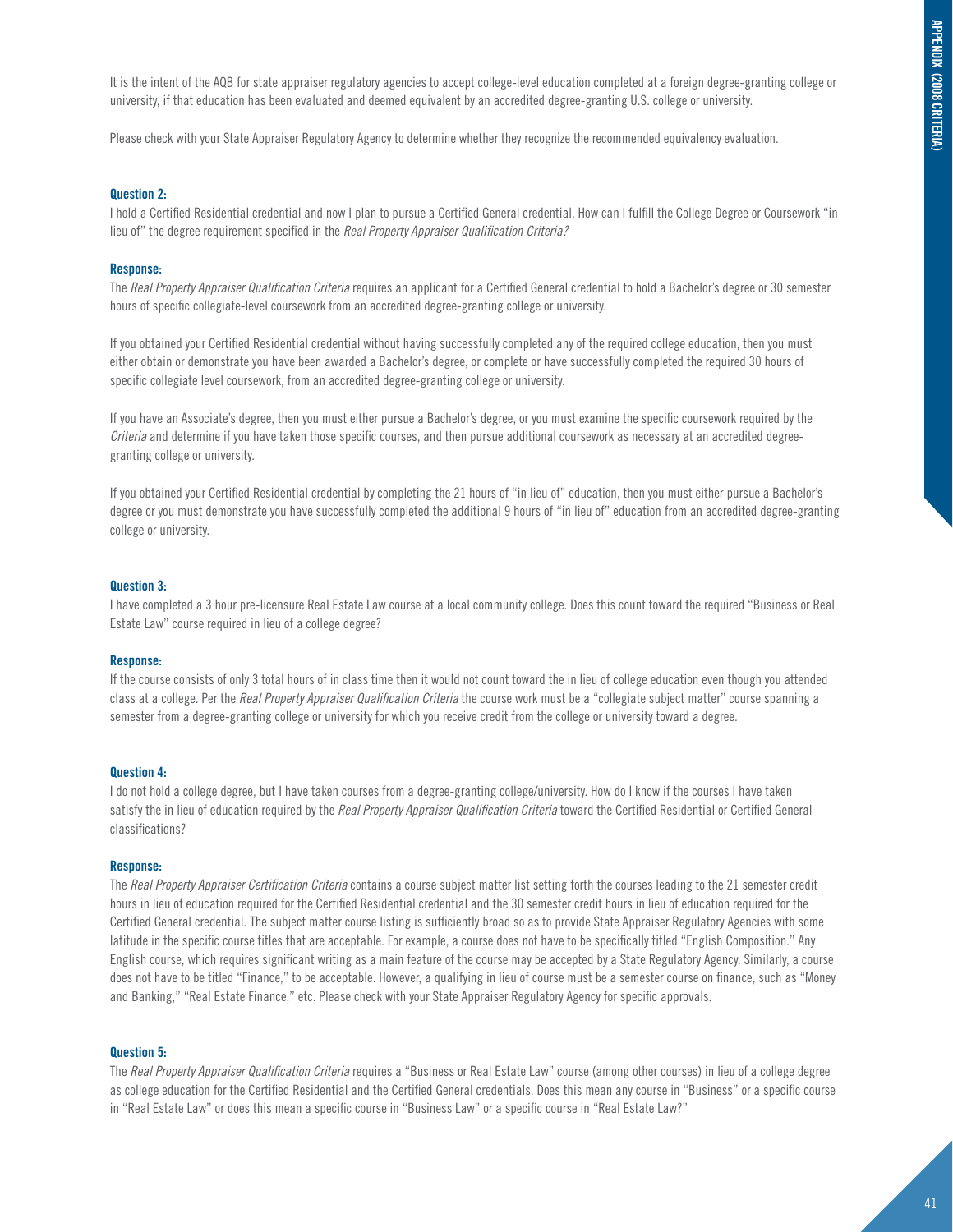# **Response:**

The in lieu of education must include successful completion of a specific course in "Business Law" or a specific course in "Real Estate Law" from an accredited degree-granting college or university for which you receive credit from the college or university toward a degree.

## **Question 6:**

The *Real Property Appraiser Qualification Criteria* lists seven (7) courses totaling 21 hours of education in lieu of an Associate degree as college education for the Certified Residential credential. Can I take 15 semester hours of one subject matter course (i.e. "Statistics") and one hour each of the other six (6) required subject areas and still satisfy the 21-hour requirement?

# Response:

No. The intent of the *Real Property Appraiser Qualification Criteria* is for candidates for Certification to have a broad educational background. Thus, the candidate is required to earn at least three (3) semester hours in each of the subject matter courses noted in lieu of the degree. The same holds true for the ten subject matter courses required for the Certified General credential. Please see the September 2009 *Criteria* Interpretation on this subject.

# **EXPERIENCE**

# **Question 1:**

I am a licensed Trainee Appraiser in a state that has adopted the Trainee *Real Property Appraiser Qualification Criteria* accumulating experience under a Certified Residential supervising appraiser. I understand that for my experience to be eligible for credit it must be performed with a certified appraiser; however, we occasionally receive assignments that I do not intend to use for experience credit. In assignments where I don't intend to claim experience credit, can I perform the assignment under the direction of a Licensed Residential appraiser, or even on my own without a supervising appraiser?

## **Response:**

No. Regardless of whether an assignment is being claimed for experience credit, a Trainee Appraiser must work under the direct supervision of a Certified Residential or Certified General appraiser. *The Real Property Appraiser Qualification Criteria* states:

The scope of practice for the Trainee Appraiser Classification is the appraisal of those properties which the **supervising Certified appraiser** is *permitted by his/her current credential and that the supervising appraiser is qualified to appraise. (Bold added for emphasis.)*

# **Question 2:**

I am pursuing a Certified General credential. The firm I work with has a diverse appraisal practice including the valuation of real property and the valuation of personal property. Can I claim experience for personal property appraisal assignments where I am not appraising the real property interest?

# **Response:**

No. Per the *Real Property Appraiser Qualification Criteria*, experience must be gained in the performance of acceptable real property appraisal practice. Specifically, an applicant's experience must be in appraisal work conforming to Standards 1, 2, 3, 4, 5 and/or 6.

Standard 1 (the Real Property Appraisal Development Standard) does provide for the valuation of personal property as a part of a *real property valuation assignment*. Thus, a state may accept personal property valuations that are part of a real property appraisal, such as the valuation of furniture, fixtures and equipment (personal property) as part of a hotel going concern valuation. However, always be sure to check with the specific state appraisal regulatory agency in the jurisdiction in which you are seeking a credential to verify their requirements which could be more restrictive.

## **Question 3:**

Is there an assumption that a typical residential appraisal takes "X" hours to develop and report? If someone submits a log to the state and says they have acquired 3,000 hours of experience by doing ten "URAR" form reports, would they be believed? Or, is there a range that makes sense, like between 4 and 12 hours for a "typical" assignment?

# **Response:**

The *Real Property Appraiser Qualification Criteria* does not specify the amount of experience hours which may be claimed per assignment. The state appraiser regulatory agency in the jurisdiction where you are seeking a credential is responsible for examining your experience log and must be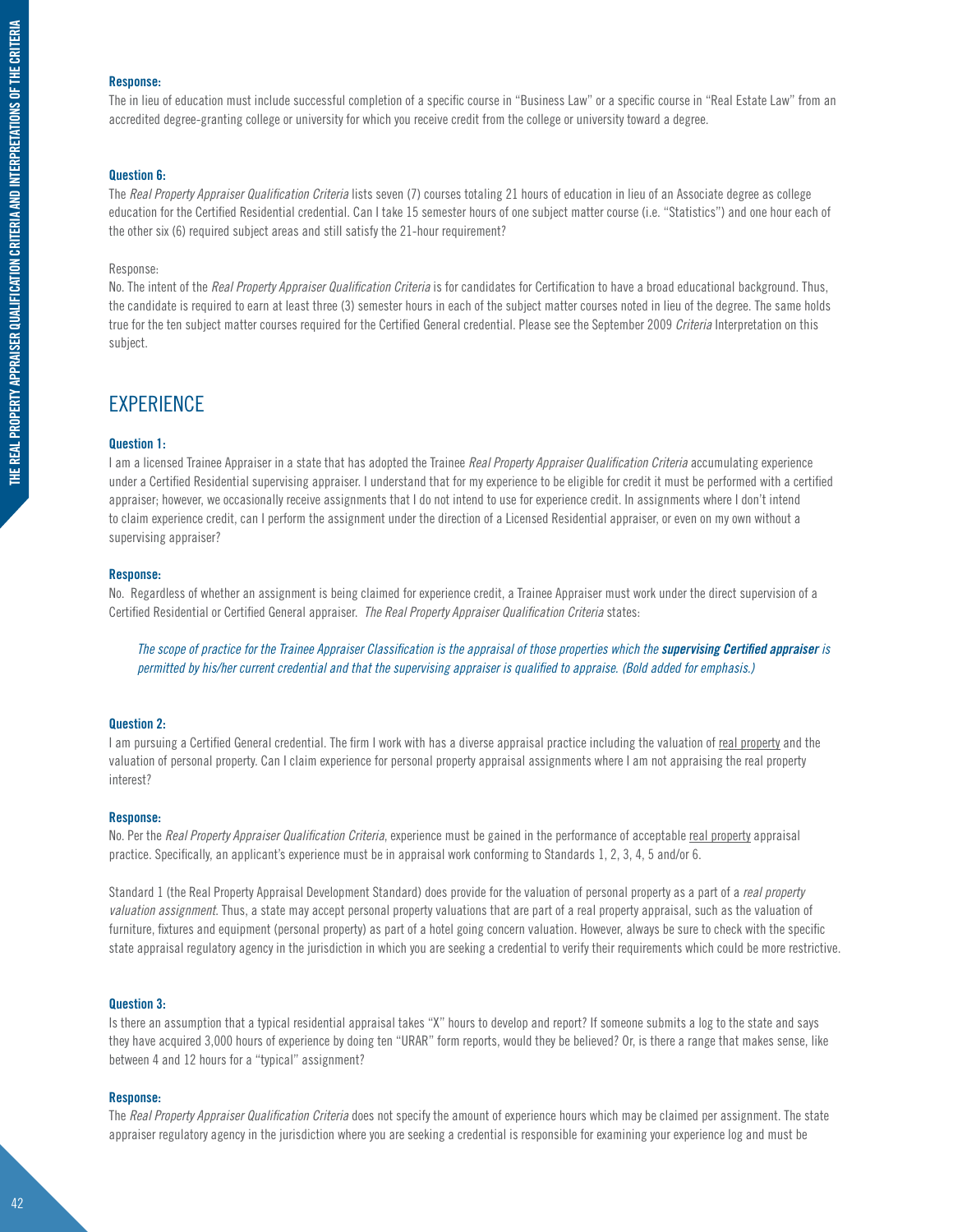satisfied there is a reasonable relationship between the amount of time you claim to have spent on an assignment and your description of work performed. Some states have established typical hours for specific types of appraisal assignment types, which they use as a benchmark to identify potentially excessive experience claims. Be sure to check with your supervisory appraiser and your state appraiser regulatory agency to make sure you comply with the hourly requirements when claiming experience.

# **Question 4:**

I am employed by a county appraisal district where we value properties for ad valorem tax purposes. My job requirements include valuing real property using the sales comparison approach, performing on-site inspections of properties, using mass appraisal tools to assign real property values, analyzing sales on an annual basis, etc. Our state requires that my appraisal experience for state licensure or certification must comply with the Appraiser Qualifications Board *Criteria* for acceptable experience. Does my position as a Residential Appraiser at the appraisal district meet the AQB *Criteria* for acceptable experience?

# **Response:**

Just by serving in a municipal appraisal position, you are not automatically granted credit. Per the *Real Property Appraiser Qualification Criteria* the quantitative experience requirements must be satisfied by time spent on the appraisal process: analyzing factors that affect value; defining the problem; gathering and analyzing data; applying the appropriate analysis and methodology; and arriving at an opinion and correctly reporting the opinion in compliance with USPAP. Based upon the minimum criteria set forth by the AQB, a state could, after review of your work log and work samples, grant you experience credit for work completed in ad valorem, mass appraisal assignments. However, check with the specific state appraiser regulatory agency in the jurisdiction in which you are seeking a credential to verify their requirements, which may be more restrictive.

# **Question 5:**

I am presently a Certified Residential appraiser and I am pursuing a change to Certified General. I realize a Trainee who applies to become Certified General is required to accumulate 3,000 hours of experience (with at least 1,500 being non-residential). However, does this mean that a Certified Residential appraiser would only have to accumulate 1,500 hours of commercial experience to satisfy the experience requirement?

# **Response:**

The *Real Property Appraiser Qualification Criteria* requires 3,000 hours of experience accumulated during no fewer than 30 months, of which 1,500 hours must be non-residential. Under the *Criteria*, experience gained in pursuit of a credential is not exclusive to that specific credential. Thus, based upon the minimum criteria set forth by the AQB, a state appraiser regulatory agency could, after review, count the experience earned toward your Certified Residential credential along with additional experience earned toward the 3,000-hour requirement for the Certified General credential. However, be sure to check with the specific state appraiser regulatory agency in the jurisdiction in which you are seeking a credential to verify their requirements, which may be more restrictive.

# **Question 6:**

I have been a Licensed Real Estate agent for several years and also an appraiser Trainee for over one year. I have a supervisor for whom I do appraisals and I also get paid by a bank to do Broker Price Opinions (BPOs) that require very similar information as an appraisal (including providing six comps). I act as a completely unbiased person doing these BPO's and have no interest in the properties. Can these BPOs be counted on my appraisal experience log?

## **Response:**

If the BPOs do not comply with USPAP, regardless of the level of detail or the scope of work performed, they are ineligible for experience credit. (Refer to the 2010-11 USPAP document for further information on not misrepresenting your role when acting as an appraiser versus a broker/sales person/ mortgage broker.)

If, however, the development and reporting of the BPO complies with USPAP, and your supervisory appraiser provides direct supervision over your preparation thereof, reviews and signs your work product, it is possible a state appraiser regulatory agency might count these as appraisal experience. However, be sure to check with the specific state appraiser regulatory agency in the jurisdiction in which you are seeking a credential to verify their requirements, which may be more restrictive.

# **Question 7:**

I am a licensed forester and a Trainee Appraiser. My Supervisory Appraiser is a forester and a Certified General appraiser. As a part of my company's forestry practice, I often perform timber inventory and valuation reports (timber cruises) to estimate the value of timber. Can I utilize my timber cruise experience to satisfy the 3,000 hours of required real property appraisal experience toward earning a Certified General credential?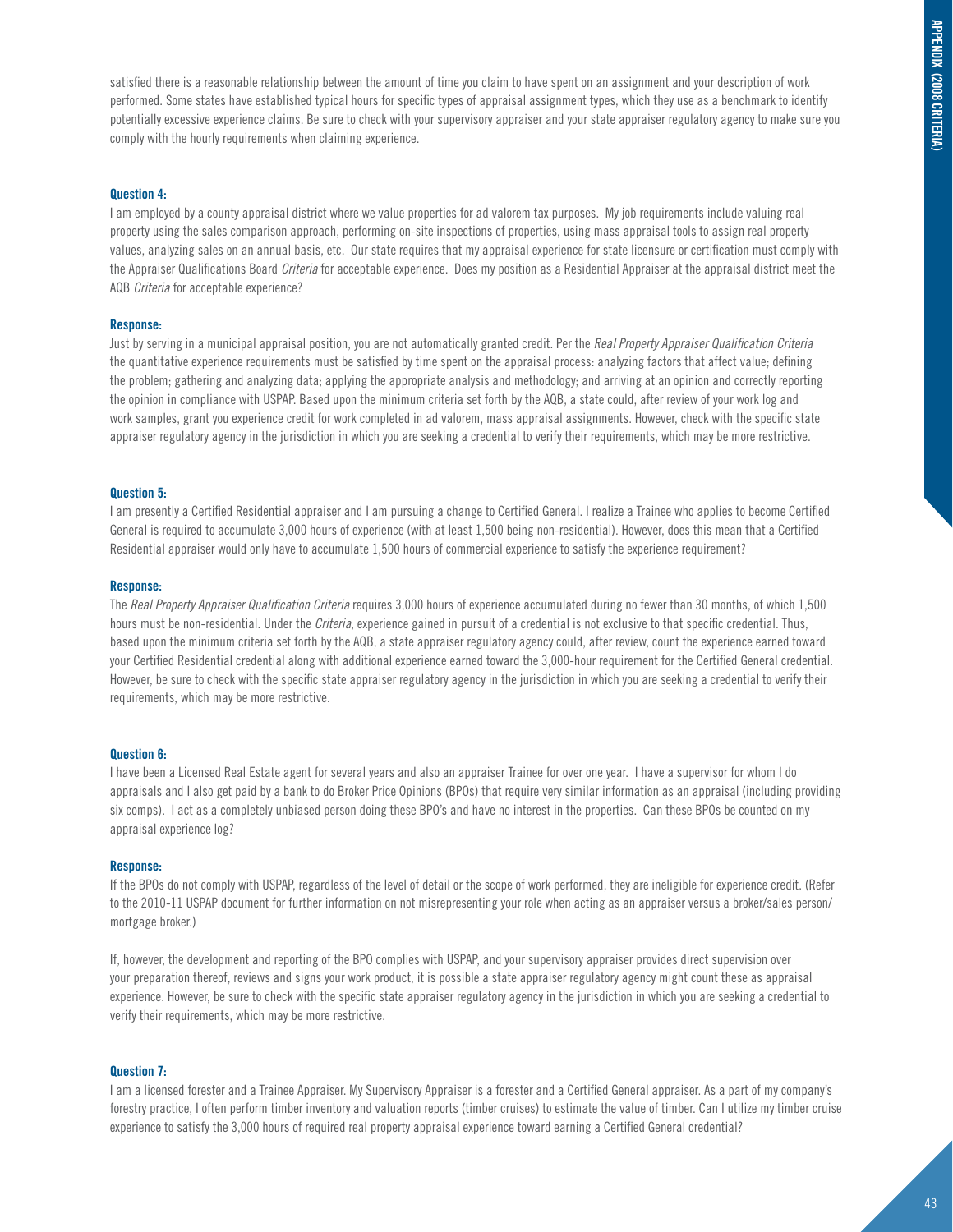# **Response:**

Solely developing a timber inventory and valuation report (aka "timber cruise") does not qualify for real property valuation experience. However, if you develop a timber inventory and valuation report and appropriately utilize this information in an appraisal of real property, it may qualify for real property valuation experience provided the appraisal complies with USPAP. Furthermore, as with other types of appraisal assignments, an individual providing significant real property appraisal assistance in the appraisal may receive credit for these assignments, provided the individual is duly acknowledged in the certification of the report as having provided significant real property appraisal assistance, and the description of their assistance is included in the appraisal report. Be sure to check with the specific state appraiser regulatory agency in the jurisdiction in which you are seeking a credential to verify their requirements, which may be more restrictive.

# **Question 8:**

I am a Trainee Appraiser working towards my license. If I do not sign an appraisal report due to my company's policies or a client's assignment conditions, what verbiage is required in the report in order for the time I spent on the appraisal to count toward the experience requirements in the *Real Property Appraiser Qualification Criteria*?

## **Response:**

If you provide significant real property appraisal assistance for a supervisory appraiser but do not sign the report certification, your supervisory appraiser must disclose that you provided significant real property appraisal assistance within the certification of the report. In addition, the supervisory appraiser must describe the extent of your assistance in the report (refer to the Uniform Standards of Professional Appraisal Practice [USPAP], Standards Rules 2-2 and 2-3, as well as Advisory Opinion 31, *Assignments Involving More Than One Appraiser*, for additional details).

Furthermore, the experience log you submit to your state appraiser regulatory agency must describe the work you performed in support of the hours of experience you claim for each assignment. Documentation in the form of reports, certifications, or file memoranda, or other evidence that the time you spent on the appraisal process is compliant with USPAP must be provided as part of the state experience verification process to support the experience claimed.

# **Question 9:**

I hold a Certified Residential credential and I am pursuing a Certified General credential in the same jurisdiction. Does the AQB require any supervised experience to upgrade from a Certified Residential Appraiser to a Certified General Appraiser?

## **Response:**

The *Real Property Appraiser Qualification Criteria* does not specifically address a formal Supervisory Appraiser relationship for Certified or Licensed Appraisers seeking an upgrade to their credential. However, you must comply with the COMPETENCY RULE of USPAP when you obtain your nonresidential property experience, which may require that you work with an existing Certified General appraiser who is competent in the property type and geographic area. Be sure to check with the state appraiser regulatory agency in the state where you plan to seek the credential to confirm the state's requirements, as states may implement more stringent requirements.

# national uniform licensing and certification examinations

# **Question 1:**

Is there a study guide for the Licensed Residential, Certified Residential or Certified General examinations?

## **Response:**

The Appraisal Foundation does not publish a study guide for the National Uniform Licensing and Certification Examinations. The questions on the examinations are based upon the body of knowledge covered in the *Required Core Curriculum* as noted in Guide Note 1 (GN-1) of the *Real Property Appraiser Qualification Criteria*. Sample questions are available on The Appraisal Foundation website at *www.appraisalfoundation.org.*

# **Question 2:**

I hold a Certified Residential credential, which I obtained prior to the implementation of the 2008 *Real Property Appraiser Qualification Criteria* and now I plan to pursue a Certified General credential. The *Criteria* indicate I am required to successfully complete 100 additional hours of qualifying education. Will these additional hours make me qualified to pass the National Uniform Licensing and Certification Examination for the Certified General classification?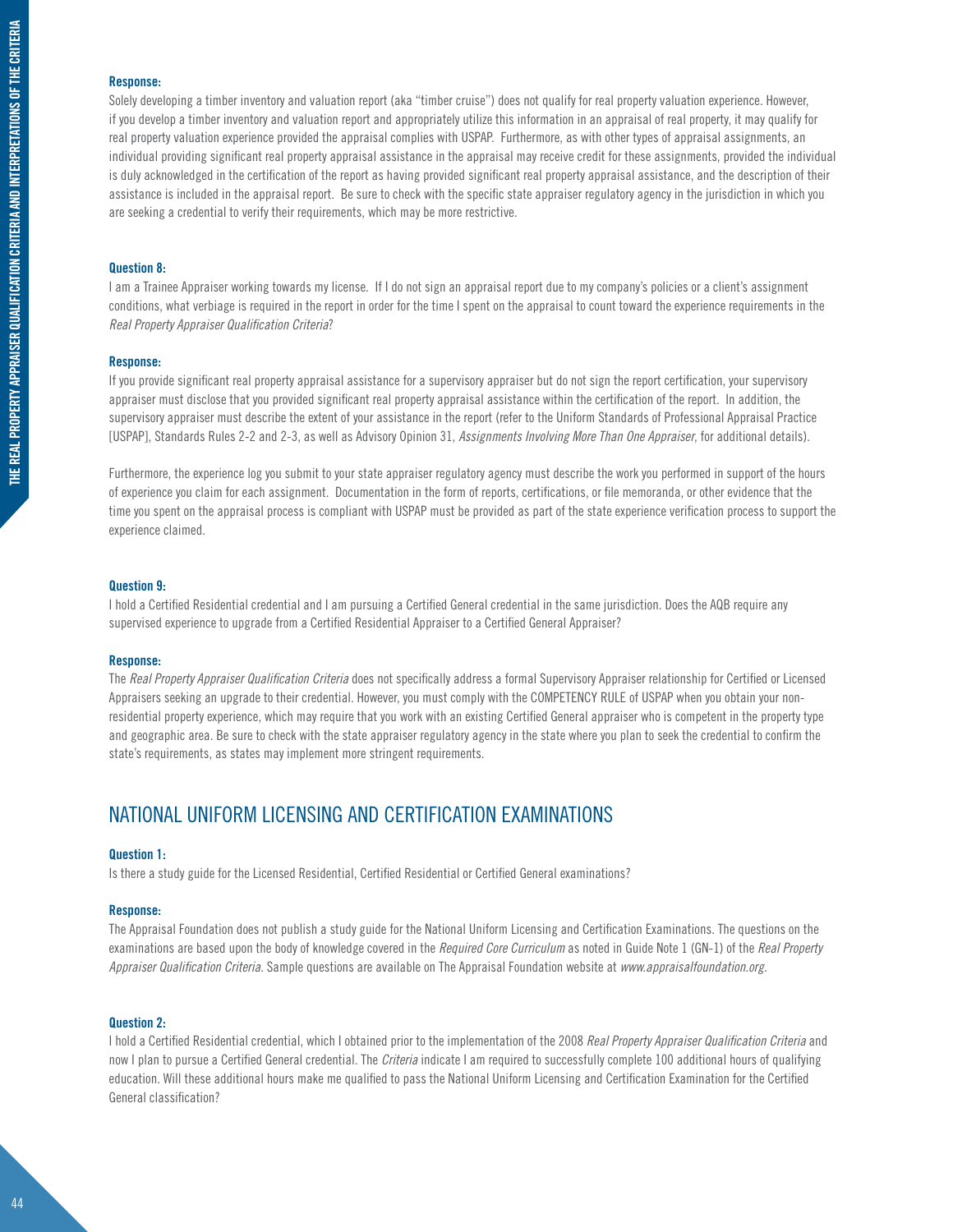# **Response:**

The National Uniform Licensing and Certification Examination for the Certified General classification is based upon the 300 hours of *Required Core Curriculum* coursework as outlined in the *Real Property Appraiser Qualification Criteria*. Depending upon when you completed your original education and the nature of your practice, you may be able to pass the National General Certification Exam. However, the AQB urges you to examine the *Required Core Curriculum* to identify any possible areas of perceived weakness in your education, and prepare yourself by taking additional qualifying education courses in those areas.

# CONTINUING EDUCATION

# **Question 1:**

I am a state-certified appraiser and was told by my state appraiser regulatory agency the *15-Hour National USPAP Course* would not satisfy my continuing education requirement to complete the *7-Hour National USPAP Update Course*. Why can't I take the 15-Hour course in lieu of the 7-Hour course?

# **Response:**

The *Real Property Appraiser Qualification Criteria* requires the 7*-Hour National USPAP Update Course* as continuing education (CE) every two calendar years. The *7-Hour National USPAP Update Course* concentrates on the most recent changes to USPAP, common problem areas, and application of USPAP to real world situations. This course is appropriate for practicing appraisers who already have a baseline understanding of USPAP, but need to be apprised of recent developments and updates affecting their appraisal practice. The *15-Hour National USPAP Course* is geared to the beginning appraiser who has a limited understanding of USPAP. The coverage and treatment of changes or emerging issues is not the focus of this course; thus it does not meet the educational objectives of the 7-Hour course.

# **Question 2:**

I took some courses as qualifying education in order to obtain my appraiser credential. Am I allowed to re-take these same courses again for continuing education (CE) purposes now that I'm credentialed?

## **Response:**

If a course is approved by your state appraiser regulatory agency as (CE), you should be able to receive CE credit for taking the course, regardless of whether you previously took the course as qualifying education. However, some states prohibit re-taking the same course for CE purposes. Confirm with your state appraiser regulatory agency whether the course is eligible for CE.

# **Question 3:**

I am a state regulator charged with reviewing and approving courses for continuing education (CE) for my state. An education provider submitted CE courses for review that are designed to prepare candidates for the National Uniform Licensing and Certification Examinations. Can the state approve an "exam prep" course for CE?

## **Response:**

Nothing would prohibit a state from approving a course that prepares individuals for the National Uniform Licensing and Certification Examinations, provided the course adheres to the CE requirements as outlined in the *Real Property Appraiser Qualification Criteria* (i.e. the course covers applicable appraisal-related topics and is a minimum of 2 hours in length).

# **Question 4:**

I am certified in multiple states. If I attend and successfully complete a continuing education (CE) course in one state, can I use it to count toward my recertification in another state?

## **Response:**

In the event the course, provider and delivery mechanism (classroom or distance education) are approved in both states, then each state may grant you CE credit for taking the one course. Each state has a unique method of approving courses. Thus, be sure to check with the specific state appraiser regulatory agency in the jurisdictions in which you are seeking to recertify your credentials to verify their requirements.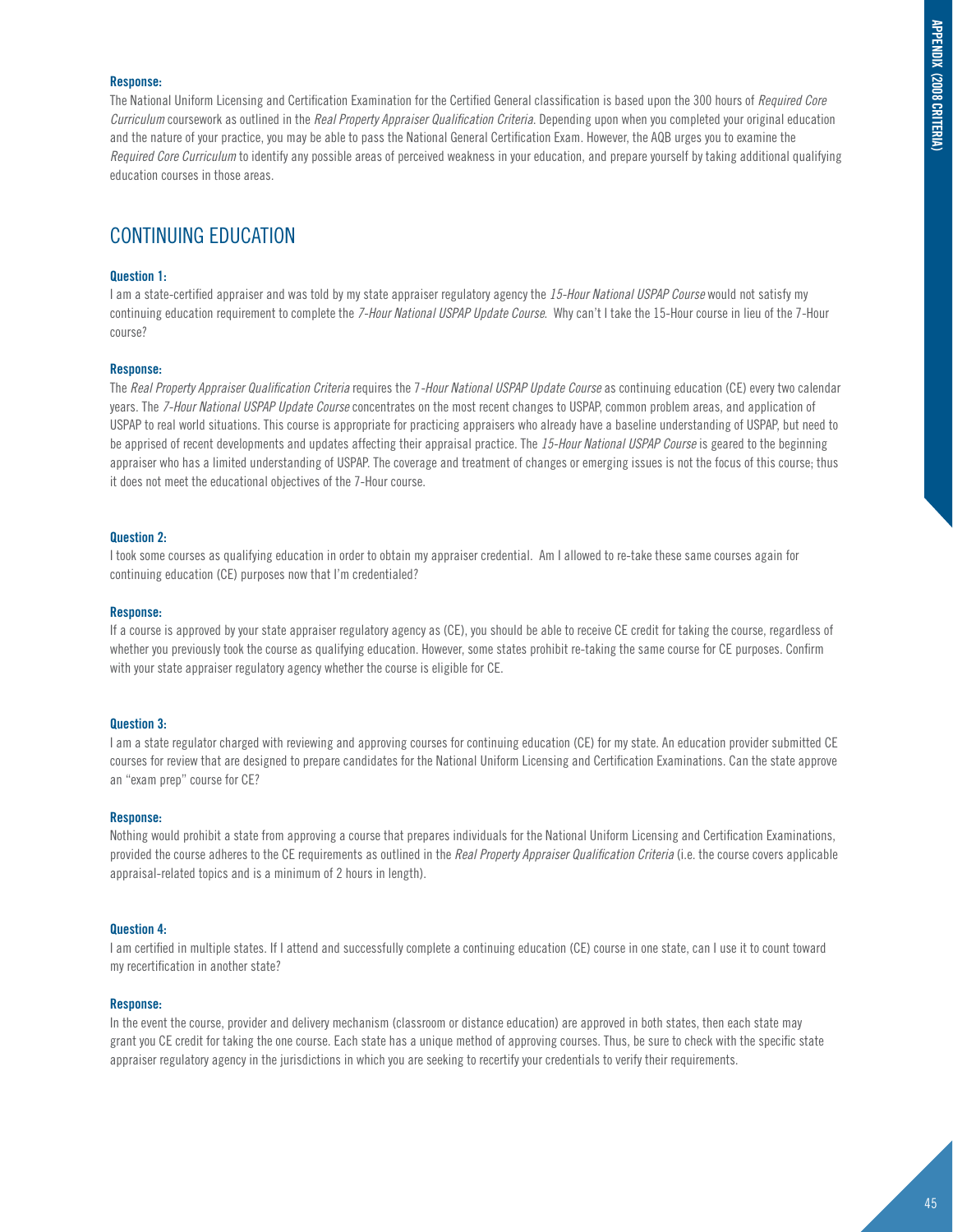# **Question 5:**

The *Real Property Appraiser Qualification Criteria* require that I take the *7-Hour National USPAP Update Course* once every two calendar years. If I do not take the course until 18 months after the new version of USPAP goes into effect, does that mean I can continue to follow the prior version of USPAP until I take the update course?

# **Response:**

No. You are responsible to comply with the current version of USPAP from the date it becomes effective, regardless of when you complete the *7-Hour National USPAP Update Course*. For this reason, the AQB encourages all credential holders to complete the *7-Hour National USPAP Update Course* as soon as possible, to ensure proper understanding of any revisions made to USPAP.

# **Question 6:**

I am an AQB Certified USPAP Instructor and I recently taught the *7-Hour National USPAP Update Course*. Can I be granted continuing education credit toward my credential renewal for successfully completing the *7-Hour National USPAP Update Course* during my current renewal cycle?

# **Response:**

Per the *Real Property Appraiser Qualification Criteria* a state appraiser regulatory agency may allow you to receive credit for successfully completing the 7*-Hour National USPAP Update Course* in this case, provided that you do not receive credit for more than half of your total required continuing education (CE) during any one CE cycle by teaching or in any other manner, other than as a student in a CE course. However, check with your state appraiser regulatory agency to confirm whether any additional restrictions may apply.

# **Question 7:**

I am an instructor of courses approved for qualifying education (QE) and/or continuing education (CE) in the state in which I hold an appraiser credential. Can I obtain CE credit for time I spend preparing to teach courses?

# **Response:**

No, *preparing to instruct* does not qualify for CE credit. However, a jurisdiction may award up to one-half of your required continuing education credit in a CE cycle for your activities during the cycle as a program or course developer or for authorship of an appraisal textbook.

# **Question 8:**

I am a certified appraiser in a state with a 2-year licensure cycle. As such, I am required to complete 28 hours of approved continuing education (CE) in order to be eligible to renew my certification. If I complete more than the required 28 hours, can I carryover the extra hours to my next certification renewal?

# **Response:**

The *Real Property Appraiser Qualification Criteria* (2008) does not provide for any carryover of CE hours from one renewal period to the next. Specifically, under *Section F. Criteria Specific to Continuing Education, Item 11* requires the instruction for which CE is sought to take place "... during the period preceding the renewal."

# **Question 9:**

I am a certified appraiser and my certification does not need to be renewed until next year. I have not yet taken the latest *7-Hour National USPAP Update Course*. Does this mean that my credential is invalid until I complete the course?

# **Response:**

The Uniform Standards of Professional Appraisal Practice go into effect January 1, of the even year. You are responsible for understanding and complying with the current version of USPAP when you complete an appraisal, whether or not you have taken the relevant 7-Hour course. Under the *Real Property Appraiser Qualification Criteria*, you are required to successfully complete the 7-Hour course every two calendar years. The *Criteria* do not otherwise define the timeframe during which you must complete the course. However, please check with your state appraiser regulatory agency as states may implement more stringent requirements.

# **Question 10:**

My appraiser license renewal date is September 3, 2012. Is continuing education I completed in February 2010 too old? Where can I find the timeframe during which my continuing education must be completed?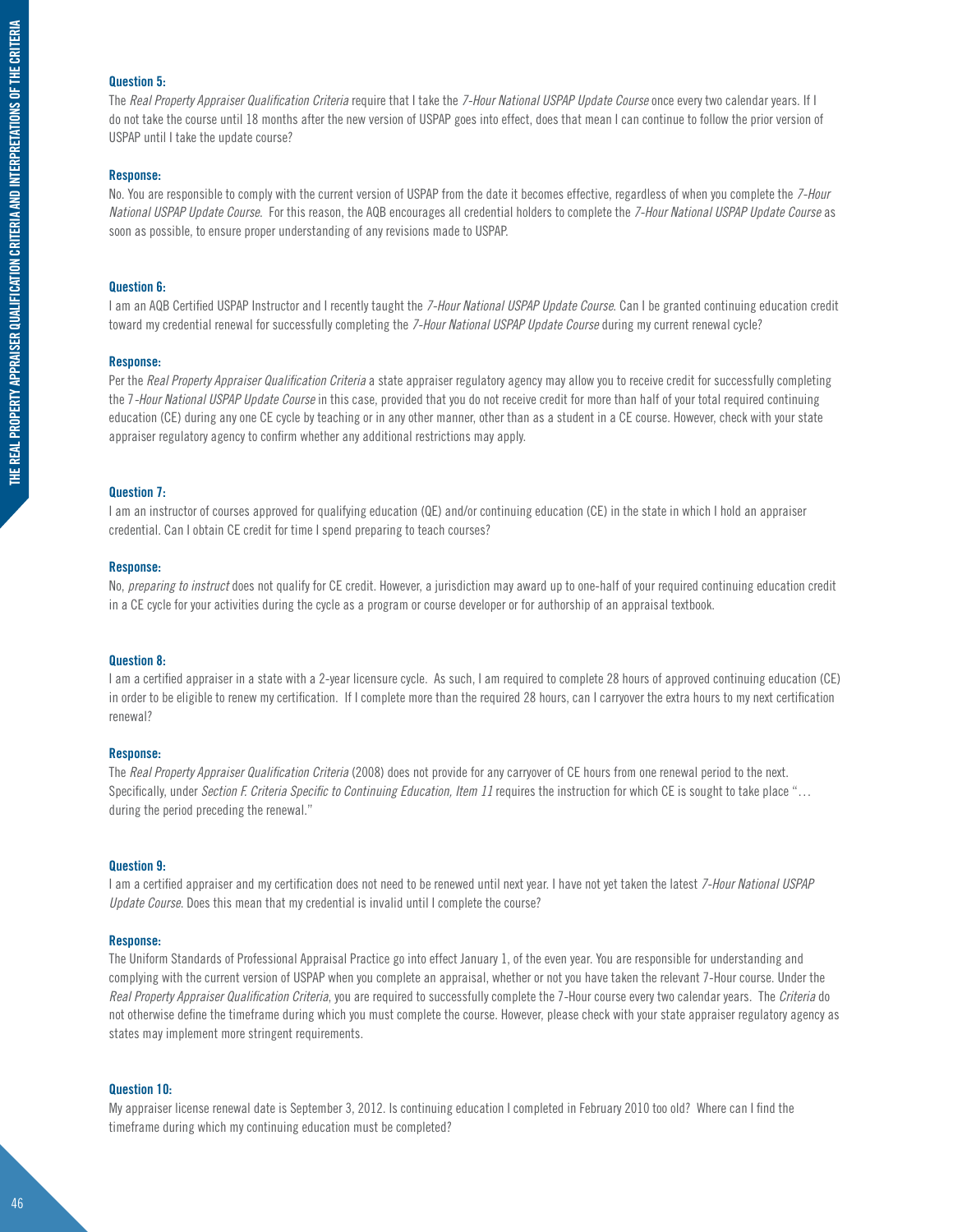# **Response:**

Your state appraiser regulatory agency determines the continuing education cycle for credentials within the state. The *Real Property Appraiser Qualification Criteria* do not allow carryover of any CE hours from one renewal period to the next.

# **Question 11:**

Does the AQB require successful completion of a final exam in order to receive continuing education (CE) credit for an online appraisal course?

# **Response:**

The *Real Property Appraiser Qualification Criteria* require course providers of distance learning (online) CE courses to track students' attendance and measure their comprehension of the material. One way this can be accomplished is via a proctored, final examination. The other, more common method is for the CE course to include embedded quizzes or other exercises to be completed by the student during the course offering.

Please note that several states have adopted an exam requirement for all continuing education distance learning courses. If you are located in one of these states, you are required to comply with the state's examination requirement in order to obtain your CE credit.

In addition, all synchronous USPAP courses do require a proctored final examination.

# *The AQB Q&A is posted on The Appraisal Foundation website (www.appraisalfoundation.org)*

# **For further information regarding AQB Q&A, please contact:**

John S. Brenan, Director of Appraisal Issues The Appraisal Foundation 1155 15th Street, NW, Suite 1111 Washington, DC 20005 (202) 624-3044 (202) 347-7727 fax john@appraisalfoundation.org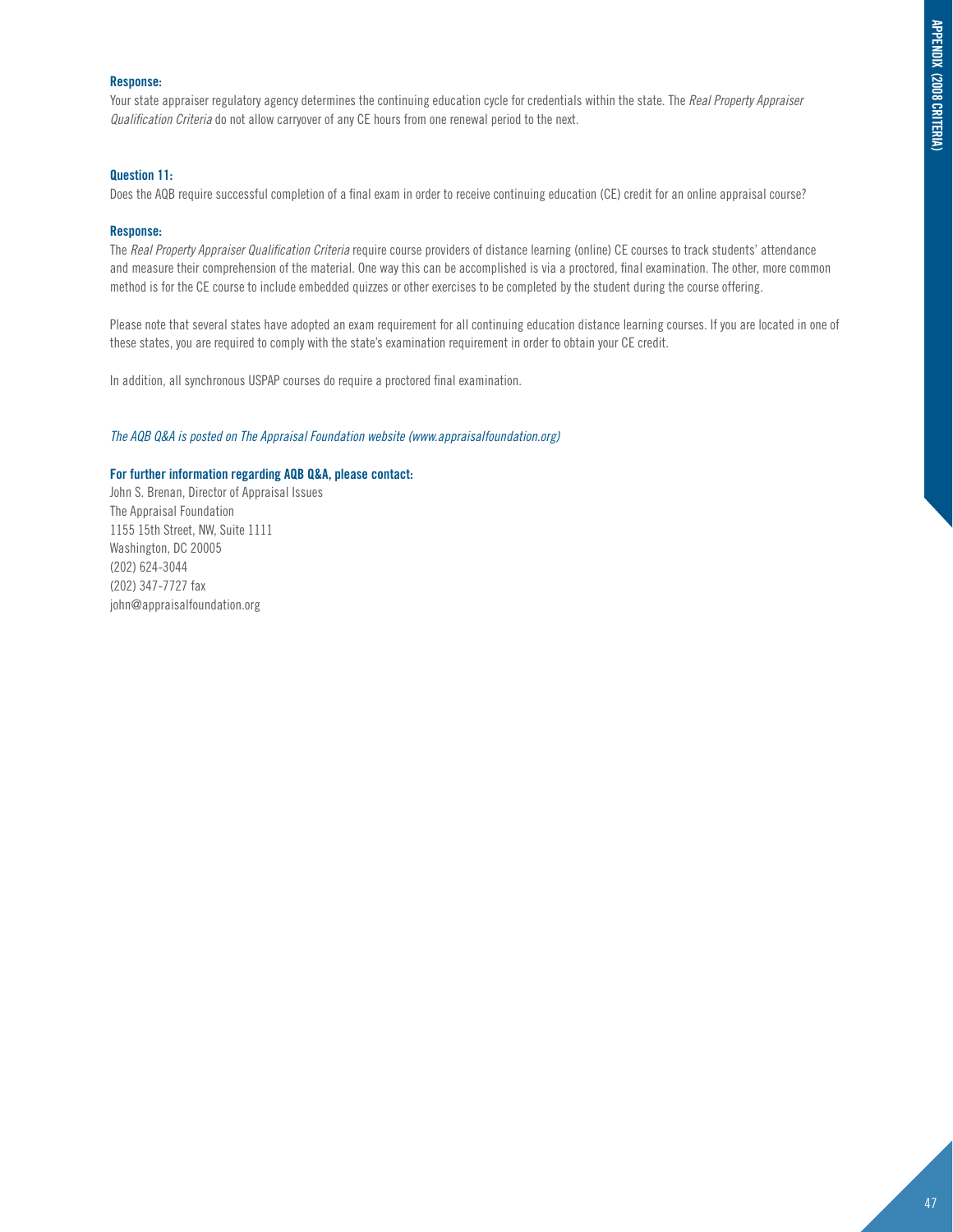# **REAL PROPERTY APPRAISER QUALIFICATION CRITERIA** EFFECTIVE JANUARY 1, 2015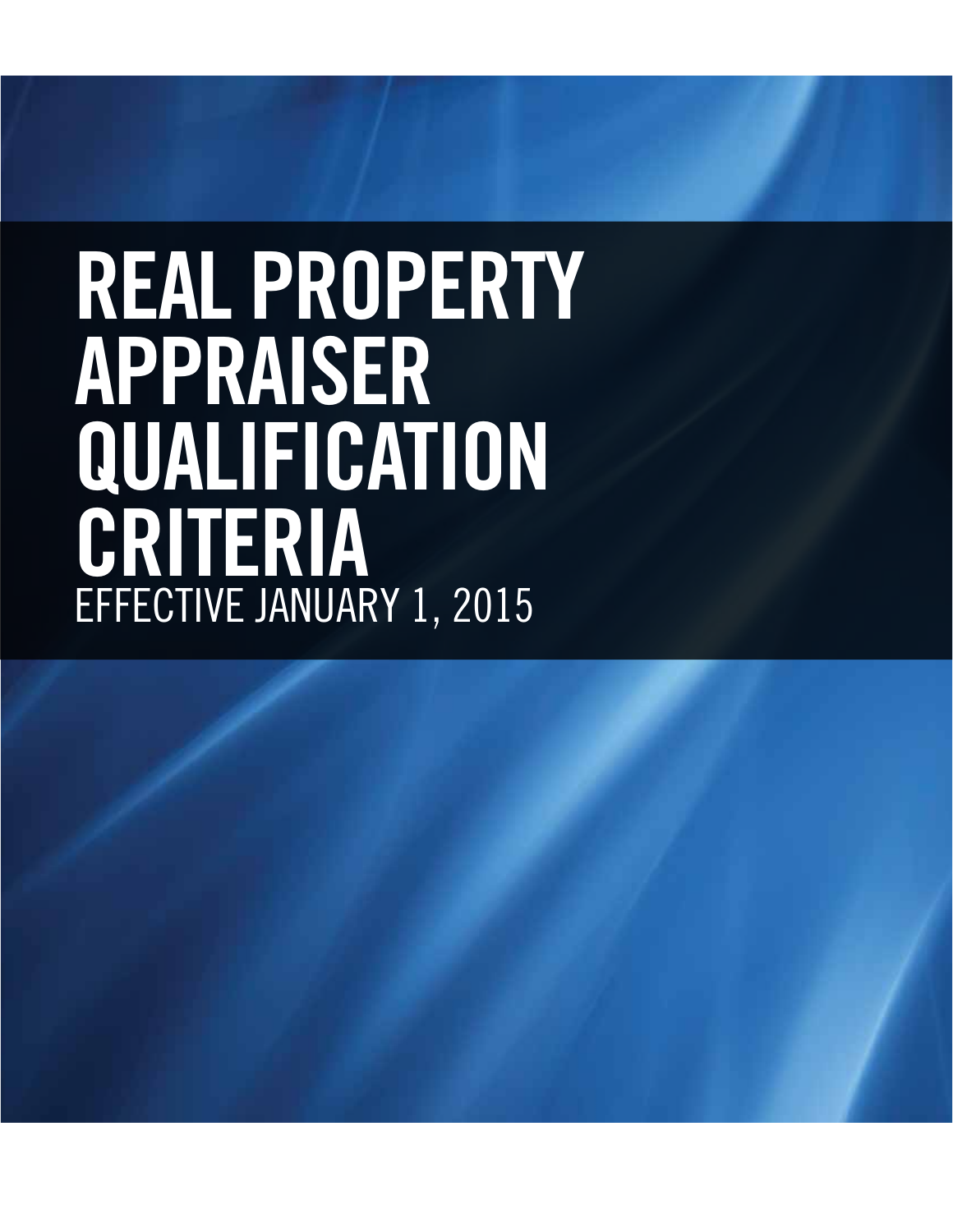# DEFINITIONS:

*Real Property Appraiser Qualification Criteria (Criteria):* Established by the Appraiser Qualifications Board (AQB) of The Appraisal Foundation, these *Criteria* set forth the minimum education, experience and examination requirements for real property appraisers.

*Required Core Curriculum:* A set of appraisal subject matter major headings known as "modules" which require a specified number of educational hours at each credential level.

*For example, as part of the Required Core Curriculum, a minimum of 30 hours of coverage of the module "Basic Appraisal Principles" is required.*

*Subtopics:* Areas of appraisal education (as identified in AQB Guide Note 1) that may be included within the modules of the *Required Core Curriculum*.

*As Guide Note 1 is not a binding requirement, coverage of the subtopics is not required for educational offerings to be valid; however, individuals will be expected to demonstrate competency in the subtopics in order to pass the respective licensing or certification examinations.*

*Interpretations:* Elaborations or clarifications of the *Criteria* issued by the AQB. Interpretations are essential to a proper understanding of the requirements set forth in the *Criteria* and are, therefore, binding upon users of the *Criteria*.

*Guide Notes:* Guidance or advice provided by the AQB for assistance in understanding and implementing the *Criteria*.

*For example, AQB Guide Note 1 (GN-1) "AQB Guidance for Curriculum Content" provides state appraiser regulators, students and educators suggested subtopics and items of coverage for each module in the Required Core Curriculum. The subtopics identified in Guide Note 1 represent those areas of education in which appraisers should be able to demonstrate competency to pass the respective licensing or certification examinations.* 

# CRITERIA APPLICABLE TO ALL REAL PROPERTY APPRAISER CLASSIFICATIONS

# **I. Standards of Practice**

**Appraisers in all classifications shall perform and practice in compliance** with the *Uniform Standards of Professional Appraisal Practice* (USPAP).

# **II. Existing Credential Holders**

Existing credential holders (with the exception of Trainee Appraisers) in good standing in any jurisdiction shall be considered in compliance with current Appraiser Qualifications Board *Real Property Appraiser Qualification Criteria* (*Criteria*) if they have passed an AQB-approved qualifying examination for that credential. This applies to reciprocity, temporary practice, renewals, and applications for the same credential (with the exception of Trainee Appraisers) in another jurisdiction. All credential holders must comply with ongoing requirements for continuing education, and state renewal procedures.

# **III. Generic Education Criteria**

- A. Class hour
	- 1. A class hour is defined as 60 minutes, of which at least 50 minutes are instruction attended by the student.
	- 2. The prescribed number of class hours includes time for examinations.
- B. Credit for the class hour requirements may be obtained only from the following providers:
	- 1. Colleges or universities;
	- 2. Community or junior colleges;
	- 3. Real estate appraisal or real estate related organizations;
	- 4. State or federal agencies or commissions;
	- 5. Proprietary schools;
	- 6. Providers approved by state certification/ licensing agencies; or
	- 7. The Appraisal Foundation or its Boards.
- C. Experience may not be substituted for education.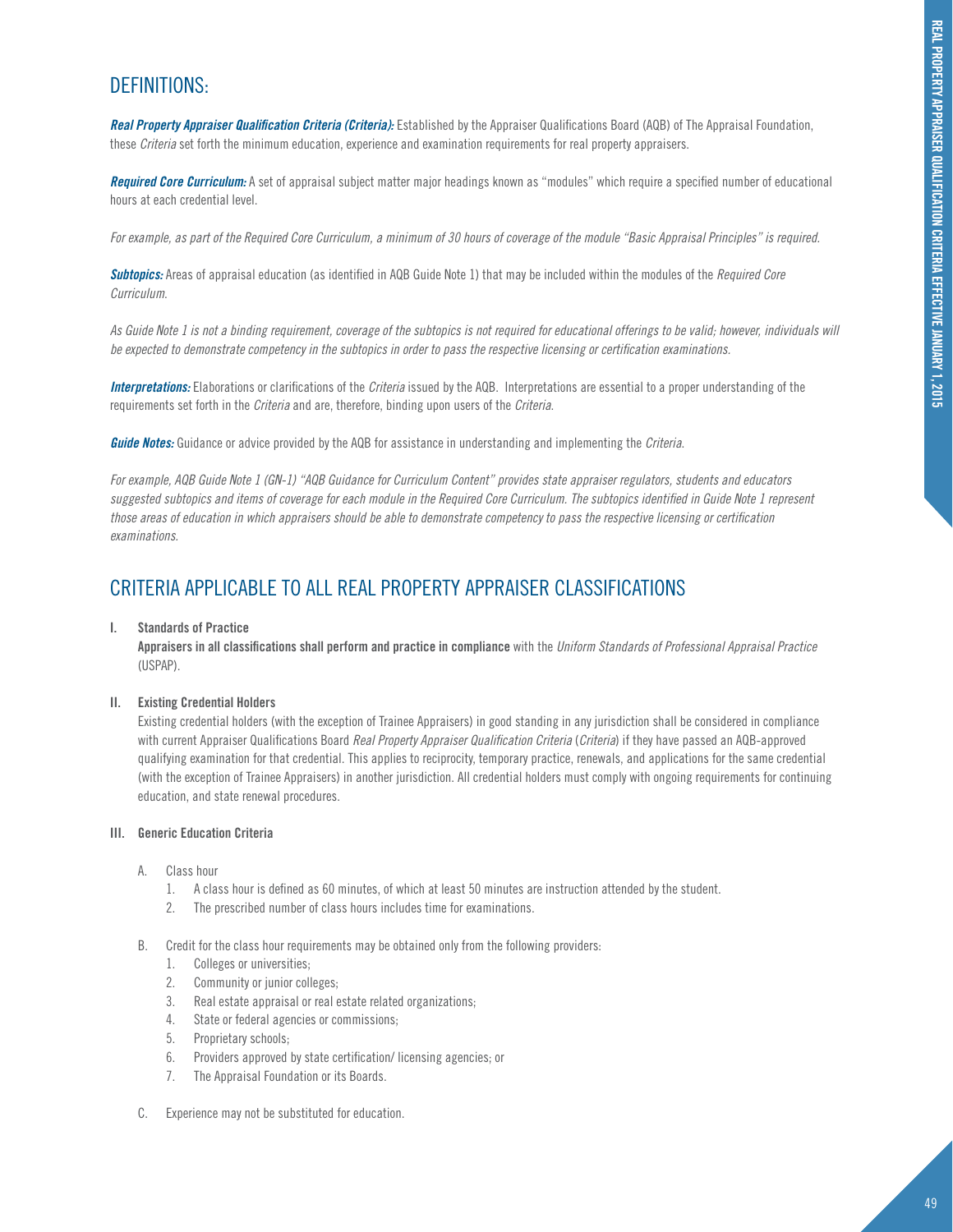- D. Distance education is defined as any education process based on the geographical separation of student and instructor. A distance education course is acceptable to meet class hour requirements if:
	- 1. The course provides interaction. Interaction is a reciprocal environment where the student has verbal or written communication with the instructor; and
	- 2. Content approval is obtained from the AQB, a state appraiser regulatory jurisdiction, or an accredited college, community college, or university that offers distance education programs and is approved or accredited by the Commission on Colleges, a regional or national accreditation association, or by an accrediting agency that is recognized by the U.S. Secretary of Education. Non-academic credit college courses provided by a college shall be approved by the AQB or the state appraiser regulatory jurisdiction; and
	- 3. Course delivery mechanism approval is obtained from one of the following sources:
		- a. AQB approved organizations providing approval of course design and delivery; or
		- b. a college or university that qualifies for content approval in paragraph 2 above that awards academic credit for the distance education course; or
		- c. a qualifying college or university for content approval with a distance education delivery program that approves the course design and delivery that incorporate interactivity.
- E. Criteria specific to Qualifying Education
	- 1. Class hours will be credited only for educational offerings with content that follows the *Required Core Curriculum* for each respective credential classification. Course content requirements may be general or specific to property types. The *Required Core Curriculum* is to be followed by major headings with the classroom hours for each. Guide Note (GN-1) contains guidance for curriculum content with subtopics listed under each major module. The subtopics listed in GN-1 are used for developing Examination Content Outlines for each applicable credential classification, and may also be amended from time to time to reflect changes in technology or in the Body of Knowledge. GN-1 is not mandatory for meeting the *Required Core Curriculum*.
	- 2. Credit toward qualifying education requirements may also be obtained via the completion of a degree in Real Estate from an accredited degree-granting college or university approved by the Association to Advance Collegiate Schools of Business, or a regional or national accreditation agency recognized by the U.S. Secretary of Education, **provided that the college or university has had its curriculum reviewed and approved by the AQB.**

The AQB may maintain a list of approved college or university degree programs, including the *Required Core Curriculum* and Appraisal Subject Matter Elective hours satisfied by the award of the degree. Candidates for the Trainee Appraiser, Licensed Residential, Certified Residential or Certified General credential who are awarded degrees from approved institutions are required to complete all additional education required for the credential, in which the approved degree is judged to be deficient by the AQB.

- 3. Class hours may be obtained only where:
	- a. the minimum length of the educational offering is at least 15 hours; and
	- b. the individual successfully completes a proctored, closed-book final examination pertinent to that educational offering.
- 4. Where the qualifying education course includes multiple modules as listed in the *Required Core Curriculum*, there must be appropriate testing of each module included in the course.
- 5. Courses taken to satisfy the qualifying education requirements must not be repetitive. Courses shall foster problem-solving skills in the education process by utilizing case studies as a major teaching method when applicable.
- 6. Applicants must take the *15-Hour National USPAP Course*, or its AQB-approved equivalent, and pass the associated *15-Hour National USPAP Course* examination. At least one of the course instructors must be an AQB Certified USPAP Instructor who is also a state certified appraiser in good standing. Course equivalency shall be determined through the AQB Course Approval Program or by an alternate method established by the AQB. USPAP education presented in a distance education format must be designed to foster appropriate student-to-student, student-to-instructor, and student-to-material interaction.
- 7. In addition to the generic requirements described in III. D, distance education courses intended for use as qualifying education must include a written, closed-book final examination (proctored by an official approved by the college or university, or by the sponsoring organization). The term "written" as used herein refers to an exam that might be written on paper, or administered electronically on a computer workstation or other device. Oral exams are not acceptable. The testing must be in compliance with the examination requirements of this section.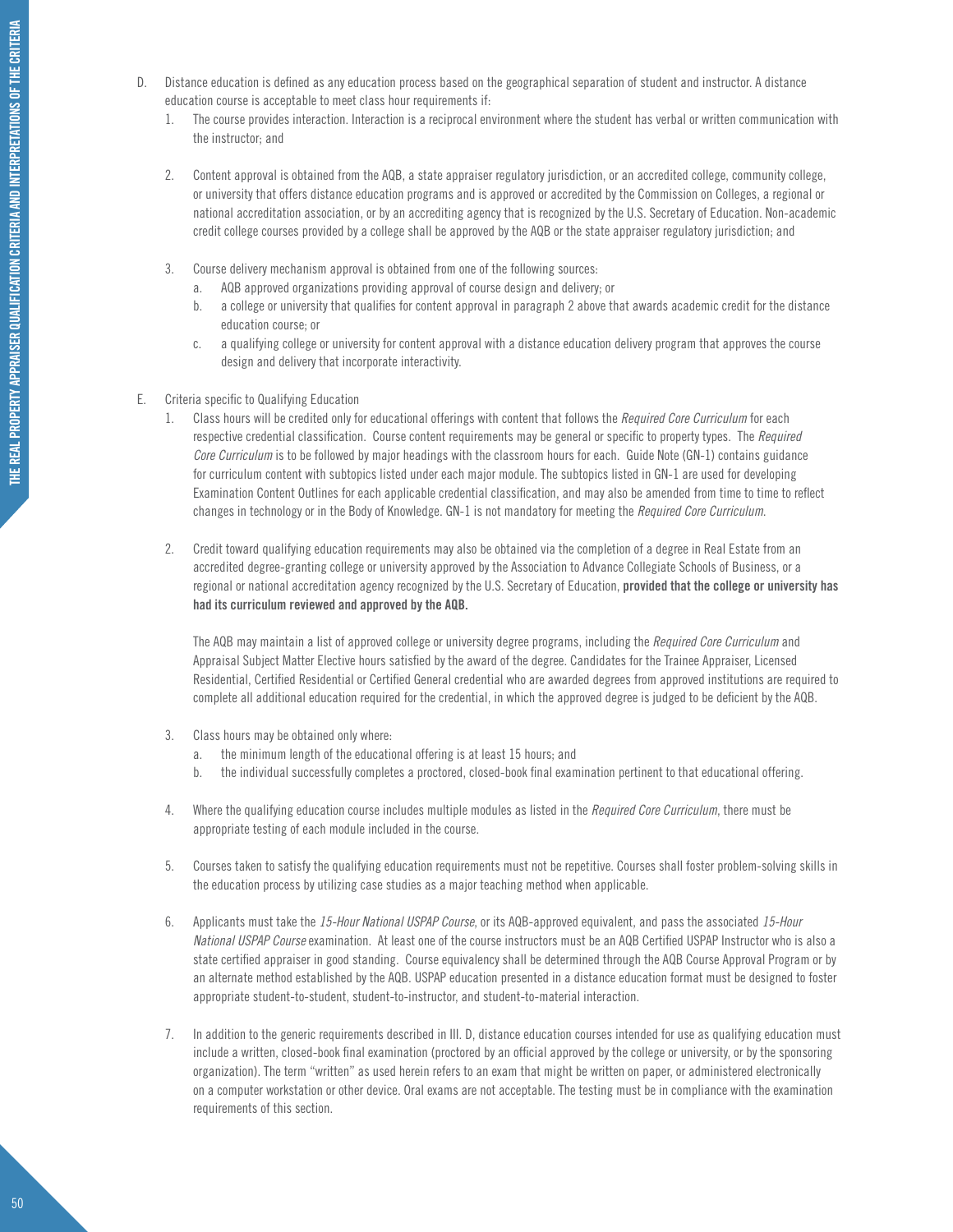- F. Criteria Specific to Continuing Education
	- 1. The purpose of continuing education is to ensure that appraisers participate in a program that maintains and increases their skill, knowledge, and competency in real property appraising.

Aside from complying with the requirements to complete the *7-Hour National USPAP Update Course*, or its equivalent, appraisers may not receive credit for completion of the same continuing education course offering within an appraiser's continuing education cycle.

- 2. Credit towards the continuing education hour requirements for each appraiser classification may be granted only where the length of the educational offering is at least two (2) hours.
- 3. Credit may be granted for education offerings that are consistent with the purpose of continuing education and cover those real property related appraisal topics, including, but not limited to:
	- a. Ad valorem taxation;
	- b. Arbitration, dispute resolution;
	- c. Courses related to the practice of real estate appraisal or consulting;
	- d. Development cost estimating;
	- e. Ethics and standards of professional practice, USPAP;
	- f. Land use planning, zoning;
	- g. Management, leasing, timesharing;
	- h. Property development, partial interests,
	- i. Real estate law, easements, and legal interests;
	- j. Real estate litigation, damages, condemnation;
	- k. Real estate financing and investment;
	- l. Real estate appraisal related computer applications;
	- m. Real estate securities and syndication;
	- n. Developing opinions of real property value in appraisals that also include personal property and/or business value;
	- o. Seller concessions and impact on value; and/or
	- p. Energy efficient items and "green building" appraisals.
- 4. Up to one half of an individual's continuing education requirement may also be granted for participation, other than as a student, in appraisal educational processes and programs. Examples of activities for which credit may be granted are teaching, program development, authorship of textbooks, or similar activities that are determined to be equivalent to obtaining continuing education. Credit for instructing any given course or seminar can only be awarded once during a continuing education cycle.
- 5. Educational offerings taken by an individual in order to fulfill the class hour requirement for a different classification than his/ her current classification may be simultaneously counted towards the continuing education requirement of his/her current classification.
- 6. In addition to the generic requirements described in III.D., distance education courses intended for use as continuing education must include at least one of the following:
	- a. A written examination proctored by an official approved by the college or university, or by the sponsoring organization. The term "written" as used herein refers to an exam that might be written on paper, or administered electronically on a computer workstation or other device. Oral exams are not acceptable; or
	- b. Successful completion of prescribed course mechanisms required to demonstrate knowledge of the subject matter.
- 7. Real estate appraisal-related field trips may be acceptable for credit toward the continuing education requirements. However, transit time to or from the field trip may not be included when awarding credit unless instruction occurs during said transit time.
- 8. Appraisers must successfully complete the *7-Hour National USPAP Update Course*, or its AQB-approved equivalent, every two calendar years. Equivalency shall be determined through the AQB Course Approval Program or by an alternate method established by the AQB.
- 9. Individuals who are credentialed in more than one jurisdiction shall not have to take more than one *7-Hour National USPAP Update Course* within a two calendar year period for the purposes of meeting AQB *Criteria*.
- 10. USPAP continuing education credit shall only be awarded when the course is instructed by at least one AQB Certified USPAP Instructor who is also a state certified appraiser in good standing.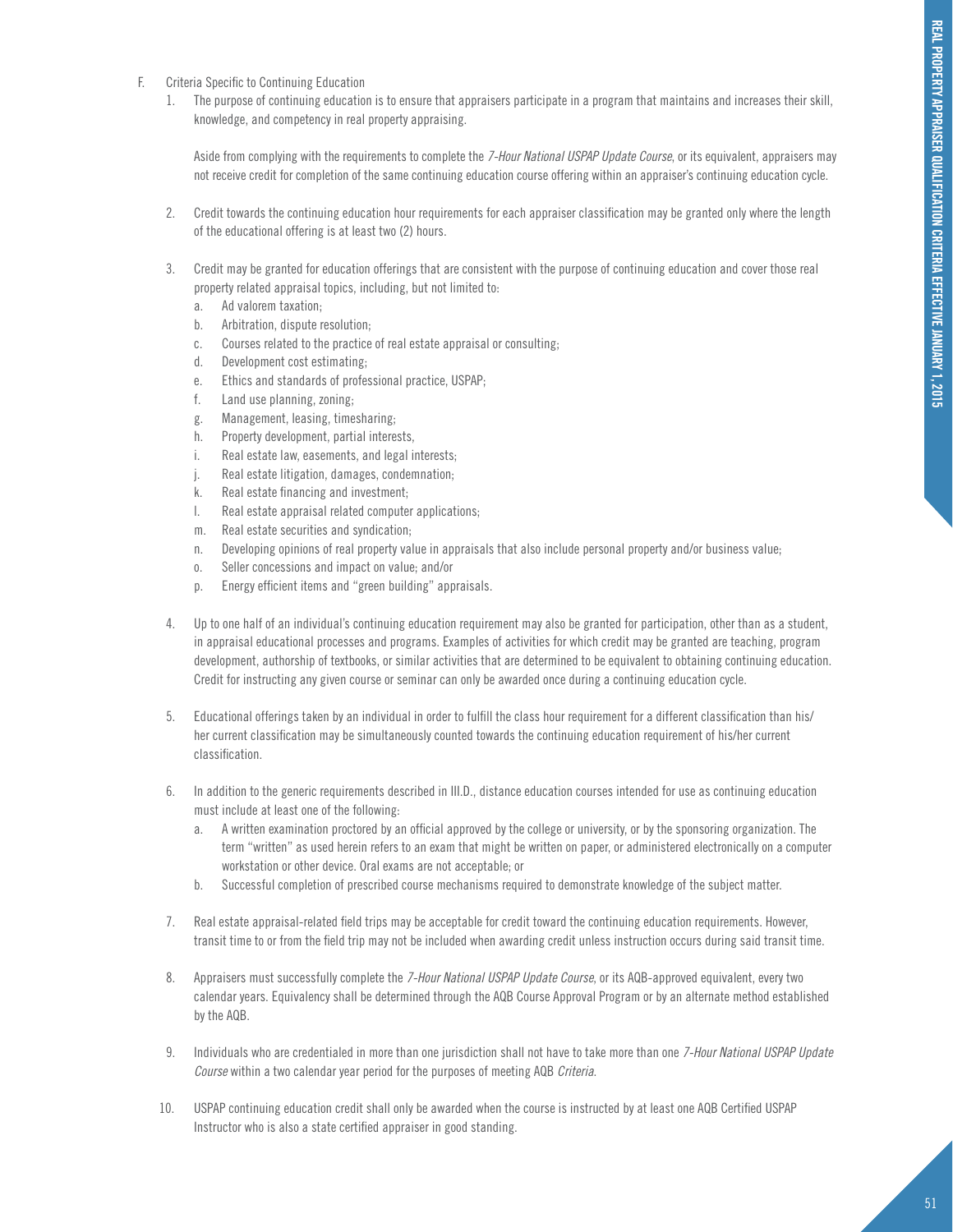- 11. The equivalent of fourteen class hours of instruction in courses or seminars for each year during the period preceding the renewal is required. For example, a two-year continuing education cycle would require twenty-eight hours. The class hour requirement can be fulfilled at any time during the cycle.
- 12. AQB Certified USPAP Instructors successfully completing a *7-Hour Instructor Recertification Course* and exam (if required) within their current continuing education cycle have satisfied the *7-Hour National USPAP Update Course* continuing education requirement.
- 13. State appraiser regulatory agencies with the appropriate authority to do so, may place a credential holder in an "inactive status" in the event the state determines a deficiency in continuing education was due to extenuating circumstances.

Prior to reactivation, credential holders in an inactive status must complete all required continuing education hours that would have been required if the credential holder was in an active status. The required hours must also include the most recent edition of a *7-Hour National USPAP Update Course* (or its AQB-approved equivalent).

Waivers may not be granted to credential holders who have failed to meet the continuing education requirements.

Deferrals may not be granted to credential holders, except in the case of individuals returning from active military duty. State appraiser regulatory agencies may allow credential holders returning from active military duty to be placed in active status for a period of up to 90 days pending completion of all continuing education requirements.

14. Credentialed appraisers are required to complete continuing education for a partial year in a continuing education cycle as follows:

For continuing education cycle periods of 185 days or more, 14 hours of continuing education is required.

For continuing education cycle periods of less than 185 days, no hours of continuing education are required.

Example #1: A credential issued on August 15 that expires on December 31 of the same year would not require any continuing education hours for that year.

Example #2: A credential issued on May 15 that expires on December 31 of the same year would require 14 continuing education hours for that year.

Example #3: A credential issued on August 15 that expires on December 31 of the following year would require 14 hours of continuing education to renew.

- 15. State appraiser regulatory agencies may award continuing education credit to credentialed appraisers who attend a state appraiser regulatory agency meeting, under the following conditions:
	- a. Credit may be awarded for a single state appraiser regulatory agency meeting per continuing education cycle. The meeting must be open to the public and must be a minimum of two (2) hours in length. The total credit cannot exceed seven (7) hours; and
	- b. The state appraiser regulatory agency must ensure that the credentialed appraiser attends the meeting for the required period of time.

# **IV. Generic Examination Criteria**

A new applicant not currently licensed or certified and in good standing in another jurisdiction, shall have up to 24 months, after approval by the state, to take and pass an AQB-approved qualifying examination for the credential. Successful completion of the examination is valid for a period of 24 months.

# **V. Generic Experience Criteria**

- A. Education may not be substituted for experience, except as shown below in Section D below.
- B. The quantitative experience requirements must be satisfied by time spent on the appraisal process. The appraisal process consists of: analyzing factors that affect value; defining the problem; gathering and analyzing data; applying the appropriate analysis and methodology; and arriving at an opinion and correctly reporting the opinion in compliance with USPAP.
- C. Hours may be treated as cumulative in order to achieve the necessary number of hours of appraisal experience.
	- 1. Cumulative is defined as meaning that experience may be acquired over any time period.
	- 2. The following is an example of cumulative experience: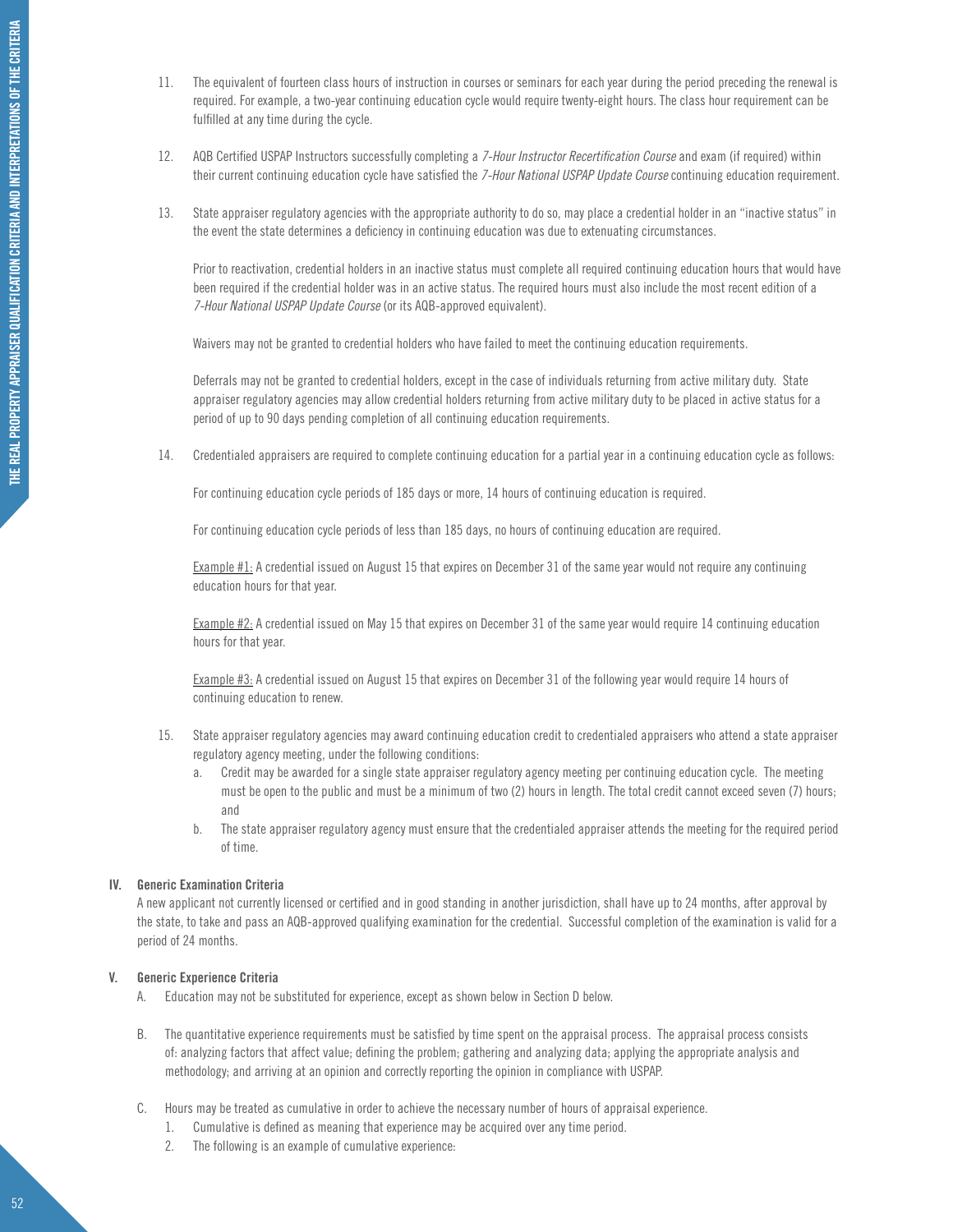| Total  | <b>2.500 Hours</b> |
|--------|--------------------|
| Year 5 | 500 Hours          |
| Year 4 | 400 Hours          |
| Year 3 | 600 Hours          |
| Year 2 | 800 Hours          |
| Year 1 | 200 Hours          |

D. There need not be a client in a traditional sense (i.e. a client hiring an appraiser for a business purpose) in order for an appraisal to qualify for experience, but experience gained for work without a traditional client cannot exceed 50% of the total experience requirement.

Practicum courses that are approved by the AQB Course Approval Program or state appraiser regulatory agencies can satisfy the nontraditional client experience requirement. A practicum course must include the generally applicable methods of appraisal practice for the credential category. Content includes, but is not limited to: requiring the student to produce credible appraisals that utilize an actual subject property; performing market research, containing sales analysis; and applying and reporting the applicable appraisal approaches in conformity with USPAP. Assignments must require problem solving skills for a variety of property types for the credential category. Experience credit shall be granted for the actual classroom hours of instruction, and hours of documented research and analysis as awarded from the practicum course approval process.

- E. An hour of experience is defined as verifiable time spent in performing tasks in accordance with acceptable appraisal practice. Acceptable real property appraisal practice for experience credit includes appraisal, appraisal review, appraisal consulting, and mass appraisal. All experience must be obtained after January 30, 1989, and must be USPAP-compliant. An applicant's experience must be in appraisal work conforming to Standards 1, 2, 3, 4, 5, and/or 6, where the appraiser demonstrates proficiency in appraisal principles, methodology, procedures (development), and reporting conclusions.
- F. Documentation in the form of reports, certifications, or file memoranda, or, if such reports and memoranda are unavailable for good cause, other evidence at the credentialing authority's discretion that the work is compliant with USPAP must be provided as part of the state experience verification process to support the experience claimed.
- G. The verification for experience credit claimed by an applicant shall be on forms prescribed by the state certification/licensing agency, which shall include:
	- 1. Type of property;
	- 2. Date of report;
	- 3. Address of appraised property;
	- 4. Description of work performed by the trainee/applicant and scope of the review and supervision of the supervising appraiser;
	- 5. Number of actual work hours by the trainee/applicant on the assignment; and
	- 6. The signature and state certification number of the supervising appraiser if applicable. Separate appraisal logs shall be maintained for each supervising appraiser if applicable.
- H. There is no maximum time limit during which experience may be obtained.

# **VI. Background Checks**

- A. All candidates for a real property appraiser credential must undergo background screening. State appraiser regulatory agencies shall, at a *minimum*, obtain fingerprints of the individual, in digital form if practicable, and any appropriate identifying information for submission to the Federal Bureau of Investigation and/or any governmental agency or entity authorized to receive such information in connection with a State and national background check.
- B. In addition to all applicants for new credentials, state appraiser regulatory agencies are strongly encouraged to perform background checks on *existing* credential holders as well.
- C. State appraiser regulatory agencies must ensure that all candidates for a real property appraiser credential do not possess a background that could call into question public trust. State appraiser regulatory agencies must take proper steps to ensure those applicants found to possess a background which calls into question the applicant's ability to maintain public trust are not issued a real property appraiser credential. State appraiser regulatory agencies shall not issue a real property appraiser credential if:
	- 1. The applicant has had an appraiser license or certification revoked in any governmental jurisdiction within the five (5) year period immediately preceding the date of application.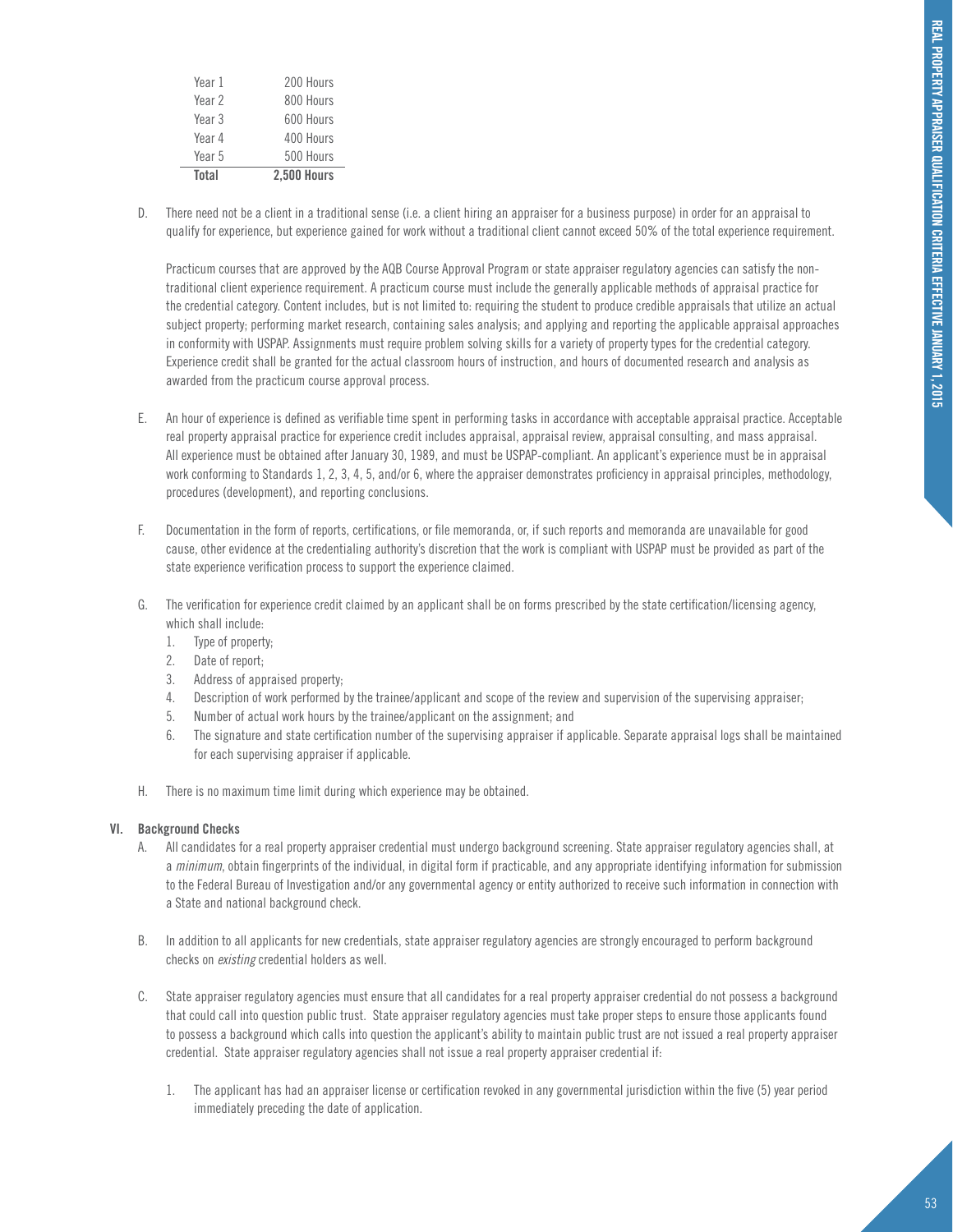- 2. The applicant has been convicted of, or pled guilty or *nolo contendere* to, a felony in a domestic, or foreign court:
	- a. during the five (5) year period immediately preceding the date of the application for licensing or certification; or
	- b. at any time preceding the date of application, if such felony involved an act of fraud, dishonesty, or a breach of trust, or money laundering.
- 3. The applicant has failed to demonstrate character and general fitness such as to command the confidence of the community and to warrant a determination that the appraiser will operate honestly, fairly, and efficiently within the purposes of these *Criteria*.
- D. Additional background issues that a state appraiser regulatory agency shall evaluate and consider prior to issuing (or taking disciplinary action against) a real property appraiser credential include, but are not limited to:
	- 1. Convictions of any criminal offense involving dishonesty, breach of trust, or money laundering against the individual or organizations controlled by the individual, or agreements to enter into a pretrial diversion or similar program in connection with the prosecution for such offense(s);
	- 2. Civil judicial actions against the individual in connection with financial services-related activities, dismissals with settlements, or judicial findings that the individual violated financial services-related statutes or regulations, except for actions dismissed without a settlement agreement;
	- 3. Actions or orders by a State or Federal regulatory agency or foreign financial regulatory authority that:
		- a. Found the individual to have made a false statement or omission or been dishonest, unfair or unethical; to have been involved in a violation of a financial services-related regulation or statute; or to have been a cause of a financial services-related business having its authorization to do business denied, suspended, revoked, or restricted;
		- b. Are entered against the individual in connection with a financial services-related activity;
		- c. Denied, suspended, or revoked the individual's registration or license to engage in a financial services-related activity; disciplined the individual or otherwise by order prevented the individual from associating with a financial services-related business or restricted the individual activities; or
		- d. Barred the individual from association with an entity or its officers regulated by the agency or authority or from engaging in a financial services-related business;
	- 4. Final orders issued by a State or Federal regulatory agency or foreign financial regulatory authority based on violations of any law or regulation that prohibits fraudulent, manipulative, or deceptive conduct;
	- 5. Revocation or suspension of the individual's authorization to act as an attorney, accountant, or State or Federal contractor; and
	- 6. Customer-initiated financial services-related arbitration or civil action against the individual that required action, including settlements, or which resulted in a judgment.

# **VII. Interpretations and Guide Notes (GN)**

From time to time, the AQB may issue Interpretations to the Criteria (binding); or Guide Notes (advisory) on interpretations or application of the *Criteria*.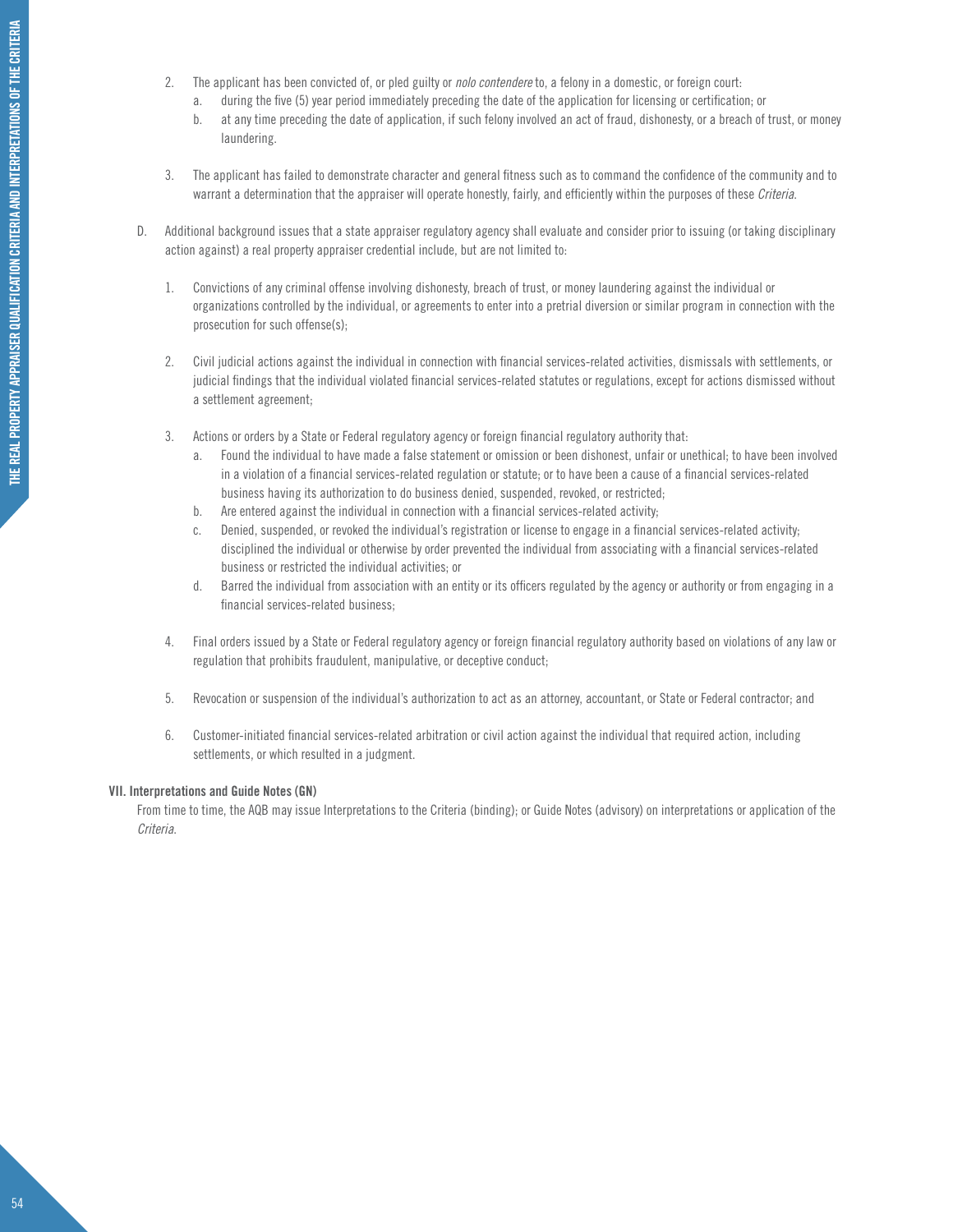# **supervisory APPRAISER requirements**

# (APPLICABLE TO SUPERVISION OF **TRAINEE APPRAISERS** ONLY)

Supervisory Appraisers provide a critical role in the mentoring, training and development of future valuation professionals. It is inherently important to strike a proper balance between enhancing public trust by ensuring Supervisory Appraisers are competent and qualified to supervise Trainee Appraisers without making the criteria too stringent and restrictive as to discourage or prevent qualified Supervisory Appraisers from actually participating in the training and supervision of Trainee Appraisers.

# **I. General**

- A. Supervisory Appraisers shall be responsible for the training, guidance, and direct supervision of the Trainee Appraiser by:
	- 1. Accepting responsibility for the appraisal by signing and certifying the appraisal complies with USPAP;
	- 2. Reviewing and signing the Trainee Appraiser appraisal report(s); and
	- 3. Personally inspecting each appraised property with the Trainee Appraiser until the Supervisory Appraiser determines the Trainee Appraiser is competent to inspect the property, in accordance with the COMPETENCY RULE of USPAP for the property type.
- B. Supervisory Appraisers shall be state-certified and in "good standing" in the jurisdiction in which the Trainee Appraiser practices for a period of at least three (3) years. Supervisory Appraisers shall not have been subject to any disciplinary action within any jurisdiction within the last three (3) years that affects the Supervisory Appraiser's legal eligibility to engage in appraisal practice. A Supervisory Appraiser subject to a disciplinary action would be considered to be in "good standing" three (3) years *after* the successful completion/ termination of the sanction imposed against the appraiser.
- C. Supervisory Appraisers shall have been state-certified for a minimum of three (3) years prior to being eligible to become a Supervisory Appraiser.
- D. Supervisory Appraisers must comply with the COMPETENCY RULE of USPAP for the property type and geographic location the Trainee Appraiser is being supervised.
- E. Whereas a Trainee Appraiser is permitted to have more than one Supervisory Appraiser, Supervisory Appraisers may not supervise more than three (3) Trainee Appraisers at one time, unless a state program in the credentialing jurisdiction provides for progress monitoring, supervisory certified appraiser qualifications, and supervision and oversight requirements for Supervisory Appraisers.
- F. An appraisal experience log shall be maintained jointly by the Supervisory Appraiser and the Trainee Appraiser. It is the responsibility of both the Supervisory Appraiser and Trainee Appraiser to ensure the experience log is accurate, current and complies with the requirements of the Trainee Appraiser's credentialing jurisdiction. At a minimum, the appraisal log requirements shall include:
	- 1. Type of property;
	- 2. Date of report;
	- 3. Address of appraised property;
	- 4. Description of work performed by the Trainee Appraiser and the scope of the review and supervision of the Supervisory Appraiser;
	- 5. Number of actual work hours by the Trainee Appraiser on the assignment; and
	- 6. The signature and state certification number of the Supervisory Appraiser. Separate appraisal logs shall be maintained for each Supervisory Appraiser, if applicable.
- G. Supervisory Appraisers shall be required to complete a course that, at a minimum, complies with the specifications for course content established by the AQB, which is specifically oriented to the requirements and responsibilities of Supervisory Appraisers and Trainee Appraisers. The course is to be completed by the Supervisory Appraiser prior to supervising a Trainee Appraiser.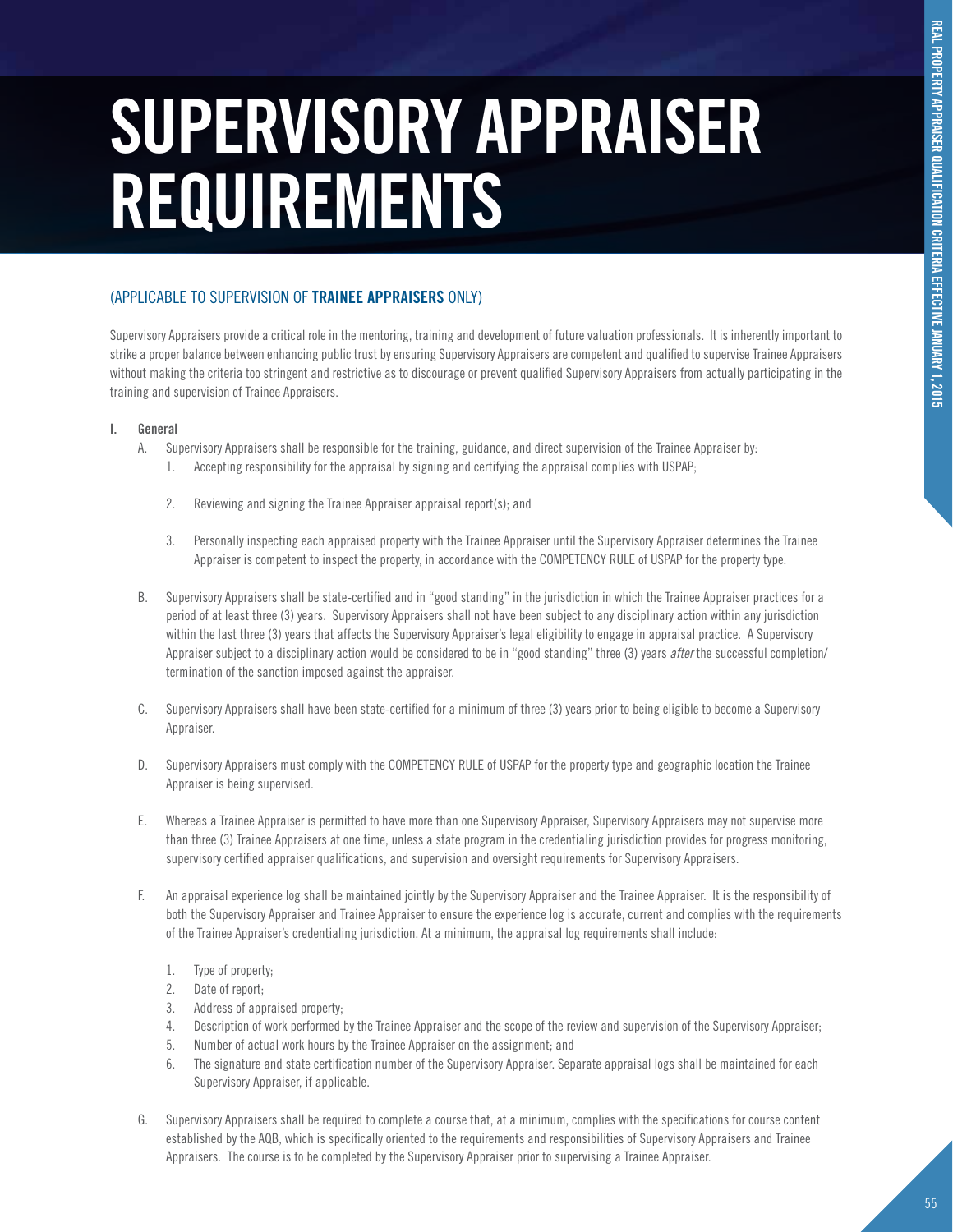# **Trainee real property appraiser REAL PROPERTY APPRAISER CLASSIFICATIONS**

Please consult the **CRITERIA APPLICABLE TO ALL APPRAISER CLASSIFICATIONS** for additional requirements

# **I. General**

- A. The Trainee Appraiser classification is intended to incorporate any documented non-certified/non-licensed real property appraisers who are subject to the *Real Property Appraiser Qualification Criteria*. Recognizing that individual credentialing jurisdictions may use different terminologies, "Trainee Appraisers" include, but are not limited to: registered appraisers, apprentice appraisers, provisional appraisers, or other similar designations created by state appraiser regulatory agencies.
- B. The scope of practice for the Trainee Appraiser classification is the appraisal of those properties which the state-certified Supervisory Appraiser is permitted by his/her current credential and that the Supervisory Appraiser is competent to appraise.
- C. The Trainee Appraiser, as well as the Supervisory Appraiser, shall be entitled to obtain copies of appraisal reports and/or permitted appropriate access and retrieval arrangements for all workfiles for appraisals in which he or she participated, in accordance with the RECORD KEEPING RULE of USPAP.
- D. All Trainee Appraisers must comply with the COMPETENCY RULE of USPAP for all assignments.

# **II. Examination**

There is no examination requirement for the Trainee Appraiser classification, but the Trainee Appraiser shall pass the appropriate end-of-course examinations in all of the prerequisite courses in order to earn credit for those courses.

# **III. Qualifying Education**

- A. As the prerequisite for application, an applicant must have completed 75 creditable hours of qualifying education as specified in the *Required Core Curriculum*. Additionally, applicants must pass the course examinations and pass the *15-Hour National USPAP Course* (or its AQB-approved equivalent) and examination as part of the 75 creditable hours. All qualifying education must be completed within the five (5) year period prior to the date of submission of a Trainee Appraiser application.
- B. Appraisers holding a valid Licensed Residential Real Property Appraiser credential satisfy the educational requirements for the Trainee Appraiser credential.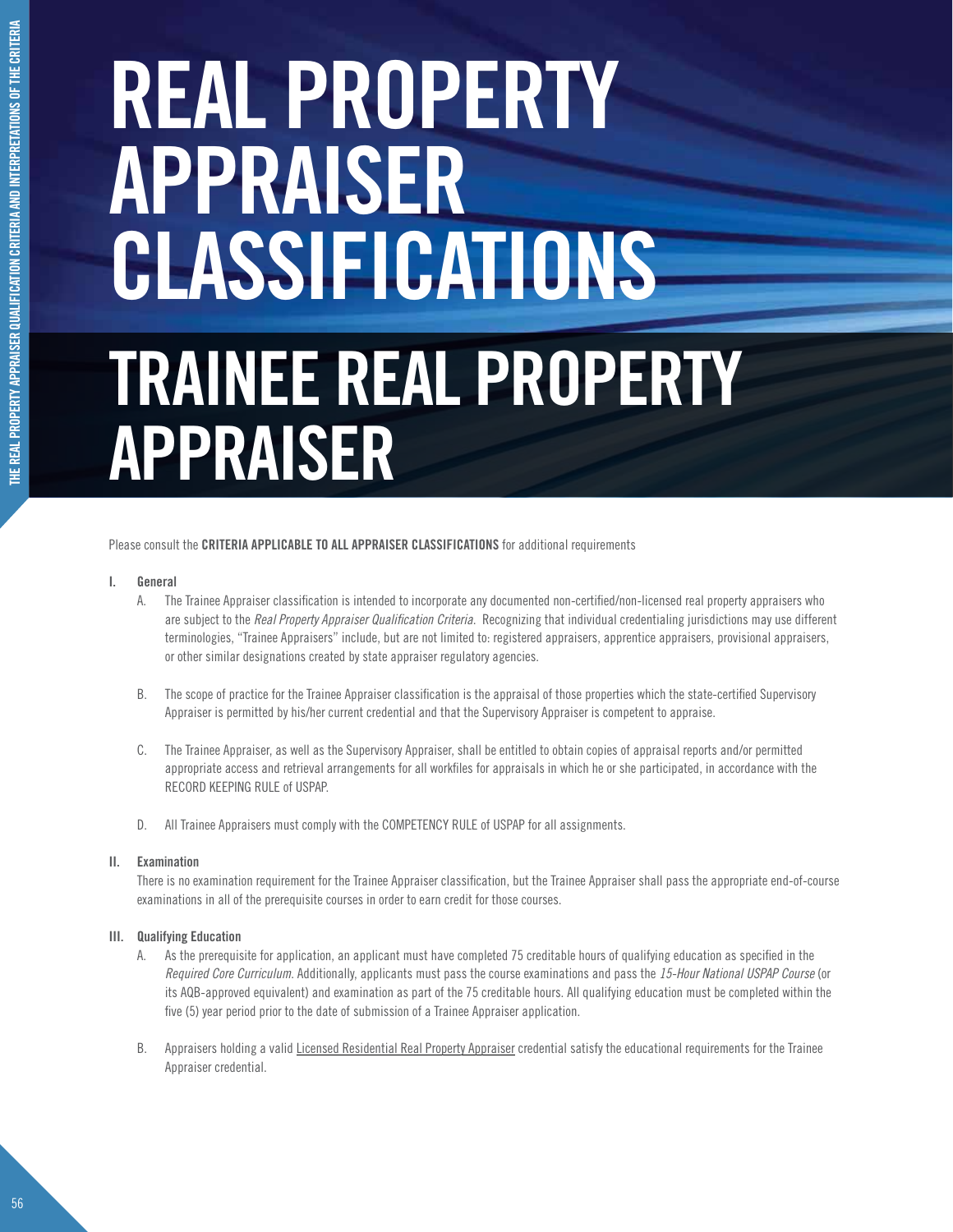- C. Appraisers holding a valid Certified Residential Real Property Appraiser credential satisfy the educational requirements for the Trainee Appraiser credential.
- D. Appraisers holding a valid Certified General Real Property Appraiser credential satisfy the educational requirements for the Trainee Appraiser credential.

# **IV. Experience**

No experience is required as a prerequisite for the Trainee Appraiser classification.

# **V. Training**

- A. The Trainee Appraiser shall be subject to direct control and supervision by a Supervisory Appraiser in good standing, who shall be statecertified. A Trainee Appraiser is permitted to have more than one Supervisory Appraiser.
- B. The Supervisory Appraiser shall be responsible for the training, guidance, and direct control and supervision of the Trainee Appraiser by: 1. Accepting responsibility for the appraisal by signing and certifying the appraisal complies with USPAP;
	- 2. Reviewing and signing the Trainee Appraiser appraisal report(s); and
	- 3. Personally inspecting each appraised property with the Trainee Appraiser until the Supervisory Appraiser determines the Trainee Appraiser is competent to inspect the property, in accordance with the COMPETENCY RULE of USPAP for the property type.
- C. The Trainee Appraiser is permitted to have more than one Supervisory Appraiser, but a Supervisory Appraiser may not supervise more than three (3) Trainee Appraisers, at one time, unless a program in the state appraiser regulatory jurisdiction provides for progress monitoring, supervising certified appraiser qualifications, and supervision and oversight requirements for Supervisory Appraisers.
- D. An appraisal experience log shall be maintained jointly by the Supervisory Appraiser and the Trainee Appraiser. It is the responsibility of both the Supervisory Appraiser and the Trainee Appraiser to ensure the appraisal experience log is accurate, current and complies with the requirements of the Trainee Appraiser's credentialing jurisdiction. At a minimum, the appraisal log requirements are:
	- 1. Type of property;
	- 2. Date of report;
	- 3. Address of appraised property;
	- 4. Description of work performed by the Trainee Appraiser and scope of the review and supervision of the Supervisory Appraiser;
	- 5. Number of actual work hours by the Trainee Appraiser on the assignment; and
	- 6. The signature and state certification number of the Supervisory Appraiser. Separate appraisal logs shall be maintained for each Supervisory Appraiser, if applicable.
- E. The state-certified Supervisory Appraiser shall be in good standing in the training jurisdiction and not subject to any disciplinary action within the last three (3) years that affects the Supervisory Appraiser's legal eligibility to engage in appraisal practice.
- F. Trainee Appraisers shall be required to complete a course that, at minimum, complies with the specifications for course content established by the AQB, which is specifically oriented to the requirements and responsibilities of Supervisory Appraisers and Trainee Appraisers. The course must be completed by the Trainee Appraiser prior to obtaining a Trainee Appraiser credential from the individual credentialing jurisdiction. Further, the Trainee Appraiser course is not eligible towards the 75 hours of qualifying education required.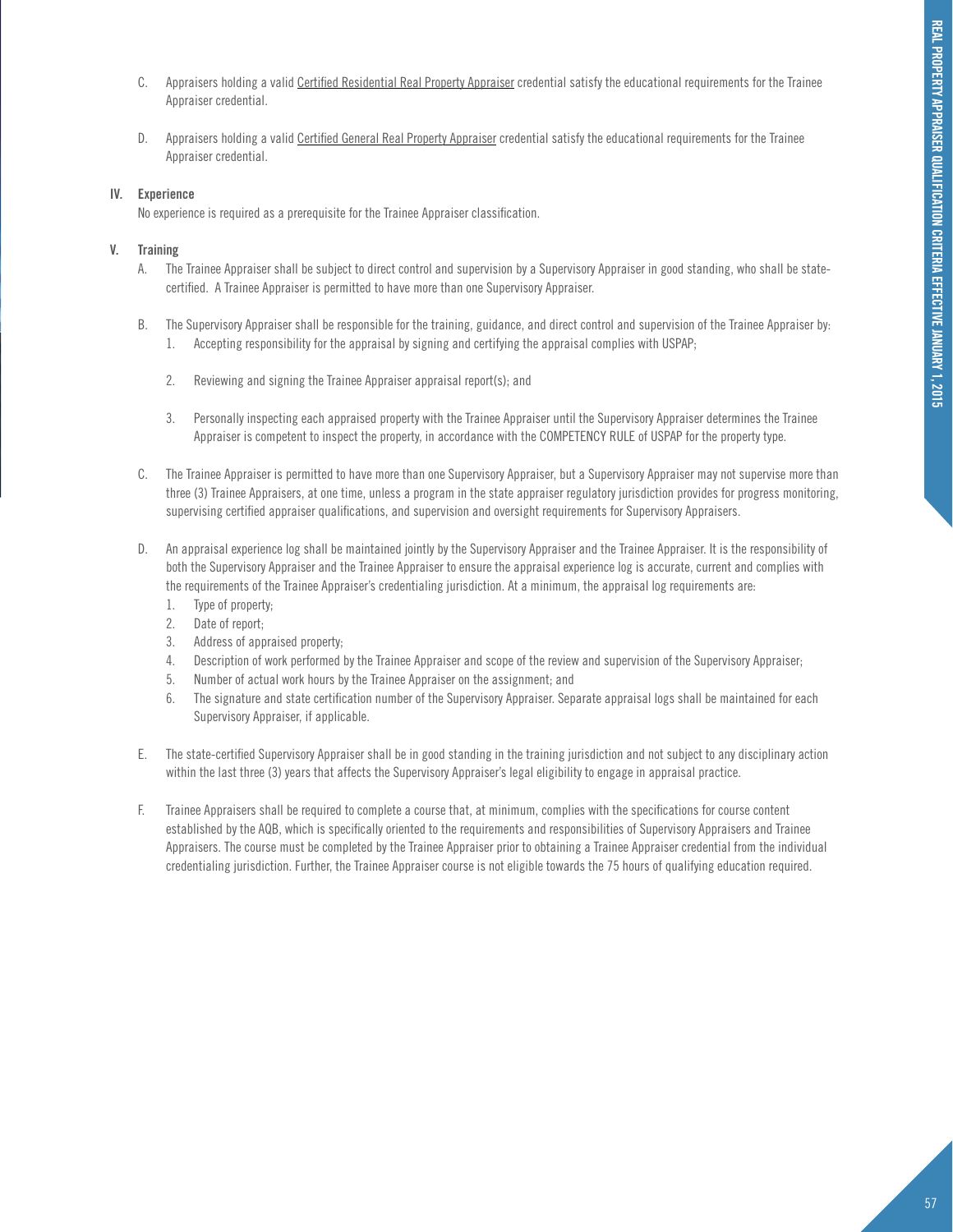# **LICENSED RESIDENTIAL REAL PROPERTY APPRAISER**

Please consult the CRITERIA APPLICABLE TO ALL APPRAISER CLASSIFICATIONS for additional requirements.

# **I. General**

- A. The Licensed Residential Real Property Appraiser classification applies to the appraisal of non-complex one-to-four residential units having a transaction value less than \$1,000,000, and complex one-to-four residential units having a transaction value less than \$250,000.
- B. Complex one-to-four unit residential property appraisal means one in which the property to be appraised, the form of ownership, or the market conditions are atypical.<sup>1</sup>
- C. For non-federally related transaction appraisals, transaction value shall mean market value.
	- 1. The classification includes the appraisal of vacant or unimproved land that is utilized for one-to-four residential units, or for which the highest and best use is for one-to-four residential units.
	- 2. The classification does not include the appraisal of subdivisions for which a development analysis/appraisal is necessary.
- D. All Licensed Residential Real Property Appraisers must comply with the COMPETENCY RULE of USPAP.

# **II. Examination**

- A. The AQB-approved Licensed Residential Real Property Appraiser examination must be successfully completed. The only alternative to successful completion of the Licensed Residential examination is the successful completion of the Certified Residential or Certified General examination.
- B. The prerequisites for taking the AQB-approved examination are completion of:
	- 1. One hundred fifty (150) creditable class hours as specified in the *Required Core Curriculum*; and
	- 2. Completion of the college-level education requirements specified in III.A. "Qualifying Education"; and
	- 3. Two thousand (2,000) hours of qualifying experience in no fewer than twelve (12) months.

# **III. Qualifying Education**

A. Applicants for the Licensed Residential credential shall successfully complete 30 semester hours of college-level education, from an accredited college, junior college, community college, or university. The college or university must be a degree-granting institution accredited by the Commission on Colleges, a regional or national accreditation association, or by an accrediting agency that is recognized by the U.S. Secretary of Education. If an accredited college or university accepts the College-Level Examination Program® (CLEP) and examination(s) and issues a transcript for the exam, showing its approval, it will be considered as credit for the college course.

Applicants holding an Associate degree, or higher, from an accredited college, junior college, community college, or university satisfy the 30-hour college-level education requirement.

Applicants with a college degree from a foreign country may have their education evaluated for "equivalency" by one of the following:

- An accredited, degree-granting domestic college or university;
- The American Association of Collegiate Registrars and Admissions Officers (AACRAO);
- • A foreign degree credential evaluation service company that is a member of the National Association of Credential Evaluation Services (NACES); or
- A foreign degree credential evaluation service company that provides equivalency evaluation reports accepted by an accredited degreegranting domestic college or university or by a state licensing board that issues credentials in another discipline.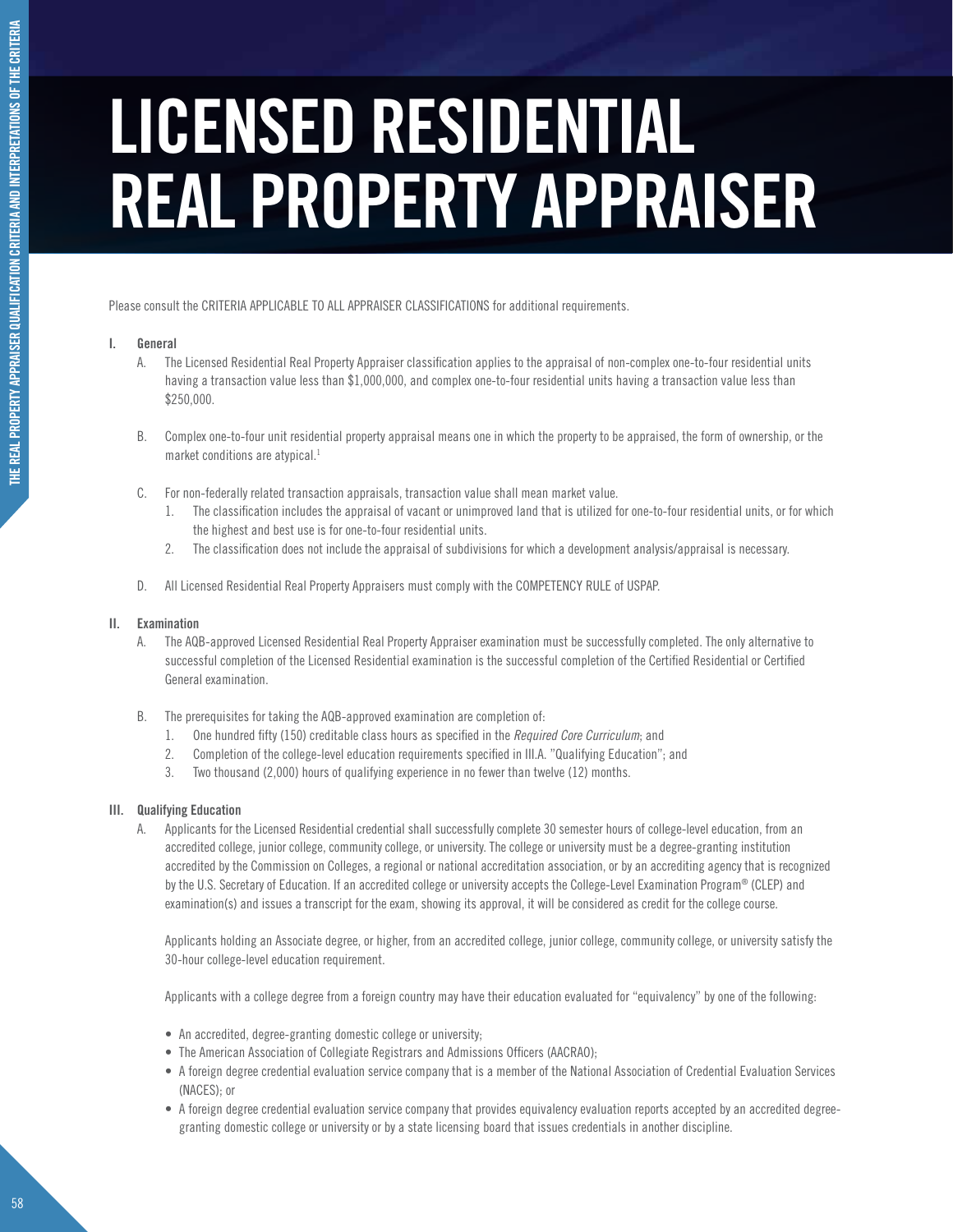- B. The Licensed Residential Real Property Appraiser classification requires completion of one hundred fifty (150) creditable class hours as specified in the *Required Core Curriculum*. As part of the 150 required hours, the applicant shall successfully complete the *15-Hour National USPAP Course*, or its AQB-approved equivalent, and the examination. There is no alternative to successful completion of the USPAP Course and examination.
- C. For college -level courses taken in a quarterly system versus a semester system, one quarter hour credit is equivalent to .67 semester credit hours. Conversely, one semester credit hour is equivalent to 1.5 quarter credit hours.

For example, to satisfy the 30 semester credit hour requirement for the Licensed Residential Real Property Appraiser classification, an applicant needs to successfully pass those applicable courses that generate 45 quarter credit hours, (i.e. 30 semester credit hours x 1.5 conversion factor).

D. Appraisers holding a valid Trainee Appraiser credential may satisfy the educational requirements for the Licensed Residential Real Property Appraiser credential by completing the following additional educational hours:

|                                                           | <b>TOTAL</b> | 75 Hours |
|-----------------------------------------------------------|--------------|----------|
| 4. Residential Report Writing and Case Studies            |              | 15 Hours |
| 3. Residential Sales Comparison and Income Approaches     |              | 30 Hours |
| 2. Residential Appraiser Site Valuation and Cost Approach |              | 15 Hours |
| 1. Residential Market Analysis and Highest and Best Use   |              | 15 Hours |
|                                                           |              |          |

- E. Trainee Appraisers wishing to change to the Licensed Residential Real Property Appraiser classification must also satisfy the college-level education requirements as specified in III.A.
- F. Appraisers holding a valid Certified Residential Real Property Appraiser credential satisfy the educational requirements for the Licensed Residential Real Property Appraiser credential.
- G. Appraisers holding a valid Certified General Real Property Appraiser credential satisfy the educational requirements for the Licensed Residential Real Property Appraiser credential.

# **IV. Experience:**

Two thousand (2,000) hours of experience are required to be obtained in no fewer than 12 months.

1 Bank Holding Company Supervision Manual, 12 C.F.R. 225.63(d)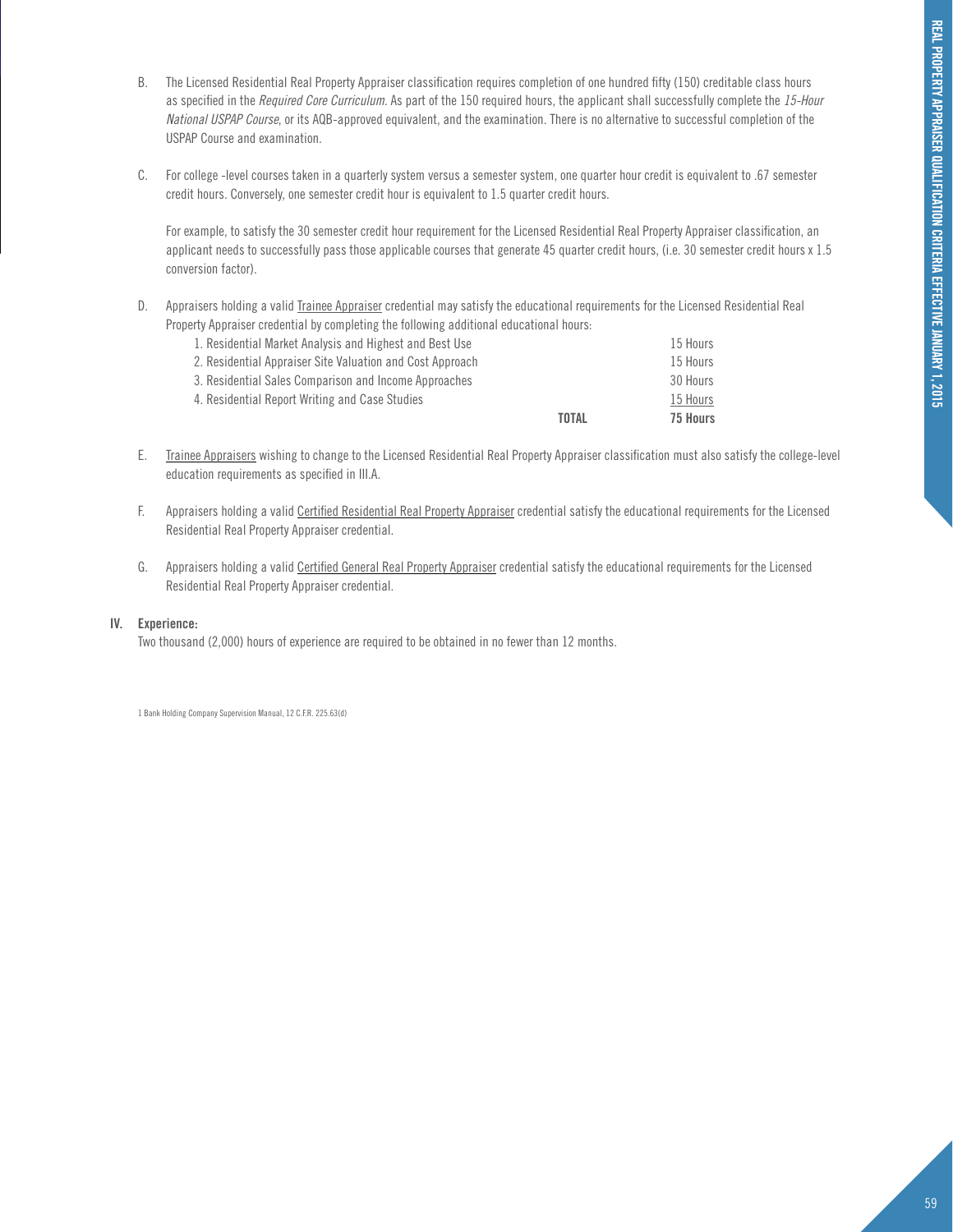# **CERTIFIED RESIDENTIAL REAL PROPERTY APPRAISER**

Please consult the CRITERIA APPLICABLE TO ALL APPRAISER CLASSIFICATIONS for additional requirements.

# **I. General**

- A. The Certified Residential Real Property Appraiser classification qualifies the appraiser to appraise one-to-four residential units without regard to value or complexity.
	- 1. The classification includes the appraisal of vacant or unimproved land that is utilized for one-to-four residential units purposes or for which the highest and best use is for one-to-four residential units.
	- 2. The classification does not include the appraisal of subdivisions for which a development analysis/appraisal is necessary.
- B. All Certified Residential appraisers must comply with the COMPETENCY RULE of USPAP.

# **II. Examination**

- A. The AQB-approved Certified Residential Real Property Appraiser examination must be successfully completed. The only alternative to successful completion of the Certified Residential examination is the successful completion of the Certified General examination.
- B. The prerequisites for taking the AQB-approved examination are completion of:
	- 1. Two hundred (200) creditable class hours as specified in the *Required Core Curriculum*;
	- 2. Completion of the college-level education requirements specified in III.A. "Qualifying Education"; and
	- 3. Two thousand five hundred (2,500) hours of qualifying experience obtained in no fewer than twenty-four (24) months.

# **III. Qualifying Education**

A. Applicants for the Certified Residential credential must hold a Bachelor's degree, or higher, from an accredited college or university. The college or university must be a degree-granting institution accredited by the Commission on Colleges, a national or regional accreditation association, or by an accrediting agency that is recognized by the U.S. Secretary of Education.

Applicants with a college degree from a foreign country may have their education evaluated for "equivalency" by one of the following:

- An accredited, degree-granting domestic college or university;
- The American Association of Collegiate Registrars and Admissions Officers (AACRAO);
- • A foreign degree credential evaluation service company that is a member of the National Association of Credential Evaluation Services (NACES); or
- A foreign degree credential evaluation service company that provides equivalency evaluation reports accepted by an accredited degreegranting domestic college or university or by a state licensing board that issues credentials in another discipline.
- B. The Certified Residential Real Property Appraiser classification requires completion of two hundred (200) creditable class hours as specified in the Required Core Curriculum. As part of the 200 required hours, the applicant shall successfully complete the *15-Hour National USPAP Course*, or its AQB-approved equivalent, and the examination. There is no alternative to successful completion of the USPAP Course and examination.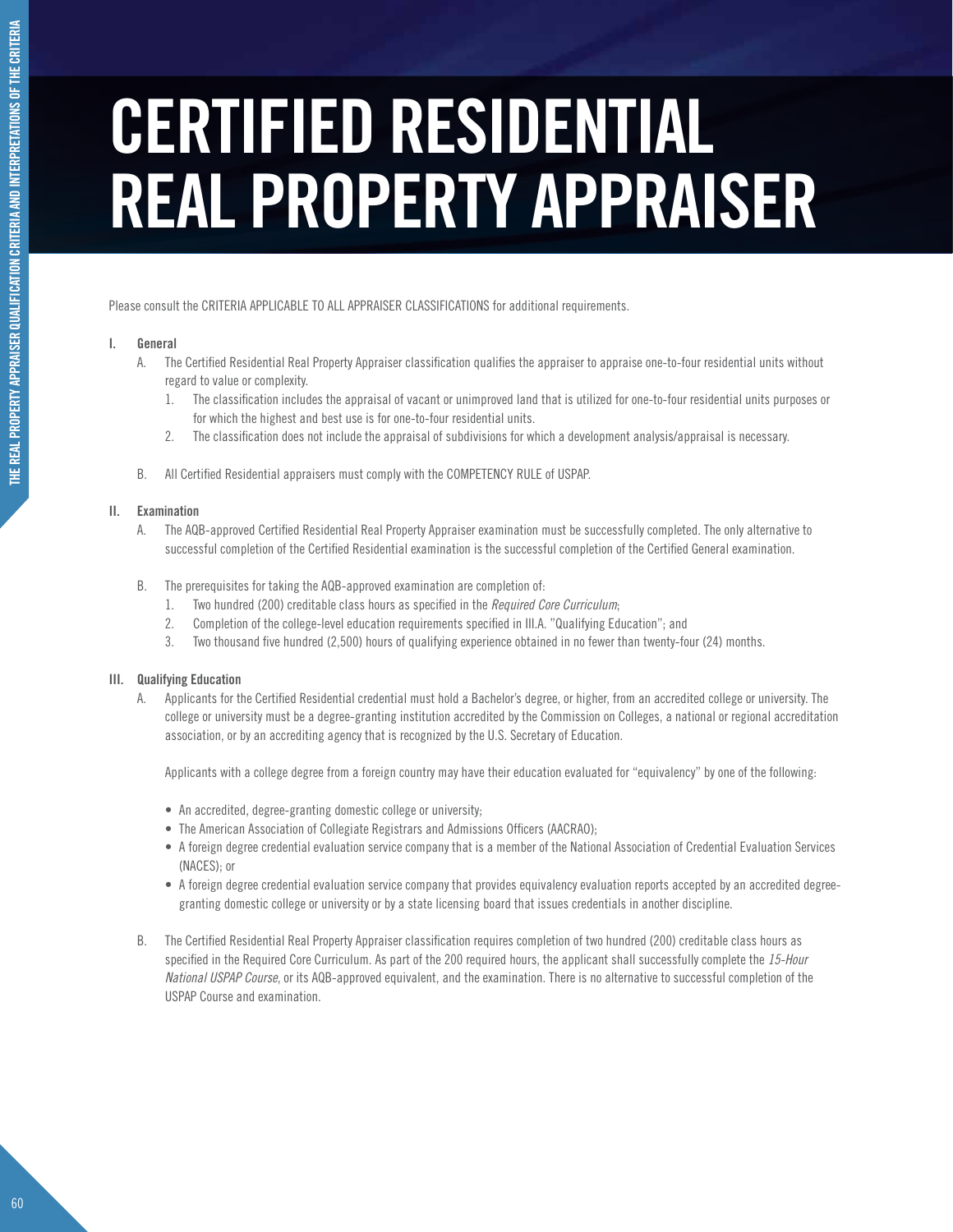C. Appraisers holding a valid Trainee Appraiser credential may satisfy the educational requirements for the Certified Residential Real Property Appraiser credential by completing the following additional educational hours:

| -1. | Residential Market Analysis and Highest and Best Use   |       | 15 Hours  |
|-----|--------------------------------------------------------|-------|-----------|
| 2.  | Residential Appraiser Site Valuation and Cost Approach |       | 15 Hours  |
| 3.  | Residential Sales Comparison and Income Approaches     |       | 30 Hours  |
| 4.  | Residential Report Writing and Case Studies            |       | 15 Hours  |
| 5.  | Statistics, Modeling and Finance                       |       | 15 Hours  |
| 6.  | Advanced Residential Applications and Case Studies     |       | 15 Hours  |
| 7.  | <b>Appraisal Subject Matter Electives</b>              |       | 20 Hours  |
|     |                                                        | TOTAL | 125 Hours |
|     |                                                        |       |           |

D. Appraisers holding a valid Licensed Residential Real Property Appraiser credential may satisfy the educational requirements for the Certified Residential Real Property Appraiser credential by completing the following additional educational hours:

| 1. Statistics. Modeling and Finance                |       | 15 Hours |
|----------------------------------------------------|-------|----------|
| Advanced Residential Applications and Case Studies |       | 15 Hours |
| 3. Appraisal Subiect Matter Electives              |       | 20 Hours |
|                                                    | TOTAL | 50 Hours |

- E. Trainee Appraisers and Licensed Residential Real Property Appraisers wishing to change to the Certified Residential Real Property Appraiser classification must also satisfy the college degree requirements as specified in III.A.
- F. Appraisers holding a valid Certified General Real Property Appraiser credential satisfy the educational requirements for the Certified Residential Real Property Appraiser credential.

# **IV. Experience**

Two thousand five hundred (2,500) hours of experience obtained during no fewer than twenty-four (24) months is required. While the hours may be cumulative, the required number of months must accrue before an individual can be certified.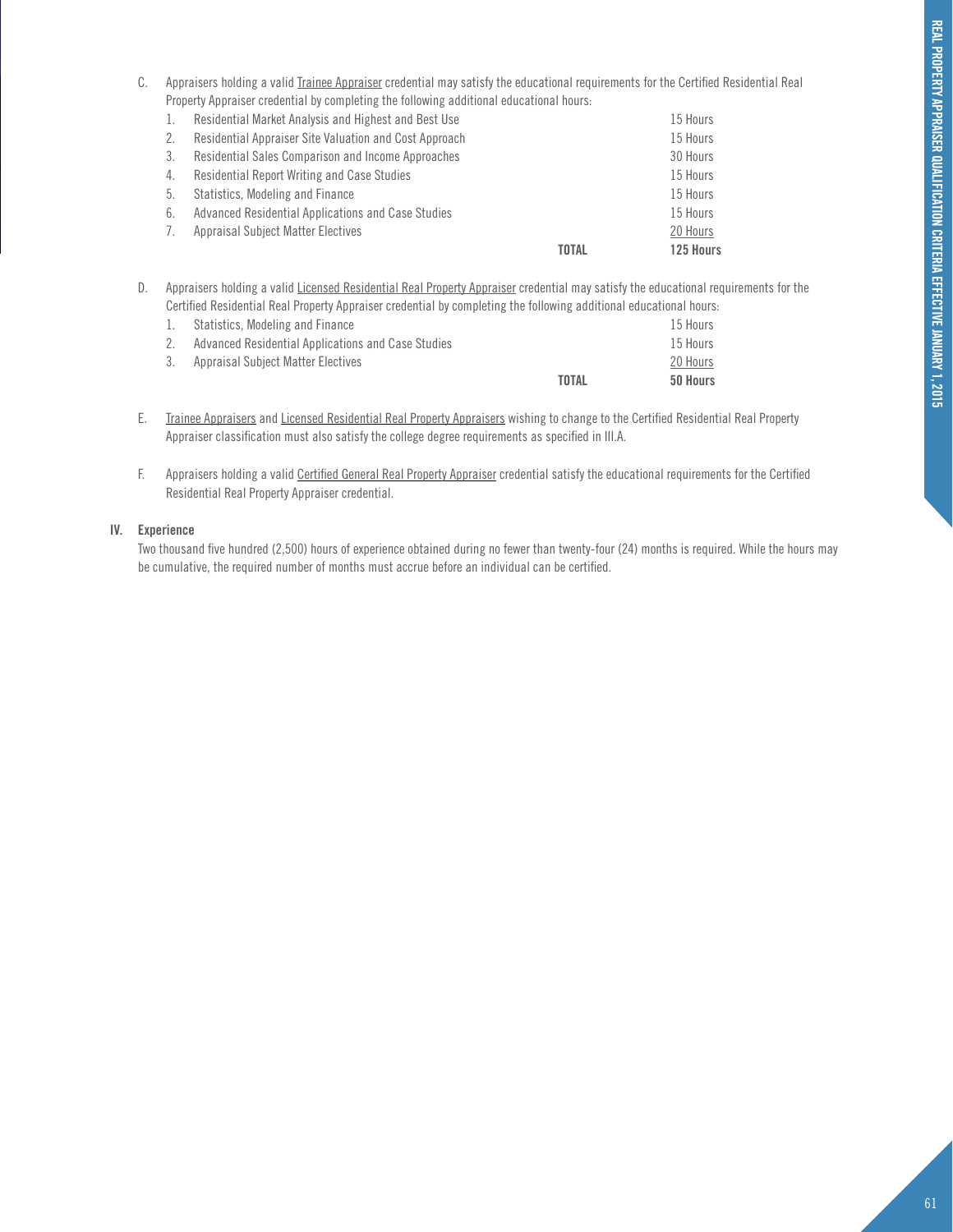# **CERTIFIED GENERAL REAL PROPERTY APPRAISER**

Please consult the CRITERIA APPLICABLE TO ALL APPRAISER CLASSIFICATIONS for additional requirements.

# **I. General**

- A. The Certified General Real Property Appraiser classification qualifies the appraiser to appraise all types of real property.
- B. All Certified General appraisers must comply with the COMPETENCY RULE of USPAP.

# **II. Examination**

- A. The AQB-approved Certified General Real Property Appraiser examination must be successfully completed. There is no alternative to successful completion of the exam.
- B. The prerequisites for taking the AQB-approved examination are completion of:
	- 1. Three hundred (300) creditable class hours as specified in the *Required Core Curriculum*; and
	- 2. Completion of the college-level education requirements specified in III.A. "Qualifying Education": and
	- 3. Three thousand (3,000) hours of qualifying experience obtained in no fewer than thirty (30) months, where a minimum of one thousand five hundred (1,500) hours must be obtained in non-residential appraisal work.

# **III. Qualifying Education**

A. Applicants for the Certified General credential must hold a Bachelor's degree or higher from an accredited college or university. The college or university must be a degree-granting institution accredited by the Commission on Colleges, a national or regional accreditation association, or by an accrediting agency that is recognized by the U.S. Secretary of Education.

Applicants with a college degree from a foreign country may have their education evaluated for "equivalency" by one of the following:

- An accredited, degree-granting domestic college or university:
- The American Association of Collegiate Registrars and Admissions Officers (AACRAO);
- • A foreign degree credential evaluation service company that is a member of the National Association of Credential Evaluation Services (NACES); or
- A foreign degree credential evaluation service company that provides equivalency evaluation reports accepted by an accredited degreegranting domestic college or university or by a state licensing board that issues credentials in another discipline.
- B. The Certified General Real Property Appraiser classification requires completion of three hundred (300) creditable class hours as specified in the Required Core Curriculum. As part of the 300 required hours, the applicant shall complete the *15-Hour National USPAP Course*, or its AQB-approved equivalent, and the examination. There is no alternative to successful completion of the USPAP Course and examination.
- C. Applicants must demonstrate that their education includes the core courses listed in these criteria, with particular emphasis on nonresidential properties. Residential is defined as "composed of one-to-four residential units."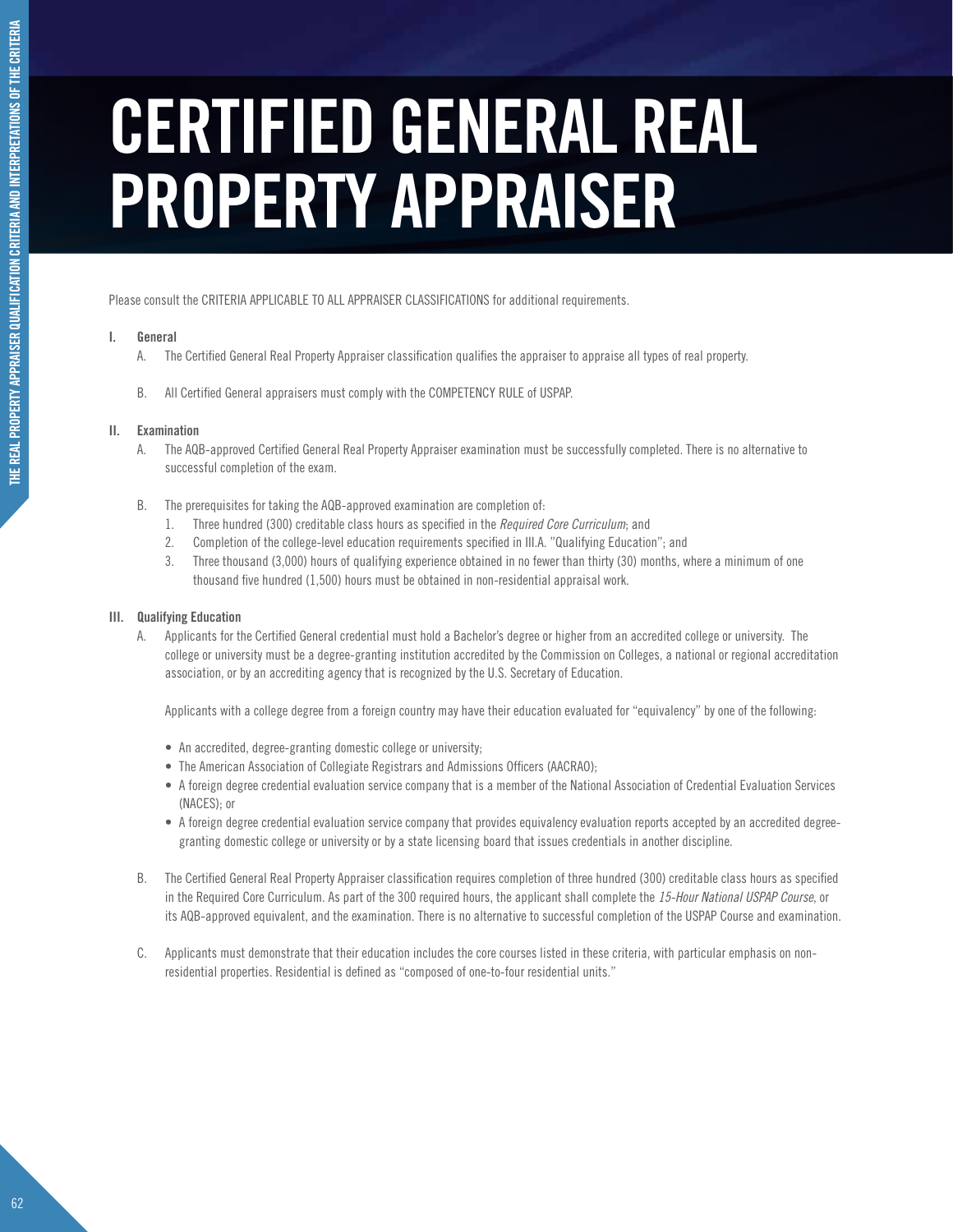D. Appraisers holding a valid Trainee Appraiser credential may satisfy the educational requirements for the Certified General Real Property Appraiser credential by completing the following additional educational hours:

| 1. | General Appraiser Market Analysis and Highest and Best Use |              | 30 Hours  |
|----|------------------------------------------------------------|--------------|-----------|
| 2. | Statistics, Modeling and Finance                           |              | 15 Hours  |
| 3. | General Appraiser Sales Comparison Approach                |              | 30 Hours  |
| 4. | General Appraiser Site Valuation and Cost Approach         |              | 30 Hours  |
| 5. | General Appraiser Income Approach                          |              | 60 Hours  |
| 6. | <b>General Appraiser Report Writing and Case Studies</b>   |              | 30 Hours  |
| 7. | <b>Appraisal Subject Matter Electives</b>                  |              | 30 Hours  |
|    |                                                            | <b>TOTAL</b> | 225 Hours |
|    |                                                            |              |           |

E. Appraisers holding a valid Licensed Residential Real Property Appraiser credential may satisfy the educational requirements for the Certified General Real Property Appraiser credential by completing the following additional educational hours:

| 1. | General Appraiser Market Analysis and Highest and Best Use |              | 15 Hours  |
|----|------------------------------------------------------------|--------------|-----------|
| 2. | Statistics, Modeling and Finance                           |              | 15 Hours  |
| 3. | General Appraiser Sales Comparison Approach                |              | 15 Hours  |
| 4. | General Appraiser Site Valuation and Cost Approach         |              | 15 Hours  |
| 5. | General Appraiser Income Approach                          |              | 45 Hours  |
| 6. | <b>General Appraiser Report Writing and Case Studies</b>   |              | 15 Hours  |
| 7. | <b>Appraisal Subject Matter Electives</b>                  |              | 30 Hours  |
|    |                                                            | <b>TOTAL</b> | 150 Hours |
|    |                                                            |              |           |

F. Appraisers holding a valid Certified Residential Real Property Appraiser credential may satisfy the educational requirements for the Certified General Real Property Appraiser credential by completing the following additional educational hours:

|    |                                                            | <b>TOTAL</b> | 100 Hours |
|----|------------------------------------------------------------|--------------|-----------|
| 5. | <b>General Appraiser Report Writing and Case Studies</b>   |              | 10 Hours  |
| 4. | General Appraiser Income Approach                          |              | 45 Hours  |
| 3. | General Appraiser Site Valuation and Cost Approach         |              | 15 Hours  |
| 2. | General Appraiser Sales Comparison Approach                |              | 15 Hours  |
| 1. | General Appraiser Market Analysis and Highest and Best Use |              | 15 Hours  |
|    |                                                            |              |           |

G. Trainee Appraisers, Licensed Residential Real Property Appraisers, and Certified Residential Real Property Appraisers wishing to change to the Certified General Real Property Appraiser classification must also satisfy the requirements in III.A. and III.C.

# **IV. Experience**

Three thousand (3,000) hours of experience obtained during no fewer than thirty (30) months is required, of which, one thousand five hundred (1,500) hours must be in non-residential appraisal work. While the hours may be cumulative, the required number of months must accrue before an individual can be certified.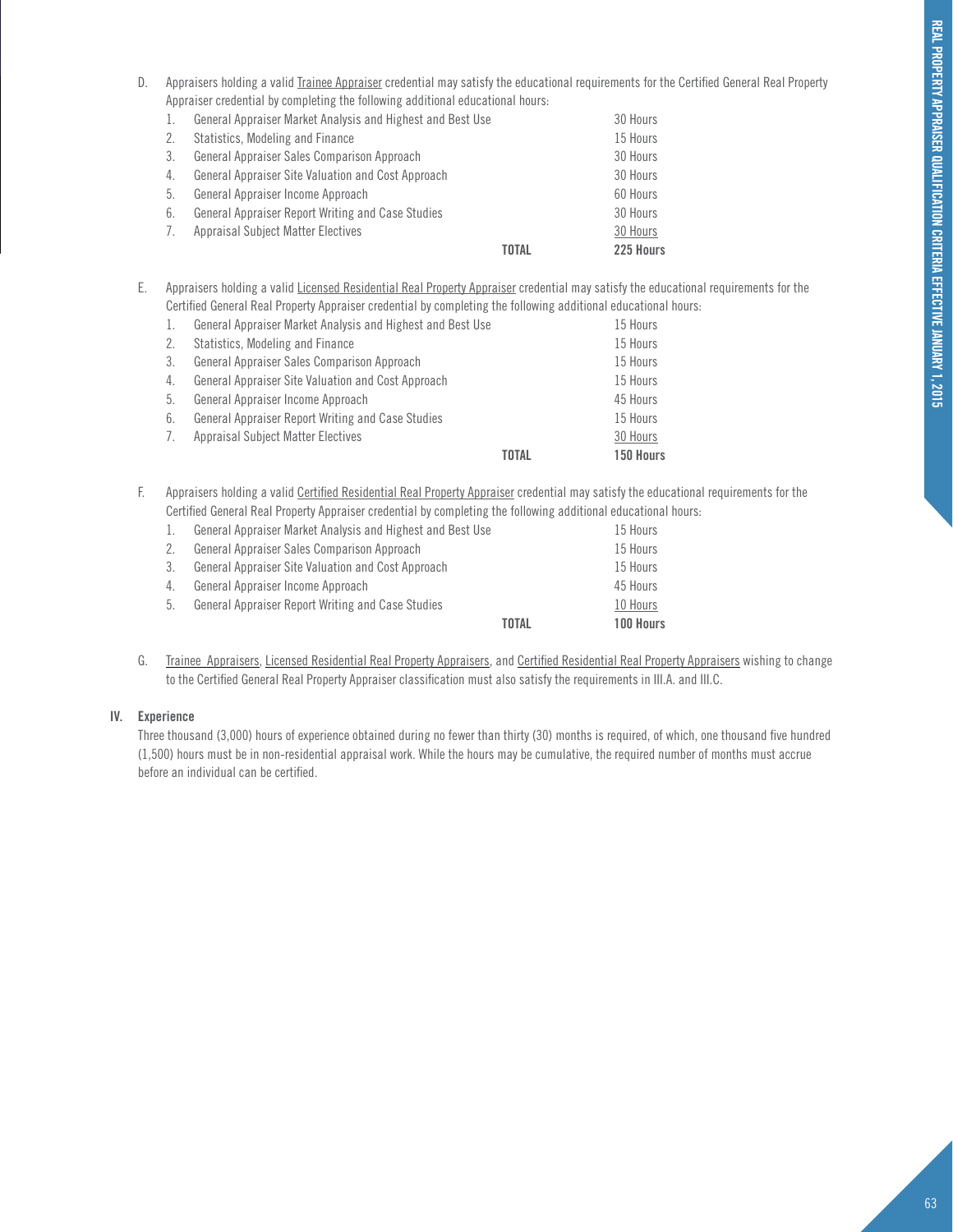# **REQUIRED CORE CURRICULUM**

| <b>TRAINEE APPRAISER</b>                                                                            |                  |
|-----------------------------------------------------------------------------------------------------|------------------|
| <b>BASIC APPRAISAL PRINCIPLES</b>                                                                   | 30 HOURS         |
| <b>BASIC APPRAISAL PROCEDURES</b>                                                                   | 30 HOURS         |
| 15-HOUR NATIONAL USPAP COURSE OR ITS EQUIVALENT                                                     | <b>15 HOURS</b>  |
| TRAINEE APPRAISER EDUCATION REQUIREMENTS                                                            | 75 HOURS         |
|                                                                                                     |                  |
| <b>LICENSED RESIDENTIAL</b>                                                                         |                  |
| <b>BASIC APPRAISAL PRINCIPLES</b>                                                                   | 30 HOURS         |
| <b>BASIC APPRAISAL PROCEDURES</b>                                                                   | 30 HOURS         |
| 15-HOUR NATIONAL USPAP COURSE OR ITS EQUIVALENT                                                     | <b>15 HOURS</b>  |
| RESIDENTIAL MARKET ANALYSIS AND HIGHEST AND BEST USE                                                | 15 HOURS         |
| RESIDENTIAL APPRAISER SITE VALUATION AND COST APPROACH                                              | <b>15 HOURS</b>  |
| RESIDENTIAL SALES COMPARISON AND INCOME APPROACHES                                                  | 30 HOURS         |
| RESIDENTIAL REPORT WRITING AND CASE STUDIES                                                         | 15 HOURS         |
| LICENSED RESIDENTIAL EDUCATION REQUIREMENTS                                                         | <b>150 HOURS</b> |
|                                                                                                     |                  |
| <b>CERTIFIED RESIDENTIAL</b>                                                                        |                  |
| <b>BASIC APPRAISAL PRINCIPLES</b>                                                                   | 30 HOURS         |
| <b>BASIC APPRAISAL PROCEDURES</b>                                                                   | 30 HOURS         |
| 15-HOUR NATIONAL USPAP COURSE OR ITS EQUIVALENT                                                     | 15 HOURS         |
| RESIDENTIAL MARKET ANALYSIS AND HIGHEST AND BEST USE                                                | <b>15 HOURS</b>  |
| RESIDENTIAL APPRAISER SITE VALUATION AND COST APPROACH                                              | <b>15 HOURS</b>  |
| RESIDENTIAL SALES COMPARISON AND INCOME APPROACHES                                                  | 30 HOURS         |
| RESIDENTIAL REPORT WRITING AND CASE STUDIES                                                         | <b>15 HOURS</b>  |
| STATISTICS, MODELING AND FINANCE                                                                    | 15 HOURS         |
| ADVANCED RESIDENTIAL APPLICATIONS AND CASE STUDIES                                                  | 15 HOURS         |
| APPRAISAL SUBJECT MATTER ELECTIVES<br>(May include hours over minimum shown above in other modules) | 20 HOURS         |
| CERTIFIED RESIDENTIAL EDUCATION REQUIREMENTS                                                        | 200 HOURS        |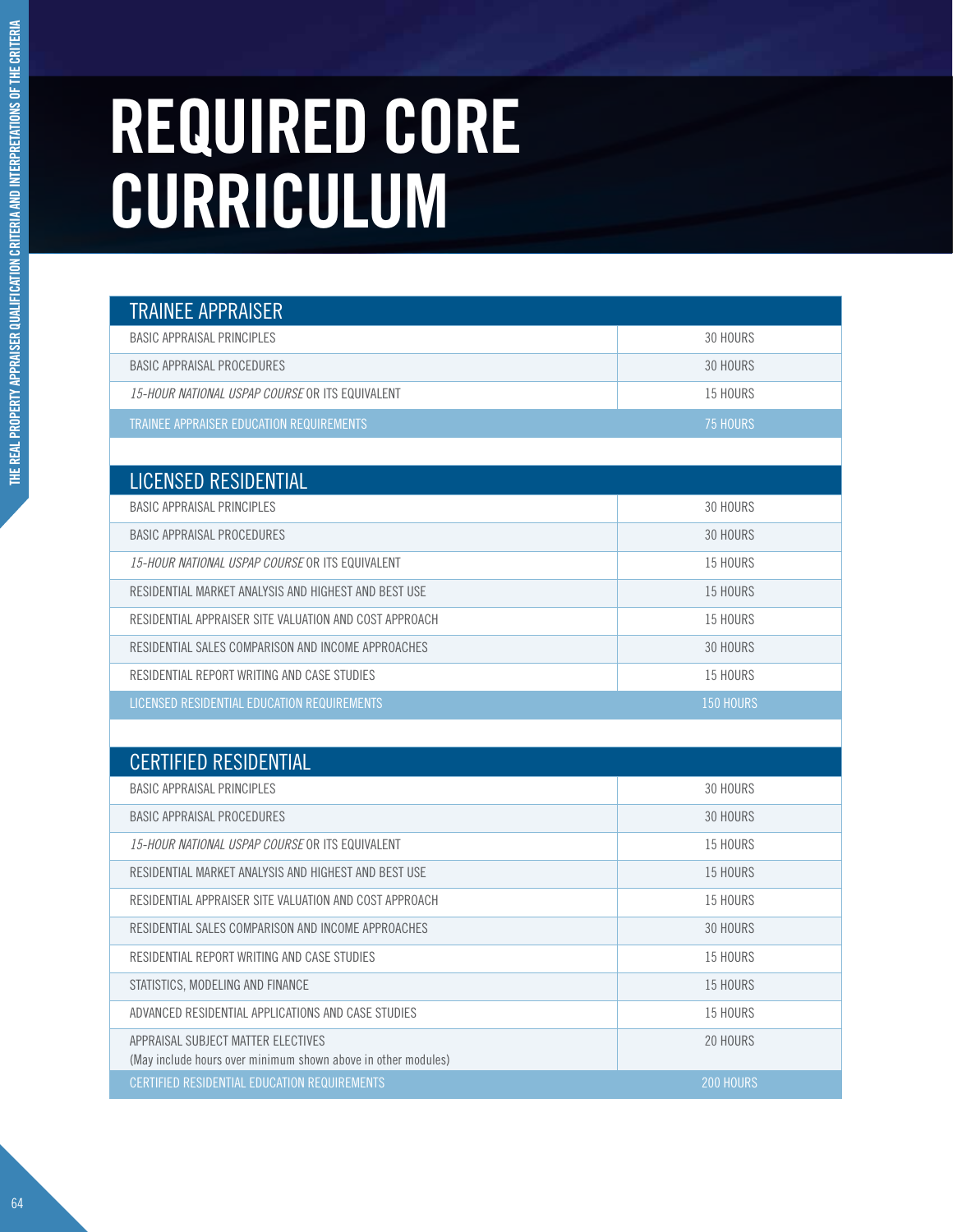| <b>CERTIFIED GENERAL</b>                                                                            |           |
|-----------------------------------------------------------------------------------------------------|-----------|
| <b>BASIC APPRAISAL PRINCIPLES</b>                                                                   | 30 HOURS  |
| BASIC APPRAISAL PROCEDURES                                                                          | 30 HOURS  |
| <i>15-HOUR NATIONAL USPAP COURSE</i> OR ITS EQUIVALENT                                              | 15 HOURS  |
| GENERAL APPRAISER MARKET ANALYSIS AND HIGHEST AND BEST USE                                          | 30 HOURS  |
| STATISTICS, MODELING AND FINANCE                                                                    | 15 HOURS  |
| GENERAL APPRAISER SALES COMPARISON APPROACH                                                         | 30 HOURS  |
| GENERAL APPRAISER SITE VALUATION AND COST APPROACH                                                  | 30 HOURS  |
| GENERAL APPRAISER INCOME APPROACH                                                                   | 60 HOURS  |
| GENERAL APPRAISER REPORT WRITING AND CASE STUDIES                                                   | 30 HOURS  |
| APPRAISAL SUBJECT MATTER ELECTIVES<br>(May include hours over minimum shown above in other modules) | 30 HOURS  |
| CERTIFIED GENERAL EDUCATION REQUIREMENTS                                                            | 300 HOURS |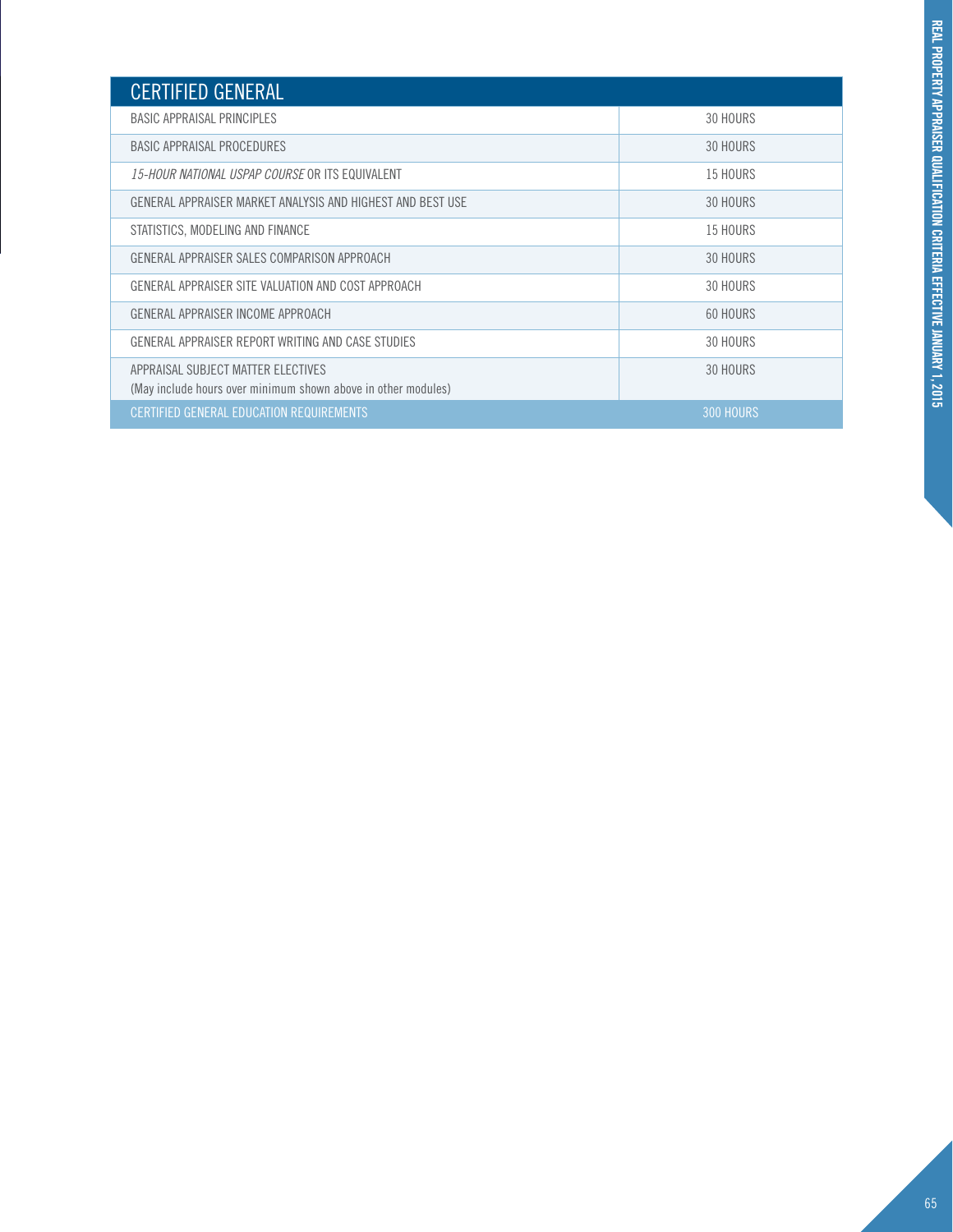# **AP** (2015 CRITERIA)

# **GUIDE NOTES** Q&A1

1 The Q&A developed by the AQB in this section have been revised to comply with the Criteria effective January 1, 2015.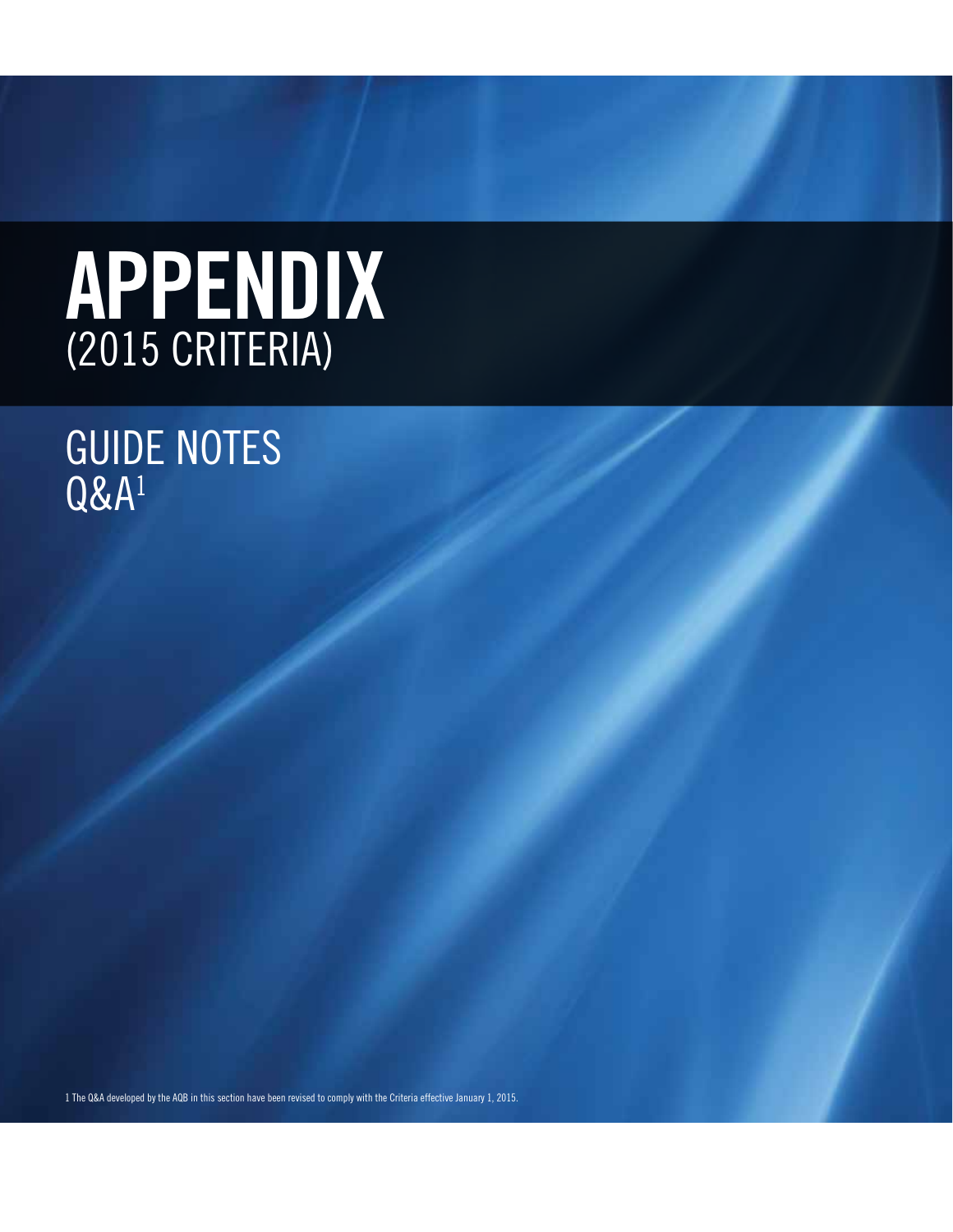# **guide notes**

# **AQB GUIDE NOTE 1 (GN-1)** AQB GUIDANCE FOR REQUIRED CORE CURRICULUM CONTENT

Guide Note 1 (GN-1) contains guidance for curriculum content with subtopics listed under each education module (I through XIV) listed. The subtopics in Guide Note 1 are used in developing examination content outlines for each respective credential level and may also be amended from time-to-time to reflect changes in technology or in the Body of Knowledge. The hours shown for each educational module are the minimums required; students may complete more than the minimum required for each module.

Candidates for a real property appraiser credential should carefully review the educational modules below, keeping mind that some modules only apply to certain classifications. For example, education module IX (*Advanced Residential Applications and Case Studies*) is only required for the Certified Residential classification. Also, education module XIII (*General Appraiser Income Approach*) is required for the Certified General classification but no others. As a result, candidates should structure their education program giving careful consideration to the credential being sought.

- **I. BASIC APPRAISAL PRINCIPLES (required for the Trainee Appraiser, Licensed Residential, Certified Residential, and Certified General classifications)** *30 HOURS*
	- A. Real Property Concepts and Characteristics
		- 1. Basic Real Property Concepts
		- 2. Real Property Characteristics
		- 3. Legal Description
	- B. Legal Consideration
		- 1. Forms of Ownership
		- 2. Public and Private Controls
		- 3. Real Estate Contracts
		- 4. Leases
	- C. Influences on Real Estate Values
		- 1. Governmental
		- 2. Economic
		- 3. Social
		- 4. Environmental, Geographic and Physical
	- D. Types of Value
		- 1. Market Value
		- 2. Other Value Types
- E. Economic Principles
	- 1. Classic Economic Principles
	- 2. Application and Illustrations of the Economic Principles
- F. Overview of Real Estate Markets and Analysis
	- 1. Market Fundamentals, Characteristics, and Definitions
	- 2. Supply Analysis
	- 3. Demand Analysis
	- 4. Use of Market Analysis
- G. Ethics and How They Apply in Appraisal Theory and Practice
- **II. BASIC APPRAISAL PROCEDURES (required for the Trainee Appraiser, Licensed Residential, Certified Residential, and Certified General classifications)** *30 HOURS*
	- A. Overview of Approaches to Value
	- B. Valuation Procedures
		- 1. Defining the Problem
		- 2. Collecting and Selecting Data
		- 3. Analyzing
		- 4. Reconciling and Final Value Opinion
		- 5. Communicating the Appraisal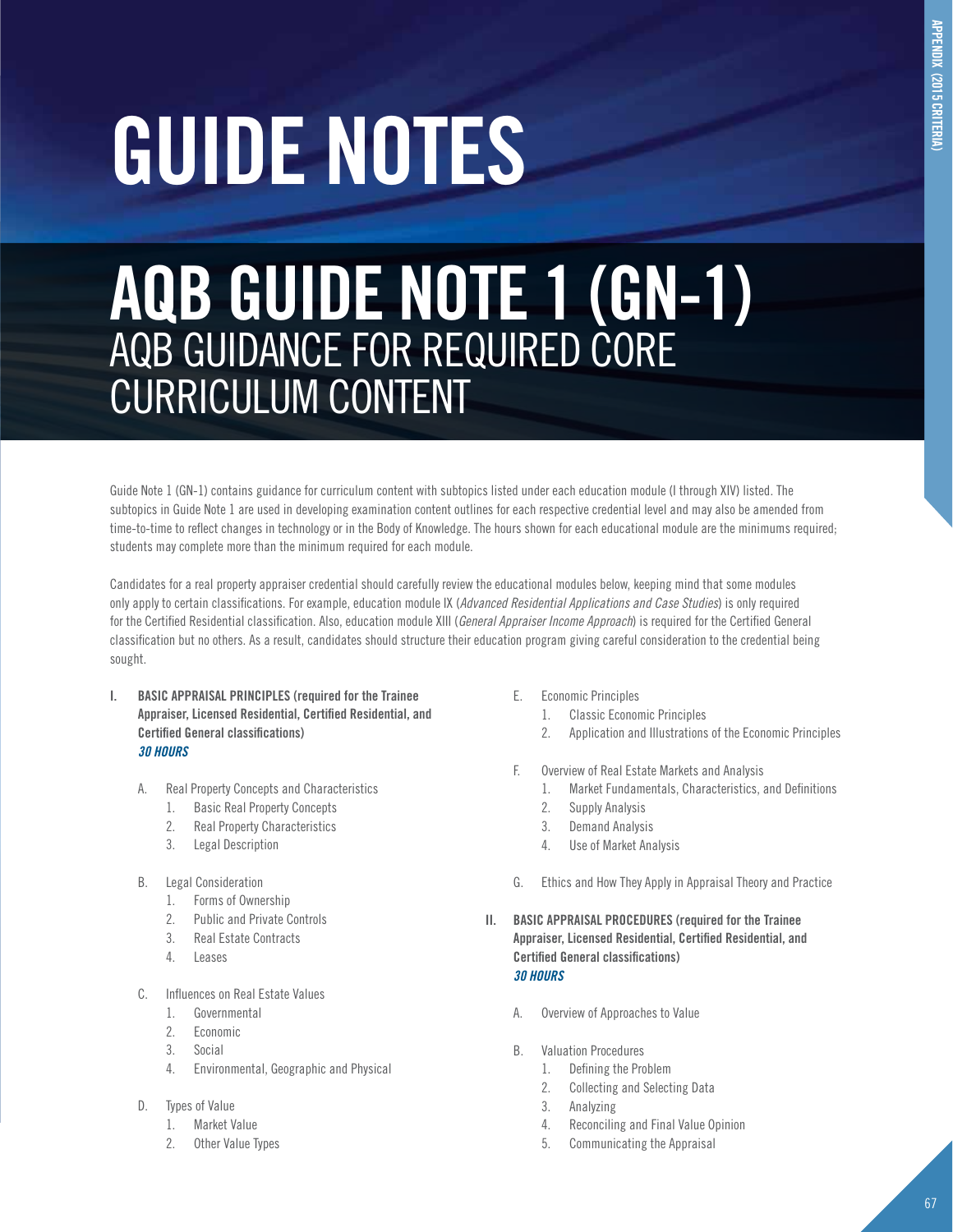- THE REAL PROPERTY APPRAISER QUALIFICATION CRITERIA AND INTERPRETATIONS OF THE CRITERIA **THE REAL PROPERTY APPRAISER QUALIFICATION CRITERIA AND INTERPRETATIONS OF THE CRITERIA**
- C. Property Description
	- 1. Geographic Characteristics of the Land/Site
	- 2. Geologic Characteristics of the Land/Site
	- 3. Location and Neighborhood Characteristics
	- 4. Land/Site Considerations for Highest and Best Use
	- 5. Improvements Architectural Styles and Types of Construction
	- 6. Special Energy Efficient Characteristics of the Improvements
- D. Residential or General Applications
- **III.** *15-HOUR NATIONAL USPAP COURSE* **OR ITS EQUIVALENT (required for the Trainee Appraiser, Licensed Residential, Certified Residential, and Certified General classifications)** *15 HOURS*
- **IV. RESIDENTIAL MARKET ANALYSIS AND HIGHEST AND BEST USE (required for the Licensed Residential and Certified Residential classifications)**

# *15 HOURS*

- A. Residential Markets and Analysis
	- 1. Market Fundamentals, Characteristics and Definitions
	- 2. Supply Analysis
	- 3. Demand Analysis
	- 4. Use of Market Analysis
- B. Highest and Best Use
	- 1. Test Constraints
	- 2. Application of Highest and Best Use
	- 3. Special Considerations
	- 4. Market Analysis
	- 5. Case Studies
- **V. RESIDENTIAL APPRAISER SITE VALUATION AND COST APPROACH (required for the Licensed Residential and Certified Residential classifications)**

# *15 HOURS*

- A. Site Valuation
	- 1. Methods
	- 2. Case Studies
- B. Cost Approach
	- 1. Concepts and Definitions
	- 2. Replacement/Reproduction Cost New
	- 3. Accrued Depreciation
	- 4. Methods of Estimating Accrued Depreciation
	- 5. Case Studies
- **VI. RESIDENTIAL SALES COMPARISON AND INCOME APPROACHES (required for the Licensed Residential and Certified Residential classifications)**

# *30 HOURS*

A. Valuation Principles & Procedures - Sales Comparison Approach

- B. Valuation Principles & Procedures Income Approach
- C. Finance and Cash Equivalency
	- 1. Identification of Seller Concessions and Their Impact on Value
- D. Financial Calculator Introduction
- E. Identification, Derivation and Measurement of Adjustments
- F. Gross Rent Multipliers
- G. Partial Interests
- H. Reconciliation
- I. Case Studies and Applications
- **VII. RESIDENTIAL REPORT WRITING AND CASE STUDIES (required for the Licensed Residential and Certified Residential classifications)** *15 HOURS*
	- A. Writing and Reasoning Skills
	- B. Common Writing Problems
	- C. Form Reports
	- D. Report Options and USPAP Compliance
	- E. Case Studies
- **VIII. STATISTICS, MODELING AND FINANCE (required for the Certified Residential and Certified General classifications)** *15 HOURS*
	- A. Statistics
	- B. Valuation Models (AVM's and Mass Appraisal)
	- C. Real Estate Finance
- **IX. ADVANCED RESIDENTIAL APPLICATIONS AND CASE STUDIES (required for the Certified Residential classification)** *15 HOURS*
	- A. Complex Property, Ownership and Market Conditions
	- B. Deriving and Supporting Adjustments
	- C. Residential Market Analysis
	- D. Advanced Case Studies
		- 1. Seller Concessions
			- 2. Special Energy Efficient Items (i.e. "Green Buildings")
- **X. GENERAL APPRAISER MARKET ANALYSIS AND HIGHEST AND BEST USE (required for the Certified General classification)** *30 HOURS*
	- A. Real Estate Markets and Analysis
		- 1. Market Fundamentals, Characteristics and Definitions
		- 2. Supply Analysis
		- 3. Demand Analysis
		- 4. Use of Market Analysis
	- B. Highest and Best Use
		- 1. Test Constraints
		- 2. Application of Highest and Best Use
		- 3. Special Considerations
		- 4. Market Analysis
		- 5. Case Studies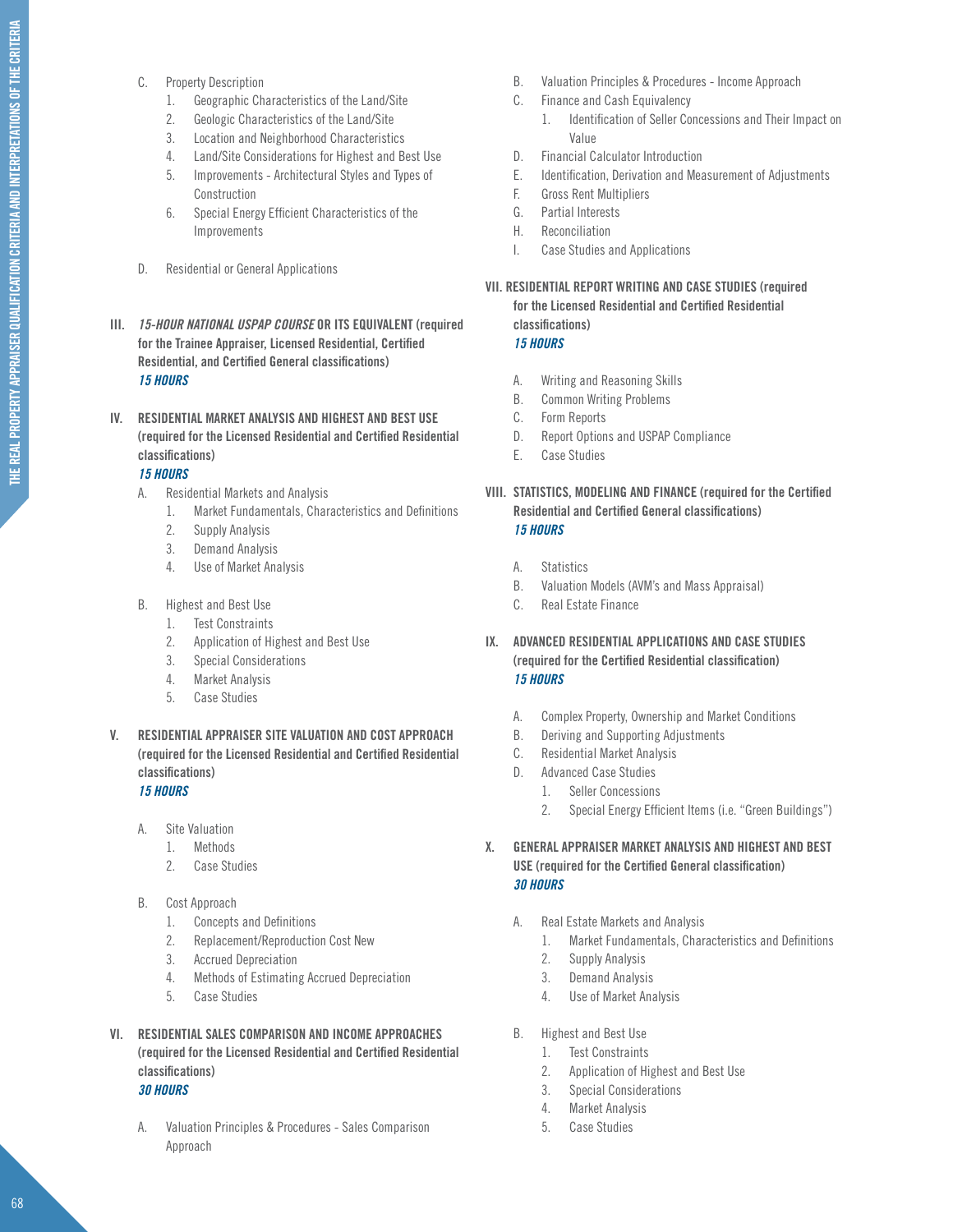- **XI. GENERAL APPRAISER SALES CO MPARISON APPROACH (required for the Certified General classification)** *30 HOURS*
	- A. Value Principles
	- B. Procedures
	- C. Identification and Measurement of Adjustments
	- D. Reconciliation
	- E. Case Studies
		- 1. Seller Concessions
		- 2. Special Energy Efficient Items (i.e. "Green Buildings")
- **XII. GENERAL APPRAISER SITE VALUATION AND COST APPROACH (required for the Certified General classification)** *30 HOURS*
	- A. Site Valuation
		- 1. Methods
		- 2. Case Studies
	- B. Cost Approach
		- 1. Concepts and Definitions
		- 2. Replacement/Reproduction Cost New
		- 3. Accrued Depreciation
		- 4. Methods of Estimating Accrued Depreciation
		- 5. Case Studies
- **XIII. GENERAL APPRAISER INCO ME APPROACH (required for the Certified General classification)** *60 HOURS*
	- A. Overview
	- B. Compound Interest
	- C. Lease Analysis
	- D. Income Analysis
	- E. Vacancy and Collection Loss
	- F. Estimating Operating Expenses and Reserves
	- G. Reconstructed Income and Expense Statement
	- H. Stabilized Net Operating Income Estimate
	- I. Direct Capitalization
	- J. Discounted Cash Flow
	- K. Yield Capitalization
	- L. Partial Interests
	- M. Case Studies
- **XIV. GENERAL APPRAISER REPORT WRITING AND CASE STUDIES (required for the Certified General classification)** *30 HOURS*
	- A. Writing and Reasoning Skills
	- B. Common Writing Problems
	- C. Report Options and USPAP Compliance
	- D. Case Studies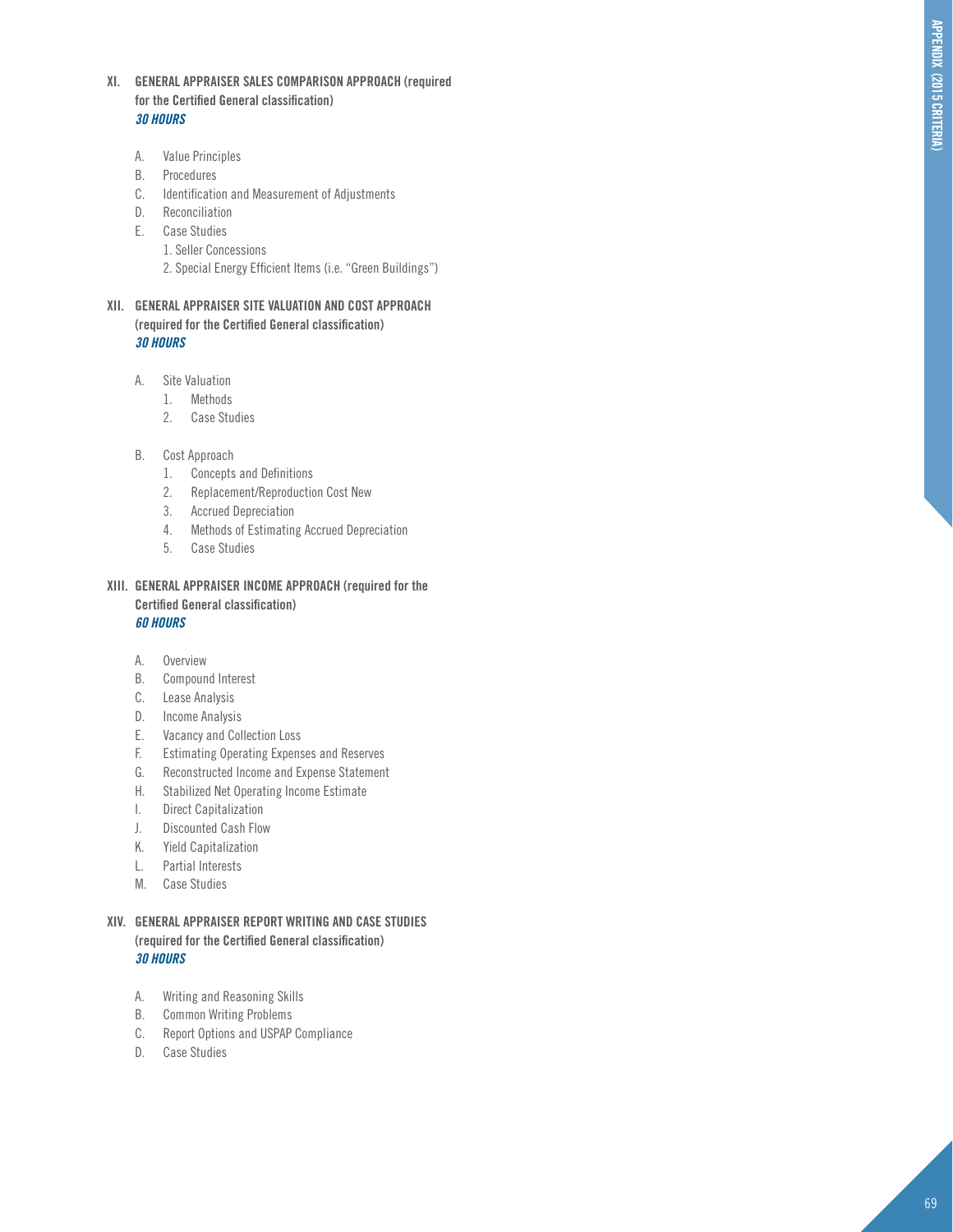# **AQB GUIDE NOTE 2 (GN-2)** AQB GUIDANCE FOR CRITERIA IMPLEMENTATION RETIRED, OCTOBER 2005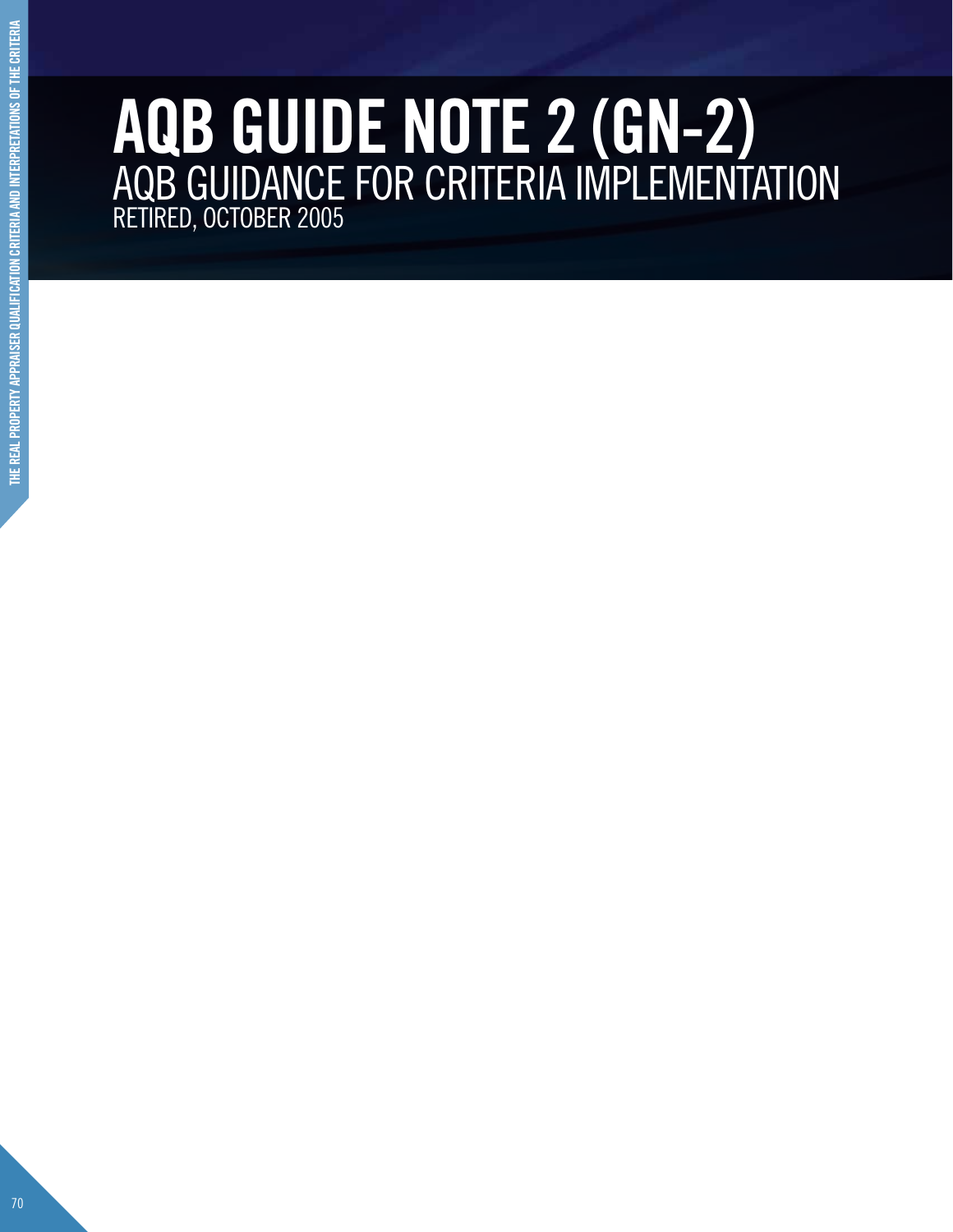# **AQB GUIDE NOTE 3 (GN-3)** AQB GUIDANCE FOR CRITERIA IMPLEMENTATION

THIS GUIDE NOTE RELATES TO THE SCOPE OF PRACTICE FOR THE LICENSED RESIDENTIAL AND CERTIFIED RESIDENTIAL CLASSIFICATIONS IN THE REAL PROPERTY APPRAISER QUALIFICATION CRITERIA.

In pre-January 1, 2008 *Real Property Appraiser Qualification Criteria* for the Licensed Residential and Certified Residential classifications, the following paragraph appeared in the scope of practice section:

*The scope of practice identified herein represents the consensus of the Appraiser Qualifications Board. The Federal Financial Institutions Regulatory Agencies, as well as other agencies and regulatory bodies permit the Certified Residential (or Licensed) classification to appraise properties other than those identified within these Criteria. Individuals should refer to agency regulations and state law to determine the type of property that may be appraised by the Certified Residential (or Licensed) appraiser.*

During the *Criteria* Exposure Draft and revision process, the AQB determined that this paragraph was more explanatory guidance than actual AQB *Criteria*. As a result, it was removed from the *Criteria* effective January 1, 2008.

However, while it is not contained in the post-2008 *Criteria*, it should be noted that the paragraph italicized above still reflects the consensus of the AQB. The scope of practice for the Licensed Residential and Certified Residential classifications did not change in 2008. Federal and state agencies continue to establish scope of practice thresholds that are specific to their particular needs.

For example, because federally-related transactions less than \$250,000 fall below the regulatory de minimus established by the Federal Financial Institution Regulatory Agencies, the scope of practice restrictions placed on individuals who can appraise commercial and residential properties below that threshold for financial institutions are few, if any.

The AQB continues to encourage individuals to refer to agency regulations and state law to determine the type of property that may be appraised by the Licensed Residential and Certified Residential classifications.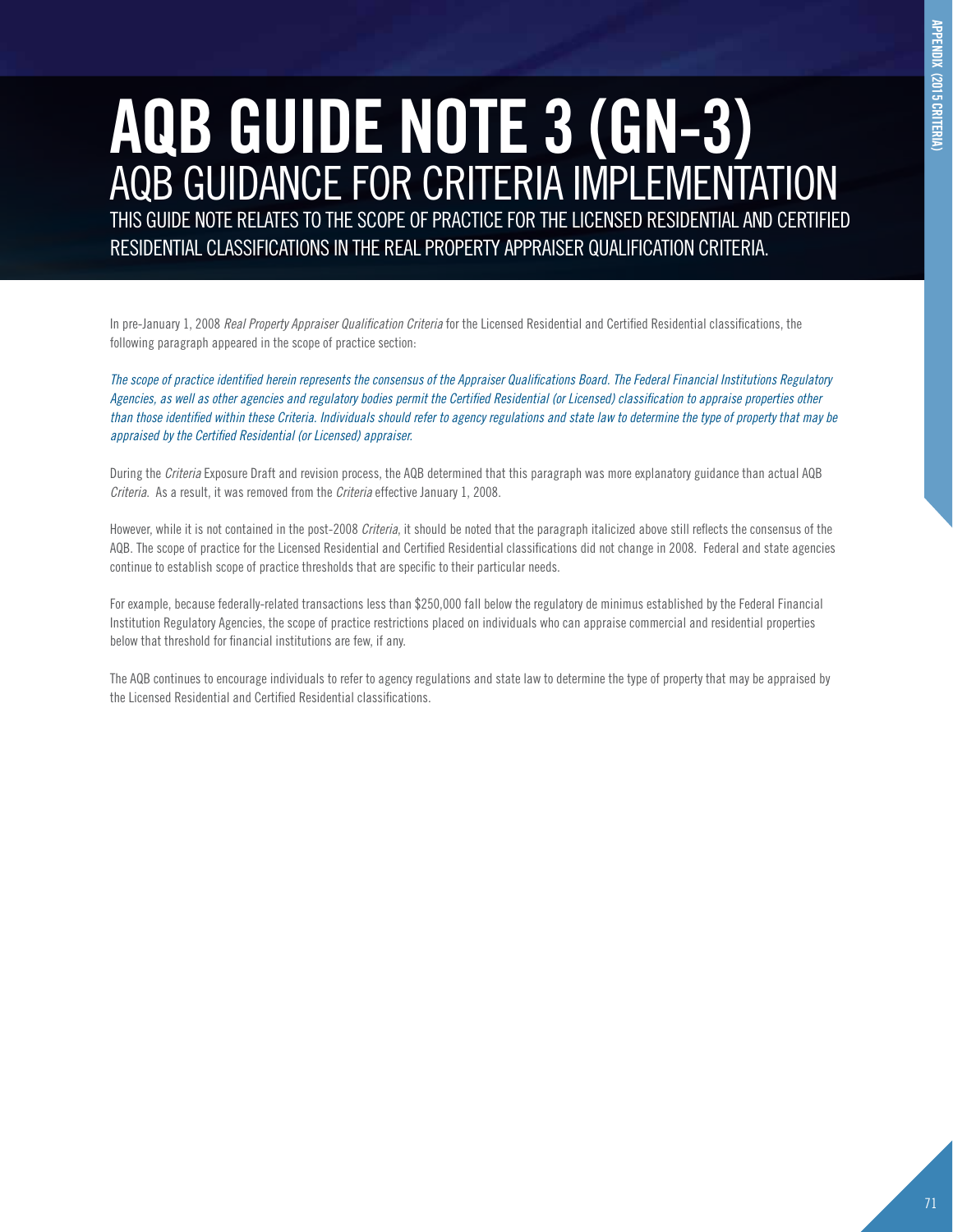# **AQB GUIDE NOTE 4 (GN-4)** AQB GUIDANCE FOR CRITERIA IMPLEMENTATION

THIS GUIDE NOTE RELATES TO PRACTICUM COURSES TO BE USED FOR EXPERIENCE CREDIT, AS SPECIFIED IN THE REAL PROPERTY APPRAISER QUALIFICATION CRITERIA.

Under "Criteria Applicable to All Appraiser Classifications" in the *Real Property Appraiser Qualification Criteria*, Section V Generic Experience Criteria, Paragraph D, reads as follows:

*There need not be a client in a traditional sense (i.e. a client hiring an appraiser for a business purpose) in order for an appraisal to qualify for experience, but experience gained for work without a traditional client cannot exceed 50% of the total experience requirement.* 

*Practicum courses that are approved by the AQB Course Approval Program or state appraiser regulatory agencies can satisfy the non-client experience requirement. A practicum course must include the generally applicable methods of appraisal practice for the credential category. Content includes, but is not limited to: requiring the student to produce credible appraisals that utilize an actual subject property; performing market research, containing sales analysis; and applying and reporting the applicable appraisal approaches in conformity with USPAP.*  Assignments must require problem solving skills for a variety of property types for the credential category. Experience credit shall be granted *for the actual classroom hours of instruction, and hours of documented research and analysis as awarded from the practicum course approval process. (Bold added for emphasis)*

The bolded language above sets forth the broad requirements for practicum courses. However, more detailed guidance is needed for developers of such courses, as well as state appraiser regulatory agencies seeking to approve such courses. The following is designed to offer this guidance:

- 1. General Practicum Course Guidelines
	- a. The time period for any non-residential practicum course should be consistent with the type and complexity of the assignment.
	- b. The time period for a residential practicum course should be consistent with the type and complexity of the assignment.
	- c. Practicum courses that cover multiple property types should allocate appropriate times for each assignment and subject properties should be significantly different from one another to provide appropriate training.
	- d. The maximum number of students per course should be consistent with best practices for proper student/instructor ratios.
	- e. In order for this type of experience to be compliant with USPAP, the student/appraiser must list the course provider for the practicum course as the client and the intended user.
	- f. The intended use of the report should be indicated as, "For experience credit."
- 2. Appraisal Assignment Guidelines
	- a. The appraisal should employ all of the approaches to value applicable to the assignment.
	- b. Property types and complexity should be those typically encountered by an appraiser seeking experience within the specified credential category.
	- c. The appraisal should indicate the intended user, intended use and should solve typical appraisal problems e.g., mortgage assignments, tax appeals, estates, etc.
	- d. There should be an identifiable subject property and the student should inspect it.
	- e. The actual subject property may change from time to time, but the property type should remain the same.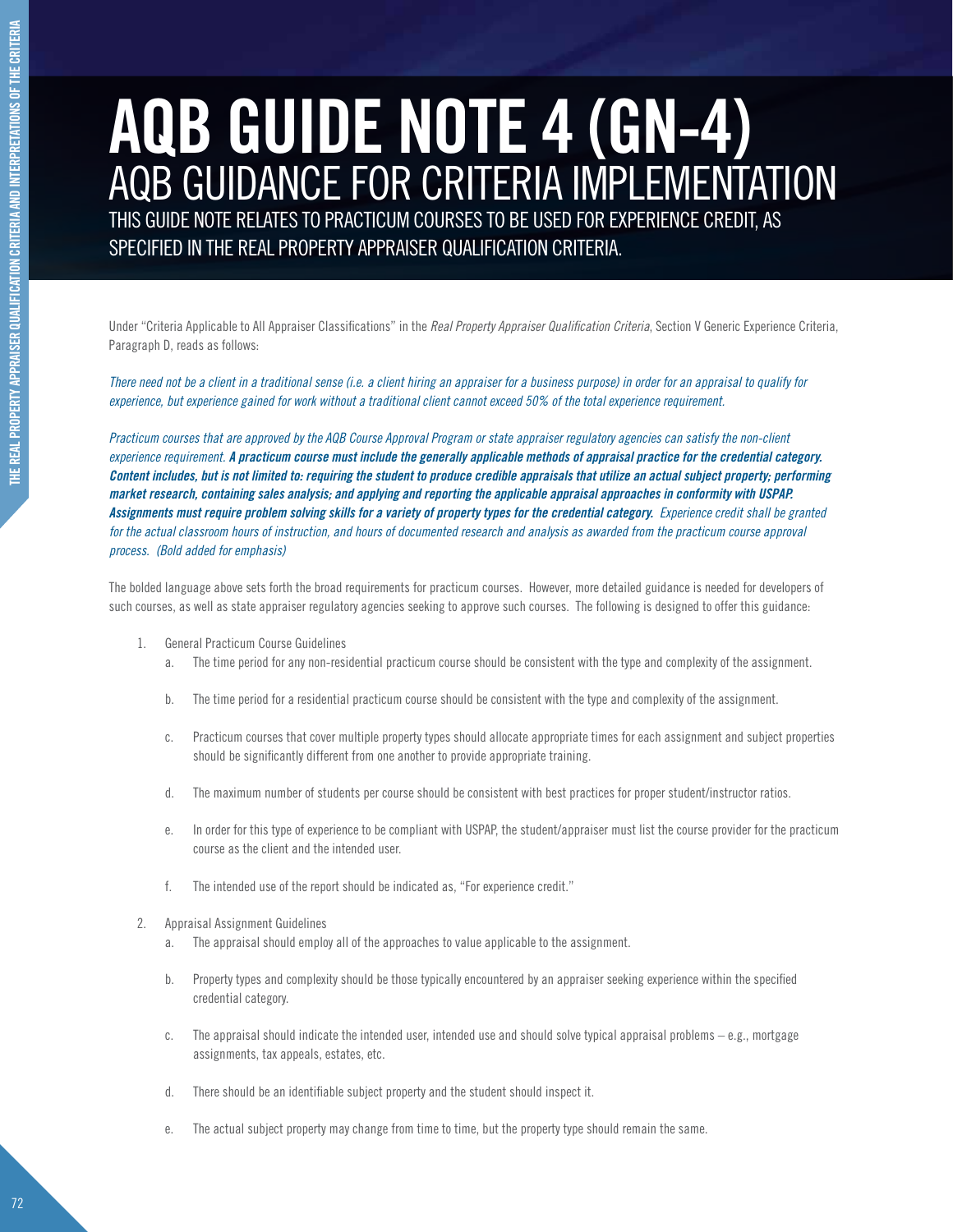- f. All comparable data researched, analyzed, and used in the assignment should be actual and identifiable market data.
- g. All comparables utilized should be verified with at least one market participant of the sale/rent e.g. buyer, seller, or broker and the student should also inspect the exterior of each comparable utilized.
- h. The final assignment should be communicated in compliance with either the Self-Contained or Summary Appraisal Report options of STANDARD 2 of USPAP.
- i. The final reports should be maintained by the student according to the Record Keeping section of the ETHICS RULE of USPAP.
- j. The practicum course should result in an appraisal and appraisal report completed in accordance with the current version of USPAP.

#### 3. Instructor Guidelines

- a. An instructor conducting a residential experience practicum course should hold either a Certified Residential or Certified General credential in good standing.
- b. An instructor conducting a general experience practicum course should hold a Certified General credential in good standing.
- c. The instructor should demonstrate compliance with the COMPETENCY RULE of USPAP for the type of assignment.
- d. The instructor should grade and correct all assignments and should ensure USPAP compliance.
- e. The instructor should meet with the students a minimum of 50% of the course hours during the course.

There is an underlying assumption that experience is valuable because clients and instructors tend to demand competency. Because experience in a classroom setting calls this assumption into question, credentialing authorities should carefully assess the quality and adequacy of appraisals made under such circumstances. They should also give consideration to restricting the percentage of this type of experience.

Therefore, while practicum course appraisals are eligible to qualify for experience credit, the credentialing authority should audit a significant sample of appraisals made in such instances for quality and conformance with USPAP.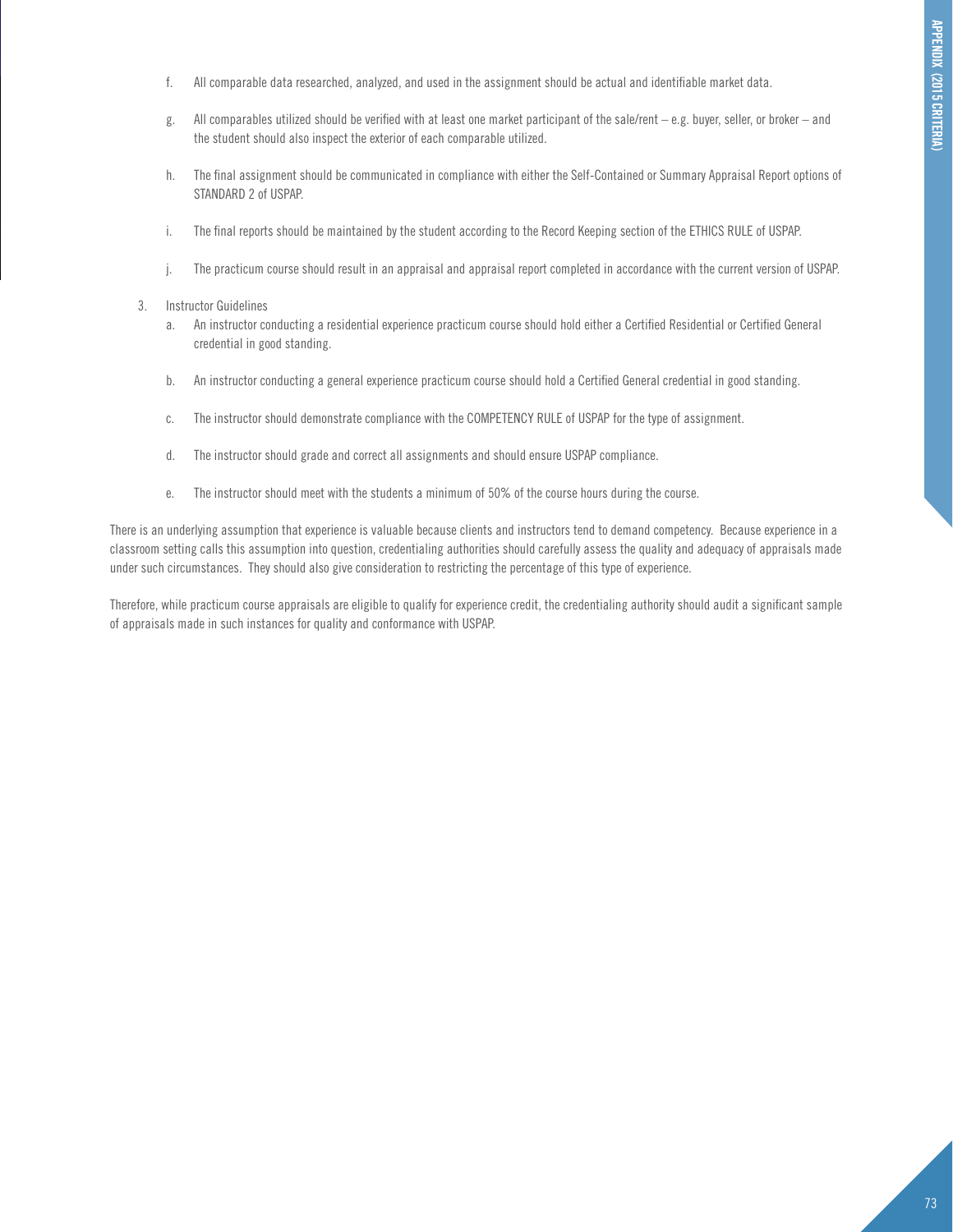# **AQB GUIDE NOTE 5 (GN-5)** AQB GUIDANCE FOR CRITERIA IMPLEMENTATION

THIS GUIDE NOTE RELATES TO RECIPROCITY, TEMPORARY PRACTICE, RENEWALS, AND APPLICATIONS FOR THE SAME CREDENTIAL IN ANOTHER JURISDICTION, AS SPECIFIED IN THE REAL PROPERTY APPRAISER QUALIFICATION CRITERIA.

Under "Criteria Applicable to All Appraiser Classifications" in the *Criteria*, Section II Existing Credential Holders, reads as follows:

*Existing credential holders in good standing in any jurisdiction shall be considered in compliance with current Appraiser Qualifications Board Real Property Appraiser Qualification Criteria if they have passed an AQB approved qualifying examination for that credential. This applies to reciprocity, temporary practice, renewals, and applications for the same credential in another jurisdiction. All credential holders must comply with ongoing requirements for continuing education, and state renewal procedures.*

The intent of the AQB is to allow current credential holders who are in good standing within their jurisdictions to obtain reciprocal credentials, temporary practice permits, renewals of existing credentials, and an equivalent credential in another jurisdiction on or after January 1, 2015 without having to meet the 2015 AQB *Criteria*. If an appraiser holds a valid appraiser credential supported by an AQB approved examination, the appraiser will be deemed by the AQB to be in full compliance with the 2015 *Criteria*.

For example, if a Certified General credential holder who received a credential prior to January 1, 2015 in one jurisdiction were to relocate to another jurisdiction after January 1, 2015, for AQB purposes that existing "home" state credential would be sufficient to support an equivalent credential in the "new" state. The credential holder would be deemed to have met the 2015 *Criteria* for education, experience and examination.

The AQB understands that the individual Title XI jurisdictions must operate in compliance with applicable state laws with regard to reciprocity, temporary practice, renewals and applications for the same credential in another jurisdiction. While Title XI jurisdictions are only required to meet the AQB *Criteria*, existing state laws may require that these minimums be exceeded. It is possible that a jurisdiction, because of existing law, might require an applicant for an equivalent credential from another jurisdiction meet all of the January 1, 2015 AQB *Criteria* (i.e., education, experience, and examination) in order to obtain the credential in their jurisdiction.

For example, consider an appraiser who holds a Certified General credential in State A and decides to relocate to State B. State B must apply both AQB *Criteria* and State law in determining whether the appraiser from State A qualifies for an appraiser credential in State B. While the AQB considers the valid existing credential in State A to be adequate documentation of conformance to AQB *Criteria*, some State laws might require the appraiser to submit a complete application, including appropriate documentation of experience, education, and successful exam completion. This new application requirement might involve some of the following issues:

- • Depending on the wording of the State law, this could mean that the appraiser from State A would have to conform to the 2015 *Criteria* to obtain a credential from State B. Among other things, the appraiser would have to reconstruct his/her appraisal education, perhaps going back as much as 20 to 30 years. The State, then, would have to determine whether that education conformed to the 2015 AQB *Criteria* as implemented by State law.
- • Virtually all appraiser education obtained in the past was provided in what is considered the "integrated" approach for 2008 *Criteria*. If State B does not accept integrated educational courses, the appraiser from State A would be required to obtain 300 hours of education acceptable under 2015 *Criteria*, plus a college degree, to qualify for a Certified General credential in State B.

It was not the AQB's intent to impose such hardships on appraisers or regulatory agencies. It was the intent of the AQB in drafting the language in Section II of "Existing Credential Holders" that the jurisdictions would recognize those appraisers that held credentials prior to the adoption of the 2015 *Criteria*. The acceptance of the existing credential holders would provide for a smooth transition from the pre-2015 *Criteria* to the 2015 (and beyond) *Criteria*.

The AQB encourages the jurisdictions to examine their statutes and regulations and initiate any changes that might be necessary to facilitate a smooth transition.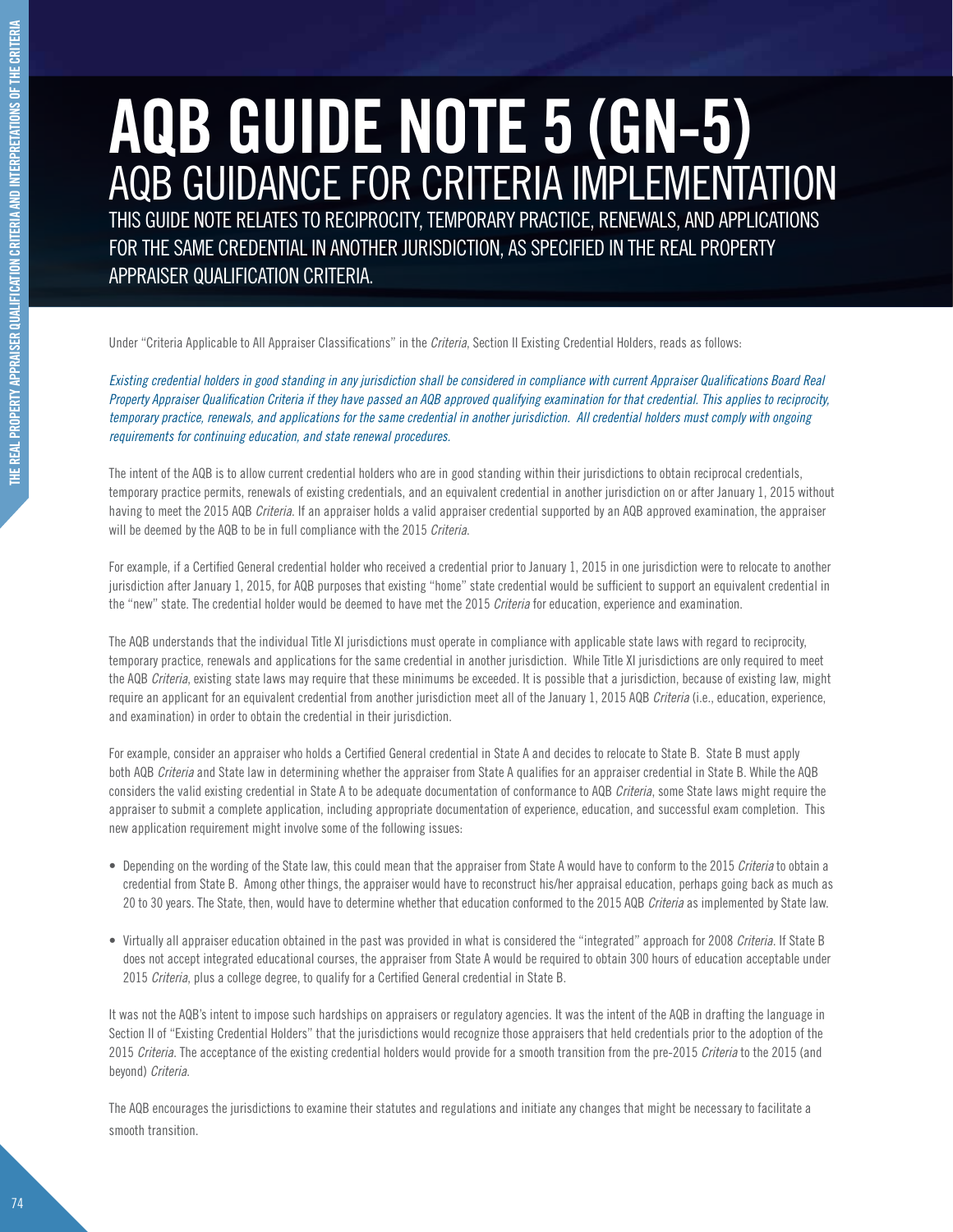# **APPENDIX (2015 CRITERIA) appendix (2015 criteria) AQB GUIDE NOTE 6 (GN-6)**

AQB GUIDANCE FOR CRITERIA IMPLEMENTATION THIS GUIDE NOTE RELATES TO THE VERIFICATION OF EXPERIENCE CREDIT AS SPECIFIED IN THE REAL PROPERTY APPRAISER QUALIFICATION CRITERIA.

Under "Criteria Applicable to All Appraiser Classifications" in the *Criteria*, Section V.G. (Generic Experience Criteria) reads as follows:

- *G. The verification for experience credit claimed by an applicant shall be on forms prescribed by the state certification/licensing agency, which shall include:*
	- *1. Type of property;*
	- *2. Date of report;*
	- *3. Address of appraised property;*
	- *4. Description of work performed by the trainee/applicant and scope of the review and supervision of the supervising appraiser;*
	- *5. Number of actual work hours by the trainee/applicant on the assignment; and*
	- *6. The signature and state certification number of the supervising appraiser if applicable. Separate appraisal logs shall be maintained for each supervising appraiser if applicable.*

#### *(Bold added for emphasis)*

As indicated above, the *Criteria* mandates that the forms used to verify experience credit include all of the identified items. Five of the six items listed are fairly self-explanatory; however, the AQB has received inquiries regarding the intent of item #4 above (the bolded text).

It is the intent of the AQB that the verification of experience clearly identifies three things under item #4:

- 1) A description of the work performed by the trainee or applicant;
- 2) The scope of the review performed by the supervising appraiser; and
- 3) The level of supervision performed by the supervising appraiser.

Although the scope of review and level of supervision performed by the supervising appraiser might appear to be redundant at first glance, they are not. For example, in certain assignments a supervising appraiser might determine that a lesser level of supervision is required, but that might not impact the level of review performed.

The AQB recognizes that assignments may differ significantly; therefore the level of review and supervision by the supervising appraiser may also differ from assignment to assignment. Also, depending on the assignments involved, it might be expected that the supervising appraiser's level of review and supervision diminish over time as the trainee/applicant gains competency.

The following page includes an example of an experience log that includes the information required by the *Criteria*. The attached is merely one possible example of an experience log. Any format that includes the items listed under Section V.G., Generic Experience Criteria, as specified in the *Real Property Appraiser Qualification Criteria* is acceptable.

It should be noted that experience logs or other forms prescribed by a state appraiser regulatory agency to verify experience credit might appear very different, including requiring substantially more information than is identified in the example on the following page. However, as stated above, all forms must, at a minimum, include the items listed under Section V.G., "Generic Experience Criteria," as specified in the *Real Property Appraiser Qualification Criteria*.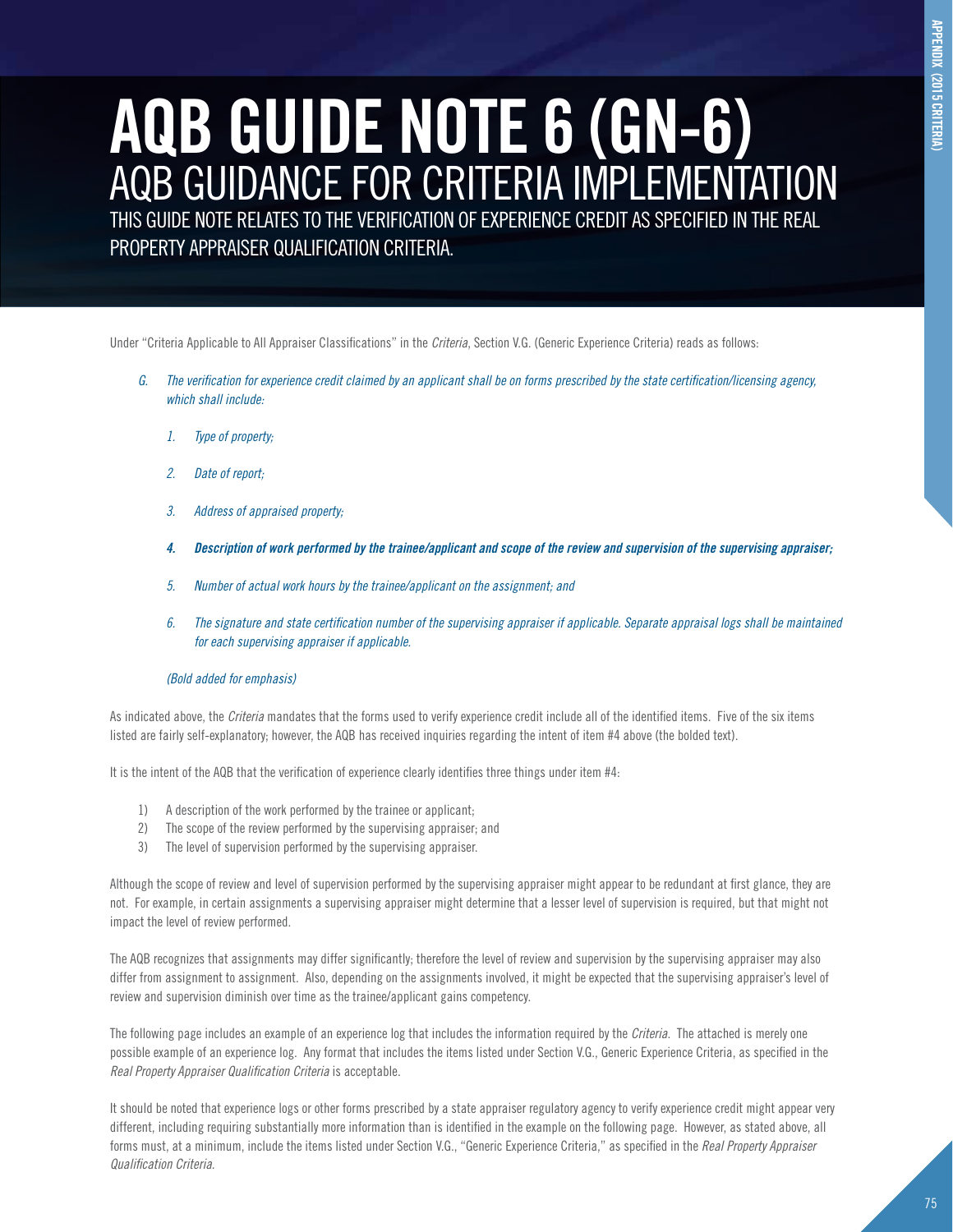| Date of<br>Report | Property Address,<br>City, State, Zip               | Type of<br>Property<br>(SFR,<br>Condo,<br>2-4 Units) | Description<br>Of Applicant's<br><b>Work Performed</b>                                                                                                                                                  | Scope of<br><b>Supervising Appraiser's</b><br>Review                                                                                                                                               | Scope of<br><b>Supervising</b><br>Appraiser's<br>Supervision                                                                                                                              | Number of<br><b>Actual Hours</b><br>Worked<br><b>By Applicant</b> |
|-------------------|-----------------------------------------------------|------------------------------------------------------|---------------------------------------------------------------------------------------------------------------------------------------------------------------------------------------------------------|----------------------------------------------------------------------------------------------------------------------------------------------------------------------------------------------------|-------------------------------------------------------------------------------------------------------------------------------------------------------------------------------------------|-------------------------------------------------------------------|
| 1/3/08            | 123 Oak Street<br>Washington, DC<br>20005           | <b>SFR</b>                                           | Neighborhood, subject<br>and comp data research<br>and analyses, interior/<br>exterior property<br>inspection, cost/sales<br>comparison approaches,<br>final reconciliation                             | Reviewed workfile and<br>report, verified subject<br>sales history, checked<br>data and analyses in<br>approaches to value<br>utilized, discussed with<br>applicant, co-signed<br>appraisal report | Completed entire<br>appraisal process<br>with applicant,<br>including physical<br>inspection of subject<br>property (first<br>SFR appraisal for<br>applicant)                             | 7                                                                 |
| 6/7/08            | 455 Pine Street<br>Washington, DC<br>20005          | <b>SFR</b>                                           | Neighborhood, subject<br>and comp data research<br>and analyses, interior/<br>exterior property<br>inspection, cost/sales<br>comparison approach,<br>final reconciliation                               | Reviewed workfile<br>and report, verified<br>all comparable data<br>and analyses, verified<br>homeowner's association<br>info, discussed with<br>applicant, co-signed<br>appraisal report          | Oversight of<br>comparable data<br>selection and<br>analyses, provided<br>direction in site value<br>analysis used in cost<br>approach, did not<br>physically inspect<br>subject property | 7                                                                 |
| 1/10/09           | 202 Spruce Street<br>Washington, DC<br>20005        | <b>SFR</b>                                           | Neighborhood, subject and<br>comp data research and<br>analyses, interior/exterior<br>property inspection,<br>cost/sales comparison/<br>income approaches, final<br>reconciliation                      | Reviewed workfile<br>and report, checked<br>data and analyses in<br>approaches to value<br>utilized, discussed with<br>applicant, co-signed<br>appraisal report                                    | Review of comparable<br>data selection and<br>analyses, did not<br>physically inspect<br>subject property                                                                                 | 10                                                                |
| 1/24/09           | 115 Pennsylvania<br>Ave.<br>Washington, DC<br>20005 | Retail<br>Store                                      | Neighborhood, subject<br>and comp (sale and<br>rental) data research and<br>analyses, interior/exterior<br>property inspection,<br>cost/sales comparison/<br>income approaches, final<br>reconciliation | Reviewed workfile and<br>report, verified subject<br>sales history and all<br>data and analyses in<br>approaches to value<br>utilized, discussed with<br>applicant, co-signed<br>appraisal report  | Completed entire<br>appraisal process<br>with applicant,<br>including physical<br>inspection of subject<br>property (first<br>commercial appraisal<br>for applicant)                      | 30                                                                |
| 8/14/09           | 200 S Broadway<br>Washington, DC<br>20005           | Retail<br>Store                                      | Neighborhood, subject<br>and comp (sale and<br>rental) data research and<br>analyses, interior/exterior<br>property inspection,<br>cost/sales comparison/<br>income approaches, final<br>reconciliation | Reviewed workfile and<br>report, verified subject<br>sales history and all<br>data and analyses in<br>approaches to value<br>utilized, discussed with<br>applicant, co-signed<br>appraisal report  | Oversight of<br>comparable data<br>selection and<br>analyses, provided<br>direction in DCF<br>analysis used in<br>income approach, did<br>not physically inspect<br>subject property      | 40                                                                |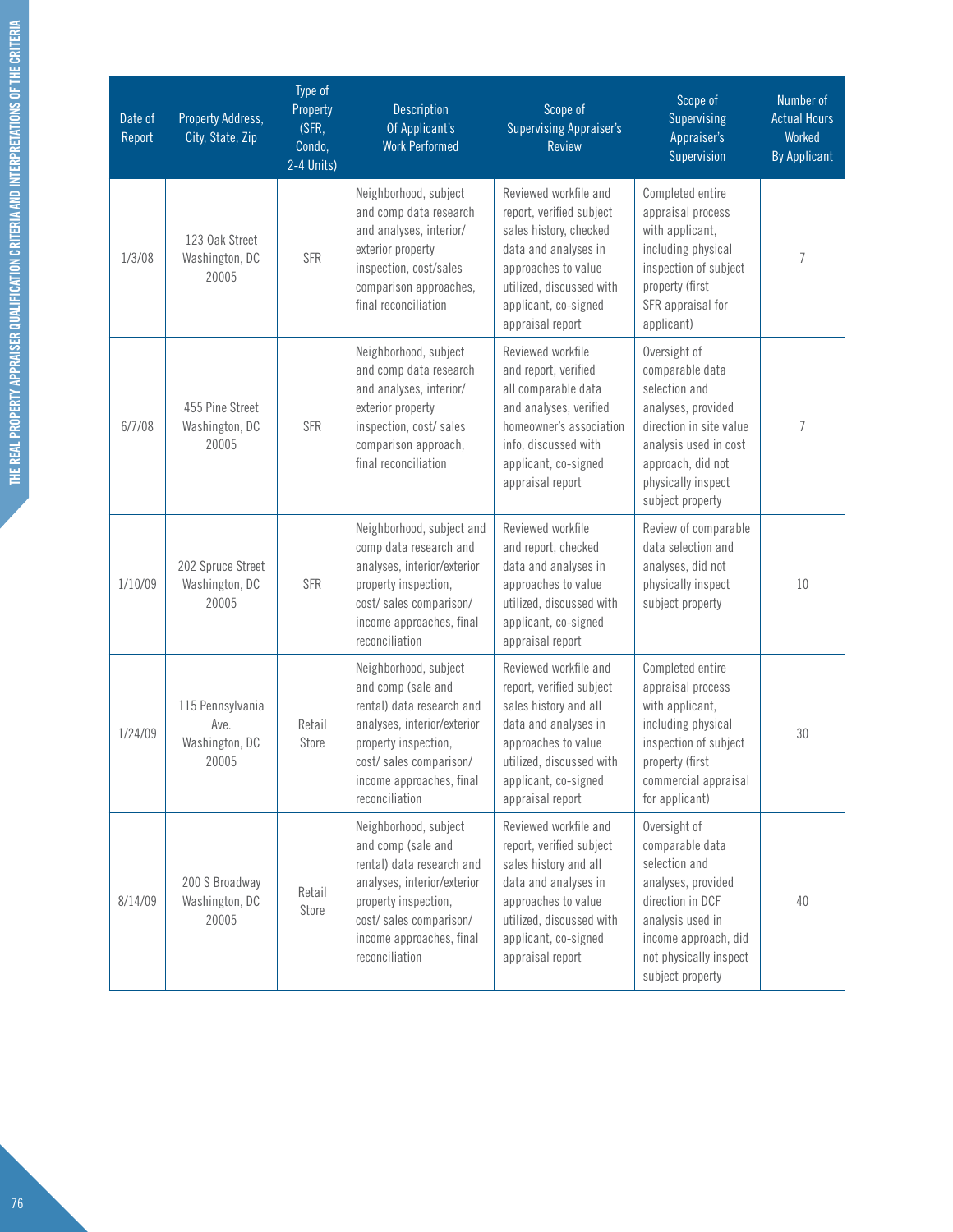| 1/10/10 | 300 Capitol Avenue<br>Washington, DC<br>20005 | Retail<br>Store | Neighborhood, subject<br>and comp (sale and<br>rental) data research and<br>analyses, interior/exterior<br>property inspection,<br>cost/sales comparison/<br>income approaches, final<br>reconciliation n | Reviewed workfile<br>and report, checked<br>data and analyses in<br>approaches to value<br>utilized, discussed with<br>applicant, co-signed<br>appraisal report                            | Review of comparable<br>data selection and<br>analyses, did not<br>physically inspect<br>subject property | 40 |
|---------|-----------------------------------------------|-----------------|-----------------------------------------------------------------------------------------------------------------------------------------------------------------------------------------------------------|--------------------------------------------------------------------------------------------------------------------------------------------------------------------------------------------|-----------------------------------------------------------------------------------------------------------|----|
| 2/12/10 | 144 Elm Avenue<br>Washington, DC<br>20005     | Golf<br>Course  | Completed entire<br>appraisal process                                                                                                                                                                     | Reviewed workfile and<br>report, verified subject<br>sales history and all<br>data and analyses in<br>approaches to value<br>utilized, discussed with<br>applicant, co-signed<br>appraisal | Completed entire<br>appraisal process                                                                     | 60 |

Thomas D. Trainee<br>
Thomas D. Trainee<br>
Applicant/Trainee Appraiser<br>
Sally A. Supervisory Appraiser<br>
Supervisory Appraiser<br>
Certific Applicant/Trainee Appraiser Supervisory Appraiser Certification No.

l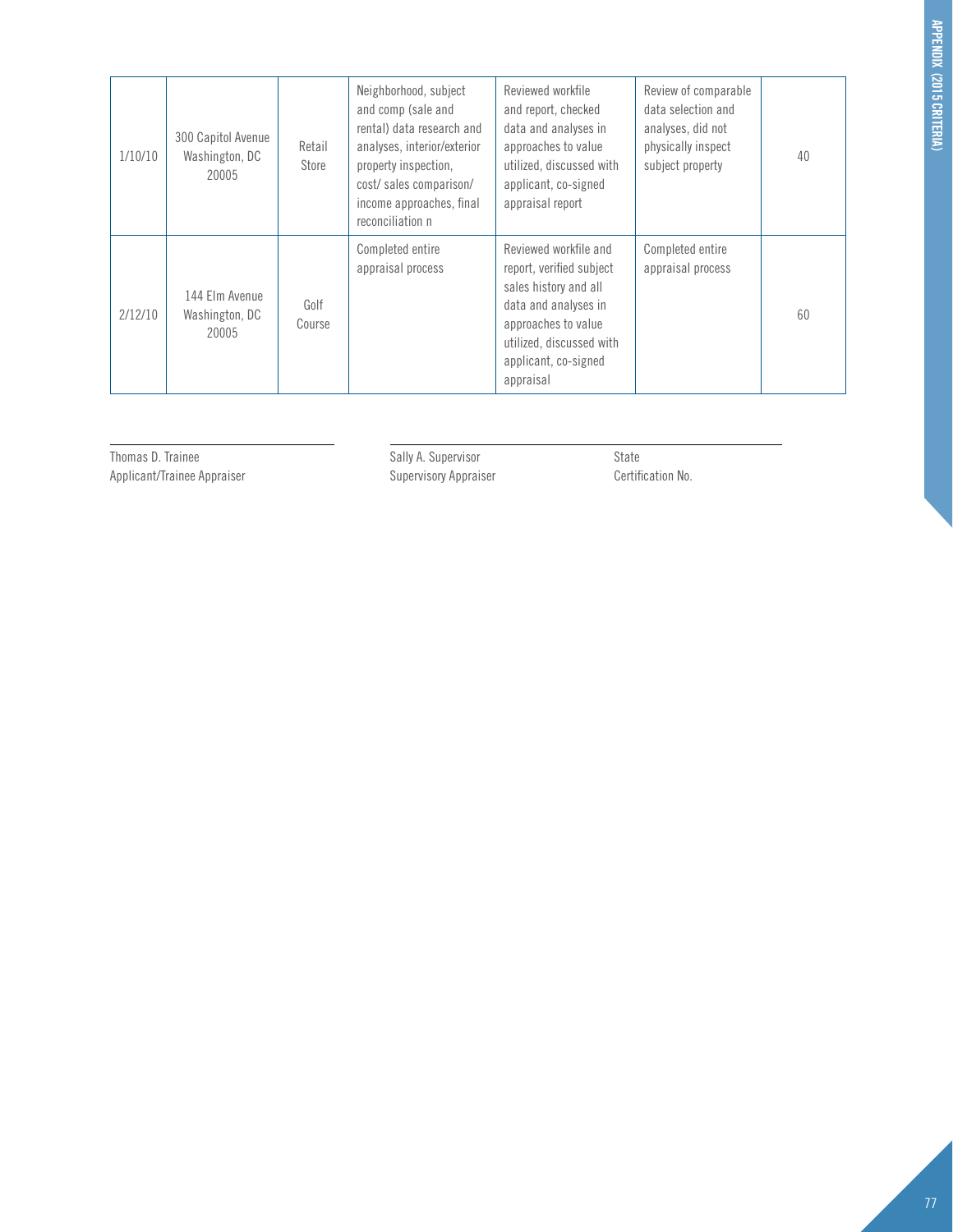# **AQB GUIDE NOTE 7 (GN-7)** THIS GUIDE NOTE RELATES TO DEGREE PROGRAMS IN REAL ESTATE REVIEWED BY THE AQB, AND THEIR

APPLICABILITY TOWARDS THE QUALIFYING EDUCATION SPECIFIED IN THE REQUIRED CORE CURRICULUM. RETIRED, JANUARY 2015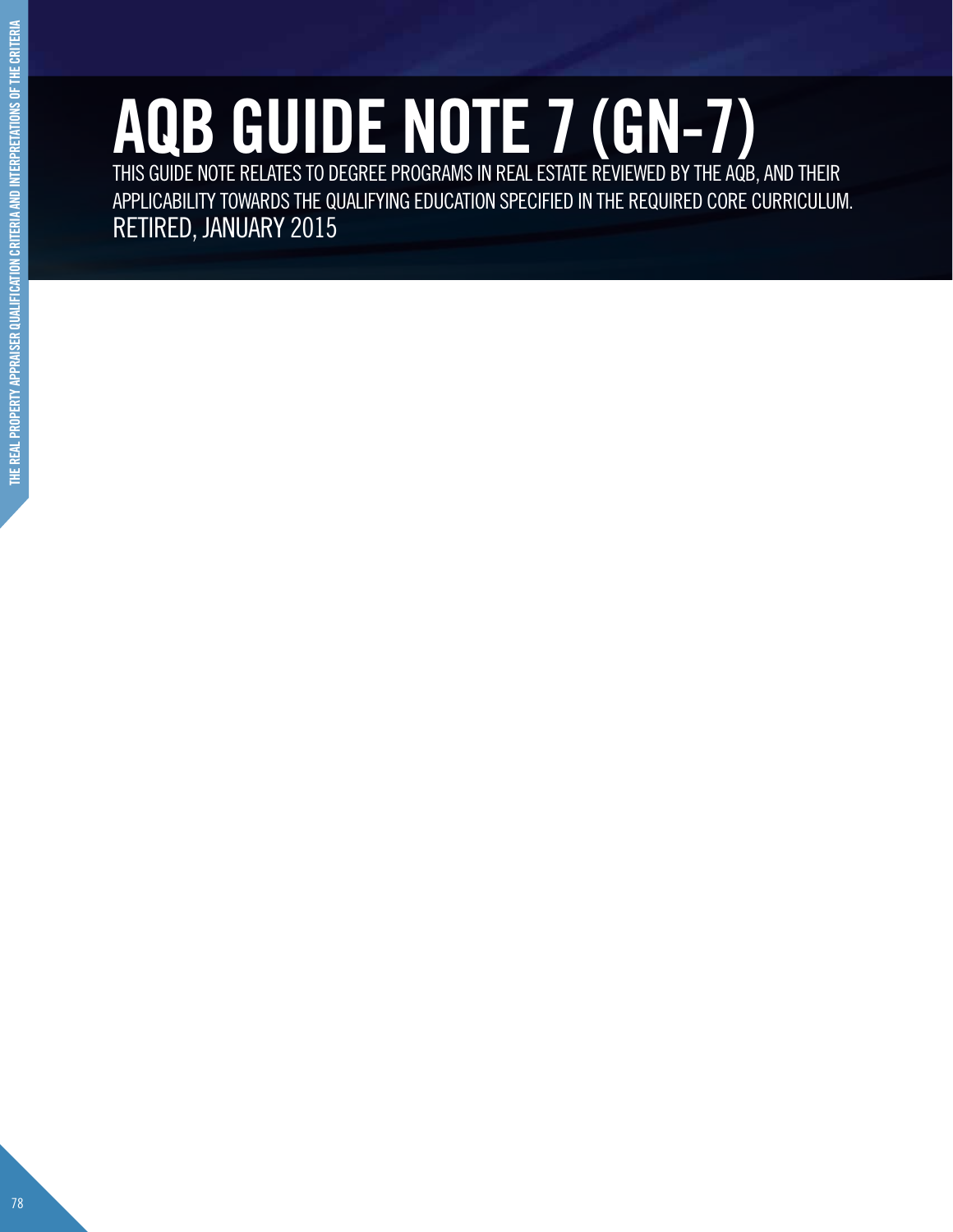# **AQB GUIDE NOTE 8 (GN-8)** THIS GUIDE NOTE RELATES TO THE COLLEGE-LEVEL EDUCATIONAL REQUIREMENTS AS SPECIFIED IN THE

REAL PROPERTY APPRAISER QUALIFICATION CRITERIA THAT BECAME EFFECTIVE ON JANUARY 1, 2008. RETIRED, JANUARY 2015

**appendix (2015 criteria)**

APPENDIX (2015 CRITERIA)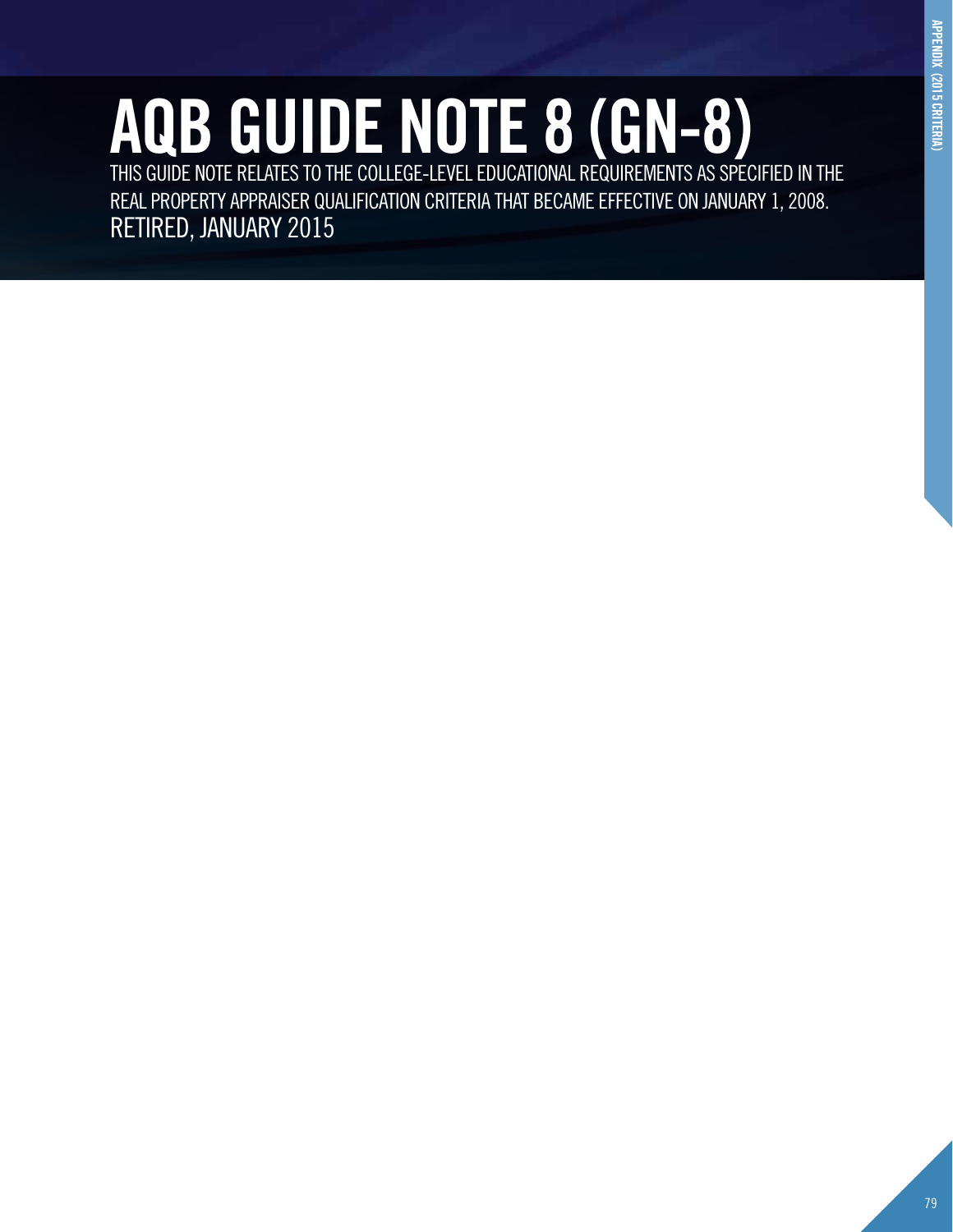# **COMPILATION OF AQB Q&A'S** (2015 CRITERIA)

# **APPRAISER QUALIFICATIONS BOARD Q&A**

*The Appraiser Qualifications Board (AQB) of The Appraisal Foundation establishes the minimum education, experience and examination requirements for real property appraisers to obtain a state certification. The AQB Q&A is a form of guidance issued by the AQB to respond to questions raised by appraisers, enforcement officials, users of appraisal services and the public to illustrate the applicability of the Real Property Appraiser Qualification Criteria and Interpretations of the Criteria in specific situations and to offer advice from the AQB for the resolution of appraisal issues and problems. The AQB Q&A may not represent the only possible solution to the issues discussed nor may the advice provided be applied equally to seemingly similar situations. AQB Q&A does not establish new Criteria. AQB Q&A is not part of the Real Property Appraiser Qualification Criteria. AQB Q&A is approved by the AQB without public exposure and comment.* 

## General Requirements

#### **Question 1:**

I am very interested in a career in real estate appraisal. However, I have one problem…I have a felony conviction on my criminal record. Can I still become a credentialed appraiser?

#### **Response:**

Depending upon the nature of your felony conviction, you may be prohibited from obtaining a real property appraiser credential. The *Real Property Appraiser Qualification Criteria* specifies the following:

- *State appraiser regulatory agencies shall not issue a real property appraiser credential if:*
	- *4. The applicant has had an appraiser license or certification revoked in any governmental jurisdiction within the five (5) year period immediately preceding the date of application.*
	- *5. The applicant has been convicted of, or pled guilty or nolo contendere to, a felony in a domestic, or foreign court:*
		- *a. during the five (5) year period immediately preceding the date of the application for licensing or certification; or*
		- *b. at any time preceding the date of application, if such felony involved an act of fraud, dishonesty, or a breach of trust, or money laundering.*
	- *6. The applicant has failed to demonstrate character and general fitness such as to command the confidence of the community and to warrant a determination that the appraiser will operate honestly, fairly, and efficiently within the purposes of this Criteria.*

The state in which you are seeking a credential may have restrictions on the issuance of a real property appraiser credential depending upon the substantive matters contained within your background. Check with your state appraiser regulatory agency for further information.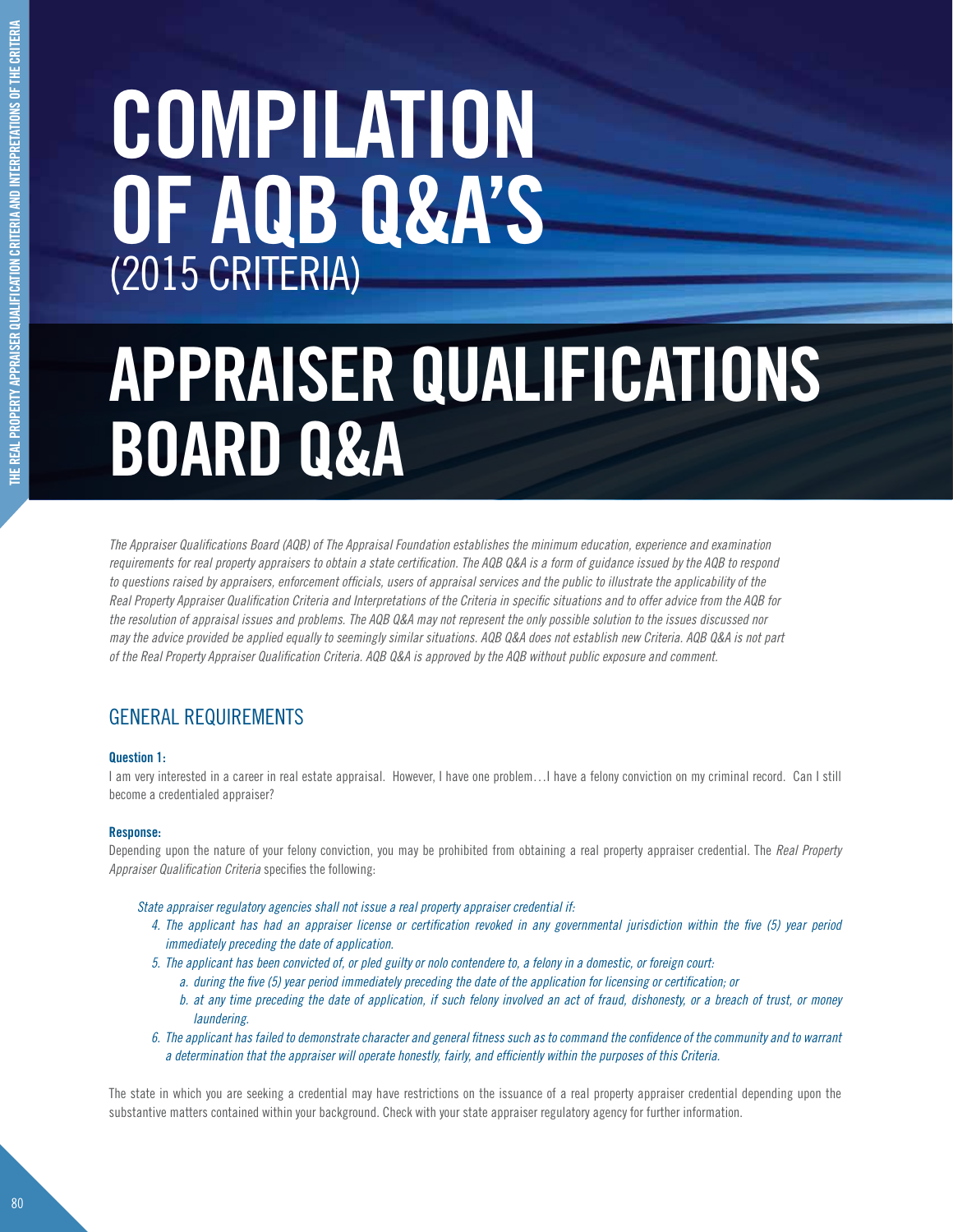#### **Question 2:**

I would like to get a Certified General appraiser credential. I am from another country and have a student visa, but don't have a Social Security card or Taxpayer ID Number. If I fulfill the education and experience requirements, can I get a Certified General appraiser credential without possessing a Social Security card or similar document?

#### *Response:*

The *Real Property Appraiser Qualification Criteria* does not specifically address residency, citizenship or identification issues. However, be sure to check with the state appraiser regulatory agency in the jurisdiction where you plan to seek the credential to confirm the requirements for licensure, as states may have their own residency or citizenship requirements.

### SCOPE OF PRACTICE

#### **Question 1:**

I am a Certified Residential appraiser and I have been asked to appraise a home on 40 acres, which includes a "hobby farm" that is not used for commercial purposes. The zoning requires a minimum lot size of 40 acres, so the lot cannot be subdivided and used for other purposes. Does my Certified Residential credential permit me to appraise this property?

#### **Response:**

Yes, as long as you can do so in compliance with the COMPETENCY RULE and all other applicable provisions in USPAP.

#### **Question 2:**

I am a Certified Residential appraiser and I have been asked to appraise a home on 40 acres. The zoning requires a minimum lot size of 5 acres, and I have confirmed with the local planning department that the lot could be subdivided into eight 5-acre parcels. In addition, my preliminary research confirms the highest and best use of the property would be for an eight-lot subdivision. Does my Certified Residential credential permit me to appraise this property?

#### **Response:**

If the appraisal report will be utilized to support a federally-related transaction (FRT), then you may not appraise this property under your Certified Residential credential. Since the highest and best use of the site is for something greater than a 1-4 unit residential property, the appraisal must be prepared by (or, at a minimum, co-signed by) a Certified General appraiser. If the appraisal is not for a FRT, and you can do so in compliance with the COMPETENCY RULE and all other provisions of USPAP, then check with your state appraiser regulatory agency to see if the state permits you to value a property with these characteristics.

#### **Question 3:**

I am a Licensed Residential appraiser and I have been asked to appraise a home on 40 acres in a marketplace where there are no other home sites larger than 5 acres. The appraisal is being requested by a federally-chartered bank in order to evaluate the subject property as collateral for a \$1.5 million mortgage loan. Does my Licensed Residential credential permit me to appraise this property?

#### **Response:**

No. The scope of practice for the Licensed Residential classification allows for appraisals of "complex" 1-4 unit residential properties up to a transaction value of \$250,000, and it appears this assignment would qualify as "complex." However, even if it does not qualify as "complex," the Licensed Residential classification only allows for appraisals of "non-complex" 1-4 unit residential properties up to a transaction value of \$1 million. Therefore, this property could not be appraised by a Licensed Residential appraiser to support a federally-related transaction (FRT). If this appraisal was not being performed for a FRT, and you could do so in compliance with the COMPETENCY RULE and all other provisions of USPAP, then check with your state appraiser regulatory agency to see if the state permits you to value a property with these characteristics.

### QUALIFYING EDUCATION

#### **Question 1:**

I understand that as part of the *Required Core Curriculum* for either the 200 hours for a Certified Residential credential or the 300 hours for a Certified General credential, I am required to take Appraisal Subject Matter Electives. What courses qualify as Electives?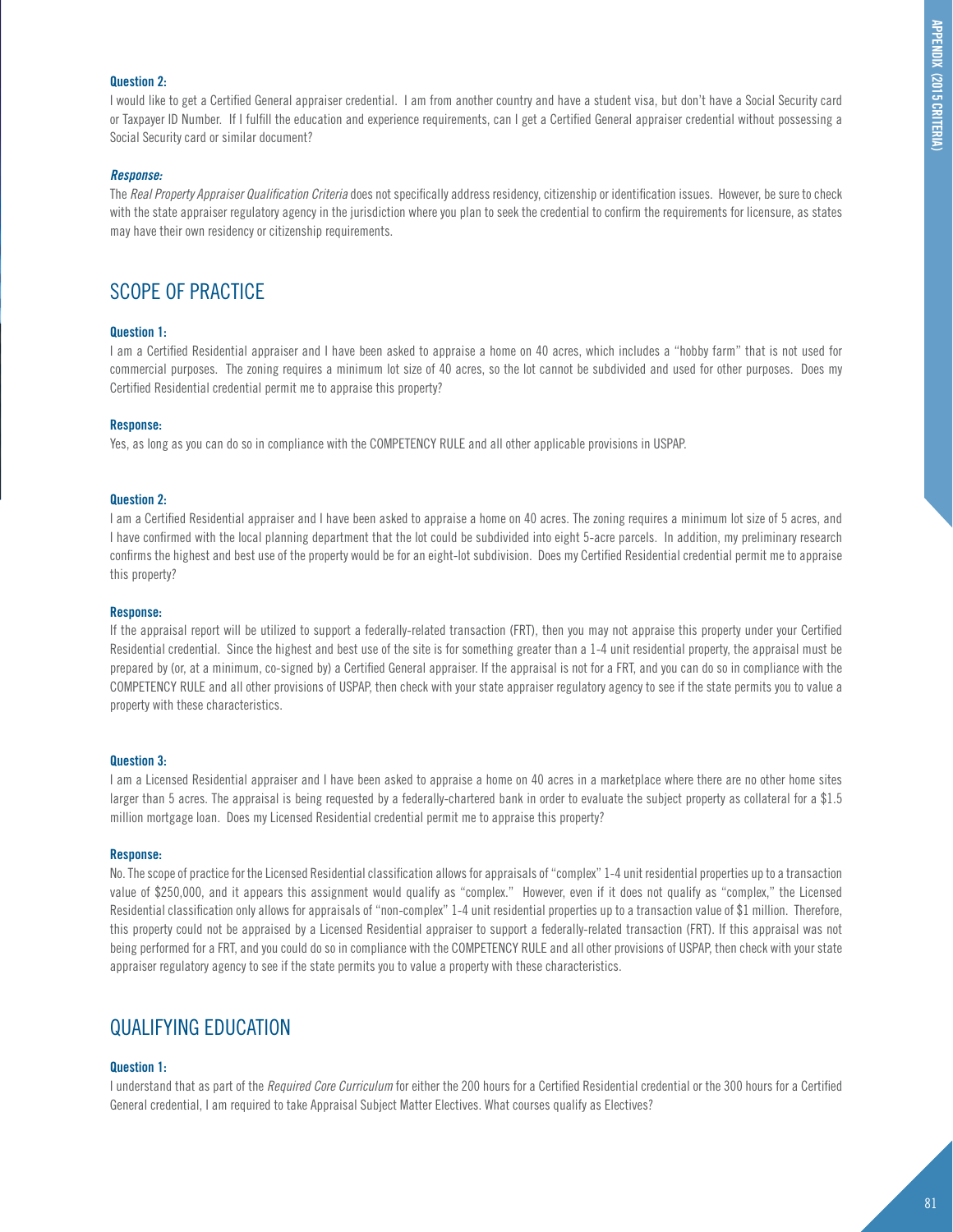#### **Response:**

Any course approved as qualifying education by your state appraiser regulatory agency may be utilized as an Appraisal Subject Matter Elective, provided you have not already used the course toward licensure and certification requirements. As an example, a candidate seeking a Certified Residential credential could fulfill the Appraisal Subject Matter Elective requirement by taking one or more of the courses required for the Certified General credential, or vice versa. In addition, a course could be approved by a state for more than the minimum number of hours required in one of the *Required Core Curriculum* modules. If, for example, you took a 25-hour course on *Residential Appraiser Site Valuation and Cost Approach*, 15 of those hours would satisfy the Core Curriculum Requirement for that topic and the other 10 could be applied toward the Appraisal Subject Matter Elective module.

Refer to Guide Note 1 (GN-1) in the *Real Property Appraiser Qualification Criteria* for a complete listing of qualifying education topics and subtopics under the *Required Core Curriculum*.

#### **Question 2:**

I was going to become a Certified Residential appraiser but after taking 45 hours of residential classes I decided to go for my Certified General credential instead. How many hours out of the 45 can be utilized in satisfying the 300-hour requirement?

#### **Response:**

You will be able to utilize at least 30 hours, and possibly all 45. Four courses totaling 90 hours are part of the *Required Core Curriculum* for both the Certified Residential and Certified General credentials: *Basic Appraisal Principles* (30 hours), *Basic Appraisal Procedures* (30 hours), the *15-Hour National USPAP Course* or its equivalent (15 hours) and *Statistics, Modeling and Finance* (15 Hours). If your 45 hours were earned among these 4 courses, all of your hours will apply towards the Certified General credential.

In addition to specifically-required courses for the Certified General credential, students are required to earn 30 hours of Appraisal Subject Matter Electives. Thus, if the 45 hours you completed consist of other courses specific to the Certified Residential curriculum, then 30 of these hours can be utilized to satisfy the Appraisal Subject Matter Electives requirement of the Certified General credential.

#### **Question 3:**

I am interested in beginning an appraisal career. I found some real estate appraisal courses offered at a local community college, but found out they are not AQB CAP-approved courses. Is it true that the only courses I can take are AQB CAP-approved courses?

#### **Response:**

The AQB Course Approval Program (CAP) is a voluntary program to which educational providers may apply for approval of courses. CAP review and approval is designed to assist state appraiser regulatory agencies in approving courses by eliminating some of the administrative burden of course review; however, states have the final authority/responsibility with regard to approval of coursework. Check with your state appraiser regulatory agency to see whether the specific community college courses you are considering have been approved for qualifying education.

#### **Question 4:**

I received my Certified Residential appraiser credential in 2004, and now I would like to get my Certified General credential. According to my state appraiser regulatory agency, because I did not satisfy the qualifying educational requirements for the Certified General credential prior to January 1, 2015, I am required to start from the beginning and complete all the qualifying education required for a Certified General credential. I am told this even includes the classes I originally took to get my Certified Residential credential (e.g. *Basic Appraisal Principles* and *Basic Appraisal Procedures*). Is this correct?

#### **Response:**

Per the *Real Property Appraiser Qualification Criteria*, appraisers holding a valid Certified Residential appraiser credential may satisfy the educational requirements for the Certified General appraiser credential by completing the following additional educational hours: *General Appraiser Market Analysis and Highest and Best Use* (15 hours); *General Appraiser Sales Comparison Approach* (15 hours); *General Appraiser Site Valuation and Cost Approach* (15 hours); *General Appraiser Income Approach* (45 hours); and *General Appraiser Report Writing and Case Studies* (15 hours).

The noted 100 total hours of additional qualifying education is the minimum that must be completed. In addition, you will need to satisfy the college degree requirement, complete the additional hours of experience, and successfully complete the National Uniform Licensing and Certification exam for the Certified General classification. As with all of the criteria established by the AQB, states may create requirements that are greater than those established by the AQB. As a result, you will need to check with your state appraiser regulatory agency to determine the exact requirements to change your credential.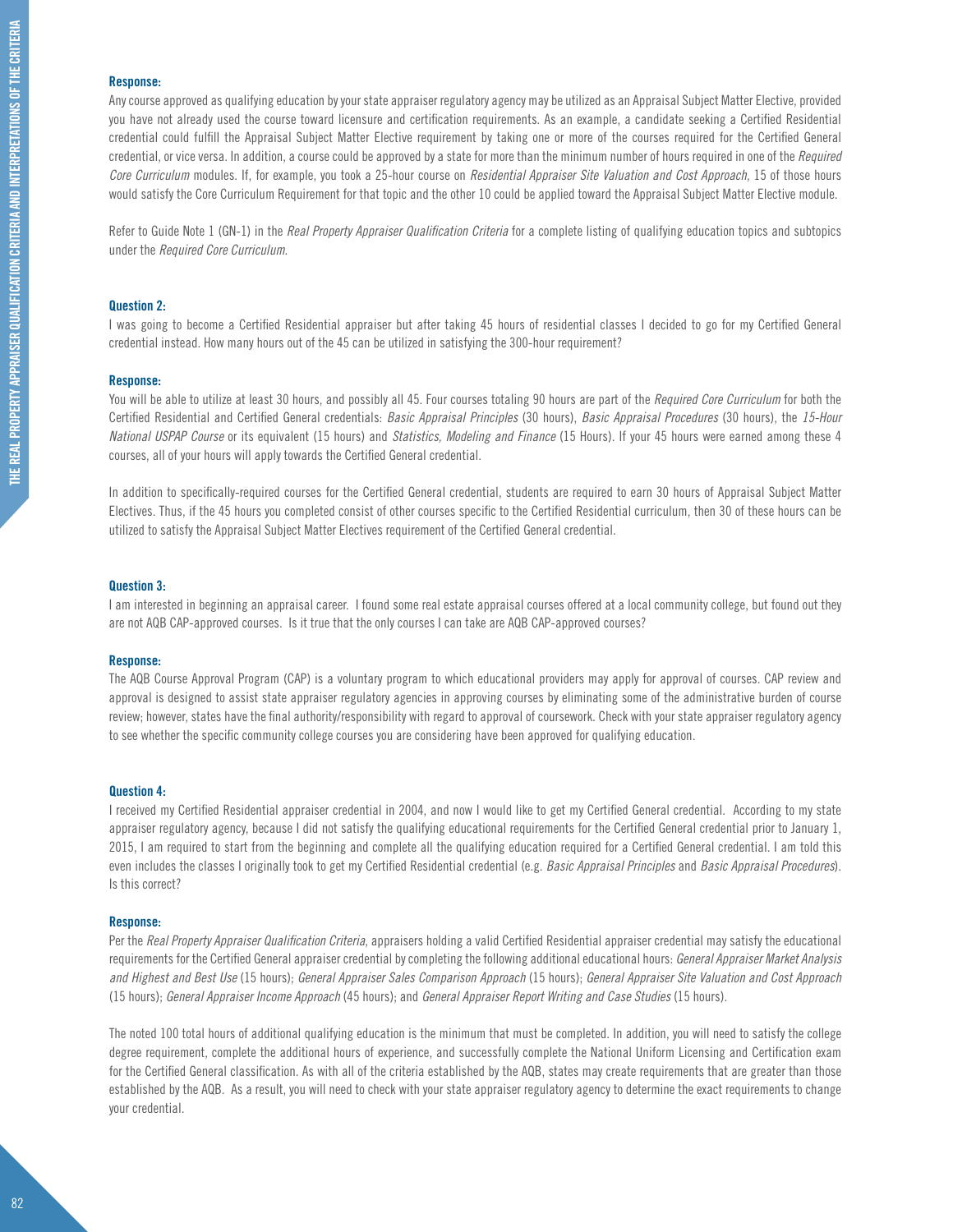#### **Question 5:**

I was pursuing a Certified General credential and completed a 30-hour qualifying education course on *General Appraiser Market Analysis and Highest and Best Use* that was approved by my state. I decided to pursue a Certified Residential credential instead, which requires 15 hours of *Residential Market Analysis and Highest and Best Use*. Can I use the General Appraiser course to count as my qualifying education in this category?

#### **Response:**

The *Real Property Appraiser Qualification Criteria* sets forth module names of the *Required Core Curriculum* areas which must be covered in a candidate's qualifying education for each appraiser classification sought. Furthermore, Guide Note 1 of the criteria provides guidance on subtopic areas that should be covered under each of the modules of the *Required Core Curriculum*, in order to prepare the candidate to pass the National Uniform Licensing and Certification examination for the specific credential. However, coverage of all of the subtopics under each module is not required in order for a course to be approved by your state appraiser regulatory agency as qualifying education.

Thus, given the commonality between the subtopics covered in the respective *General and Residential Highest and Best Use courses*, under the *Criteria*, a state could approve the General course toward the *Required Core Curriculum* for the Residential classification. However, be sure to check with the specific state appraiser regulatory agency in the jurisdiction in which you are seeking a credential to verify their specific requirements and course approvals, which could be more specific.

#### **Question 6:**

I have an appraisal credential in my home state and I am now seeking to obtain a credential in a new state where I will be relocating. My appraisal coursework was approved in my home state, but I am having difficulty getting my qualifying education approved in my new state. If one state approved my courses doesn't that mean they are automatically accepted by other states?

#### **Response:**

The *Real Property Appraiser Qualification Criteria* states "Existing credential holders (with the exception of Trainee Appraisers) in good standing in any jurisdiction shall be considered in compliance with current *Real Property Appraiser Qualification Criteria* (*Criteria*) if they have passed an AQB-approved qualifying examination for that credential. This applies to reciprocity, temporary practice, renewals, and applications for the same credential (with the exception of Trainee Appraisers) in another jurisdiction."

However, while the above represents the position of the Appraiser Qualifications Board, each state has the right to regulate commerce within its boundaries. Thus, their laws may require an applicant to "start from scratch" and fulfill all of the current requirements for licensure or certification.

Furthermore, each state has the responsibility to approve qualifying education courses leading toward real property appraiser credentials. Individual course providers (e.g. colleges/universities, proprietary schools, designation organizations) must seek approval of their courses by individual states. As such, it is possible one state may have approved a course, while another has not.

#### **Question 7:**

I am a state regulator responsible for evaluating courses submitted for qualifying education for state appraiser licensure and certification. I recently received a submission of a course entitled *Advanced Residential Applications and Case Studies*. I reviewed Guide Note 1 of the *Real Property Appraiser Qualification Criteria* and understand one of the subtopics for this course is "Advanced Case Studies." What qualifies a case study as "advanced?"

#### **Response:**

An *Advanced Residential Applications and Case Studies* course should serve to provide the student with practical instruction demonstrating how to handle complex and high-value residential properties.

Guide Note 1 of the *Criteria* provides curriculum guidance including the following subtopics for this course:

- A. Complex Property, Ownership and Market Conditions
- B. Deriving and Supporting Adjustments
- C. Residential Market Analysis
- D. Advanced Case Studies

Thus, the case studies in this type of course should include issues dealing with complex and/or high-value residential properties such as:

- Atypical properties in a given market;
- Residences with unique architecture or historic properties;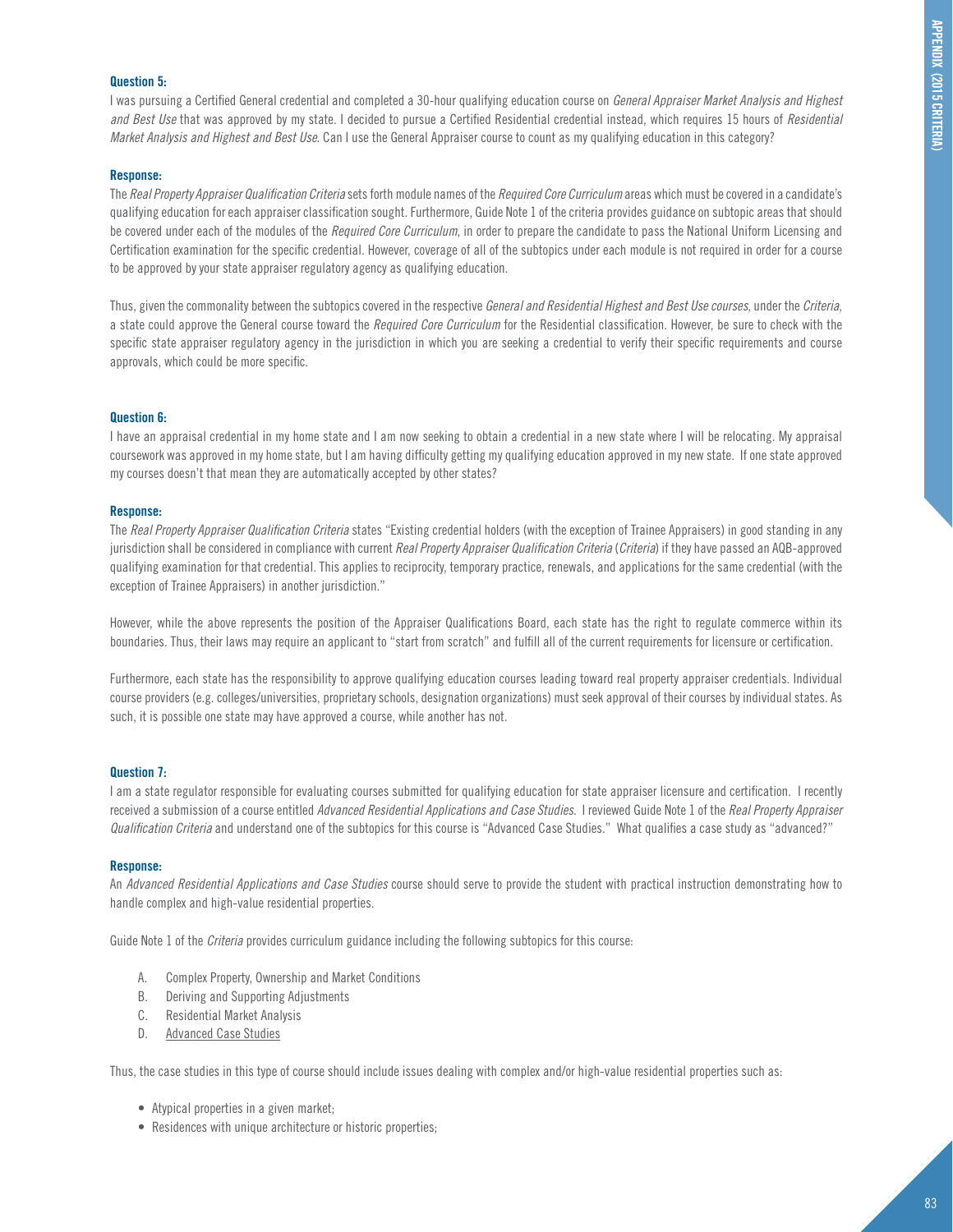- Properties which may be stigmatized due to internal or external circumstances; and/or
- Properties of such value and/or unusual characteristics that their competitive market may be regional as opposed to an immediate neighborhood.

Other advanced case study topics could include complex ownership situations, such as the appraisal of fractional interests in a property; material dealing with more complex market conditions such as declining neighborhoods within a generally improving market; properties affected by a government acquisition program; or properties within markets which may be impacted by foreclosure sales or tax sales.

Advanced case studies may involve advanced statistical analysis; appropriate handling of unusual sales concessions; atypical markets; and markets with scarce data.

Please be advised that the above is not meant to be an exhaustive list of possible topics for *Advanced Residential Applications and Case Studies*. Course developers are encouraged to explore a variety of topics relevant to complex residential issues in order to differentiate an *Advanced Residential Applications and Case Study* course from more basic level course topics.

#### **Question 8:**

I am a Trainee Appraiser preparing to get my Certified Residential credential. For my initial qualifying education to become a Trainee Appraiser, I completed 80 hours of *Basic Appraisal Principles and Procedures* in 2003 from a proprietary school that no longer exists. My state appraiser regulatory agency said any courses taken before the current edition of the *Real Property Appraiser Qualification Criteria* were no longer considered valid according to the AQB. Why can't these original hours count toward the qualifying education requirement for my Certified Residential credential?

#### **Response:**

The *Criteria* do not contain any provision that invalidates qualifying education successfully completed prior to the effective date of the *Criteria* for existing credential holders. As with all AQB *Criteria*, states may create requirements that are more restrictive; if so, you'll need to clarify this with your state. From the AQB's perspective, in this case courses that were eligible in 2003 would remain valid towards the current *Criteria*.

However, the *Criteria* do include the following provision affecting non-credentialed appraisers: "All qualifying education must be completed within the five (5) year period prior to the date of submission of a Trainee Appraiser application." In this case, an appraiser pursuing a Trainee Appraiser credential would not be able to use courses more than 5 years old at the time of submission of the application to become a Trainee Appraiser.

#### **Question 9:**

I have been a commercial real estate professional for over 20 years, have my broker's license and am a Certified Commercial Investment Member (CCIM). I am interested in pursuing a Certified General real property appraiser credential. I would prefer to do my education on my own time with an online educator. I have my Bachelor's degree in business from a state university. With my licensing, education, and experience, is there a way to "fast track" the required coursework?

#### **Response:**

Many qualifying education (QE) courses required under the *Real Property Appraiser Qualification Criteria* are available online. Your state appraiser regulatory agency maintains a list of approved QE courses and providers. Also, it is possible your university may have sought and received QE approval from your state appraiser regulatory agency for some of the courses you took when earning your degree.

Alternatively, some of the education you completed for your other real estate credentials/designations might be approved by your state appraiser regulatory agency as real property appraiser QE. If so, you may already have some of the 300 hours of required QE for the Certified General credential completed.

#### **Question 10:**

I hold a Licensed Residential credential and plan to upgrade to a Certified Residential credential. What courses do I need to take?

#### **Response:**

The additional *Required Core Curriculum* coursework required of those appraisers holding a valid Licensed Residential credential are as follows: *Statistics, Modeling & Finance* (15 hours), *Advanced Residential Applications and Case Studies* (15 hours) and *Appraisal Subject Matter Electives* (20 hours).

In addition to the *Required Core Curriculum* requirements, candidates must also meet the college degree, experience and examination requirements for the Certified Residential credential.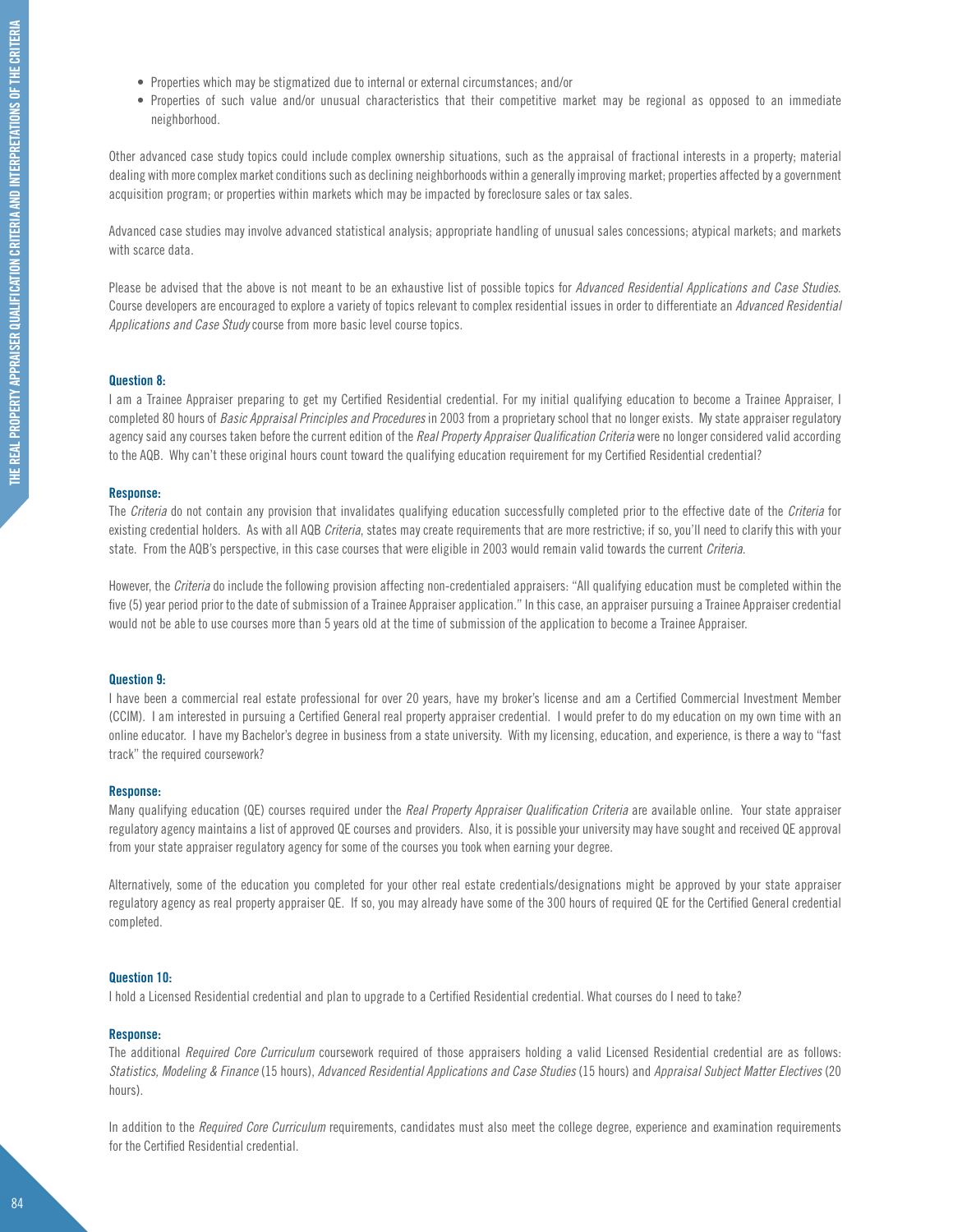Applicants for the Certified Residential credential must hold a Bachelor's degree from an accredited college, junior college community college or university.

The minimum experience requirement is 2,500 hours obtained during not less than twenty-four (24) months.

The AQB-approved Certified Residential Real Property Appraiser Examination must also be successfully completed.

### **EXPERIENCE**

#### **Question 1:**

I am a licensed Trainee Appraiser accumulating experience under a Certified Residential Supervisory Appraiser. I understand that for my experience to be eligible for credit it must be performed with a certified appraiser; however, we occasionally receive assignments that I do not intend to use for experience credit. In assignments where I don't intend to claim experience credit, can I perform the assignment under the direction of a Licensed Residential appraiser, or even on my own without a Supervisory Appraiser?

#### **Response:**

No. Regardless of whether an assignment is being claimed for experience credit, a Trainee Appraiser must work under the direct supervision of a Certified Residential or Certified General appraiser. The *Real Property Appraiser Qualification Criteria* states:

The scope of practice for the Trainee Appraiser Classification is the appraisal of those properties which the **supervising Certified appraiser** is *permitted by his/her current credential and that the supervising appraiser is qualified to appraise. (Bold added for emphasis.)*

#### **Question 2:**

I am pursuing a Certified General credential. The firm I work with has a diverse appraisal practice including the valuation of real property and the valuation of personal property. Can I claim experience for personal property appraisal assignments where I am not appraising the real property interest?

#### **Response:**

No. The *Real Property Appraiser Qualification Criteria* requires that experience must be gained in the performance of acceptable real property appraisal practice. Specifically, an applicant's experience must be in appraisal work conforming to Standards 1, 2, 3, 4, 5 and/or 6.

Standard 1 (the Real Property Appraisal Development Standard) does provide for the valuation of personal property *as a part of a real property valuation assignment*. Thus, a state may accept personal property valuations that are part of a real property appraisal, such as the valuation of furniture, fixtures and equipment (personal property) as part of a hotel going concern valuation. However, always be sure to check with the specific state appraiser regulatory agency in the jurisdiction in which you are seeking a credential to verify their requirements, which could be more restrictive.

#### **Question 3:**

Is there an assumption that a typical residential appraisal takes "X" hours to develop and report? If someone submits a log to the state and says they have acquired 3,000 hours of experience by doing ten "URAR" form reports, would they be believed? Or, is there a range that makes sense, like between four and twelve hours for a "typical" assignment?

#### **Response:**

The *Real Property Appraiser Qualification Criteria* does not specify the amount of experience hours which may be claimed per assignment. The state appraiser regulatory agency in the jurisdiction where you are seeking a credential is responsible for examining your experience log and must be satisfied there is a reasonable relationship between the amounts of time you claim to have spent on an assignment and your description of work performed. Some states have established typical hours for specific types of appraisal assignment types, which they use as a benchmark to identify potentially excessive experience claims. Be sure to check with your Supervisory Appraiser (if applicable) and your state appraiser regulatory agency to make sure you comply with the hourly requirements when claiming experience.

#### **Question 4:**

I am employed by a county appraisal district where we value properties for ad valorem tax purposes. My job requirements include valuing real property using the sales comparison approach, performing on-site inspections of properties, using mass appraisal tools to assign real property values, analyzing sales on an annual basis, etc. Our state requires appraisal experience for state licensure or certification to comply with the Appraiser Qualifications Board (AQB) *Criteria* for acceptable experience. Does my position as a Residential Appraiser at the appraisal district meet the AQB *Criteria* for acceptable experience?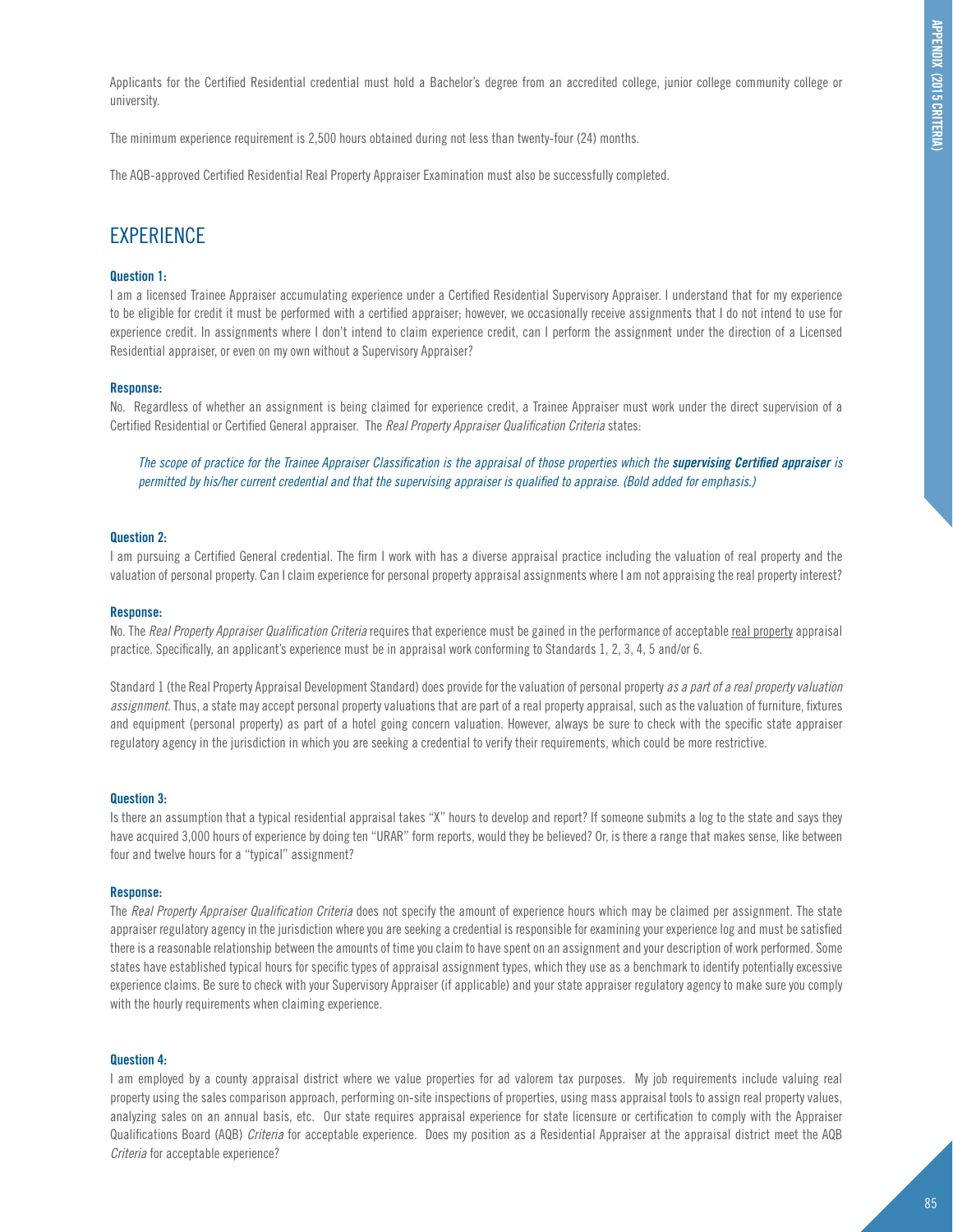#### **Response:**

Just by serving in a municipal appraisal position, you are not automatically granted credit. Per the *Real Property Appraiser Qualification Criteria* the quantitative experience requirements must be satisfied by time spent on the appraisal process: analyzing factors that affect value; defining the problem; gathering and analyzing data; applying the appropriate analysis and methodology; and arriving at an opinion and correctly reporting the opinion in compliance with USPAP. Based upon the minimum criteria set forth by the AQB, a state could, after review of your work log and work samples, grant you experience credit for work completed in ad valorem, mass appraisal assignments. However, check with the specific state appraiser regulatory agency in the jurisdiction in which you are seeking a credential to verify their requirements, which may be more restrictive.

#### **Question 5:**

I am presently a Certified Residential appraiser and I am pursuing a change to Certified General. I realize a Trainee who applies to become Certified General is required to accumulate 3,000 hours of experience (with at least 1,500 being non-residential). However, does this mean that a Certified Residential appraiser would only have to accumulate 1,500 hours of commercial experience to satisfy the experience requirement?

#### **Response:**

The *Real Property Appraiser Qualification Criteria* require 3,000 hours of experience accumulated during no fewer than 30 months, of which 1,500 hours must be non-residential. Under the *Criteria*, experience gained in pursuit of a credential is not exclusive to that specific credential. Thus, based upon the minimum criteria set forth by the AQB, a state appraiser regulatory agency could, after review, count the experience earned toward your Certified Residential credential along with additional experience earned toward the 3,000-hour requirement for the Certified General credential. However, be sure to check with the specific state appraiser regulatory agency in the jurisdiction in which you are seeking a credential to verify their requirements, which may be more restrictive.

#### **Question 6:**

I have been a Licensed Real Estate agent for several years and also a Trainee Appraiser for over one year. I have a Supervisory Appraiser for whom I perform appraisals and I also get paid by a bank to perform Broker Price Opinions (BPOs) that require very similar information as an appraisal (including providing six comps). I act as a completely unbiased person doing these BPOs and have no interest in the properties. Can these BPOs be counted on my appraisal experience log?

#### **Response:**

If the BPOs do not comply with USPAP, regardless of the level of detail or the scope of work performed, they are ineligible for experience credit. (Refer to USPAP for further information on not misrepresenting your role when acting as an appraiser versus a broker/sales person/mortgage broker.)

If, however, the development and reporting of the BPO complies with USPAP, and your Supervisory Appraiser provides direct supervision over your preparation thereof, reviews and signs your work product, it is possible a state appraiser regulatory agency might count these as appraisal experience. However, be sure to check with the specific state appraiser regulatory agency in the jurisdiction in which you are seeking a credential to verify their requirements, which may be more restrictive.

#### **Question 7:**

I am a licensed forester and a Trainee Appraiser. My Supervisory Appraiser is a forester and a Certified General appraiser. As a part of my company's forestry practice, I often perform timber inventory and valuation reports (timber cruises) to estimate the value of timber. Can I utilize my timber cruise experience to satisfy the 3,000 hours of required real property appraisal experience toward earning a Certified General credential?

#### **Response:**

Solely developing a timber inventory and valuation report (aka "timber cruise") does not qualify for real property valuation experience. However, if you develop a timber inventory and valuation report and appropriately utilize this information in an appraisal of real property, it may qualify for real property valuation experience provided the appraisal complies with USPAP. Furthermore, as with other types of appraisal assignments, an individual providing significant real property appraisal assistance in the appraisal may receive credit for these assignments, provided the individual is duly acknowledged in the certification of the report as having provided significant real property appraisal assistance, and the description of their assistance is included in the appraisal report. Be sure to check with the specific state appraiser regulatory agency in the jurisdiction in which you are seeking a credential to verify their requirements, which may be more restrictive.

#### **Question 8:**

I am a Trainee Appraiser working towards my license. If I do not sign an appraisal report due to my company's policies or a client's assignment conditions, what verbiage is required in the report in order for the time I spent on the appraisal to count toward the experience requirements in the *Real Property Appraiser Qualification Criteria*?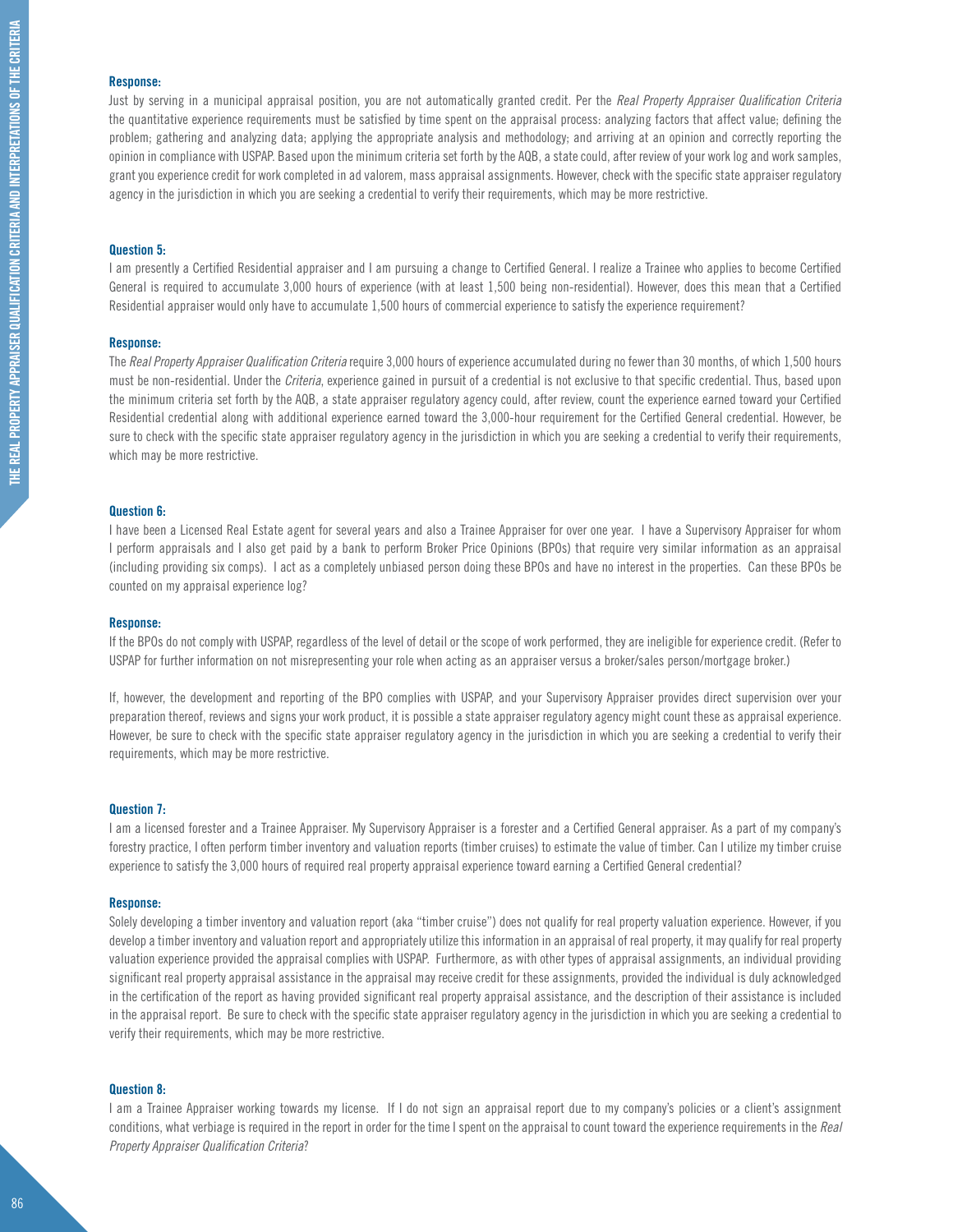#### **Response:**

If you provide significant real property appraisal assistance to a Supervisory Appraiser but do not sign the report certification, your Supervisory Appraiser must disclose that you provided significant real property appraisal assistance within the certification of the report. In addition, the Supervisory Appraiser must describe the extent of your assistance in the report (refer to the Uniform Standards of Professional Appraisal Practice [USPAP], Standards Rules 2-2 and 2-3, as well as Advisory Opinion 31, *Assignments Involving More Than One Appraiser*, for additional details).

Furthermore, the experience log you submit to your state appraiser regulatory agency must describe the work you performed in support of the hours of experience you claim for each assignment. Documentation in the form of reports, certifications, or file memoranda, or other evidence that the time you spent on the appraisal process is compliant with USPAP must be provided as part of the state experience verification process to support the experience claimed.

#### **Question 9:**

I hold a Certified Residential credential and I am pursuing a Certified General credential in the same jurisdiction. Does the AQB require any supervised experience to upgrade from a Certified Residential Appraiser to a Certified General Appraiser?

#### **Response:**

The *Real Property Appraiser Qualification Criteria* does not specifically address a formal Supervisory Appraiser relationship for Certified or Licensed Appraisers seeking an upgrade to their credential. However, you must comply with the COMPETENCY RULE of USPAP when you obtain your nonresidential property experience, which may require that you work with an existing Certified General appraiser who is competent in the property type and geographic area. Be sure to check with the state appraiser regulatory agency in the state where you plan to seek the credential to confirm the state's requirements, as states may implement more stringent requirements.

### NATIONAL UNIFORM LICENSING AND CERTIFICATION EXAMINATIONS

#### **Question 1:**

Is there a study guide for the Licensed Residential, Certified Residential or Certified General examinations?

#### **Response:**

The Appraisal Foundation does not publish a study guide for the National Uniform Licensing and Certification Examinations. The questions on the examinations are based upon the body of knowledge covered in the *Required Core Curriculum* as noted in Guide Note 1 (GN-1) of the *Real Property Appraiser Qualification Criteria*. Sample questions are available on The Appraisal Foundation website at *www.appraisalfoundation.org*.

#### **Question 2:**

I hold a Certified Residential credential and now I plan to pursue a Certified General credential. The *Criteria* indicate I am required to successfully complete 100 additional hours of qualifying education. Will these additional hours make me qualified to pass the National Uniform Licensing and Certification Examination for the Certified General classification?

#### **Response:**

The National Uniform Licensing and Certification Examination for the Certified General classification is based upon the 300 hours of *Required Core Curriculum* coursework as outlined in the *Real Property Appraiser Qualification Criteria*. Depending upon when you completed your original education and the nature of your practice, you may be able to pass the National General Certification Exam. However, the AQB urges you to examine the *Required Core Curriculum* to identify any possible areas of perceived weakness in your education, and prepare yourself by taking additional qualifying education courses in those areas.

### CONTINUING EDUCATION

#### **Question 1:**

I am a state-certified appraiser and was told by my state appraiser regulatory agency the *15-Hour National USPAP Course* would not satisfy my continuing education requirement to complete the *7-Hour National USPAP Update Course*. Why can't I take the 15-Hour course in lieu of the 7-Hour course?

#### **Response:**

The *Real Property Appraiser Qualification Criteria* requires the *7-Hour National USPAP Update Course* as continuing education (CE) every two calendar years. The *7-Hour National USPAP Update Course* concentrates on the most recent changes to USPAP, common problem areas, and application of USPAP to real world situations. This course is appropriate for practicing appraisers who already have a baseline understanding of USPAP, but need to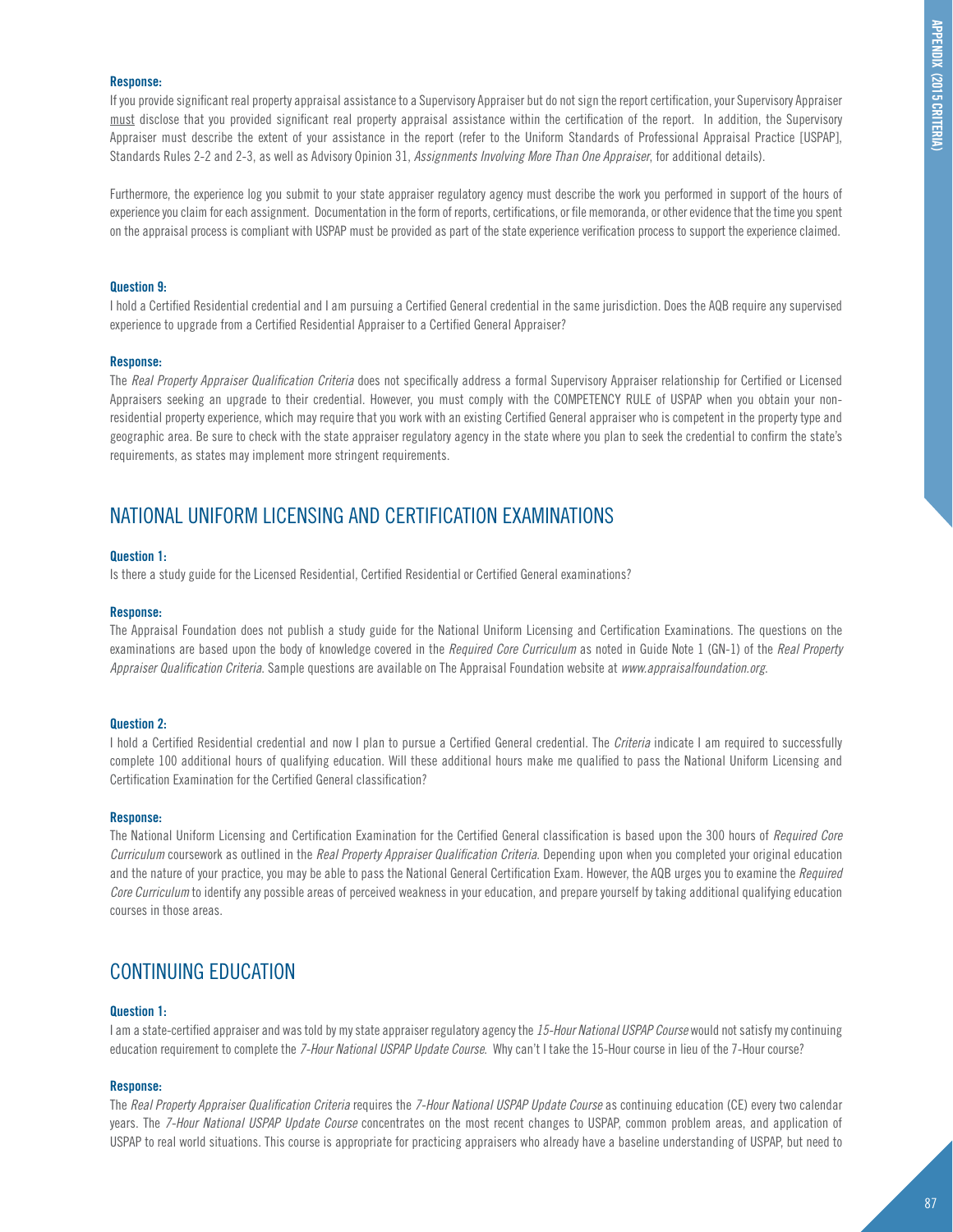be apprised of recent developments and updates affecting their appraisal practice. The *15-Hour National USPAP Course* is geared to the beginning appraiser who has a limited understanding of USPAP. The coverage and treatment of changes or emerging issues is not the focus of this course; thus it does not meet the educational objectives of the 7-Hour course.

#### **Question 2:**

I took some courses as qualifying education in order to obtain my appraiser credential. Am I allowed to re-take these same courses again for continuing education (CE) purposes now that I'm credentialed?

#### **Response:**

If a course is approved by your state appraiser regulatory agency as CE you should be able to receive CE credit for taking the course, regardless of whether you previously took the course as qualifying education. However, some states prohibit re-taking the same course for CE purposes. Confirm with your state appraiser regulatory agency whether the course is eligible for CE.

#### **Question 3:**

I am a state regulator charged with reviewing and approving courses for continuing education (CE) for my state. An education provider submitted CE courses for review that are designed to prepare candidates for the *National Uniform Licensing and Certification Examinations*. Can the state approve an "exam prep" course for CE?

#### **Response:**

Nothing would prohibit a state from approving a course that prepares individuals for the National Uniform Licensing and Certification Examinations, provided the course adheres to the CE requirements as outlined in the *Real Property Appraiser Qualification Criteria* (i.e. the course covers applicable appraisal-related topics and is a minimum of 2 hours in length).

#### **Question 4:**

I am certified in multiple states. If I attend and successfully complete a continuing education course (CE) in one state, can I use it to count toward my recertification in another state?

#### **Response:**

In the event the course, provider and delivery mechanism (classroom or distance education) are approved in both states, then each state may grant you CE credit for taking the one course. However, each state has a unique method of approving courses. Thus, be sure to check with the specific state appraiser regulatory agency in the jurisdictions in which you are seeking to recertify your credentials to verify their requirements.

#### **Question 5:**

The *Real Property Appraiser Qualification Criteria* require that I take the *7-Hour National USPAP Update Course* every two calendar years. If I do not take the course until 18 months after the new version of USPAP goes into effect, does that mean I can continue to follow the prior version of USPAP until I take the update course?

#### **Response:**

No. You are responsible to comply with the version of USPAP from the date it becomes effective, regardless of when you complete the *7-Hour National USPAP Update Course*. For this reason, the AQB encourages all credential holders to complete the course as soon as possible, to ensure proper understanding of any revisions made to USPAP.

#### **Question 6:**

I am an AQB Certified USPAP Instructor and I recently taught the *7-Hour National USPAP Update Course*. Can I be granted continuing education credit toward my credential renewal for successfully completing the *7-Hour National USPAP Update Course* during my current renewal cycle?

#### **Response:**

Per the *Real Property Appraiser Qualification Criteria* a state appraiser regulatory agency may allow you to receive credit for successfully completing the *7-Hour National USPAP Update Course* in this case, provided that you do not receive credit for more than half of your total required continuing education during any one continuing education (CE) cycle by teaching or in any other manner, other than as a student in a CE course. However, check with your state appraiser regulatory agency to confirm whether any additional restrictions may apply.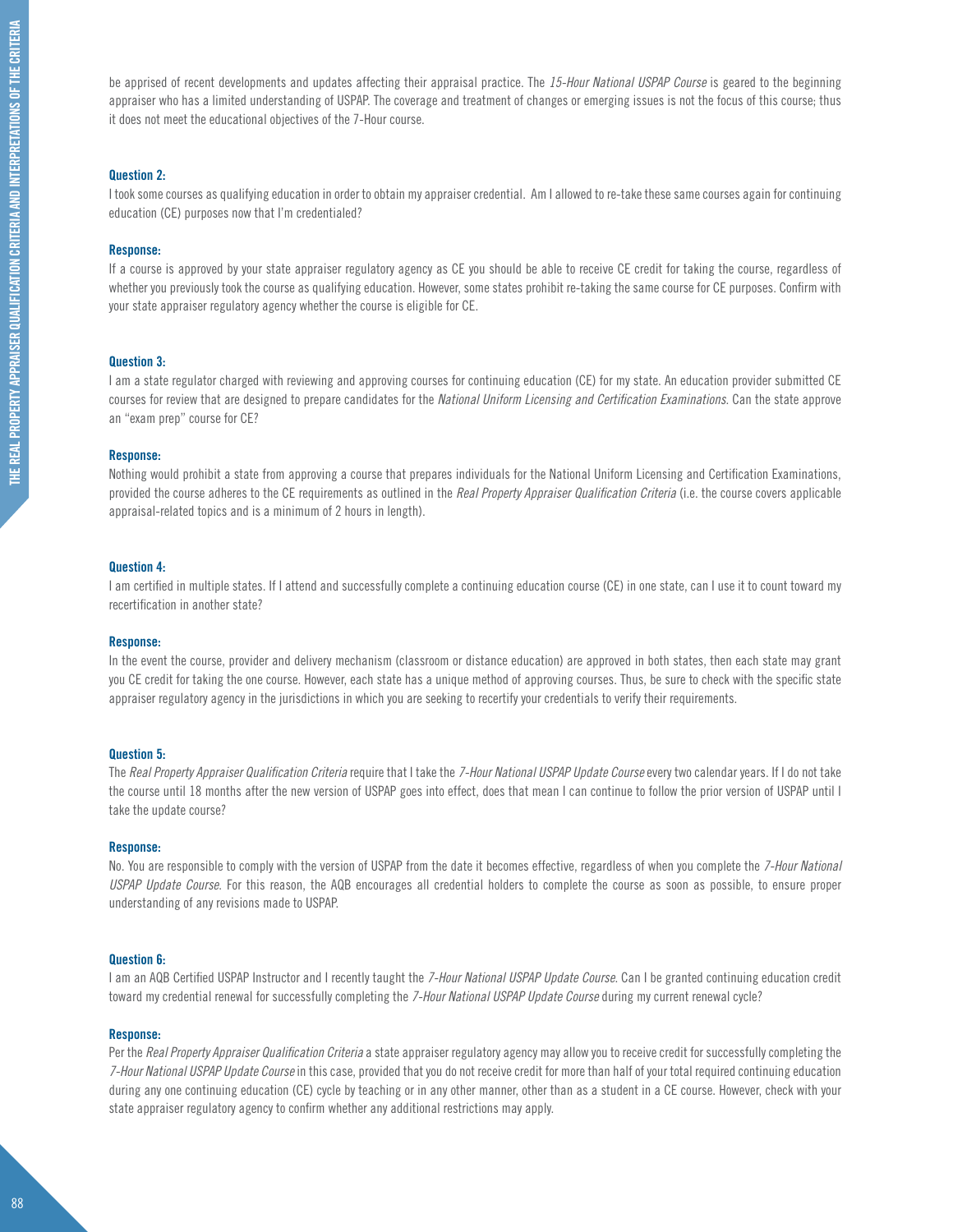#### **Question 7:**

I am an instructor of courses approved for qualifying education (QE) and/or continuing education (CE) in the state in which I hold an appraiser credential. Can I obtain CE credit for time I spend preparing to teach courses?

#### **Response:**

No, *preparing to instruct* does not qualify for CE credit. However, a jurisdiction may award up to one-half of your required continuing education credit in a CE cycle for your activities during the cycle as a program or course developer or for authorship of an appraisal textbook.

#### **Question 8:**

I am a certified appraiser in a state with a 2-year licensure cycle. As such, I am required to complete 28 hours of approved continuing education (CE) in order to be eligible to renew my certification. If I complete more than the required 28 hours, can I carryover the extra hours to my next certification renewal?

#### **Response:**

No. The *Real Property Appraiser Qualification Criteria* does not provide for any carryover of CE hours from one renewal period to the next. Specifically, it states under *Section F. Criteria Specific to Continuing Education, Item 11* the instruction for which CE is sought to take place "…during the period preceding the renewal…."

#### **Question 9:**

I am a certified appraiser and my certification does not need to be renewed until next year. The edition of USPAP just came out and I have not yet taken the latest *7-Hour National USPAP Update Course*. Does this mean that my credential is invalid until I complete the course?

#### **Response:**

The Uniform Standards of Professional Appraisal Practice go into effect January 1 of the even year. You are responsible for understanding and complying with the current version of USPAP when you complete an appraisal, whether or not you have taken the relevant 7-Hour course. Under the *Real Property Appraiser Qualification Criteria*, you are required to successfully complete the 7-Hour course every two calendar years. The *Criteria* do not otherwise define the timeframe during which you must complete the course. However, please check with your state appraiser regulatory agency as states may implement more stringent requirements.

#### **Question 10:**

My appraiser license renewal date is September 3, 2015. Is continuing education (CE) I completed in February 2013 too old? Where can I find the timeframe during which my CE must be completed?

#### **Response:**

Your state appraiser regulatory agency determines the continuing education cycle for credentials within the state. The *Real Property Appraiser Qualification Criteria* do not allow carryover of any CE hours from one renewal period to the next.

#### **Question 11:**

Does the AQB require successful completion of a final exam in order to receive continuing education (CE) credit for an online appraisal course?

#### **Response:**

The *Real Property Appraiser Qualification Criteria* require course providers of distance learning (online) continuing education courses to track students' attendance and measure their comprehension of the material. One way this can be accomplished is via a proctored, final examination. The other, more common method is for the CE course to include embedded quizzes or other exercises to be completed by the student during the course offering.

Please note that several states have adopted an exam requirement for all continuing education distance learning courses. If you are located in one of these states, you are required to comply with the state's examination requirement in order to obtain your CE credit.

In addition, all synchronous USPAP courses do require a proctored final examination.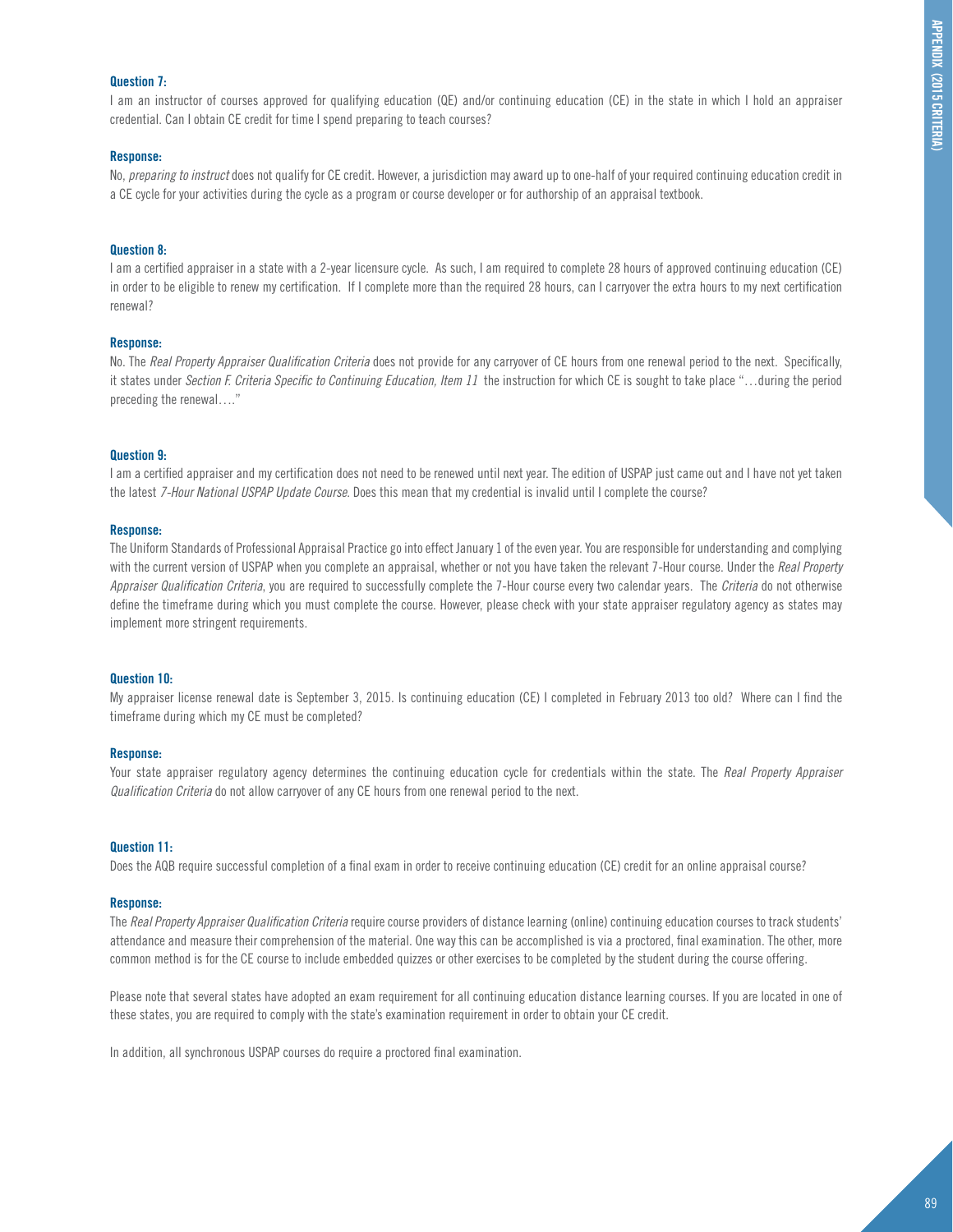# **Q&A'S**

# **2015** *REAL PROPERTY APPRAISER QUALIFICATION CRITERIA* **implementation ISSUES**

## SUPERVISORY APPRAISER/TRAINEE APPRAISER EDUCATION

#### **Question 1:**

I am currently a credentialed Trainee Appraiser. Am I required to take a Supervisory Appraiser and Trainee Appraiser course prior to January 1, 2015, in order to remain a Trainee Appraiser?

#### **Response:**

While the AQB encourages existing Trainee Appraisers to take the course, the 2015 *Real Property Appraiser Qualification Criteria* do not require currently-credentialed Trainee Appraisers to do so (i.e., you are "grandfathered" from the AQB's perspective). However, check with your state appraiser regulatory agency, since it may adopt more stringent requirements.

#### **Question 2:**

I am currently a Supervisory Appraiser of a Trainee Appraiser. Am I required to take a Supervisory Appraiser and Trainee Appraiser course prior to January 1, 2015, in order to continue to supervise Trainee Appraisers?

#### **Response:**

While the AQB encourages existing Supervisory Appraisers to take the course, the 2015 *Real Property Appraiser Qualification Criteria* do not require current Supervisory Appraisers to do so (i.e., you are "grandfathered" from the AQB's perspective). However, check with your state appraiser regulatory agency, since it may adopt more stringent requirements.

Please note however, if you seek to serve as a Supervisory Appraiser of any additional Trainee Appraiser(s) after the implementation date (e.g., January 1, 2015) you must fulfill all of the 2015 *Criteria* requirements to become a Supervisory Appraiser at that time.

### SUPERVISORY APPRAISER ELIGIBILITY

#### **Question 1:**

I am a state-certified appraiser who is also a Supervisory Appraiser. My appraiser credential has been suspended. Is this considered a sanction that restricts the Supervisory Appraiser's "legal eligibility to engage in appraisal practice?"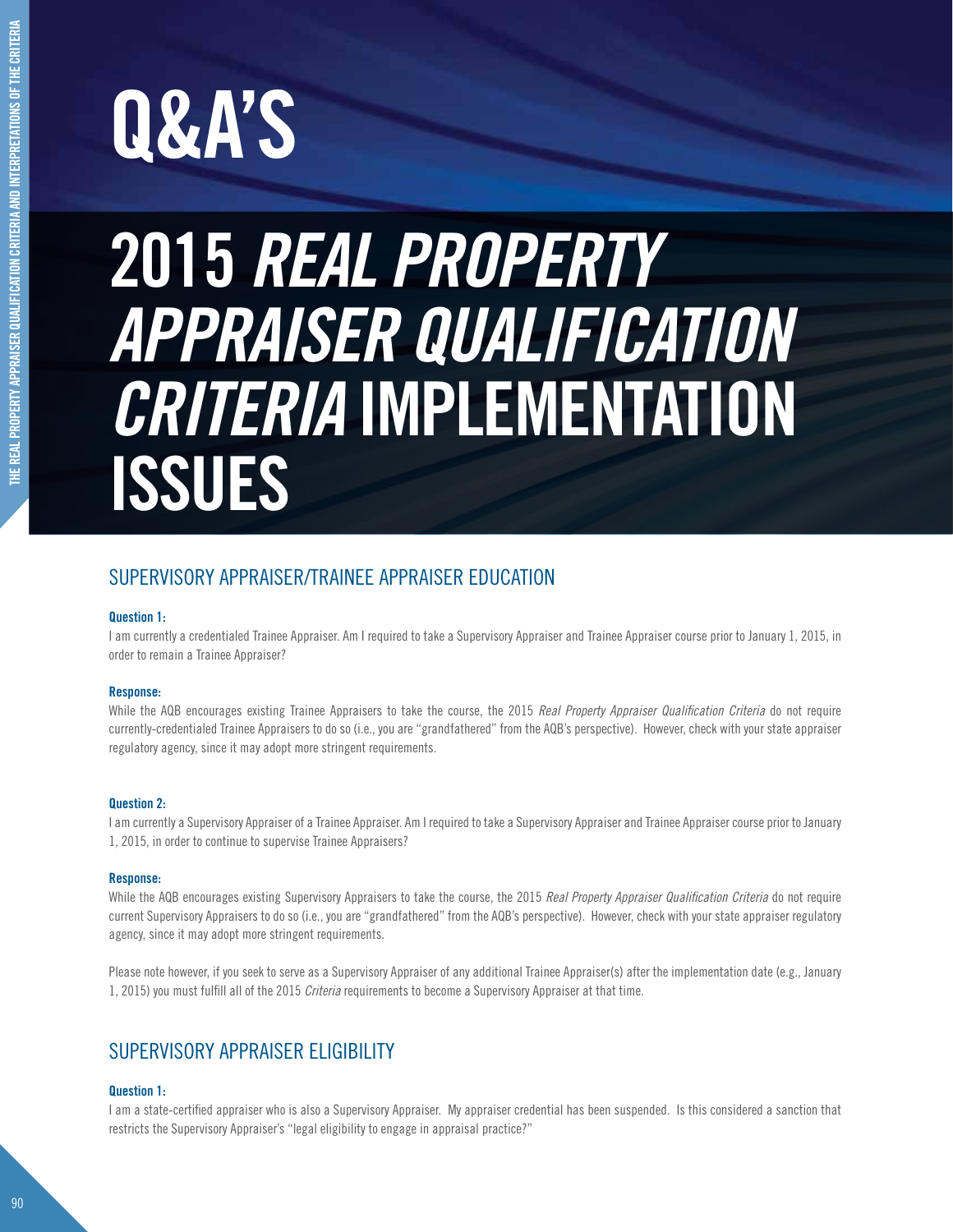#### **Response:**

Yes. An appraiser would not be able to act as a Supervisory Appraiser for the length of the suspension plus an additional three years beyond the date the suspension is lifted.

#### **Question 2:**

I am a state-certified appraiser who is also a Supervisory Appraiser. My appraiser credential has been placed on "probation" by the state which limits the types of assignments I am allowed to appraise. Is this considered a sanction that restricts the Supervisory Appraiser's "legal" eligibility to engage in appraisal practice?"

#### **Response:**

Yes. An appraiser would not be able to act as a Supervisory Appraiser for the length of the "probation" plus an additional three years beyond the date the "probation" is lifted.

#### **Question 3:**

I am a state-certified appraiser who is also a Supervisory Appraiser. My state appraiser regulatory agency has levied a fine against me and required me to take an additional course. Is this considered a sanction that restricts the Supervisory Appraiser's "legal" eligibility to engage in appraisal practice?"

#### **Response:**

No. As long as the fine is paid and remedial education is completed and no further action is taken (probation or suspension), the Supervisory Appraiser could continue to supervise Trainee Appraisers. However, please check with your state appraiser regulatory agency, since it may adopt more stringent requirements.

#### **Question 4:**

Is a Supervisory Appraiser's eligibility to supervise Trainee Appraisers only evaluated when they initially become a Supervisory Appraiser, or is the Supervisory Appraiser's eligibility evaluated on an ongoing basis?

#### **Response:**

The Supervisory Appraiser's eligibility is evaluated on an ongoing basis. Thus, if any sanction is levied against a Supervisory Appraiser during the term of supervision that affects the Supervisory Appraiser's eligibility to practice, the Supervisory Appraiser would immediately lose the right to supervise Trainee Appraisers for the length of the sanction, plus an additional three years beyond the date the sanction is lifted.

### NATIONAL UNIFORM LICENSING AND CERTIFICATION EXAMINATIONS

#### **Question:**

Under the 2015 *Real Property Appraiser Qualification Criteria*, I understand that all education and experience must be completed and approved prior to taking the National Uniform Licensing and Certification Examination. Once I pass the examination, within what time period must I submit the application for my credential?

#### **Response:**

Examination results are valid for 24 months. If your state appraiser regulatory agency has a separate post-examination application (i.e., you are not awarded the credential "automatically" by virtue of successfully passing the examination) you would need to submit your complete application within 24 months of successful completion of the exam. You should be sure to check with your state appraiser regulatory agency to determine when your application must be submitted.

#### *The AQB Q&A is posted on The Appraisal Foundation website (www.appraisalfoundation.org)*

#### **For further information regarding AQB Q&A, please contact:**

John S. Brenan, Director of Appraisal Issues The Appraisal Foundation 1155 15th Street, NW, Suite 1111 Washington, DC 20005 (202) 624-3044 (202) 347-7727 fax john@appraisalfoundation.org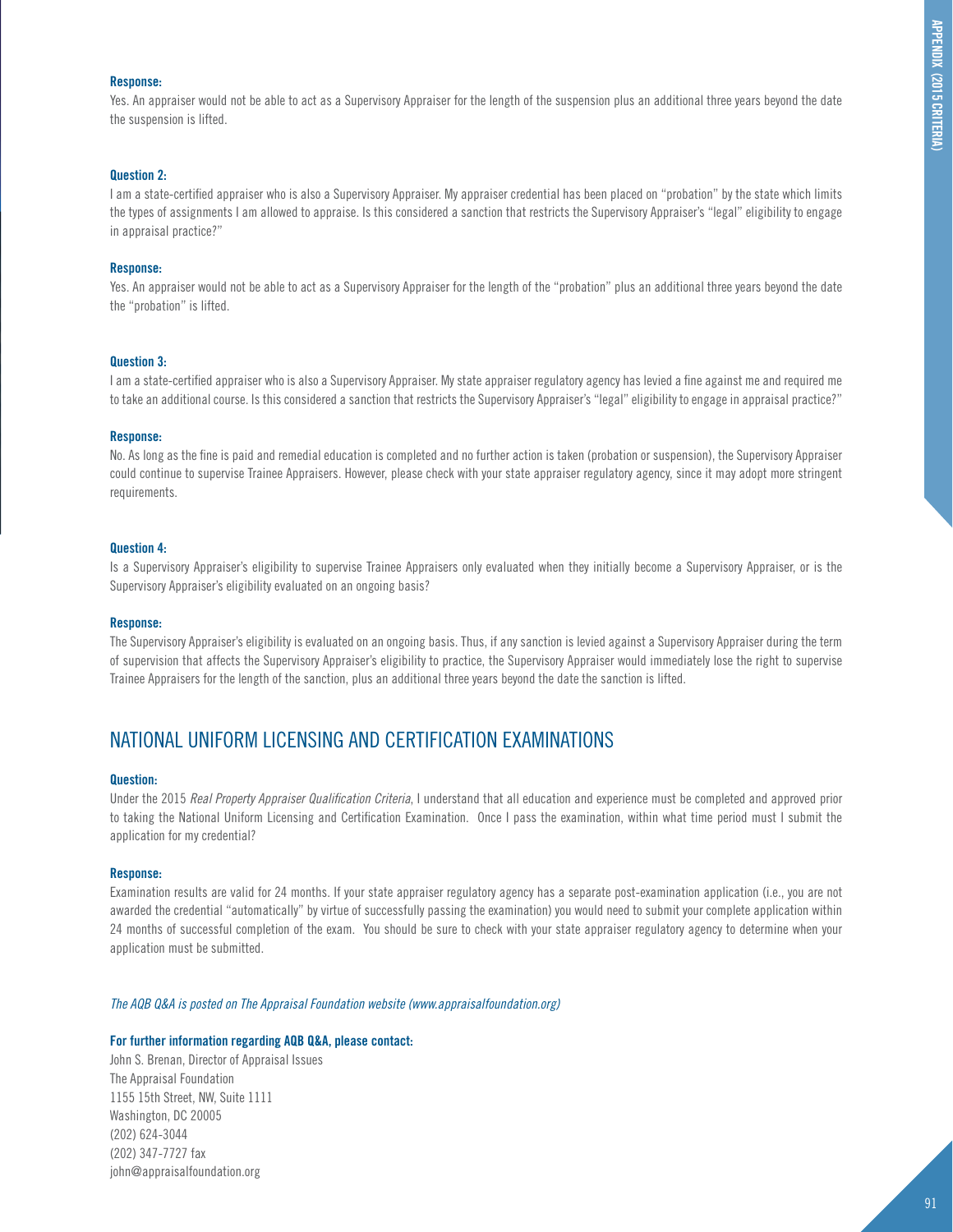# **Appraiser Qualifications Board**

## 2012 Appraiser Qualifications Board Members

Rick Baumgardner, Chair Wayne R. Miller, Vice Chair CHAD CAMPBELL Jon "Ted" Freeman Jeffrey F. Lagrew

#### **1989 Board Members**

James W. Klopfenstein, Chair Miles M. Etter, Vice Chair Raymond A. Lesher James H. Pritchett Otis L. Thorpe

#### **1990 Board Members**

James W. Klopfenstein, Chair Miles M. Etter, Vice Chair Raymond A. Lesher James H. Pritchett Otis L. Thorpe

#### **1991 Board Members**

James W. Klopfenstein, Chair Miles M. Etter, Vice Chair John C. Crissey, Jr. Bernie I. Garcia George F. Silver

#### **1992 Board Members**

James W. Klopfenstein, Chair Miles M. Etter, Vice Chair John C. Crissey, Jr. Bernie I. Garcia George F. Silver

#### **1993 Board Members**

James W. Klopfenstein, Chair Miles M. Etter, Vice Chair John C. Crissey, Jr. Anthony Reynolds George F. Silver

#### **1994 Board Members**

James W. Klopfenstein, Chair Anthony Reynolds, Vice Chair Miles M. Etter Stephen G. Williams Gregory Gilbert

#### **1995 Board Members**

Anthony Reynolds, Chair Stephen G. Williams, Vice Chair Gregory Gilbert James W. Klopfenstein Scott R. Williams

#### **1996 Board Members**

Anthony Reynolds, Chair Stephen G. Williams, Vice Chair Gregory Gilbert Scott R. Williams James W. Klopfenstein

#### **1997 Board Members**

Stephen G. Williams, Chair Scott R. Williams, Vice Chair James W. Klopfenstein Arlen C. Mills Anthony Reynolds

#### **1998 Board Members**

Scott R. Williams, Chair Arlen C. Mills, Vice Chair Charles Moore Anthony Reynolds Stephen G. Williams

#### **1999 Board Members**

Scott R. Williams, Chair Arlen C. Mills, Vice Chair Jack P. Friedman Charles Moore Stephen G. Williams

#### **2000 Board Members**

Arlen C. Mills, Chair Scott R. Williams, Vice Chair Jack P. Friedman Charles Moore Edward Morse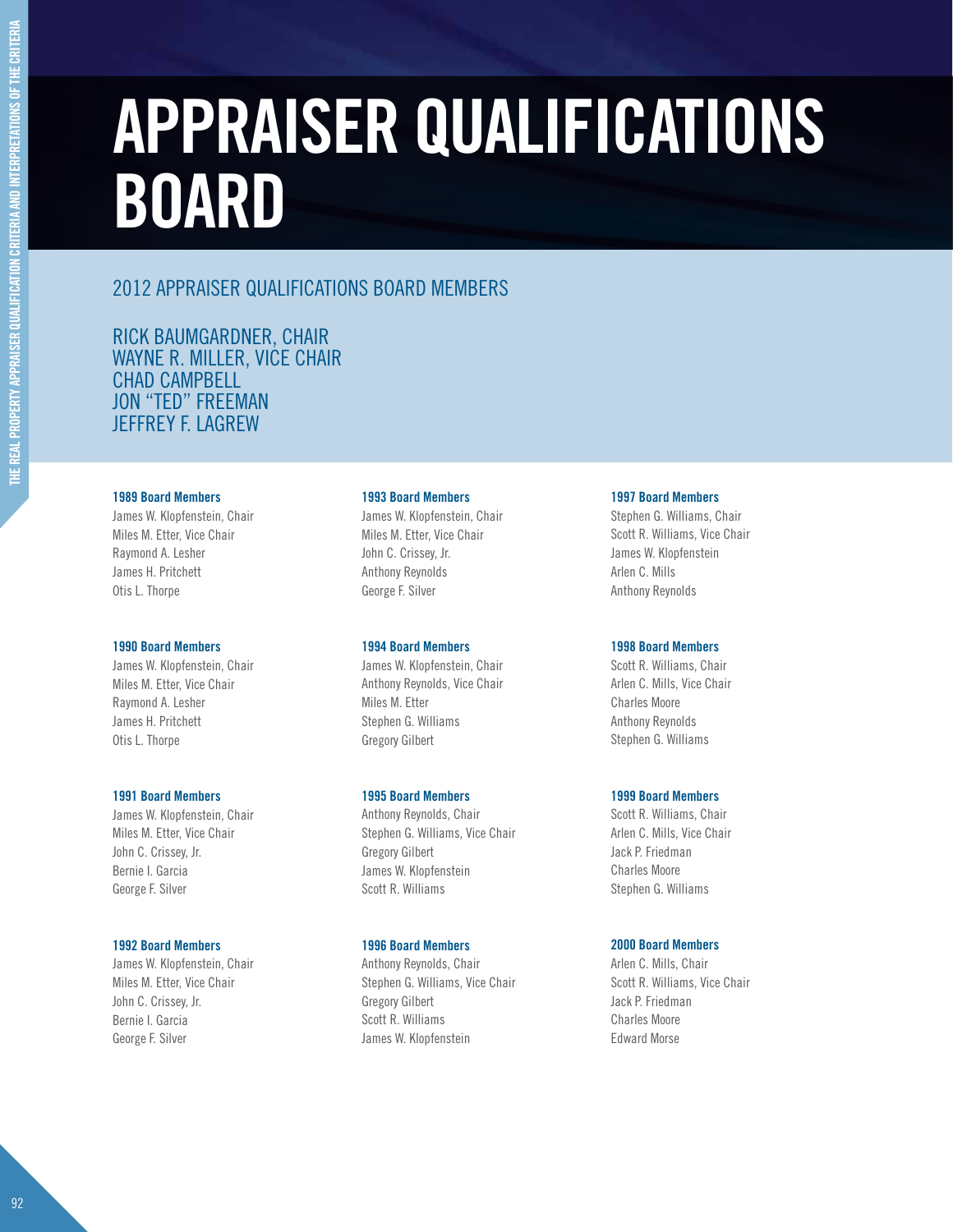#### **2001 Board Members**

Arlen C. Mills, Chair Edward Morse, Vice Chair Jack P. Friedman Chris Greenwalt Bruce Wiley

#### **2002 Board Members**

Edward Morse, Chair Bruce Wiley, Vice Chair Chris Greenwalt Sandra Guilfoil Arlen Mills

#### **2003 Board Members**

Edward Morse, Chair Bruce Wiley, Vice Chair Chris Greenwalt Sandra Guilfoil Donald Moliver

#### **2004 Board Members**

Edward Morse, Chair Sandra Guilfoil, Vice Chair Chris Greenwalt Donald Moliver Charles S. "Scott" Seely

#### **2005 Board Members**

Sandra Guilfoil, Chair Chris Greenwalt Donald Moliver Edward Morse Charles S. "Scott" Seely

#### **2006 Board Members**

Sandra Guilfoil, Chair Gary P. Taylor, Vice Chair Rick Baumgardner Chris Greenwalt Karen Oberman Larry Ofner Charles S. "Scott" Seely

#### **2007 Board Members**

Sandra Guilfoil, Chair Gary P. Taylor, Vice Chair Rick Baumgardner Terry Bernhardt J. Andrew Hansz Charles S. "Scott" Seely

#### **2008 Board Members**

Gary P. Taylor, Chair Charles S. "Scott" Seely, Vice Chair Rick Baumgardner Chad Campbell Jeffery F. Lagrew Wayne R. Miller

#### **2009 Board Members**

Gary P. Taylor, Chair Charles S. "Scott" Seely, Vice Chair Rick Baumgardner Chad Campbell Jeffery F. Lagrew Wayne R. Miller

#### **2010 Board Members**

Gary P. Taylor, Chair Rick Baumgardner, Vice Chair Chad Campbell Jeffery F. Lagrew Wayne R. Miller Charles S. "Scott" Seely

#### **2011 Board Members**

Rick Baumgardner, Chair Wayne R. Miller, Vice Chair Chad Campbell Jon "Ted" Freeman Jeffery F. Lagrew Charles S. "Scott" Seely